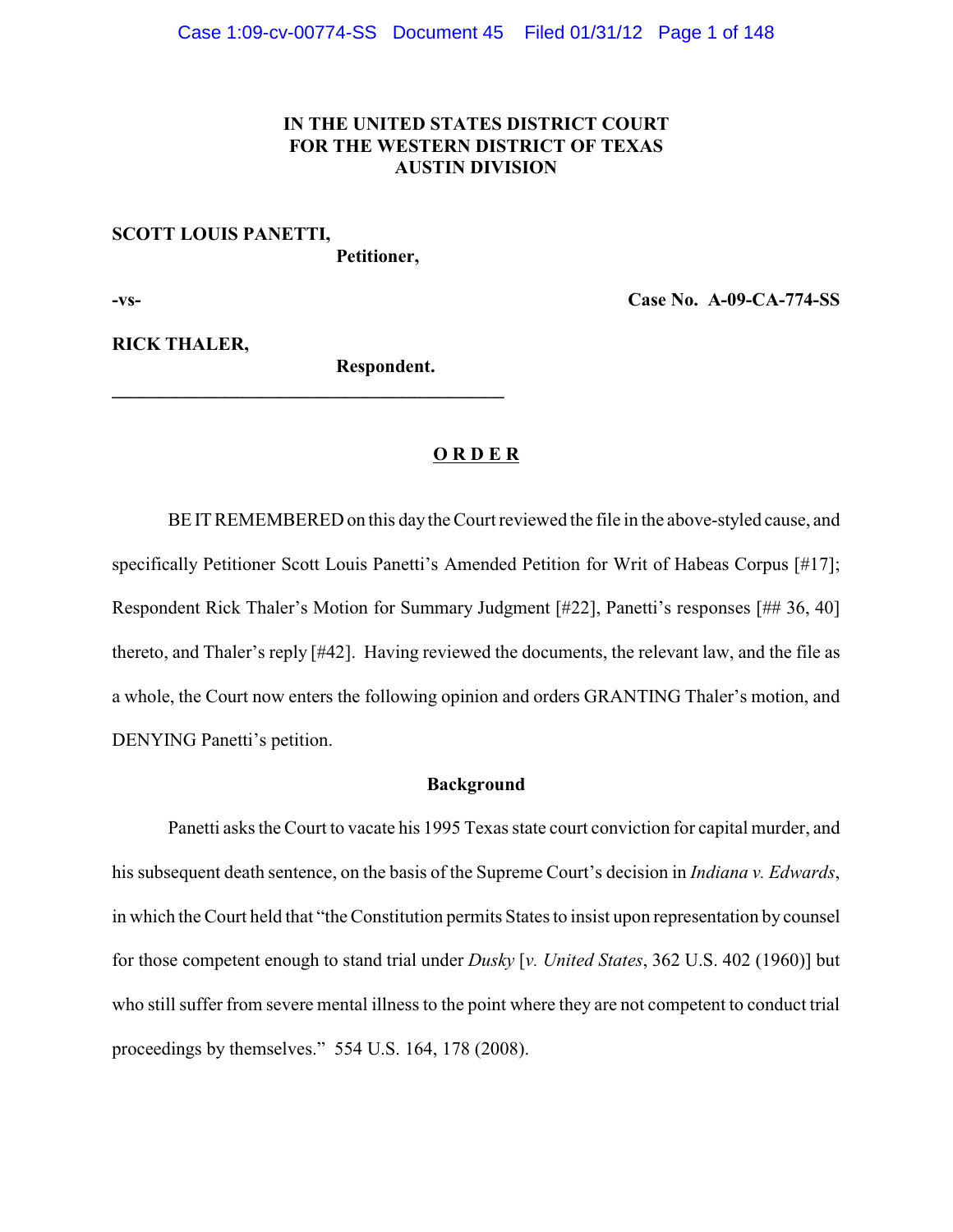# Case 1:09-cv-00774-SS Document 45 Filed 01/31/12 Page 2 of 148

There can be no question Panetti suffered from mental illness, to varying degrees, throughout much of his life. It is likewise beyond dispute that Panetti's mental condition affected his ability to represent himself at trial. Nor was Panetti's trial performance impressive, though the Court thinks he might be overstating the case somewhat by describing it as "abysmal." Pet. [#17] at 74. Ultimately, however, the Court finds it lacks authority to grant habeas relief, because retroactive application of the *Edwards* rule to Panetti's case is barred by the Supreme Court's decision in *Teague v. Lane*, 489 U.S. 288, 311–16 (1989). Accordingly, the Court must deny Panetti's petition.

In the alternative, a review of the record persuades the Court that Panetti, though unskilled and ineffective, was not incompetent, byreason of severe mental illness, to conduct trial proceedings by himself. Consequently, the Court finds *Edwards* does not render Panetti's trial unconstitutional, and concludes Thaler is entitled to judgment as a matter of law. Accordingly, the Court grants Thaler's motion for summary judgment.

# **I. Prior Proceedings**

A jury found Panetti guilty of capital murder on September 21, 1995, in the 216th Judicial District Court, Kerr County, Texas, for the September 8, 1992 double murder of his parents-in-law, Joe and Amanda Alvarado.<sup>1</sup> The following day, in accordance with the jury's unanimous answers to the special issues submitted to them, the trial judge sentenced Panetti to death. On December 3, 1997, the Texas Court of Criminal Appeals affirmed Panetti's conviction and sentence, and the United States Supreme Court subsequently denied Panetti's petition for writ of certiorari.

Having exhausted his direct appeals, Panetti then sought post-conviction habeas relief. On May 20, 1998, the Texas Court of Criminal Appeals denied Panetti's state application for writ of

 $<sup>1</sup>$  Panetti admitted he shot the Alvarados, but asserted the defense of insanity.</sup>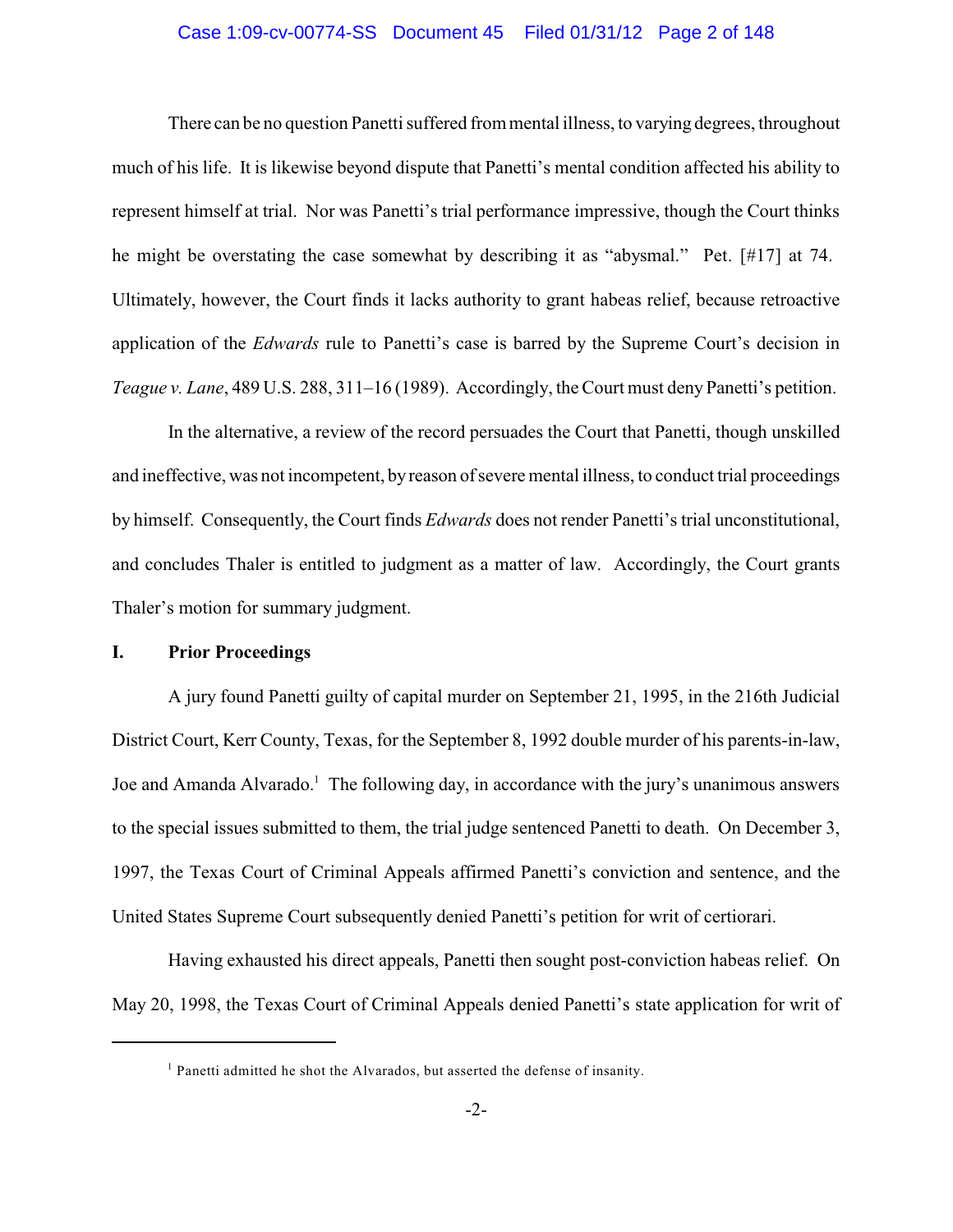# Case 1:09-cv-00774-SS Document 45 Filed 01/31/12 Page 3 of 148

habeas corpus without written order. On March 9, 2001, this Court denied Panetti's federal habeas petition. The Fifth Circuit affirmed this Court's judgment, and the United States Supreme Court again denied Panetti's petition for writ of certiorari.

Upon the exhaustion of his direct and collateral attacks, Panetti's execution was scheduled for February 5, 2004. Panetti subsequently filed a federal habeas petition, arguing he was not competent to be executed. Following an evidentiary hearing, this Court denied Panetti's petition, and the Fifth Circuit affirmed the judgment. Finding the Fifth Circuit's competency standard inconsistent with the protections of the Eighth Amendment, however, the Supreme Court reversed, remanding Panetti's case to this Court for further proceedings. Accordingly, on February 6, 2008, the Court held another evidentiary hearing on Panetti's competency to be executed, and on March 26, 2008, again concluded he was competent to be executed.

Panetti appealed, but before the Fifth Circuit could address his competency-to-be-executed claims, he filed a motion to stay and abate the proceedings so he could return to Texas state court to raise a claim under *Indiana v. Edwards*. On December 17, 2008, the Fifth Circuit granted Panetti's motion.<sup>2</sup> On October 21, 2009, the Texas Court of Criminal Appeals dismissed Panetti's successive state habeas application because his claim "fail[ed] to meet the dictates of Article 11.071, §5." *Ex parte Panetti*, No. WR-37,145-02, 2009 WL 3368707 at \*1 (Tex. Crim. App. Oct. 21, 2009).

 $^2$  Although the record is unclear, the Court presumes Panetti's competency-to-be-executed case remains stayed in the Fifth Circuit, pending the resolution of this case.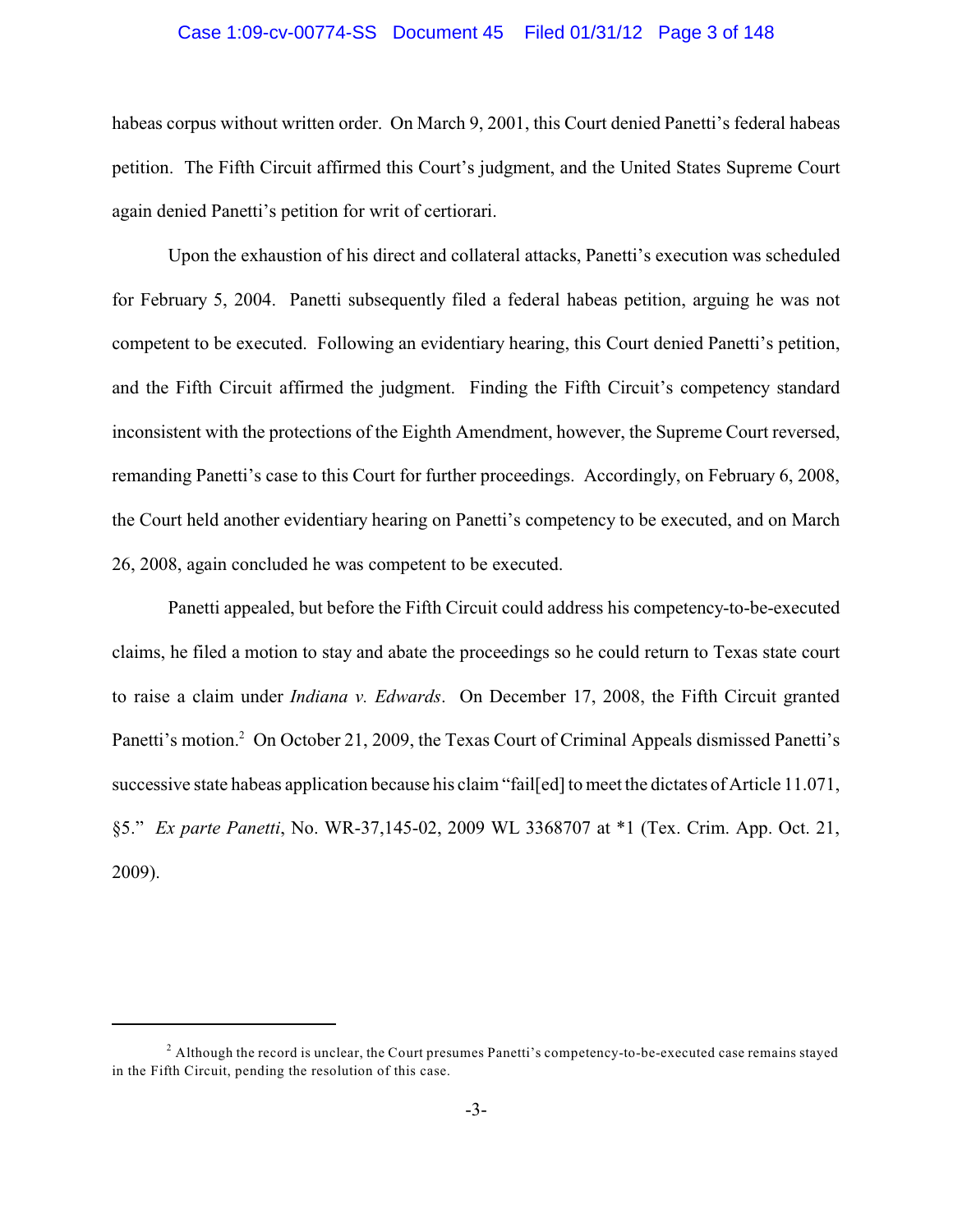# **II. This Case**

The following day, on October 22, 2009, Panetti filed his federal habeas petition in this case. Pursuant to 28 U.S.C. § 2244(b)(3), Panetti sought, and received, permission from the Fifth Circuit to file a successive petition for writ of habeas corpus. Panetti filed an amended habeas petition on March 26, 2010, but the Court found many of the attached exhibits illegible; consequently, the Court ordered Panetti to file a second amended petition with legible exhibits, which Panetti did on April 15, 2010.

On April 27, 2010, Thaler filed his motion for summary judgment. The Court granted two unopposed motions filed by Panetti, giving him until June 24, 2010, to respond to Thaler's motion. However, on June 17, 2010, Panetti filed a motion to stay this case so he could once again return to the Texas Court of Criminal Appeals and seek reconsideration of its dismissal of his habeas application in light of a subsequently decided case from that court. On July 1, 2010, the Court granted Panetti's motion, and stayed further proceedings in this case, pending the outcome of the state court proceedings. On December 15, 2010, the Court of Criminal Appeals dismissed Panetti's successive application, again concluding his claims "fail[ed] to meet the dictates of Article 11.071, § 5." *Ex parte Panetti*, 326 S.W.3d 615, 615 (Tex. Crim. App. 2010). On June 20, 2011, the United States Supreme Court denied Panetti's petition for writ of certiorari. On June 28, 2011, Panetti sought, and was granted, a stay of proceedings in this case for thirty additional days.

On August 19, 2011, Panetti filed a response to Thaler's motion to summary judgment, which he supplemented on September 22, 2011. On September 30, 2011, the Court ordered Thaler to file within fifteen days his reply, if any, to Panetti's motion. Thaler did so on October 6, 2011.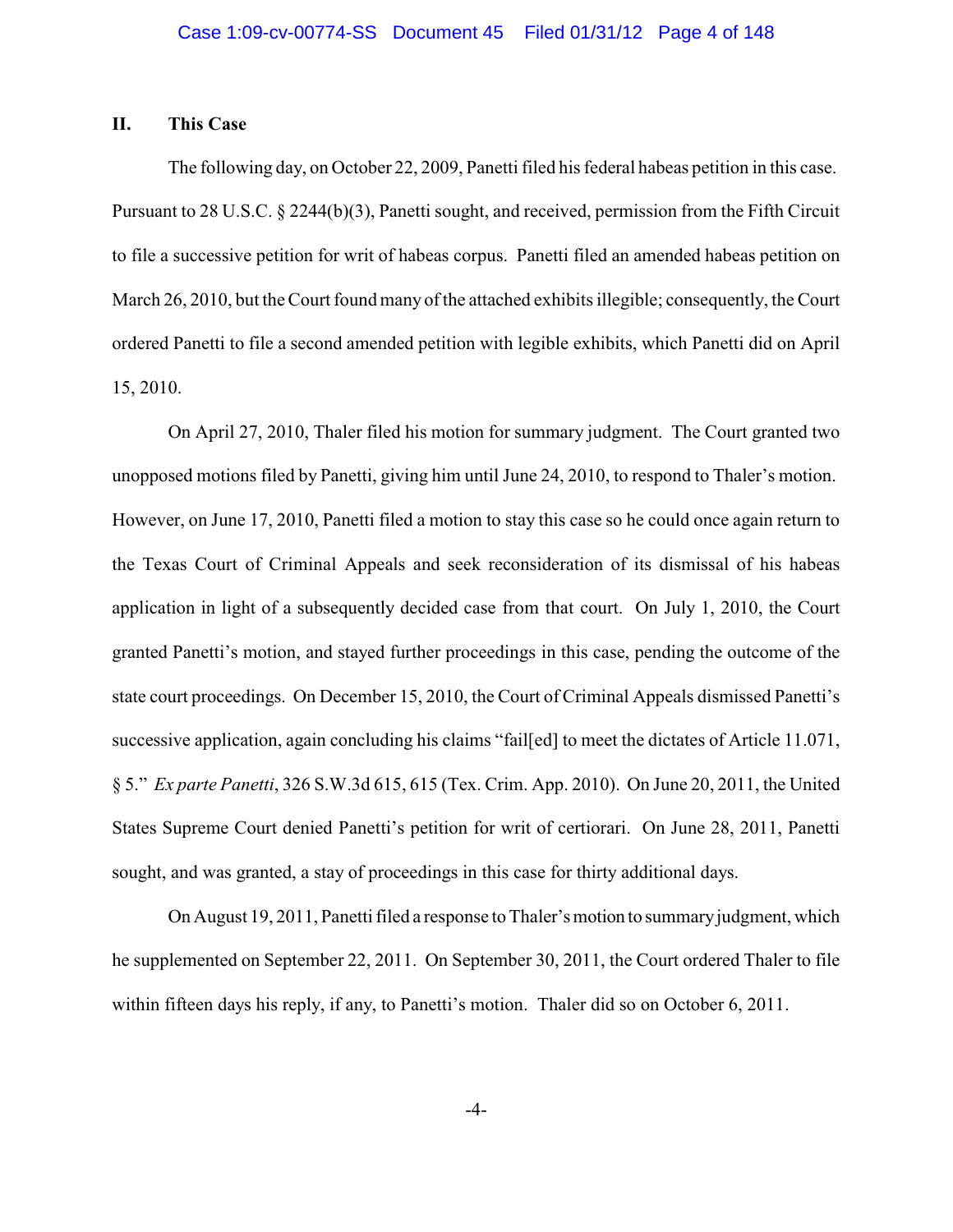#### **Analysis**

The Court begins its analysis with an examination of *Edwards*, and its potential relevance to this case. The Court then considers, and rejects, Thaler's argument that Panetti's federal habeas petition is procedurally barred. Finally, the Court turns to the merits of Panetti's petition, and finds he is not entitled to relief, because the *Edwards* rule does not retroactively apply to his collateral attack; and, alternatively, because Panetti was not incompetent to represent himself under *Edwards*.

# **I.** *Indiana v. Edwards*

At the outset, the Court rejects Thaler's argument that the Supreme Court's decision in *Edwards* is, by definition, inapplicable to Panetti's case.

Of course, the Court agrees the issue in *Edwards* is not the same as that raised by Panetti in this case. Indeed, the claims are polar opposites, factually: whereas Panetti was allowed to represent himself at trial and now argues he should not have been, Ahmad Edwards twice requested that he be allowed to represent himself at trial, and was twice denied. *Edwards*, 554 U.S. at 167–69. Accordingly, the Supreme Court characterized the issue before it as whether, when a state court finds a criminal defendant "mentally competent to stand trial if represented by counsel but not mentally competent to conduct that trial himself," "the Constitution prohibits a State from insisting that the defendant proceed to trial with counsel, the State thereby denying the defendant the right to represent himself." *Id.* at 167. The Court concluded the Constitution does not prohibit a State from so insisting, under such circumstances. *Id.*

Here, of course, the question is whether the trial judge erred by *not* insisting that Panetti proceed to trial with counsel. As Thaler correctly points out, the question of what the Constitution *permits* a State to do is not the same as the question of what the Constitution *requires* a State to do,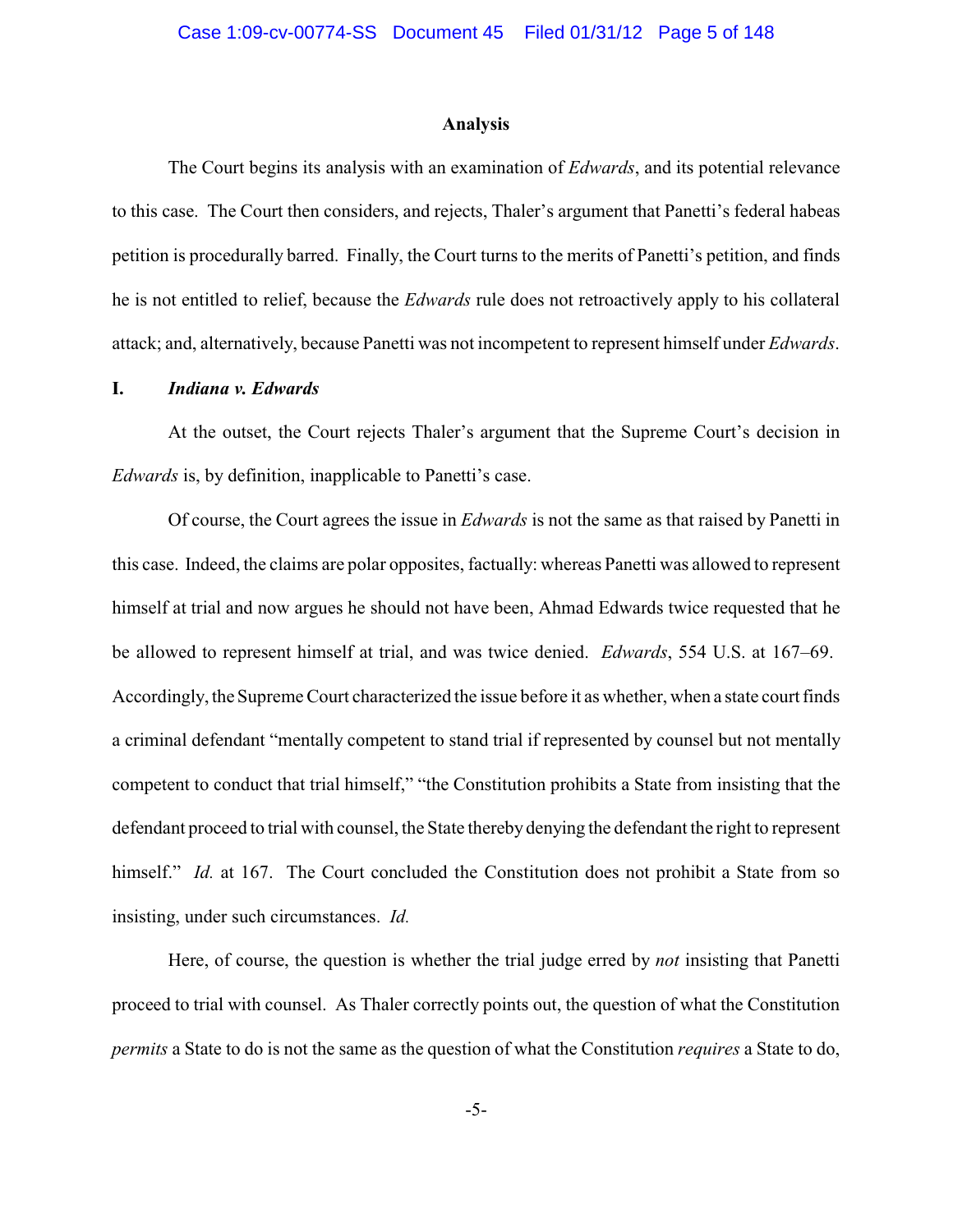# Case 1:09-cv-00774-SS Document 45 Filed 01/31/12 Page 6 of 148

and the answer to the former is not necessarily germane to the latter. However, the Court disagrees that *Edwards* is therefore irrelevant to Panetti's claims, as Thaler suggests. For instance, if the trial judge allowed Panetti to represent himself only because he believed he was not constitutionally permitted to insist on appointed counsel—an erroneous belief, as *Edwards* later revealed—then Panetti's trial might have been constitutionally deficient, even though *Edwards*speaks of "may" and not "must."

However, this hypothetical also assumes Panetti is a "gray-area defendant," as *Edwards*refers to one who is competent to stand trial under the standard articulated in *Dusky v. United States*, but who nevertheless "lacks the mental capacity to conduct his trial defense unless represented." *Id.* at 173–74. *Edwards* gives little explicit guidance about whether Panetti (or any defendant) falls into this category, though, because the Supreme Court declined to articulate a specific competency-torepresent-oneself standard, deferring instead to case-specific determinations by trial judges: "[T]he trial judge . . . will often prove best able to make more fine-tuned mental capacity decisions, tailored to the individualized circumstances of a particular defendant." *Id.* at 177.

This approach, though it sensibly gives trial judges room to exercise their judgment and discretion, also puts them in an awkward position. Under *Edwards*, judges are called upon to predict, in advance of trial, whether a given defendant will be of sufficiently sound mind, during trial, to conduct his defense unassisted; and, presumably, to review this prediction periodically as the trial proceeds. Such prediction, difficult under any circumstances, is only made more so by the absence of a clear standard.

Nor is the review process straightforward in all cases, as a pro se defendant's deficient trial performance may be caused by mental illness, simple inexperience, fear of public speaking, or a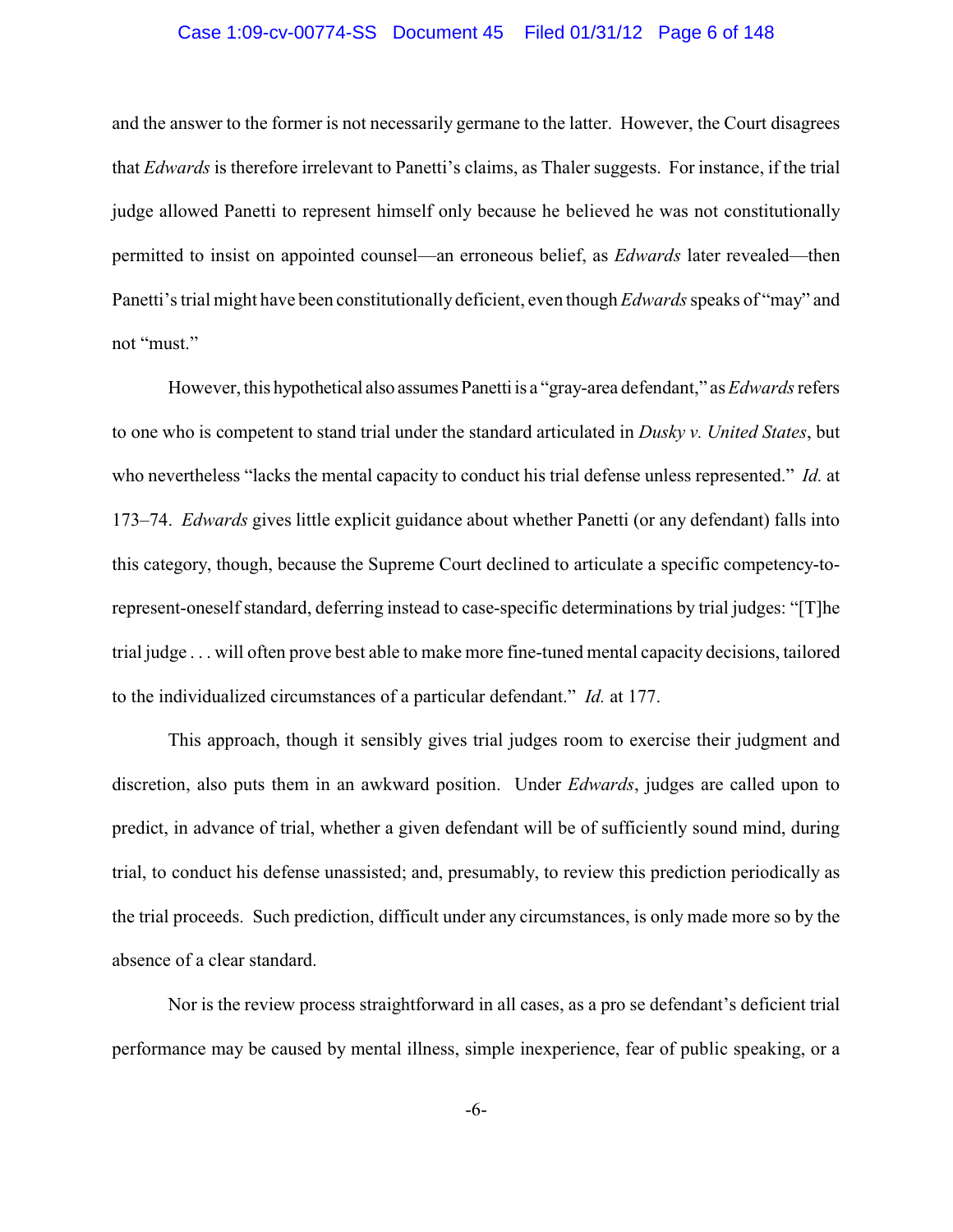# Case 1:09-cv-00774-SS Document 45 Filed 01/31/12 Page 7 of 148

combination of these or many other factors. As this Court reads *Edwards*, States are permitted to restrict a criminal defendant's constitutional right of self-representation only when that defendant is incapable of conducting his or her trial defense *because of a lack of mental capacity*; other forms of incapacity, though they may in fact be equally devastating to the presentation of an effective defense, are left to the defendant to weigh against the perceived benefits of self-representation. *Edwards* thus requires trial judges, unassisted by any definite standard, to play both fortune-teller and psychiatrist in making their determinations about a criminal defendant's constitutional rights.

Regardless of these practical difficulties, however, the Court concludes that *Edwards* is potentially applicable to Panetti's case. Accordingly, the Court proceeds to the parties' other arguments.

# **II. Procedural Default**

Thaler argues Panetti's claims are procedurally defaulted because the Texas Court of Criminal Appeals based its dismissal of Panetti's state application on an independent and adequate state ground, namely Texas's abuse-of-the-writ doctrine. The Court disagrees.

# **A. Legal Standard**

"In the habeas context, the application of the independent and adequate state ground doctrine is grounded in concerns of comity and federalism." *Coleman v. Thompson*, 501 U.S. 722, 730 (1991). "A federal habeas claim is procedurally defaulted when the state court has based its rejection of the claim on a state procedural rule that provides an adequate basis for relief, independent of the merits of the claim." *Hughes v. Quarterman*, 530 F.3d 336, 341 (5th Cir. 2008). The Fifth Circuit has recognized Texas Code of Criminal Procedure Article 11.071, § 5, as a valid basis for procedural default under the independent and adequate state ground doctrine. *See id.* at 342 ("[S]ince 1994, the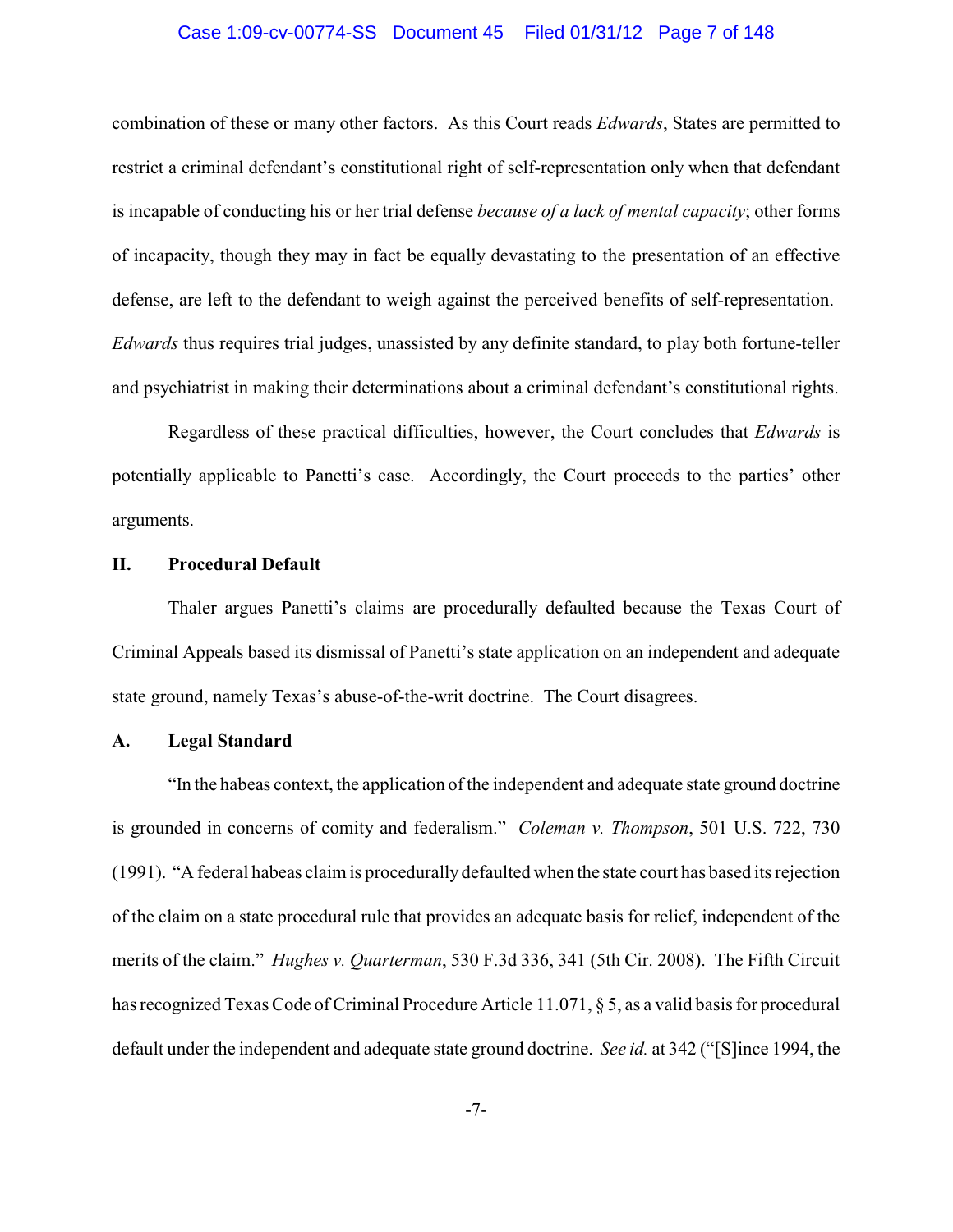# Case 1:09-cv-00774-SS Document 45 Filed 01/31/12 Page 8 of 148

Texas abuse of the writ doctrine has been consistently applied as a procedural bar, and . . . it is an independent and adequate state ground for the purpose of imposing a procedural bar.").

However, consideration of the independent and adequate stateground doctrine is complicated somewhat where, as here, the reason for the State court's rejection is not clear. "[W]hen . . . a state court decision fairly appears to rest primarily on federal law, or to be interwoven with the federal law, and when the adequacy and independence of any possible state law ground is not clear from the face of the opinion, we will accept as the most reasonable explanation that the state court decided the case the way it did because it believed that federal law required it to do so." *Michigan v. Long*, 463 U.S. 1032, 1040–41 (1983). However, this presumption "applies onlywhen it fairlyappears that a state court judgment rested primarily on federal law or was interwoven with federal law, that is, in those cases where a federal court has good reason to question whether there is an independent and adequate state ground for the decision." *Coleman*, 501 U.S. at 739.

Dismissal of a successive state habeas application under Texas Code of Criminal Procedure Article 11.071, § 5 can be based on either State procedural grounds, or federal constitutional grounds. Section 5(a) states:

If a subsequent application for a writ of habeas corpus is filed after filing an initial application, a court may not consider the merits of or grant relief based on the subsequent application unless the application contains sufficient specific facts establishing that:

(1) the current claims and issues have not been and could not have been presented previously in a timely initial application or in a previously considered application filed under this article or Article 11.07 because the factual or legal basis for the claim was unavailable on the date the applicant filed the previous application;

(2) by a preponderance of the evidence, but for a violation of the United States Constitution no rational juror could have found the applicant guilty beyond a reasonable doubt; or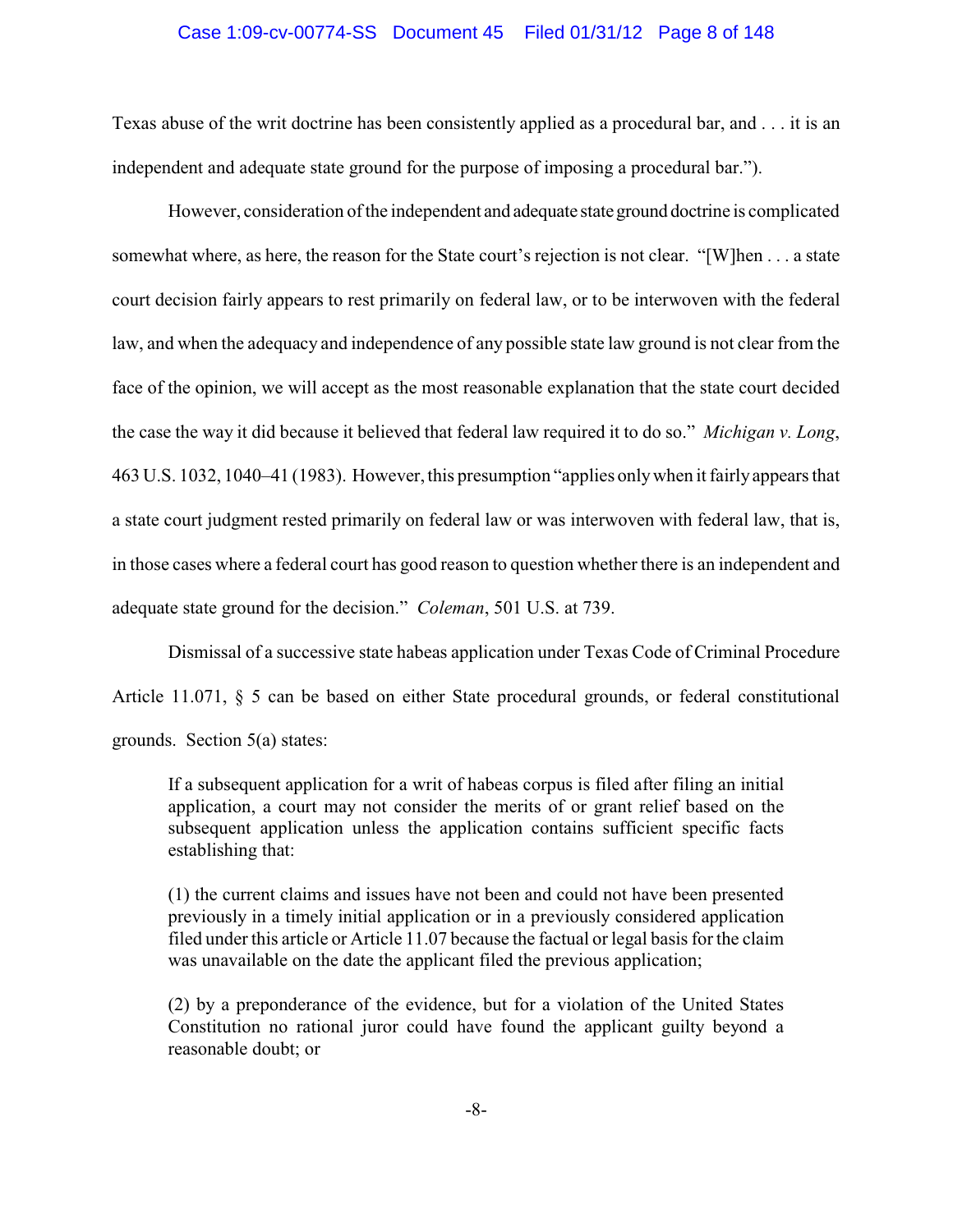(3) by clear and convincing evidence, but for a violation of the United States Constitution no rational juror would have answered in the state's favor one or more of the special issues that were submitted to the jury in the applicant's trial under Article 37.071, 37.0711, or 37.072.

TEX. CODE CRIM. PROC. ANN. art. 11.071, § 5(a).

In *Ex parte Campbell*, the Texas Court of Criminal Appeals stated that, "to satisfy Art. 11.071, § 5(a), 1) the factual or legal basis for an applicant's current claims must have been unavailable as to all of his previous applications; and 2) the specific facts alleged, if established, would constitute a constitutional violation that would likely require relief from either the conviction or sentence." 226 S.W.3d 418, 421 (Tex. Crim. App. 2007). The Fifth Circuit has characterized the first *Campbell* element as a state law question, and the second as a question of federal constitutional law. *See Balentine v. Thaler*, 626 F.3d 842, 853 (5th Cir. 2010) ("The first element of the *Campbell* analysis is a state-law question, but *Rivera* categorizes the second element as a question of federal constitutional law.") (internal quotations omitted) (citing *Rivera v. Quarterman*, 505 F.3d 349, 359 (5th Cir. 2007)).

Given the ambiguity inherent in  $\S 5$ , what is a federal court to do in cases such as this, where the state court judgment is silent on whether the application was dismissed on state or federal law grounds? The Fifth Circuit has considered the issue on at least two occasions, and has provided this Court with much-appreciated guidance on how to proceed.

In *Ruiz v. Quarterman*, the Fifth Circuit stated the *Michigan v. Long* presumption "gives to state courts control over the federal review of their opinions. It has become a rote rule at the fingertips of every writing member of state courts of last resort—where studied ambiguity or clarity in the decisional footing is an art form and an absence of clarity in an opinion is seldom inadvertent."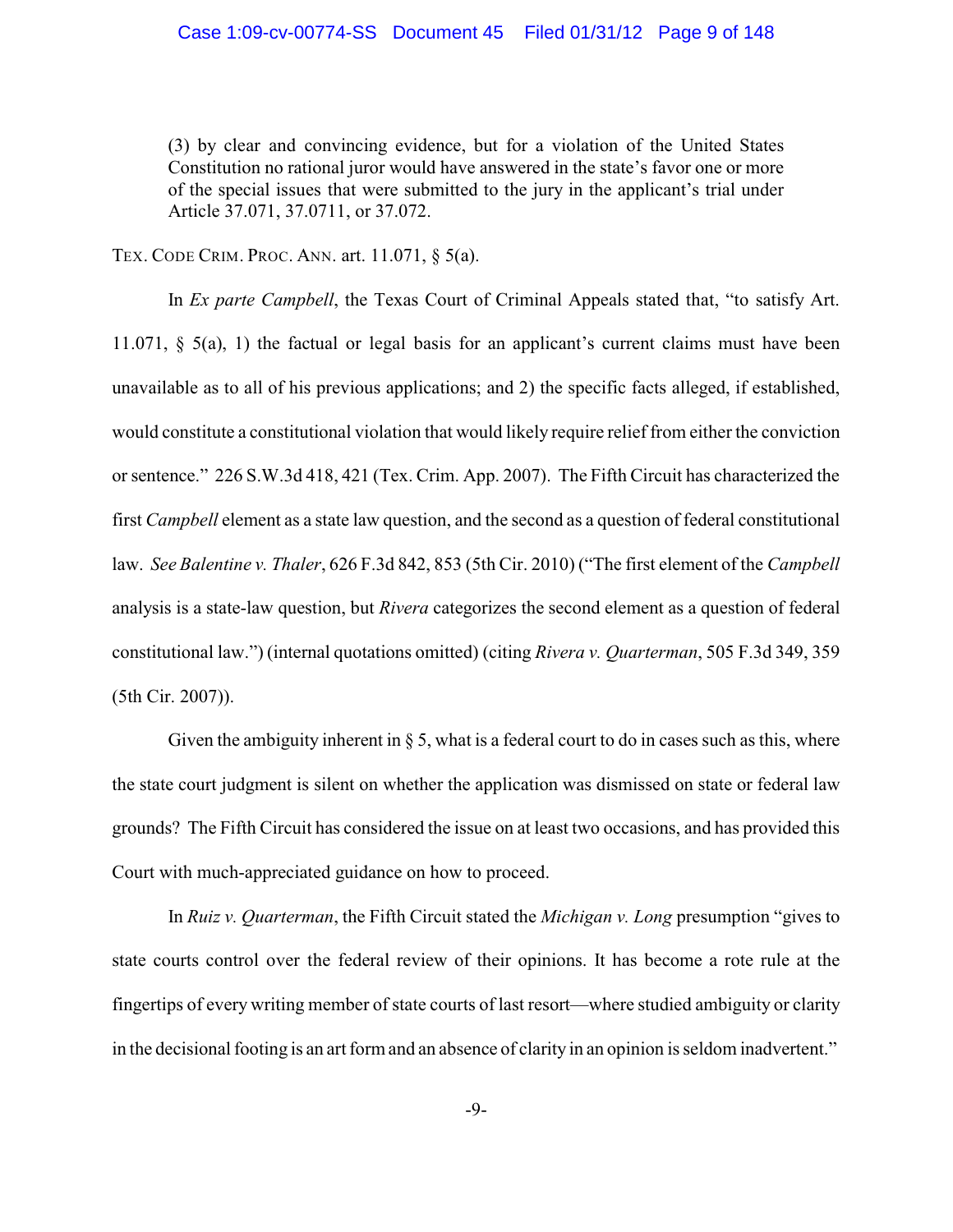# Case 1:09-cv-00774-SS Document 45 Filed 01/31/12 Page 10 of 148

504 F.3d 523, 527 (5th Cir. 2007). Faced with an ambiguous judgment from the Court of Criminal Appeals, the *Ruiz* court broadened the scope of its inquiry, noting: "both the concurring and dissenting opinions, by their unanswered language, strongly suggest that the CCA debated and reached the federal merits question, not the independent state law ground." *Id.* at 528.

In *Balentine v. Thaler*, the Fifth Circuit explicitly addressed the issue of how a federal court should proceed, in light of the Supreme Court's decision in *Coleman*, *supra* page 7, when the Court of Criminal Appeals' judgment is silent on its precise grounds for dismissal under Article 11.071, § 5: "There must be more than silence. In some form, the state court has to make a fair indication that the merits of the claims were reached." 626 F.3d at 854. A "fair indication" exists where one or more state court judges address the merits of a prisoner's claim, or where a merits review can be inferred from the parties' arguments at the state court. *Id.*

#### **B. Application**

Here, the opinion of the Texas Court of Criminal Appeals gives a fair indication that the state judges considered, and rejected, the merits of Panetti's federal constitutional claim. First, Panetti's original state habeas application was disposed of by the Texas Court of Criminal Appeals in 1998, and the United States Supreme Court announced the new constitutional rule in *Edwards* in 2008: it is therefore difficult to imagine Panetti's successive applications were dismissed for his failure to raise an *Edwards* claim ten years before that case was decided.

More telling, however, is the dissenting opinion of Judges Holcomb and Johnson in the Court of Criminal Appeals' dismissal of Panetti's second successive habeas application. The dissenting opinion discusses the merits of Panetti's challenge at some length—indeed, at far greater length than the majority's summary dismissal—and ultimately concludes: "The trial record in this case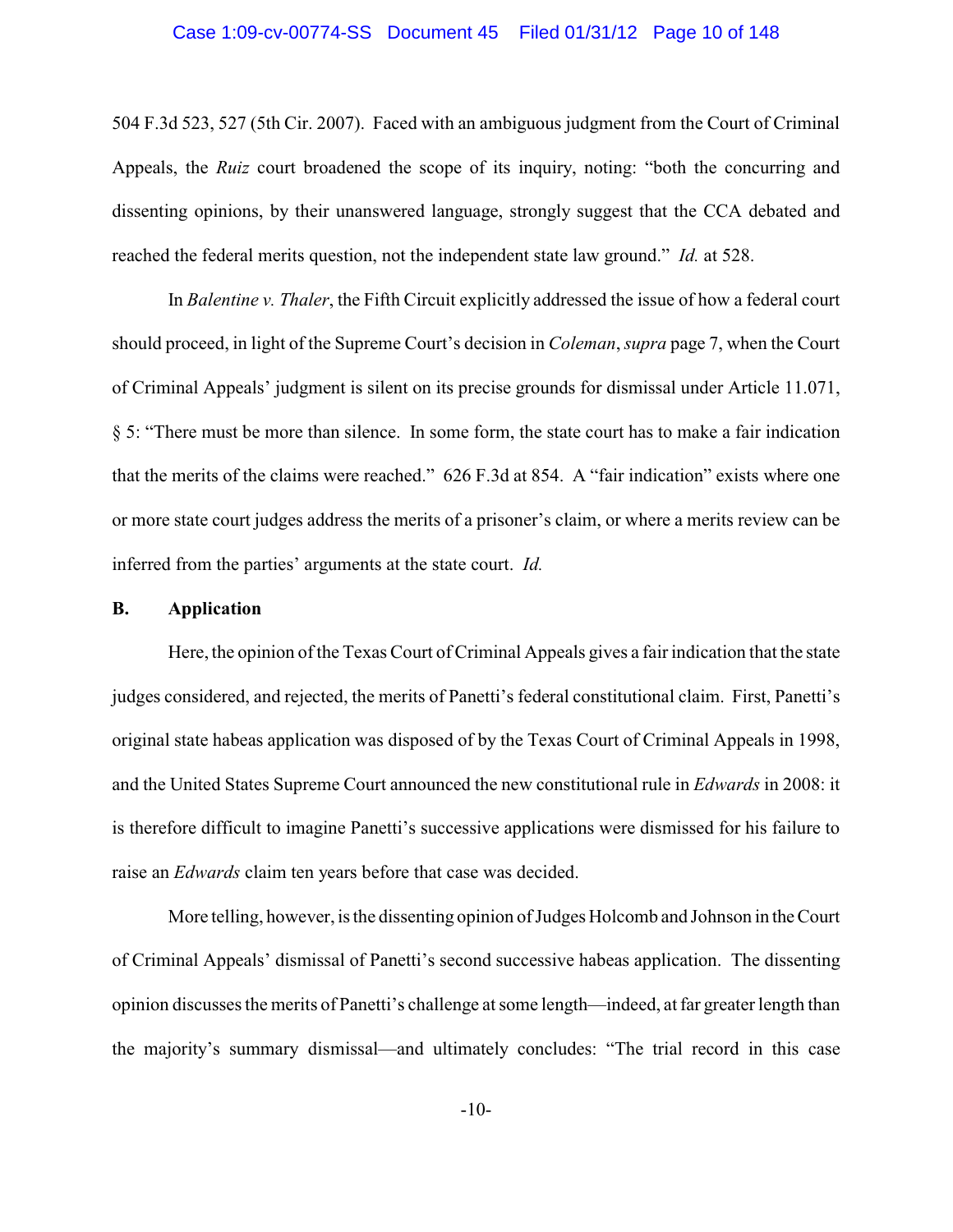# Case 1:09-cv-00774-SS Document 45 Filed 01/31/12 Page 11 of 148

establishes conclusively that Panetti is severelymentally ill and has been so for a very long time. The Eighth Amendment was thus violated when the trial court permitted Panetti to represent himself." *Ex parte Panetti*, 326 S.W.3d 615, 620 (Tex. Crim. App. 2010) (Holcomb, J., dissenting).

It strains credulity to suggest that Judges Holcomb and Johnson devoted so much attention to the merits of Panetti's claim, but the majority based its dismissal solely on state procedural grounds that are, to this Court's thinking, highly dubious, if not temporally impossible. Of course, the Court of Criminal Appeals easily could have said it was dismissing Panetti's application on state procedural grounds if it had wanted to, thereby largely insulating his claim from federal review. Its election instead to remain silent, though obviously a decision wholly within its authority and discretion, was, as the Fifth Circuit noted, unlikely to have been inadvertent. Thus, although this Court has neither the inclination nor the authority to second-guess Texas courts on matters of Texas law, it nevertheless cannot defer to the Texas Court of Criminal Appeals' ambiguous resolution of Panetti's case.

# **C. Conclusion**

Forthe foregoing reasons, the Court finds the state court judgment gives a fair indication that the Texas Court of Criminal Appeals considered themerits of Panetti's federal constitutional claims. Accordingly, the Court rejects Thaler's argument that Panetti's federal claim is procedurally defaulted under the independent and adequate state ground doctrine, and proceeds to address its merits.

# **III. Panetti's** *Edwards* **Claim**

# **A. Retroactivity of the** *Edwards* **Rule**

At the outset, Thaler argues Panetti is not entitled to habeas relief because the rule announced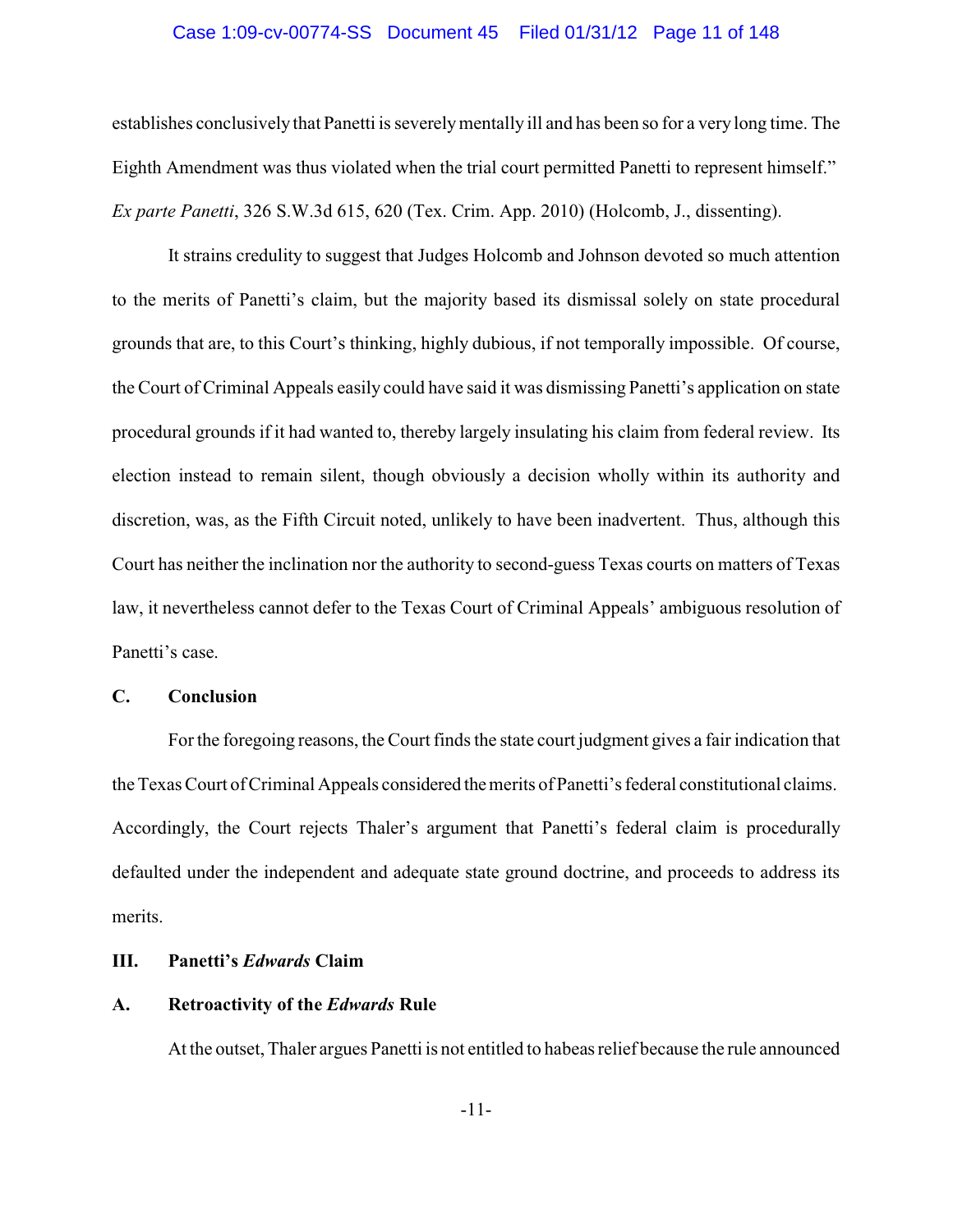#### Case 1:09-cv-00774-SS Document 45 Filed 01/31/12 Page 12 of 148

in *Edwards* does not apply retroactively to Panetti's case, under the principles announced by the Supreme Court in *Teague v. Lane*, 489 U.S. 288, 311–16 (1989). Although the question is close, the Court agrees.

"*Teague*'s nonretroactivity principle acts as a limitation on the power of federal courts to grant habeas corpus relief to state prisoners." *Beard v. Banks*, 542 U.S. 406, 412 (2004) (quotation and alterations omitted). Accordingly, "federal habeas corpus courts must apply *Teague* before considering the merits of a claim, whenever the State raises the question." *Id.* (quotation and alteration omitted).

"Under *Teague*, the determination whether a constitutional rule of criminal procedure applies to a case on collateral review involves a three-step process." *Id.* at 411. First, a court must determine the date on which the defendant's conviction became final, and second, the court must determine whether the rule is actually "new," in light of existing constitutional precedent as of that date. *Id.* The parties appear to agree that *Edwards* announced a new constitutional rule of criminal procedure, in light of the precedent as of the date Panetti's conviction became final.<sup>3</sup>

"Finally, if the rule is new, the court must consider whether it falls within either of the two exceptions to nonretroactivity." *Id.* "First, the bar [to retroactive application] does not apply to rules forbidding punishment of certain primary conduct or to rules prohibiting a certain category of punishment for a class of defendants because of their status or offense." *Id.* at 416 (quotation and alteration omitted). "The second exception is for watershed rules of criminal procedure implicating

<sup>&</sup>lt;sup>3</sup> Any argument to the contrary would be unavailing, in any case. *Edwards* was decided long after Panetti's conviction became final, and the Supreme Court itself acknowledged the rule in *Edwards* was not compelled by thenexisting precedent: "Our examination of this Court's precedents convinces us that those precedents frame the question presented, but they do not answer it." *Edwards*, 554 U.S. at 169.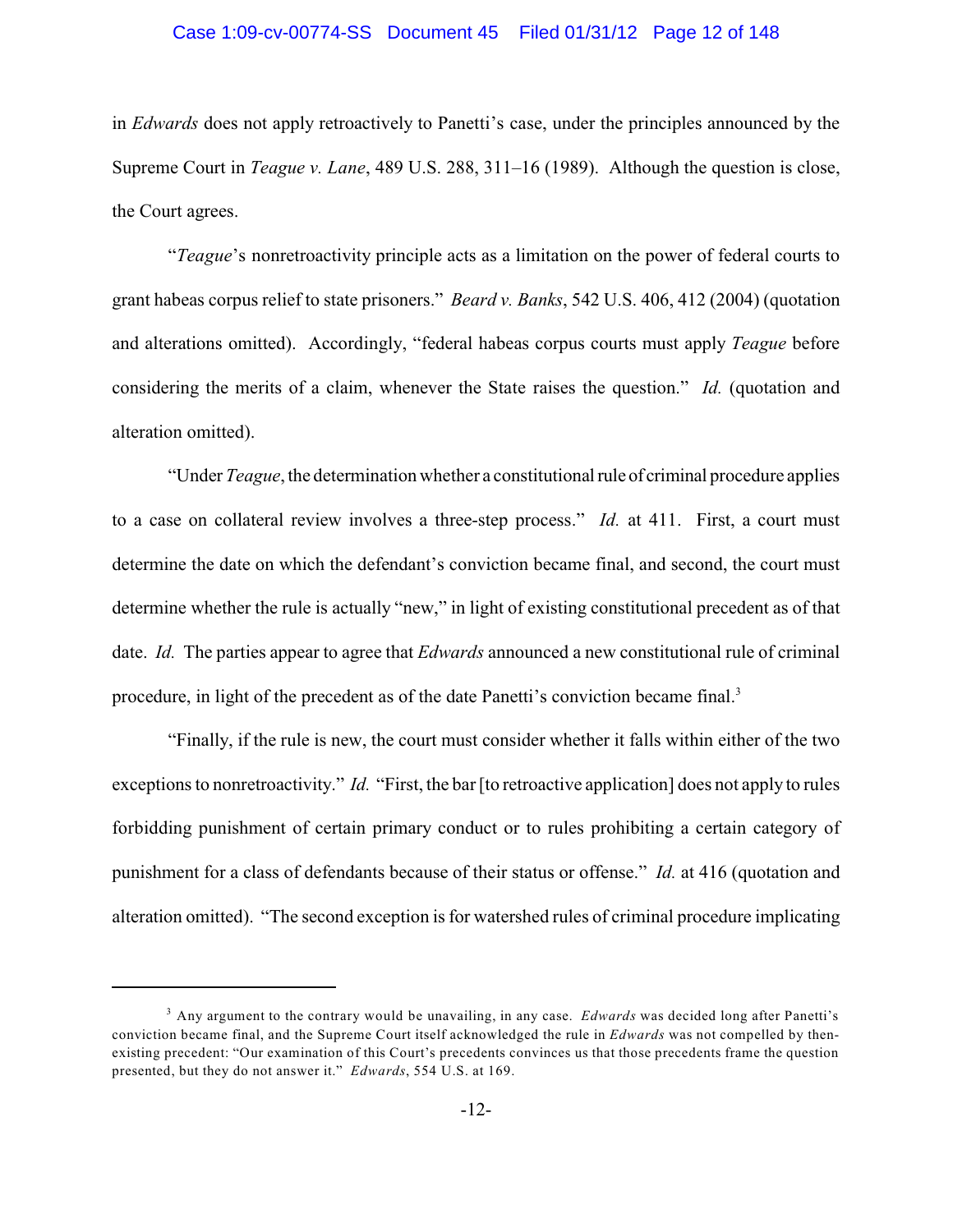# Case 1:09-cv-00774-SS Document 45 Filed 01/31/12 Page 13 of 148

the fundamental fairness and accuracy of the criminal proceeding." *Id.* at 417 (quotation omitted). Because *Edwards* neither forbids punishment of any primary conduct, nor prohibits any category of punishment because of a defendant's status or offense, the first exception is clearly inapplicable. However, whether the second exception applies is a closer question.

At first glance, the *Edwards* rule seems to fit squarely within the second *Teague* exception. Indeed, *Edwards*specifically emphasized the importance of its newly announced rule to the fairness of criminal proceedings: "[I]nsofar as a defendant's lack of capacity threatens an improper conviction or sentence, self-representation in that exceptional context undercuts the most basic of the Constitution's criminal law objectives, providing a fair trial." *Edwards*, 554 U.S. at 176–77. In addition to the *actual* fairness of trials, the Court was similarly concerned that they *appear* fair: "proceedings must not only be fair, they must appear fair to all who observe them." *Id.* at 177 (quotation omitted).

If this Court was asked to decide whether the *Edwards* rule fell under the second *Teague* exception solely on the basis of the language quoted above, its answer would be an unequivocal "yes." However, the Supreme Court has "repeatedly emphasized the limited scope of the second *Teague* exception, explaining that it is clearly meant to apply only to a small core of rules requiring observance of those procedures that are implicit in the concept of ordered liberty." *Beard*, 542 U.S. at 417 (quotation and alteration omitted). "In providing guidance as to what might fall within this exception, we have repeatedly referred to the rule of *Gideon v. Wainwright*, 372 U.S. 335, 83 S. Ct. 792, 9 L.Ed.2d 799 (1963) (right to counsel), and only to this rule." *Id.*

By contrast, the Supreme Court has held that other, less fundamental, rules of criminal procedure do not fall within *Teague*'s second exception: that a capital defendant must be allowed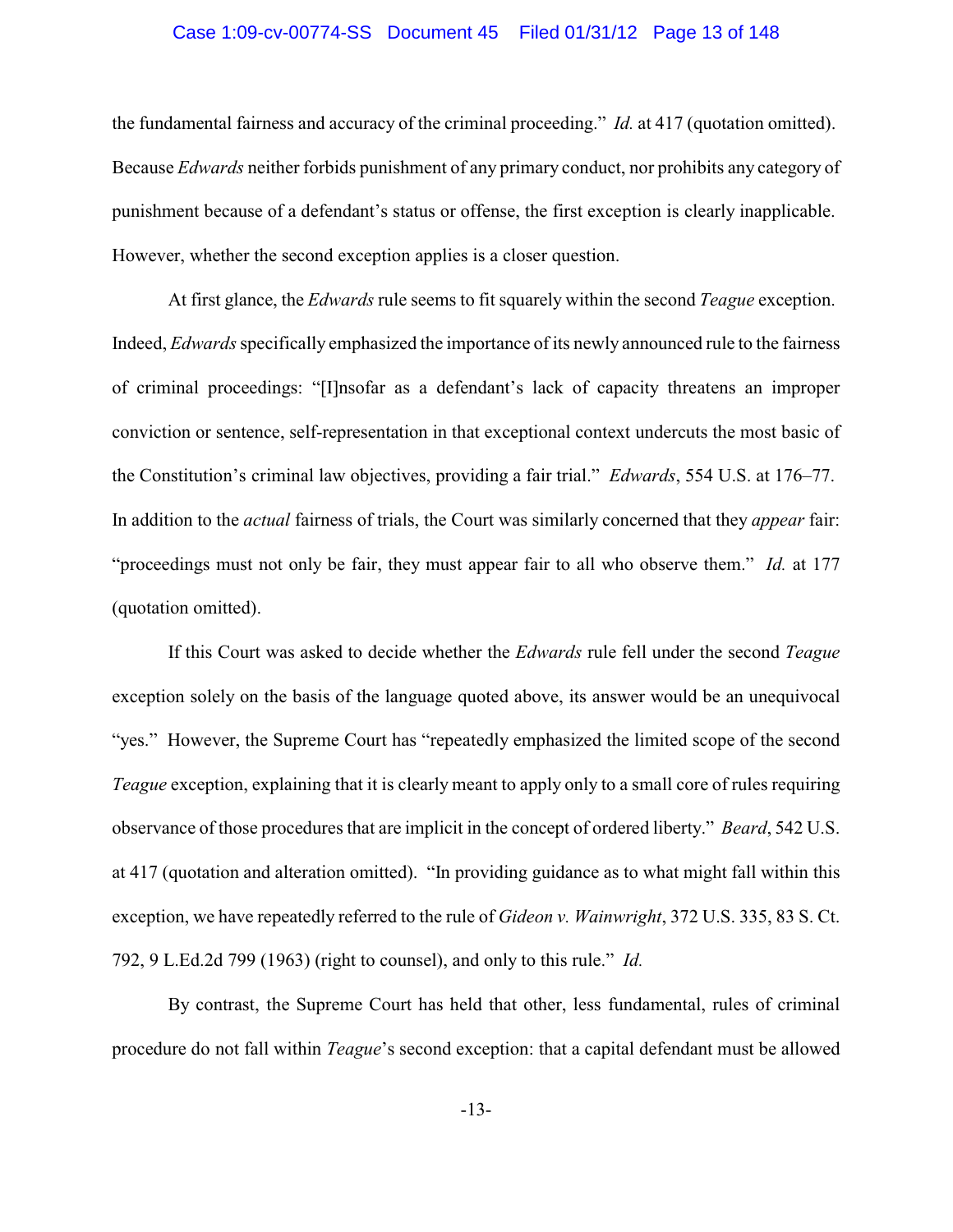# Case 1:09-cv-00774-SS Document 45 Filed 01/31/12 Page 14 of 148

to inform the sentencer he would be ineligible for parole if the prosecution argues future dangerousness, *see O'Dell v. Netherland*, 521 U.S. 151, 167 (1997); that it is "constitutionally impermissible to rest a death sentence on a determination made by a sentencer who has been led to believe that the responsibility for determining the appropriateness of the defendant's death rests elsewhere," *Caldwell v. Mississippi*, 472 U.S. 320, 328–29 (1985), a rule the *Beard* court broadly characterized as one that "effectivelywithheld relevant information from the sentencer," *Beard*, 542 U.S. at 419; and the rule announced in *Mills v. Maryland*, 486 U.S. 367 (1988), which invalidated "capital sentencing schemes that require juries to disregard mitigating factors not found unanimously," *Beard*, 542 U.S. at 408, 419–20. In concluding the *Mills* rule did not fall within the second *Teague* exception, the *Beard* court said the following:

However laudable the *Mills* rule might be, it has none of the primacy and centrality of the rule adopted in *Gideon*. The *Mills* rule applies fairly narrowly and works no fundamental shift in our understanding of the bedrock procedural elements essential to fundamental fairness. We therefore conclude that the *Mills* rule does not fall within the second *Teague* exception.

# *Beard*, 542 U.S. at 420.

The *Edwards* rule thus faces a higher bar than the language of *Teague*, taken alone, might suggest. Is it on par with *Gideon*'s rule, announcing a universal right to counsel for defendants in felony cases? Does it work a fundamental shift in our understanding of the bedrock procedural elements essential to fundamental fairness? Is it implicit in the concept of ordered liberty? Even held to such a standard, and considering the guidance above, resolution of this issue is not certain.

On one hand, the *Edwards* rule was motivated by a concern for the actual and perceived fairness of trial proceedings. Moreover, it clearly represented a departure from the conventional wisdom, that competency to stand trial was equivalent to competency to represent oneself. Further,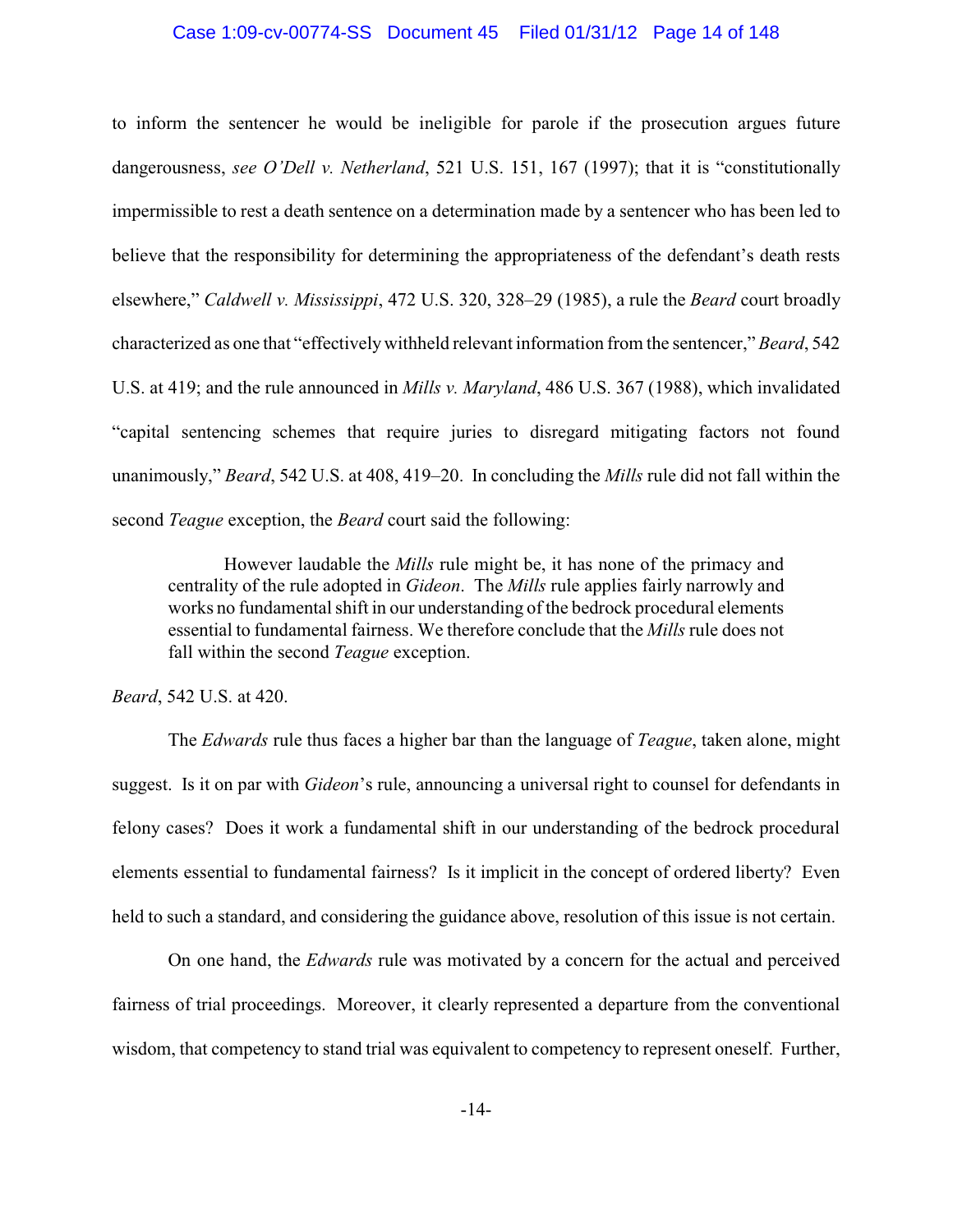# Case 1:09-cv-00774-SS Document 45 Filed 01/31/12 Page 15 of 148

*Edwards* struck a blow for individual dignity, allowing judges to make a frank assessment of a criminal defendant's mental competence, thereby potentially avoiding a "spectacle . . . at least as likely to prove humiliating as ennobling." *Edwards*, 554 U.S. at 176. Finally, the *Edwards* rule is not entirely dissimilar to the rule in *Gideon*, which guarantees counsel to criminal defendants in felony cases. Requiring judges to allow "gray-area" defendants to conduct their own defenses, when such defendants are by definition incompetent to do so, is tantamount to denying them counsel; thus, to the extent the *Edwards* rule allows judges to appoint counsel to "gray-area" defendants, it is cut from the same cloth as *Gideon*. In some ways, therefore, *Edwards* appears to satisfy the second *Teague* exception, by announcing a rule that: (1) significantly shifted our understanding of the procedural elements necessary to guarantee a trial that is fair; (2) respects a defendant's autonomy and dignity in a meaningful, but realistic, way; and (3) satisfies society's expectations of how our system of justice should operate.

On the other hand, it must be acknowledged that the *Edwards* rule applies to a limited class of criminal defendants. Specifically, the *Edwards* rule applies to: (1) criminal defendants; (2) who are competent to stand trial; (3) who insist on representing themselves; and (4) who potentially fall into the "gray area" of *Edwards*. Data cited in *Edwards* suggests this is a very small subset of criminal defendants, likely less than 0.1% of the total. *See id.* at 178 (citing a study indicating approximately 0.3–0.5% of defendants elect to proceed pro se, and approximately 20% of federal pro se defendants are ordered to undergo competency evaluations). Obviously, this is merely an estimate, and not a precise figure, but it calls into question whether the *Edwards*rule, no matter how fundamental it may be to those affected by it, can be deemed comparable to the bellwether rule of *Gideon*, that every felony criminal defendant is entitled to counsel.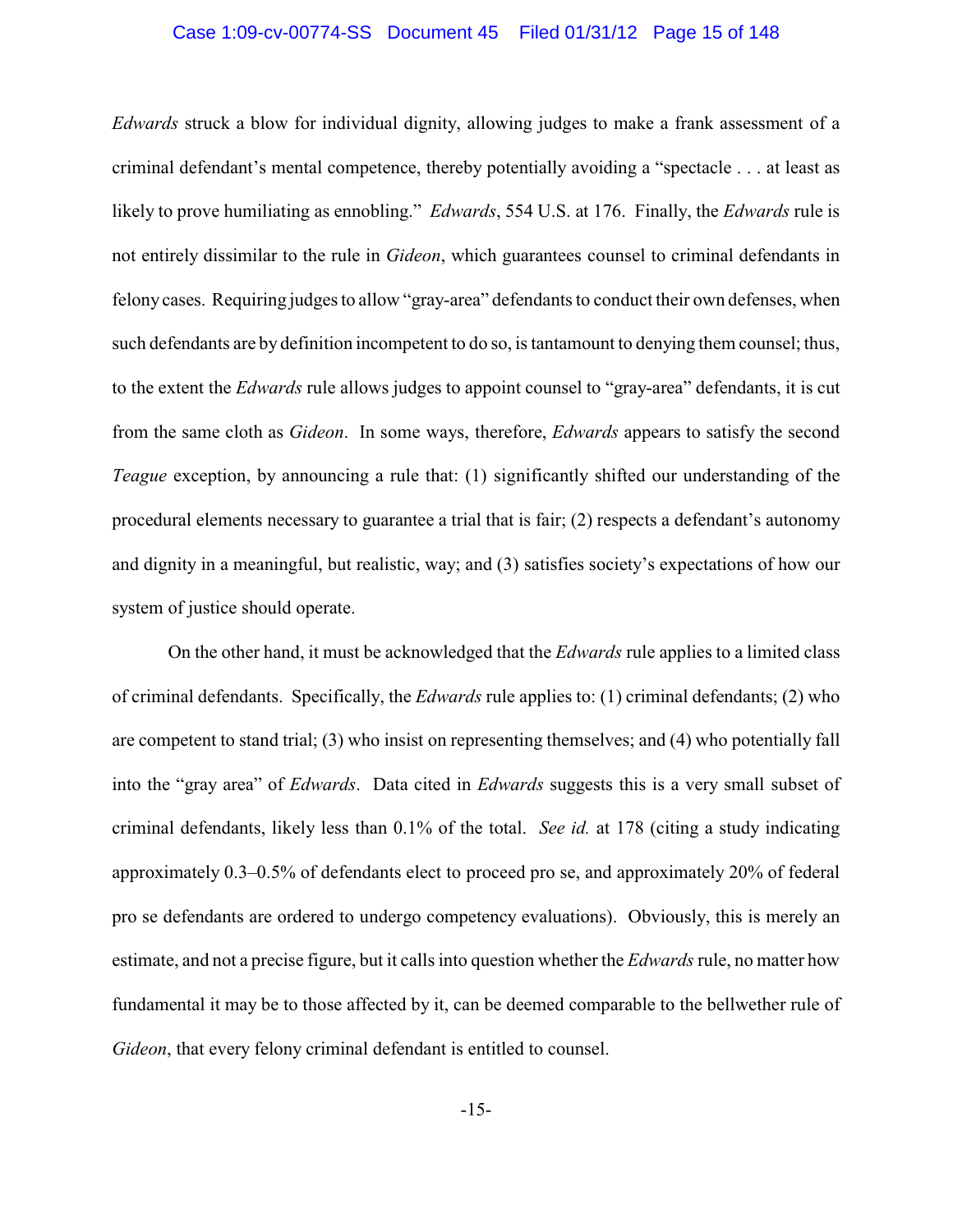# Case 1:09-cv-00774-SS Document 45 Filed 01/31/12 Page 16 of 148

Ultimately, the Court reluctantly concludes the *Edwards* rule does not satisfy the second *Teague* exception, and therefore cannot be applied retroactively to Panetti's trial. The Court is convinced *Edwards* represented a substantial shift in criminal procedure, and one that is likely to improve the fairness of trials. However, "in the years since *Teague*," the Supreme Court has "rejected every claim that a new rule satisfied the requirements for watershed status." *Whorton v. Bockting*, 549 U.S. 406, 418 (2007). As noted above, this set of non-"watershed" rules include several affecting when and how the death penalty may be imposed, a subject that evokes some of society's most profound feelings about the concepts of fundamental fairness and ordered liberty. If such rules do not satisfy *Teague*, the Court cannot see how the *Edwards* rule, important though it may be, does.

# **B. Merits**

In the alternative, even if the *Edwards* rule is retroactively applicable to Panetti's case, the Court finds Panetti is not entitled to habeas relief.

To reiterate the Court's conclusion above, the Court thinks Panetti is entitled to habeas relief under the circumstances of this case only if he can show: (1) the trial judge would have appointed counsel against Panetti's wishes if the judge had felt constitutionally permitted to do so; and (2) Panetti was incompetent to conduct trial proceedings by himself because he lacked the mental capacity to do so.<sup>4</sup> Having carefully reviewed the trial court record and the other relevant evidence, the Court finds Panetti has met his burden with respect to the first element, but has failed to do so with respect to the second.

<sup>&</sup>lt;sup>4</sup> There is no question Panetti was at least competent to stand trial. Although his first competency trial ended with a hung jury and a mistrial, Panetti was found competent at his second trial.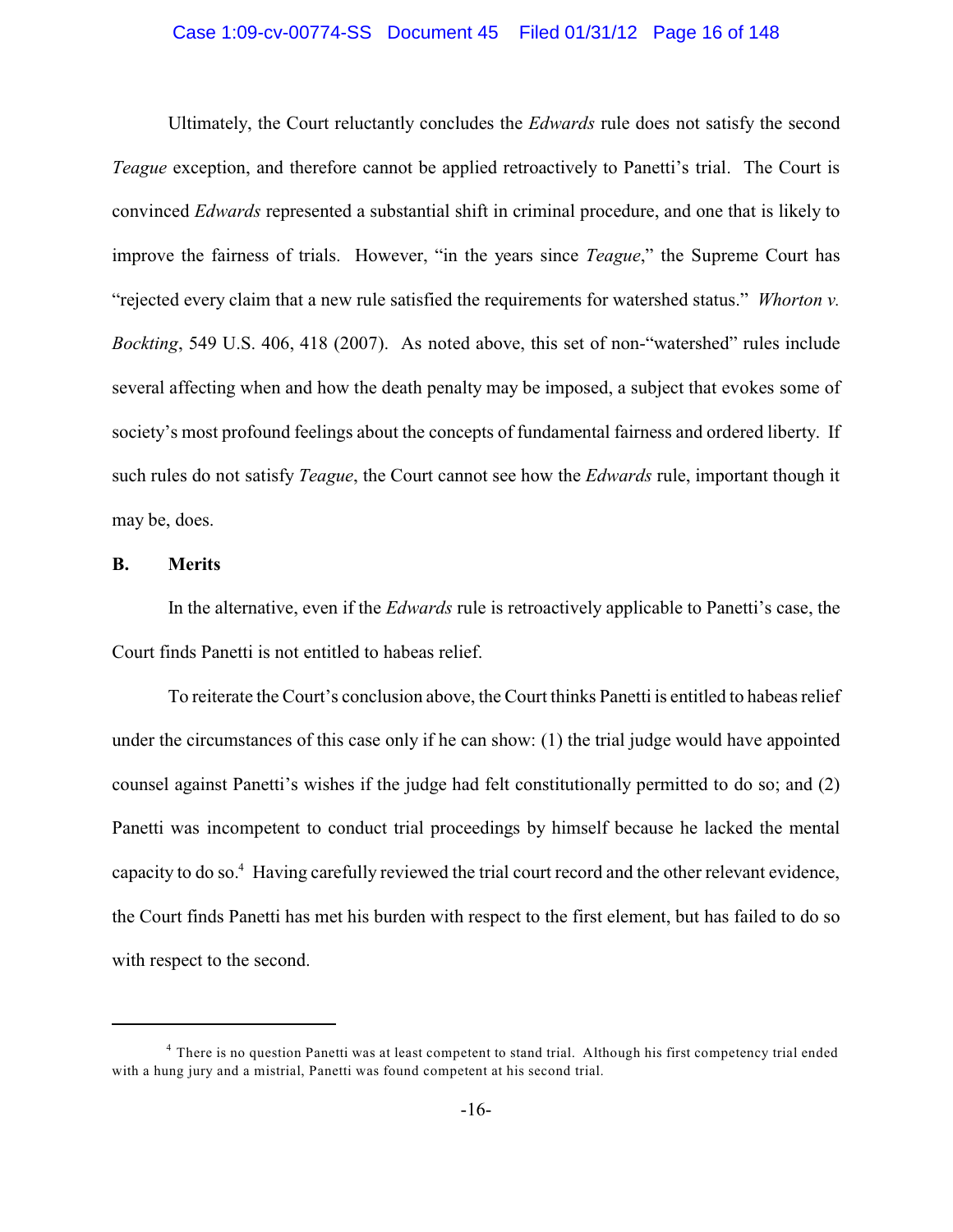# **1. Would Judge Ables Have Appointed Counsel Against Panetti's Wishes?**

The Court is persuaded Judge Stephen Ables, who had the difficult and unenviable task of presiding over Panetti's trial, would have appointed counsel against Panetti's wishes, if he had felt constitutionally permitted to do so.

The trial record contains ample evidence of Judge Ables's reluctance to allow Panetti to proceed pro se. First, in a June 22, 1995 hearing on a motion to withdraw, filed by Panetti's appointed attorneys, Judge Ables flatly stated: "Mr. Panetti, . . . I want you to understand that I do not want you to represent yourself. I would feel more comfortable if you had an attorney representing you  $\dots$ ." 15 RR 10.<sup>5</sup> Shortly thereafter, Judge Ables required Panetti to confer with counsel before deciding whether Panetti "really, truly want[ed] to represent [him]self," and was, in fact, "insisting on that." 15 RR 11.

During the same hearing, the State itself conveyed its misgivings about allowing Panetti to represent himself: "[T]he State has a concern here because of the nature of the case and any time we get into this issue I think it presents concerns for the Court and the State and everyone else, but from what the Defendant has stated today, the State has a concern." 15 RR 23–24. The District Attorney continued: "[T]he State does have an interest in protecting [Panetti]'s rights, and for that reason, . . . I would technically or officially lodge an opposition to this motion to withdraw." *Id.*

After listening to Panetti's negative reaction to the State's opposition, Judge Ables said: "Your constitutional right, Mr. Panetti, is that you have a constitutional right to voluntarily and intelligently waive your right to counsel and represent yourself, and I cannot take that right away

 $5$  Consistent with Panetti's method of citation, the Court will cite to the reporter's record in the format [volume] RR [page].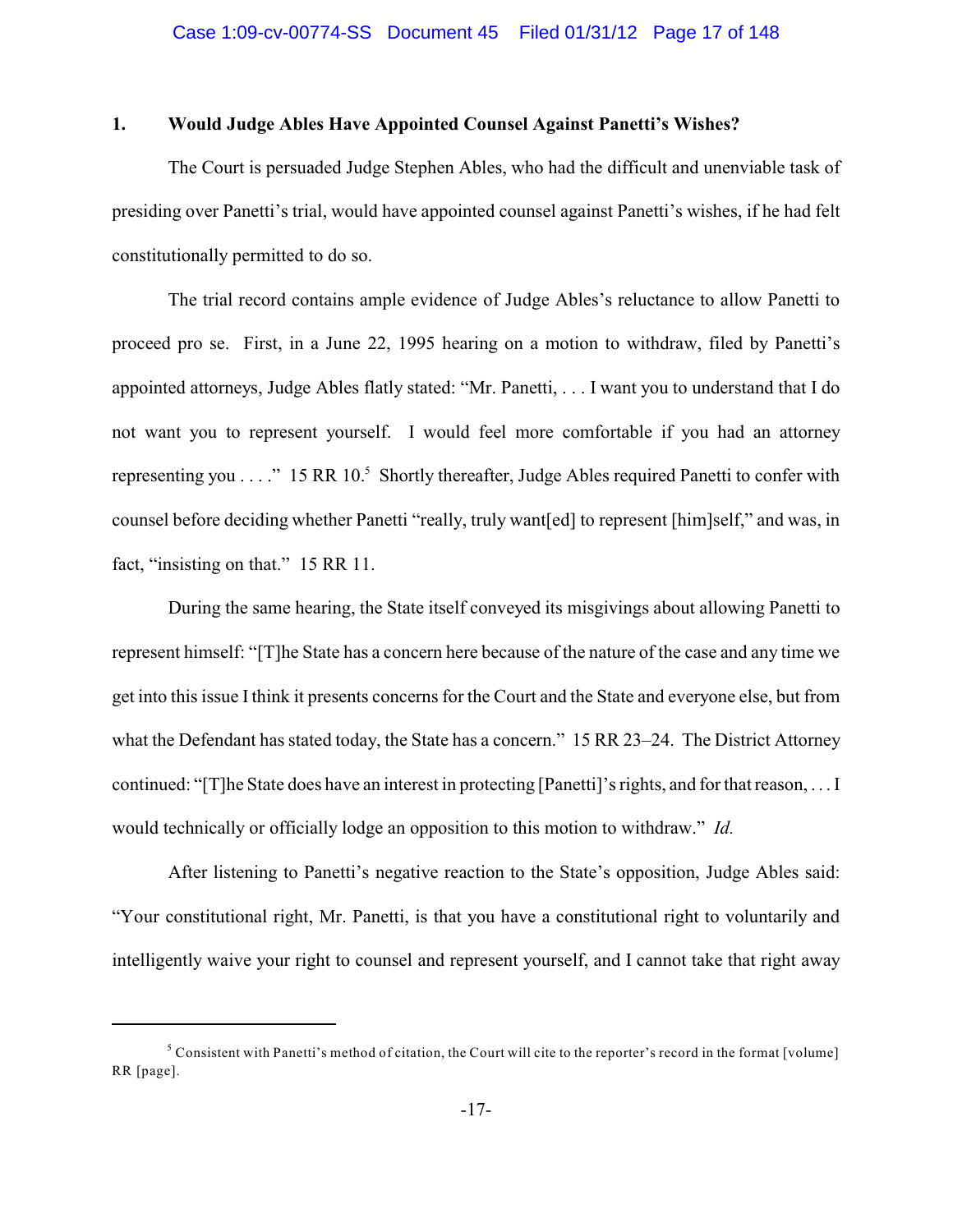# Case 1:09-cv-00774-SS Document 45 Filed 01/31/12 Page 18 of 148

from you . . . ." 15 RR 25. Judge Ables referred again to Panetti's "constitutional right to represent himself" later in the hearing, when he found Panetti had voluntarily and intelligently waived his right to counsel. 15 RR 29.

In a hearing on July 20, 1995, approximately one month later, Judge Ables made another reference to Panetti's constitutional right to represent himself, and assured Panetti any standby counsel appointed by the court would not "interfere in that right." 16 RR 24. On August 8, 1995, in a hearing on Panetti's motion to dismiss his standby counsel, Judge Ables made a more forceful statement on the subject to Panetti: "You've asked me to be your own attorney. Constitutionally, you can insist on that, and I can't take that away from you . . . ." 18 RR 6.

Later in the same hearing, the Court suspects Judge Ables may have come very close to stating explicitly that he would not allow Panetti to represent himself if he felt he had a choice: "Mr. Panetti, all the warnings and all the instructions that I gave you at the previous hearing still hold true, that as far as you having a right to represent yourself, you can. You can insist on it. You have insisted on it and I have no choice, even though—" 18 RR 16. Unfortunately, Judge Ables did not finish his thought, because Panetti interrupted him with a rambling speech, the purpose of which appears to have been, at least in part, to praise his standby counsel. 18 RR 16–17.

These statements byJudge Ables demonstrate two things with clarity. First, Judge Ables was strongly opposed to Panetti's self-representation. In addition to making an outright statement to that effect, Judge Ables made repeated attempts to convince Panetti to accept both appointed counsel, and, failing that, standby counsel. Second, Judge Ables considered self-representation to be a constitutional right that Panetti could "insist" on, and one that Judge Ables himself could not take away, and indeed had "no choice" but to honor.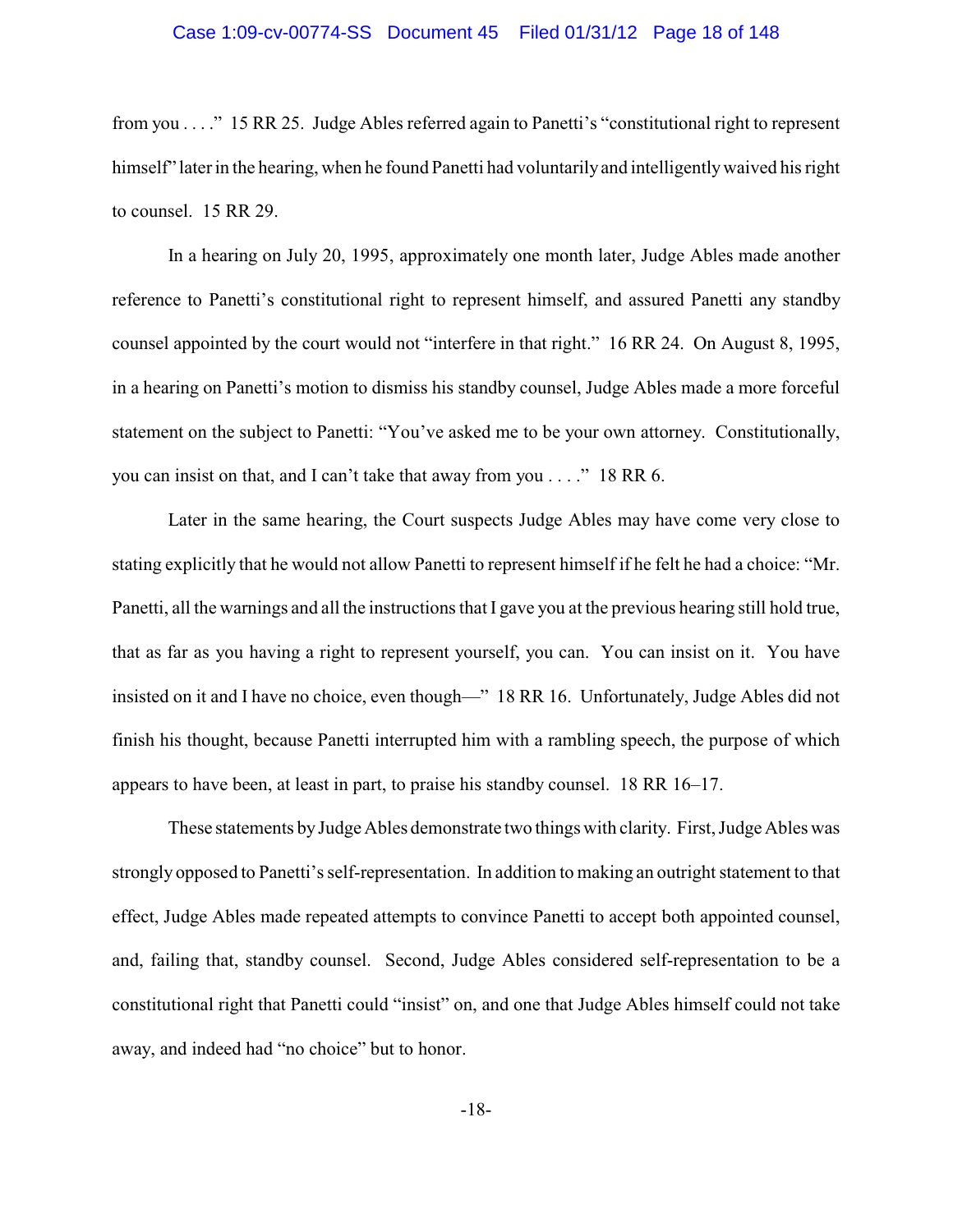# Case 1:09-cv-00774-SS Document 45 Filed 01/31/12 Page 19 of 148

Bycontrast, there is little in the record to suggest Judge Ables was comfortable with Panetti's decision. Although Judge Ables did his best to inform Panetti about his options, and ultimately found that Panetti voluntarily and intelligently waived his right to counsel, the record, taken as a whole, gives the strong impression that Judge Ables made these findings because he felt compelled to do so, and not because he wanted to do so.

Accordingly, the Court concludes Panetti has satisfied the first requirement for relief under the *Edwards* rule.

# **2. Was Panetti Incompetent to Conduct His Own Trial Defense Because of Mental Incapacity?**

As noted above, it is an undeniable fact that evidence of Panetti's mental illness permeates the trial record. However, the Court does not believe Panetti's mental illness rendered him incompetent to represent himself under *Edwards*. The Court is aware this is a remarkable conclusion, particularly in light of Panetti's long history of serious mental illness. For this reason, and to allow for meaningful appellate review, the Court analyzes, in detail, Panetti's performance throughout his trial, from voir dire to Panetti's closing statement at the punishment stage.

# **a. Voir Dire**

# *Qualification of the Jury*

Qualification of the jury in Panetti's trial took place on August 21, 1995. After Judge Ables gave the venire panel general information about jury service, he allowed jurors to come to the bench to claim exemptions or give reasons why they should be excused from jury service.

The record indicates Panetti was actively engaged in this process, and was apparently taking

 $^6$  As explained further below, Judge Ables examined half of the panel in the morning, and half in the afternoon.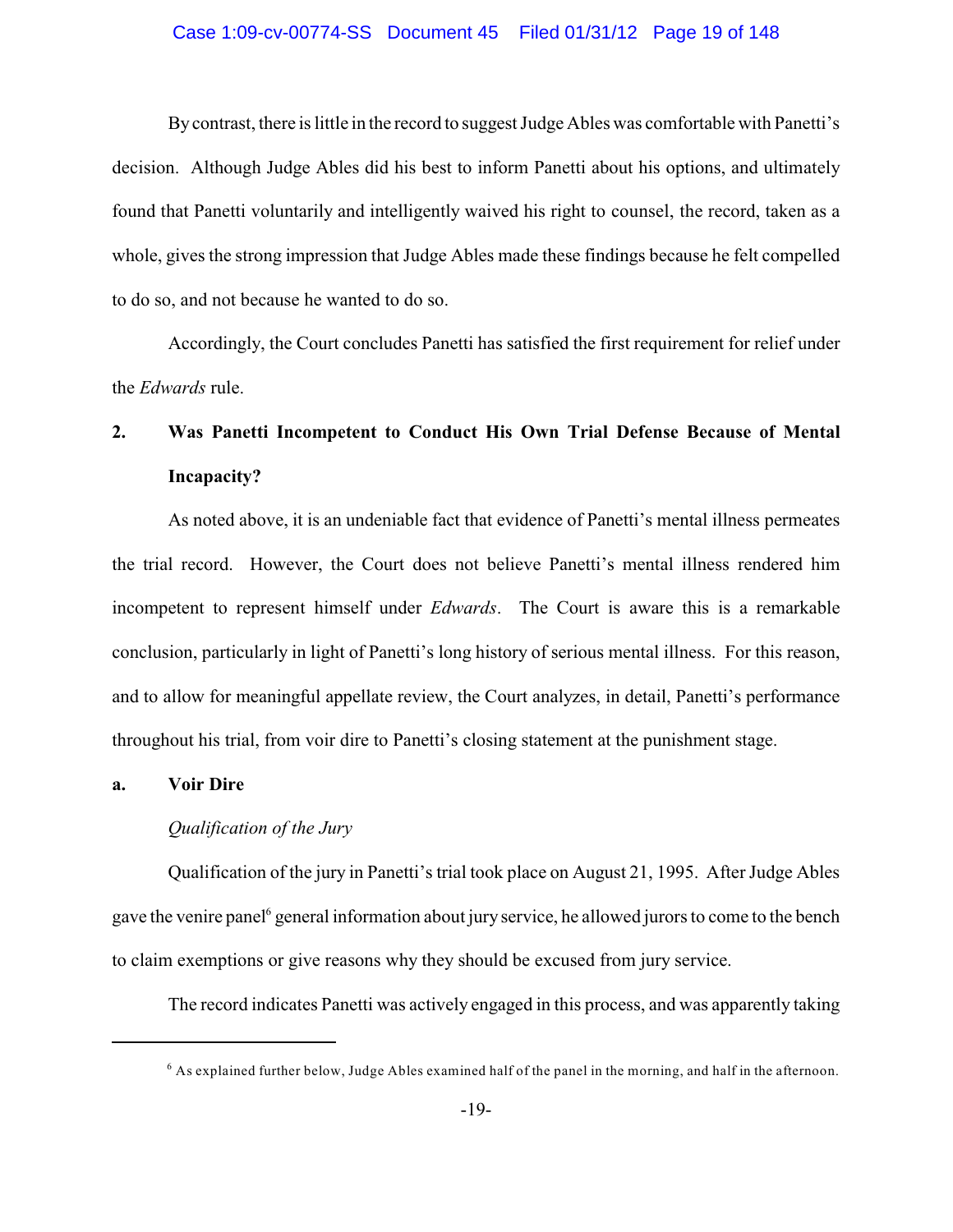# Case 1:09-cv-00774-SS Document 45 Filed 01/31/12 Page 20 of 148

notes, as he occasionally asked the court to repeat a juror's number after hearing that juror's exemption or excuse. *See, e.g.*, 20 RR 16, 30, 32, 41. After hearing the potential jurors' exemptions and excuses, Panetti asked for "a moment to sort of study these names," stating that "there is [sic] a couple of them, they're are [sic] kind of borderline that I would like to think about." 20 RR 45. The court suggested in response that Panetti and the State should take care of the "obvious" cases first, and they could take up "borderline" cases after Panetti had a chance to think about them. 20 RR 45–46.

Rather than going into needless detail about the potential jurors who were excused by agreement, the Court simply notes the record clearly shows that Panetti had been taking notes about the jurors' excuses, and appeared to have a rational understanding of those excuses. *See, e.g.*, 20 RR 46 (Panetti agreeing to excuse one juror because "he's under contract to have the work [for the Department of Public Safety] done," and a second because of "adoption and leaving the state"). Panetti asked for time to think about ten potential jurors—numbers 12, 35, 48, 73, 87, 106, 107, 135, 185, and  $227^{\degree}$ —but the court overruled his request with respect to juror 185. $^{\degree}$  20 RR 45–58.

Of the nine "borderline" jurypanel members examined in the morning, Panetti initially asked to retain seven for voir dire: 107, an elementary school teacher; 135 and 106, both Jehovah's Witnesses; 35, a nurse at State Hospital; 73, who was in Fredericksburg (the town in which Panetti shot the Alvarados) on the date of the murders; 48, who knew Panetti's first wife; and 227, a

 $^7$  Although the record of Panetti's trial is public, the Court will nevertheless refer to jurors by number, out of respect for their privacy.

<sup>&</sup>lt;sup>8</sup> Juror 185 was a doctor, who Panetti was apparently considering because of his "education and his knowledge of afflictions overall." 20 RR 56. Judge Ables excused this juror because he was "a family practitioner with a real extensive practice in town." *Id.*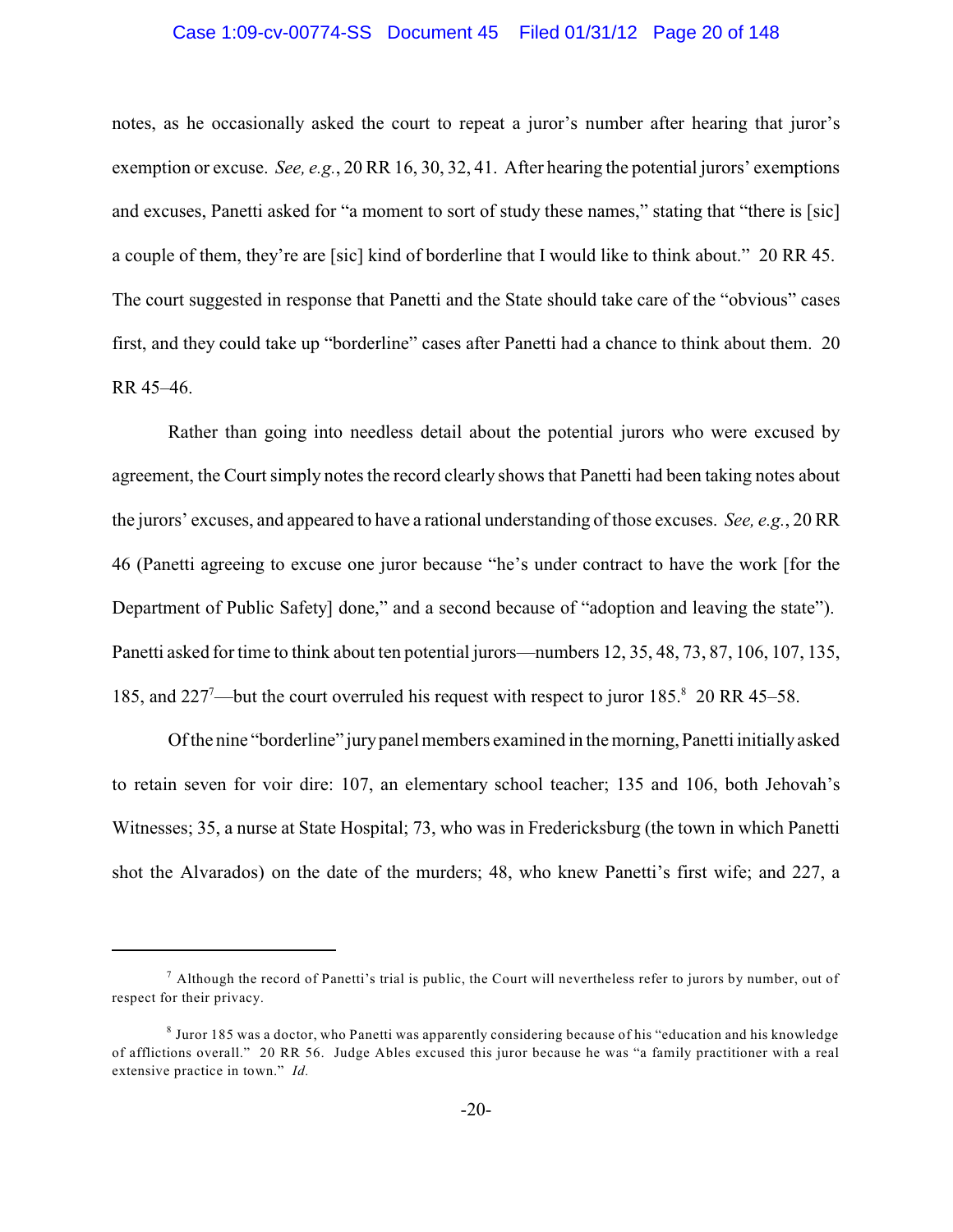# Case 1:09-cv-00774-SS Document 45 Filed 01/31/12 Page 21 of 148

pharmacist. $9$  20 RR 59–62. Of the two who were released, one (juror 87) was disqualified for a prior felony conviction, and one (juror 12) was excused at Panetti's request, apparently because of "experience [Panetti] had with fathers." 20 RR 61–62. Upon learning that juror 135 was seven months pregnant, and had concerns about her health and the health of her child, Panetti agreed to release her as well. 20 RR 65–66.

Qualification of the second half of the panel occurred in the afternoon of August 21, and the court followed the same procedure. Again, the record shows Panetti was attentive to the proceedings, asking for juror numbers to be repeated. *See, e.g.*, 20 RR 95, 106. Although Panetti expressed some concern over releasing jurors 230, a middle school teacher;<sup>10</sup> 244, a surgeon; and 357, a taxidermist, he ultimately agreed they should be released. 20 RR 107–114. Likewise, Panetti was reluctant to retain jurors 254, a city council member; and 279, whose brother was a lawyer, <sup>11</sup> but finally agreed they both should be retained for voir dire. 20 RR 109–111.

It is, of course, questionable whether Panetti made wise decisions about which people to release, and which to retain. However, the record shows Panetti was aware of both the purpose of jury qualification, and the basic procedures for going about it. Further, to the extent the Court can make a determination from this record, Panetti appears to have made meaningful decisions, grounded in fact, about which panel members to excuse, and which to keep.

 $^9$  Panetti indicated he was considering keeping juror 227 because of his "knowledge of medication." 20 RR 57.

 $10$  Panetti expressed concern with excusing jurors like 230, saying he was reluctant to release "people that have an education." 20 RR 108.

 $11$  Panetti withdrew his objection when he learned her brother was a criminal defense attorney. 20 RR 111.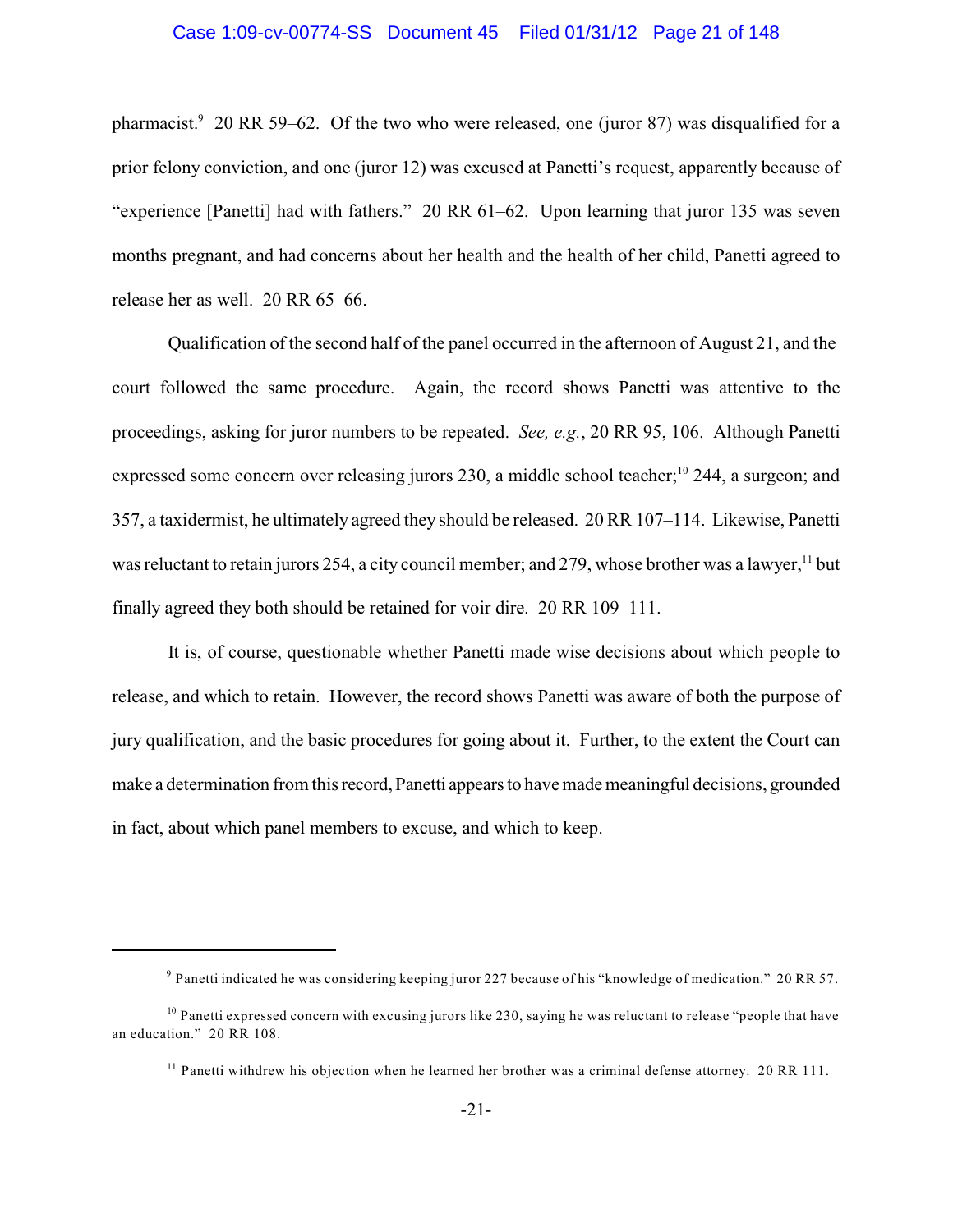# *General Voir Dire*

General voir dire took place the next day, on August 22, 1995. At the beginning of the proceedings, Panetti informed the court he was feeling "quite paranoid" and "quite sick" that day. 21 RR 8. Judge Ables responded: "Okay, just take a deep breath and we'll move pretty slow." *Id.* After the panel was seated, the court gave its preliminary instructions and conducted a basic voir dire. 21 RR 31–50. The State then conducted its general voir dire, after which the court allowed Panetti to proceed. 21 RR 51–63.

Panetti's general voir dire, like much of his later trial performance, was unfocused. Although he began by questioning certain observers about why they were in the courtroom, he quickly segued from that topic to a discussion of his history of alcoholism, his recent sobriety, and his religious beliefs. 21 RR 63–64. He briefly hinted at his inexperience with legal procedure ("I was presented with a ragtag law book in Atascosa County."), tried to impress upon the jury the importance of the case ("It's a matter of my life and liberty, whether I have a future, rehabilitation, any help to the future as far as society."), and expressed his intention to testify. 21 RR 64.

Panetti then told the panel about both his current feelings of paranoia, as well as his long history of mental illness, specifically telling them he had suffered from schizophrenia since 1986. 21 RR 65. After a brief and questionably relevant introduction about cowboys and cowboy pride, Panetti told the jury about a severe electric shock he received in his youth, as a result of which he spent time in a hospital burn ward and became addicted, briefly, to morphine. 21 RR 65. Panetti went on to make a vague reference to having "had some death experiences," *id.*—a theme he would return to several times throughout his trial.

Next, Panetti discussed his attempts to get proper medication for his schizophrenia, his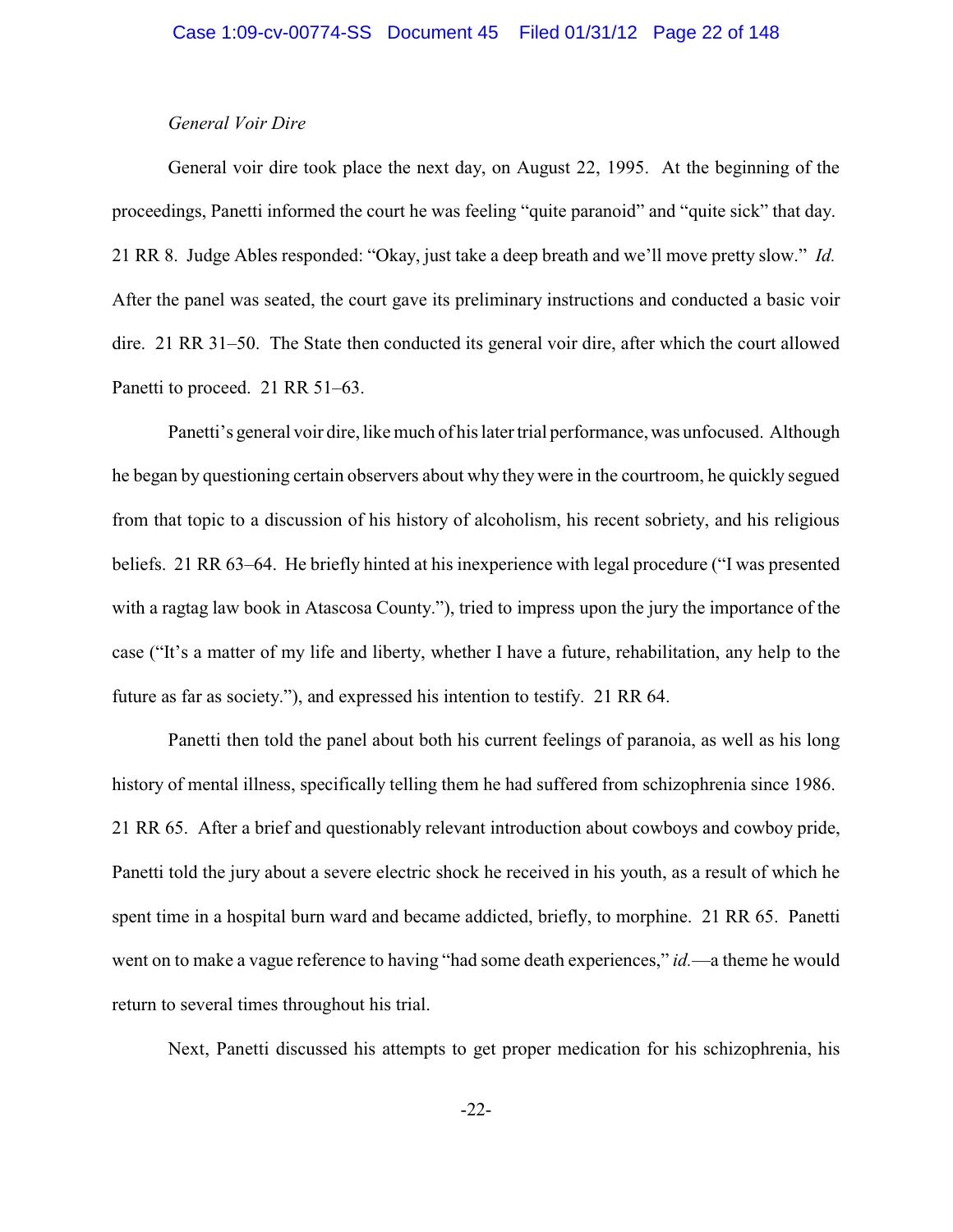# Case 1:09-cv-00774-SS Document 45 Filed 01/31/12 Page 23 of 148

lengthy pretrial incarceration, and prison conditions generally. 21 RR 66. After telling the panel he did not have a criminal record, he said he had "had a rough time as far as jailhouse doctors go, getting the proper medication . . . ." *Id.* Panetti then recounted, at some length, his difficulty while incarcerated in getting the medication he thought was appropriate. 21 RR 66–67. He concluded by telling the panel: "I'm not going to expect to explain mental illnesses to you and expect you folks to understand all these medicines. I do expect a little bit of compassion as far as that I do have the affliction and it's documented well before I was ever in trouble." 21 RR 67. As will be seen, Panetti went to some lengths during trial to establish this point as well.

After making a passing reference to the Alvarados, who Panetti said he "didn't hate," but in fact "loved dearly," Panetti addressed the issue of his self-representation. 21 RR 67–68. Again, Panetti's comments were unfocused and disjointed, and punctuated with frequent asides, but the gist of his statements was reasonably clear: although he "needed a lawyer," Panetti, "in his mental illness and paranoia, . . . thought all lawyers [were] in cahoots," and therefore "put [his standby counsel, Scott Monroe] through a lot of unnecessary garbage." 21 RR 68. Later, however, Panetti "started to trust Scott Monroe," and to take his advice. *Id.* The import of Panetti's next statement on the issue is unclear, because Judge Ables interrupted him to release the panel for a lunch break, but Panetti appears to have been about to comment on the financial implications of having a lawyer: "[S]o I . . . need a lawyer, but I'm not going to throw money at a situation that I don't have or expect my parents to . . . . . . . . . 21 RR 68–69.

 $12$  The remainder of Panetti's comment, before he is interrupted by Judge Ables, is, as best this Court can tell, a lead-in to one of his not-uncommon digressions, this one apparently on the subject of the wealth of hill country farmers and ranch managers. Whether Panetti would have circled back to his original point, or otherwise made this detour relevant to his self-representation, is obviously a question on which this Court can only speculate.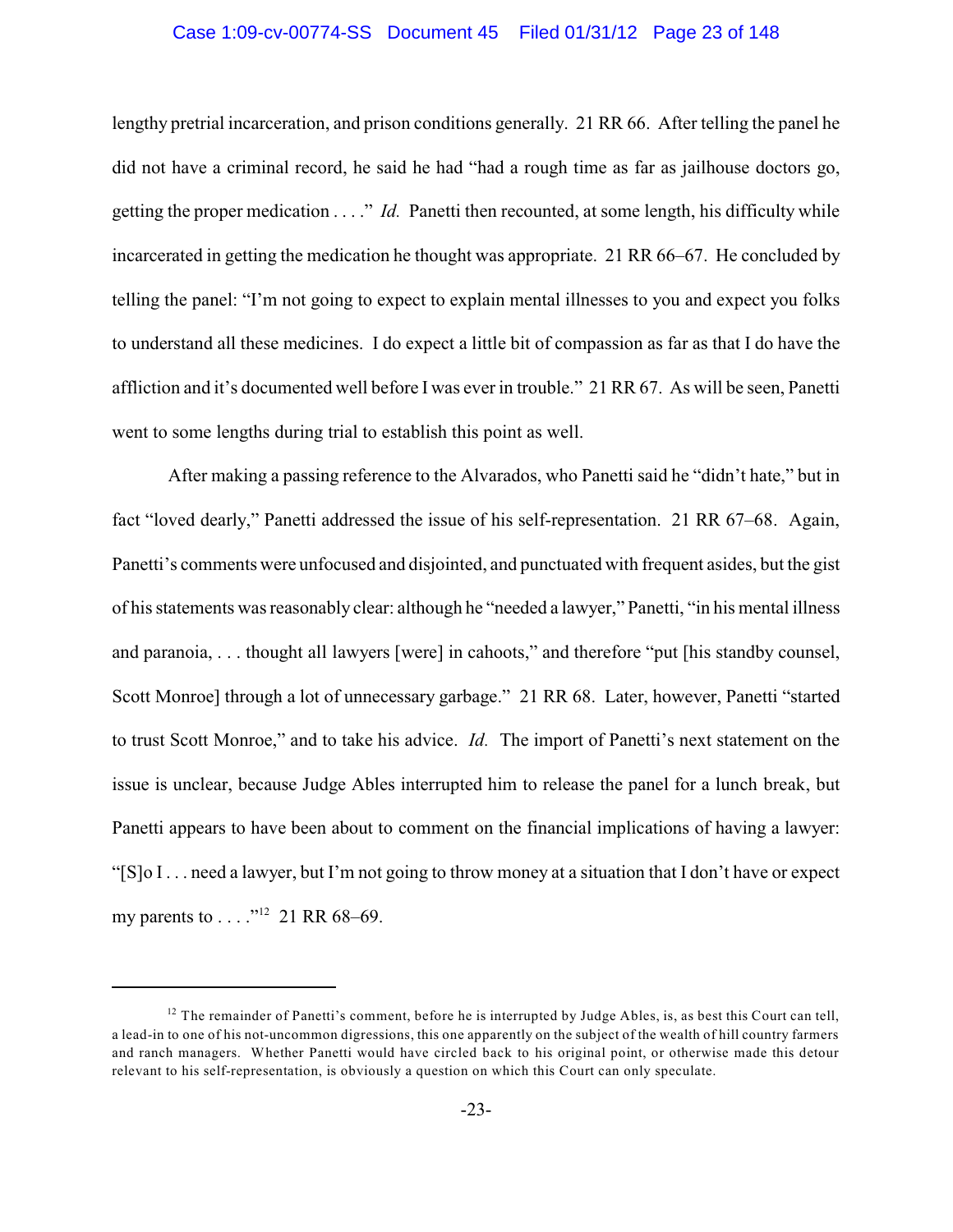The court may have had a dual purpose in breaking for lunch when it did, because, once the

jury panel had been excused, Judge Ables said the following:

Mr. Panetti, you said something right toward the end that I wanted to stop and finish up a little later. You told the jury panel that you do need an attorney and I'm always willing to appoint you an attorney. I always have been, always will appoint you an attorney, and I'm not sure if I understood what you were saying when you told the jury that you need an attorney. Do you want to elaborate on that a little bit?

# 21 RR 70. Panetti replied:

Well, I'm not an actor, but I kind of feel like—like the cartoons when I was a kid stuck out one of those big old hooks, drug me off the stage. If you would have let me continue, I would have just went on to say how much I appreciate the assistance, but I haven't changed my mind, especially in light of what the DA said about the State always pursuing the death penalty. No, I was just in the process, sort of making amends with Scott Monroe . . . . Scott Monroe is what's keeping this thing rolling, what's keeping me from not totally making too much of a darn fool of myself, and I was just thanking him . . . .

# 21 RR 70–71.

The Court explicitly asked if Panetti still wanted to represent himself, to which Panetti replied, "Oh, definitely." 21 RR 71. Judge Ables, scrupulously protecting Panetti's rights (and maybe hoping he would relent), continued: "[I]f you want court-appointed counsel, you absolutely, unequivocally will get court-appointed counsel. You're entitled to that and I'll appoint you courtappointed counsel, if you don't feel like you can represent yourself or don't want to represent yourself." 21 RR 72. Panetti again confirmed he wanted to represent himself. *Id.* Immediately prior to recessing for lunch, the court inquired one last time whether Panetti wanted to represent himself, and Panetti said he did. 21 RR 74.

After lunch, Panetti resumed his general voir dire. He began by thanking the panel, apologizing that they had to come back after lunch, and acknowledging that some of them may have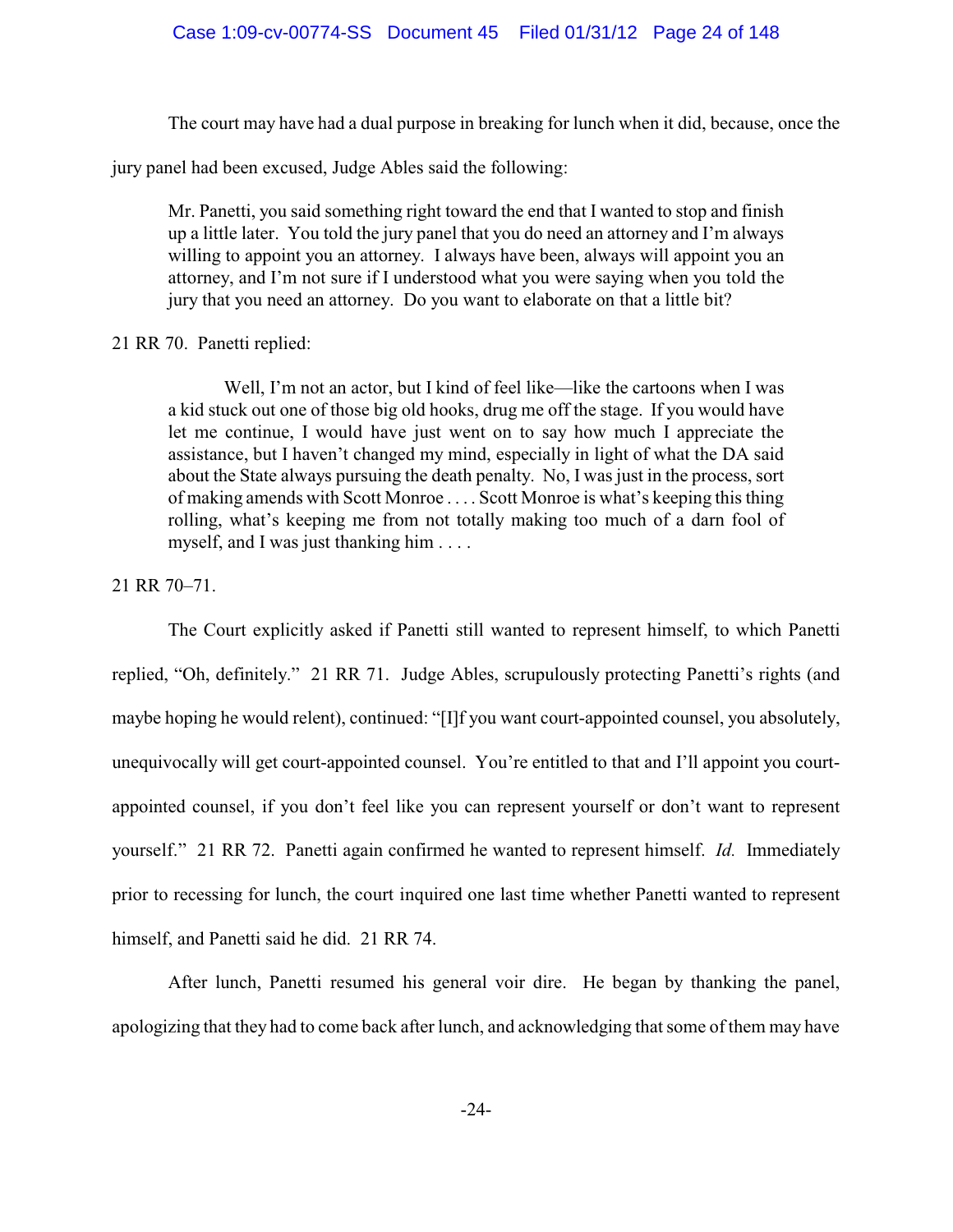# Case 1:09-cv-00774-SS Document 45 Filed 01/31/12 Page 25 of 148

had to miss work to be there. 21 RR 75. Panetti also referred to his "rambling on" in the pre-lunch voir dire: "I have a habit of doing that and it's not all mental illness. I ramble on, but I did make a short list, which is probably bad, and I'll get it over with, turn you loose and I want to thank you again and we'll start the individual voir dire, French word." $13$  21 RR 76.

Panetti then returned to the matter of his self-representation, emphasizing the authorityof the jury to make the final decision in the case (and, perhaps, foreshadowing his insanity defense):

[T]he reason I'm up here and not a lawyer is the same reason I'm not going to flood you with a bunch of doctors I couldn't afford, anyway, because it's going to be up to the jury, ladies and gentlemen. In that ragtag law book told [sic] me you could have five experts and the defense and prosecution can both say this guy was completely flipped out and it's still up to the jury. It's going to be y'all's decision.

21 RR 76.

Continuing, Panetti established a local connection ("I dearly love the Hill Country and seventeen years in Fredericksburg, I was probably in Kerrville a couple of times a week."), and expressed his displeasure at the release of doctors and teachers from the jury panel, because he "thought [they] would understand maybe more about mental illness." 21 RR 76–77.

Apparently demonstrating an appreciation of the practical difficulties in prevailing on a defense of insanity, Panetti referred in passing to the distinction between religious law and secular law ("In my religious convictions I have this Old Testament law . . . . I didn't make the laws. In the State of Texas they say you can be acquitted by reason of insanity . . . ."), and then attempted to refute the media's portrayal of him as a "thirty-nine-year-old Rambo." 21 RR 77. In fact, Panetti

<sup>&</sup>lt;sup>13</sup> These opening statements to the panel well illustrate a larger trend that extends throughout Panetti's trial: although Panetti's presentations are typically made in an unpolished, stream-of-consciousness fashion, they are also usually appropriate, comprehensible, and apparently motivated by reasonable concerns. Here, Panetti seems to be trying to make a favorable impression with the jury panel, showing appreciation for their concerns and respect for their time, and addressing his own personal weaknesses as an advocate. This Court routinely sees trained lawyers doing the same thing with juries, though—usually—more directly.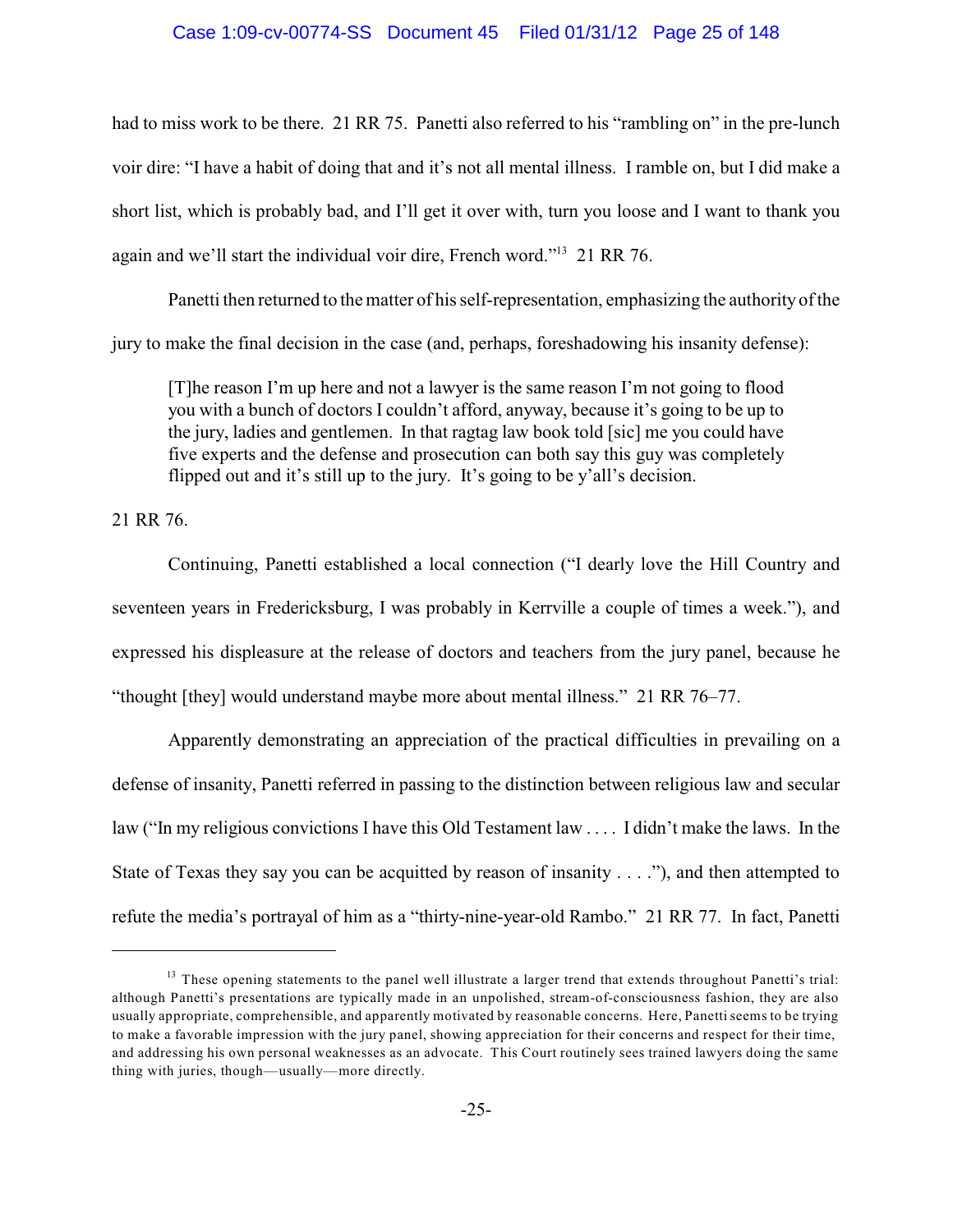# Case 1:09-cv-00774-SS Document 45 Filed 01/31/12 Page 26 of 148

said, he was a thirty-seven-year-old veteran with an honorable discharge, who wore camouflage when he bow-hunted. *Id.*

Panetti's next comments to the panel were more disjointed than usual, covering, in quick succession: his drinking the night before the shootings; seeing "the Sheriff and his cronies in the [sic] Andy's Diner"; that one member of the jury panel knew his ex-wife; and the fact that his mental illness went undiagnosed for a long time. 21 RR 78. His unfocused commentary continued, with Panetti briefly touching on his confession to the Texas Rangers, mentioning in passing that he wrote a "buckaroo poetry book," and reiterating his intention to testify on his own behalf. 21 RR 77–78.

In the midst of this circuitous speech, Panetti told the panel, for the first of what would turn out to be many times throughout his trial: "I don't want to get into opening statement, but I can't tell you what happens if a jury was to acquit me. I can't tell you that. That's the law." 21 RR 79.

Returning to his scattershot commentary, Panetti began by praising standby counsel Scott Monroe ("he's been pretty much straight-up and I want to thank him for it"), veered suddenly to the topics of drug and alcohol use and his unpleasant experiences while incarcerated ("in a sense as far as court goes, yeah, I have suffered some"), and then returned equally abruptly to the subject of his self-representation: "I just don't think that I can hire a lawyer or depend on a lawyer, that if I was sentenced to death or life, treatment, and I can [sic] trust a major decision like this to anyone." 21 RR 79–80.

In another quick shift, Panetti told the panel about his legal setbacks, including: his failure to have Judge Ables recused from the case; his lack of communication with his previous counsel; and the reversal of a ruling suppressing his confession. 21 RR 80–81. Panetti referred to Judge Ables as "a very honorable man" who had been "tolerant" with him, but who had "cut [him] no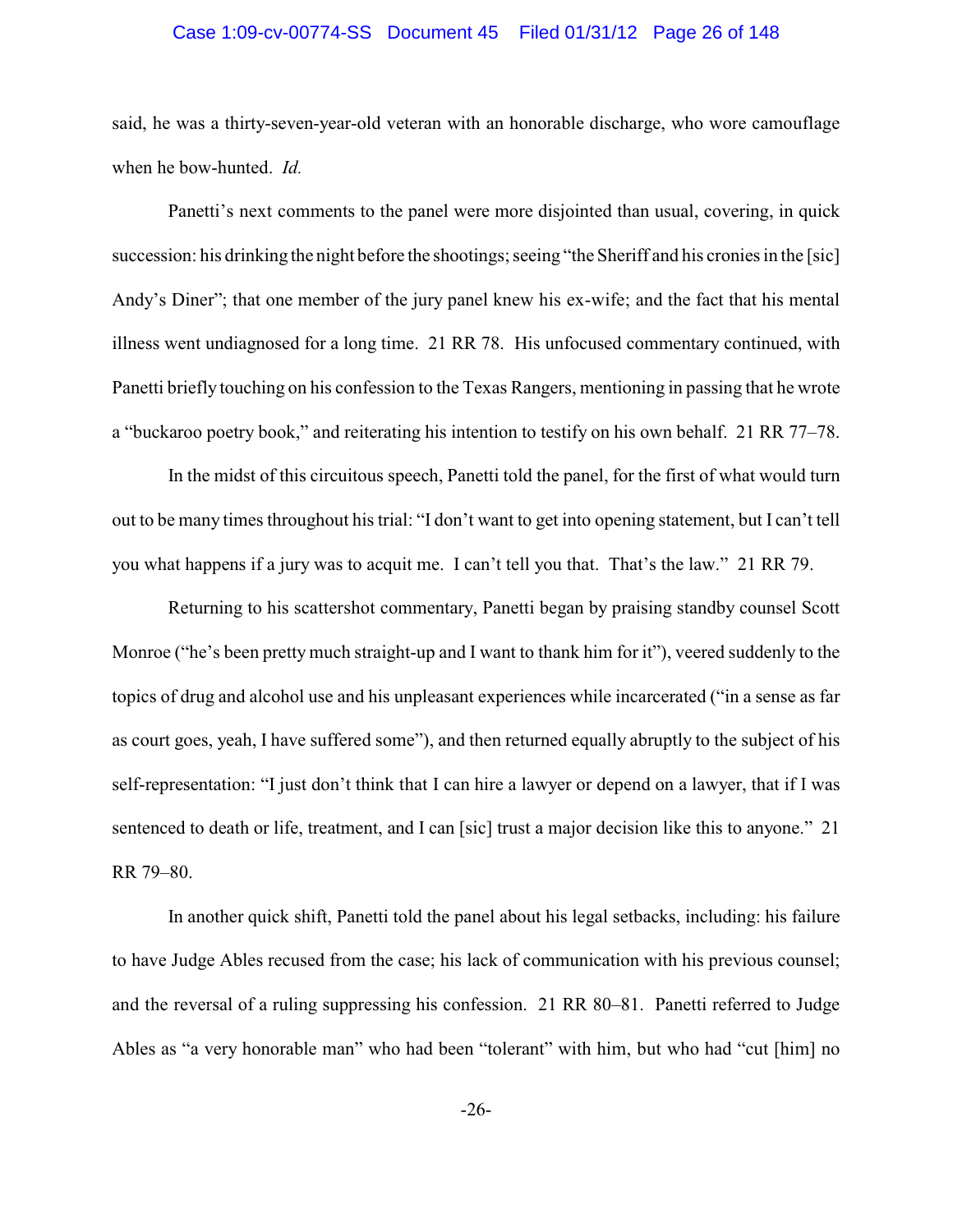slack." 21 RR 81.

Then, in what may have been an attempt to minimize the cruelty of his crime, but was almost certainly a serious tactical error, Panetti stated: "[F]rom what I have read, my in-laws died instantly, but no skill or no—because I didn't aim." 21 RR 81–82.

Panetti then began an extended, rambling speech about religion which was, for the most part, irrelevant to his case. 21 RR 82–84. Any fair reading of this part of the record leaves little doubt that Panetti was struggling to maintain a coherent train of thought at that time. Remarkably, however, even in the midst of one of his most meandering discourses, Panetti interjected two relevant points. First, he reiterated his inexperience as an advocate, while at the same time reaffirming his commitment to representing himself: "I'm doing something right now I'm really not qualified to do, but I'm doing it and I'm not backing out now. It's sort of halfway through the ride." 21 RR 83. Second, Panetti made a surprisingly compelling statement about the importance of juror impartiality and the presumption of innocence:

In the United States justice system it is important that the jurors have an open mind. They can't have their minds made up before they get into the courtroom. They must always remember that a person is considered innocent until proven guilty, even for those who never expect to find themselves on the wrong side of the law. It is a comfort to know that guilty [sic] is not assumed, but it has to be proven.

21 RR 84. After Panetti began digressing from this point, Judge Ables called him and the District Attorney to the bench, and had a conference off the record.

When Panetti resumed speaking after the bench conference, he appeared to be somewhat more focused. He first addressed, at some length, the issue of his appearance, and in particular his limited wardrobe, saying: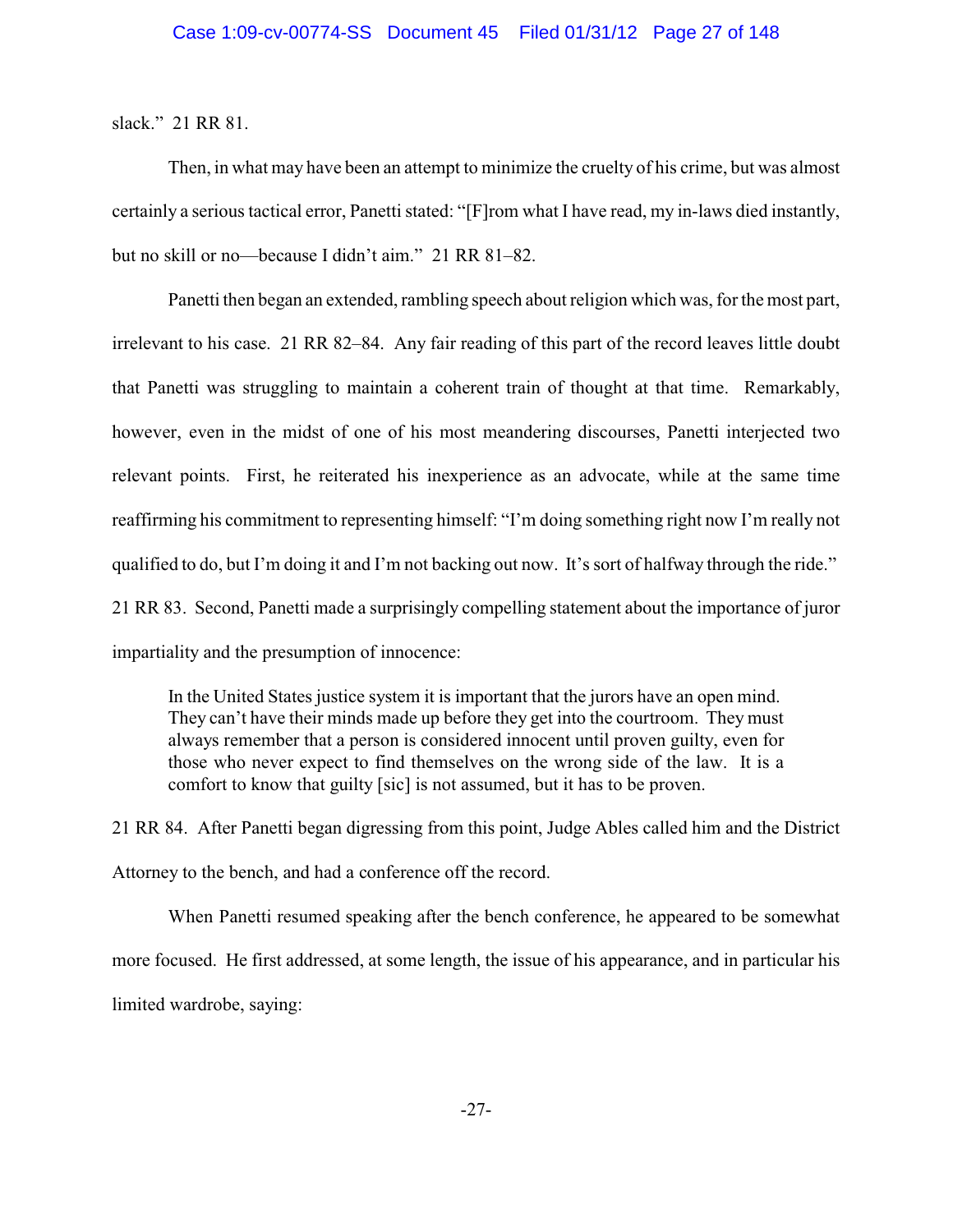I got things from my mom in the mail that says [sic] "Dress to acquit." It says O.J. Simpson's suits mean more than his blood samples. Menendez boys are wearing sweaters. Look innocent. . . . Well, I have never been able to afford—this is a week's pay here. I get a pension check from Social Securityfor schizophrenia and disability. It's four seventy and I have had this outfit in a suitcase for three months and you will see next Monday I will be a [sic] different colored shirt, but the day after it will be green [sic] shirt again . . . . I don't believe this garbage. I'm glad my mother sent it. I love my mother. There is a lot of truth in it, but I'm going to depend on the jury, however you twelve, fourteen are to look through this O.J. crap. Jurors think that a dark blue is the most provable color, followed by gray and tan and—this makes me sick. $14$ 

# 21 RR 85–86.

After saying this, and indicating he was "going to wind it down," Panetti seemed about to address the few members of the panel who had previously indicated they would, due to their religious beliefs, have difficulty sitting in judgment of another: "Oh, the people with religious convictions that said, 'Well, I can't judge,' my dearmother-in-law wanted to go to Blanco to a Greek Orthodox minister . . . ." 21 RR 86. However, as the Court's truncated quotation indicates, Panetti almost immediately got sidetracked, and, upon returning to his original point, simply said: "Well, by coming in a place and saying, 'I'm not going to judge,' you have already judged." 21 RR 86–87.

The remainder of Panetti's voir dire was likewise disjointed, with only brief and barely comprehensible references to insanity; his near-death experiences; the racial prejudice he suffered; his negative publicity; his "little suicide box" at Gillespie County Jail; whether he was remorseful;

<sup>&</sup>lt;sup>14</sup> The Court finds this speech significant for several reasons. First, on a surface level, it suggests Panetti's mother believed he was mentally coherent enough to comprehend the strategy of putting on an innocent appearance through wardrobe choice, and, further, to carry out that strategy. Second, Panetti's statement demonstrates he did, in fact, absorb and retain the material. Third, regardless of whether Panetti's words represented his heartfelt feelings, or were merely an exercise in calculated artifice, they were practically overflowing with concepts that might reasonably be expected earn sympathy from a jury: Panetti's modest means, his schizophrenia and disability, his complete rejection of gimmicks and trust in the jury's good sense—even love for his mother. Again, the weakness in Panetti's presentation was his delivery, not his message.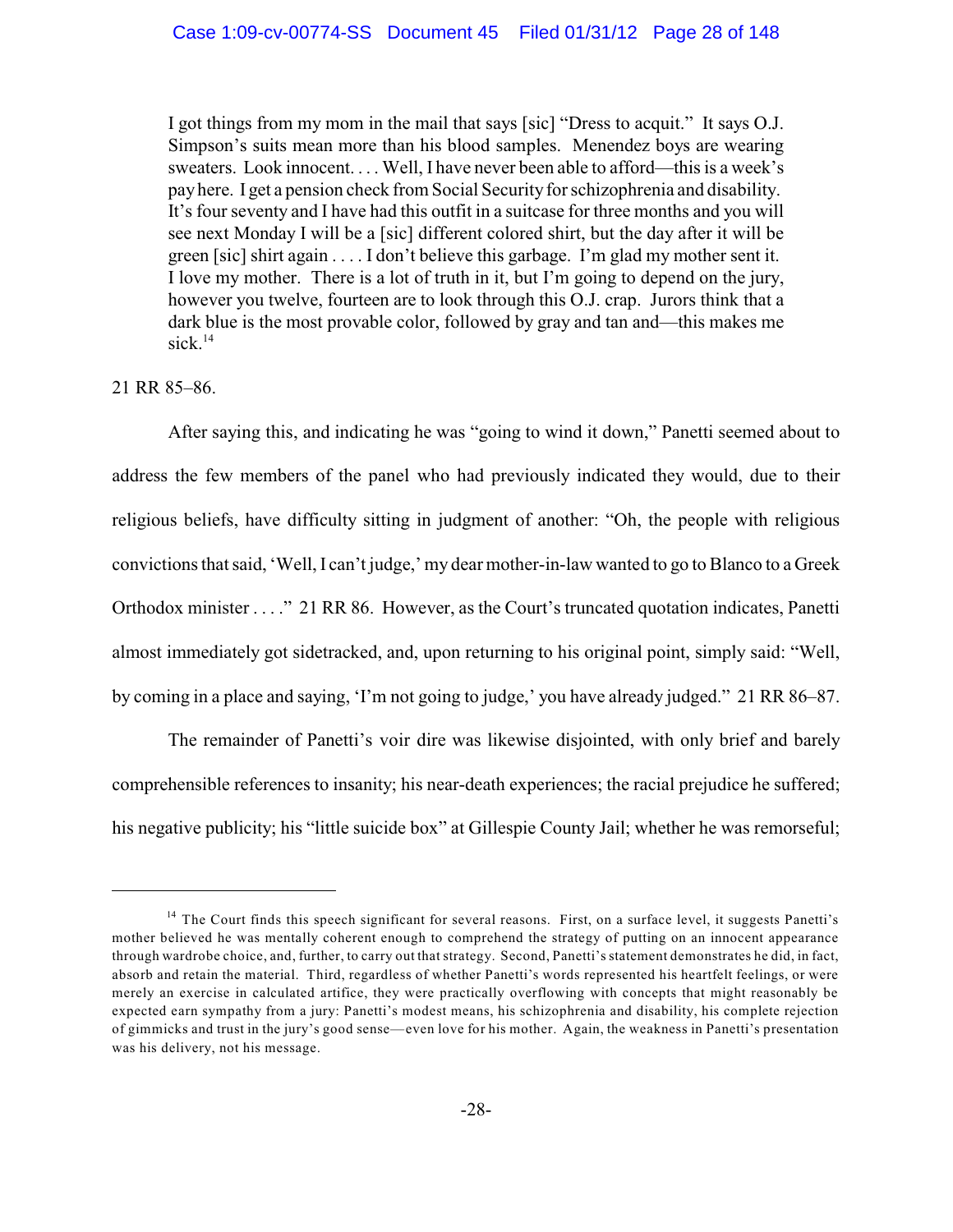# Case 1:09-cv-00774-SS Document 45 Filed 01/31/12 Page 29 of 148

and his apparent intent to excuse panel members who seemed antagonistic or unsympathetic to him. 21 RR 87–89. Judge Ables then excused the jury panel until August 28, 1995, when the court would proceed with individual voir dire. 21 RR 89.

With the exception of his closing, Panetti's general voir dire was rambling, but not incoherent. As with the jury qualification process, Panetti's choices about what to discuss in general voir dire, and what not to discuss, were perhaps poor ones. However, the same could be said of most pro se litigants, and, indeed, many lawyers. As this Court reads it, *Edwards* does not apply to a criminal defendant who has the mental capacity to make meaningful decisions, even if the actual decisions that defendant makes are disastrous to his or her defense. Put another way, what *Edwards* protects against is a trial rendered unfair by a defendant's mental incompetence, not that defendant's inexperience or ineptitude. Extending the holding of *Edwards* to cover the latter situation would, considering the amount of legal training enjoyed by most criminal defendants, be tantamount to requiring appointed counsel in all cases.

All that said, however, the record indicates Panetti experienced extreme confusion, and difficulty concentrating, during portions of his closing voir dire statements. It is this Court's opinion that, if Panetti had displayed this same level of confusion and incoherence throughout any extended portion of his trial, he may well have been incompetent to represent himself. However, as discussed further below, the Court finds this was not the case.

# *August 23 Pretrial Hearing*

On August 23, 1995, the court held a hearing, primarily to discuss which of Panetti's many requested subpoenas the court would issue. Notably, prior to discussing Panetti's subpoena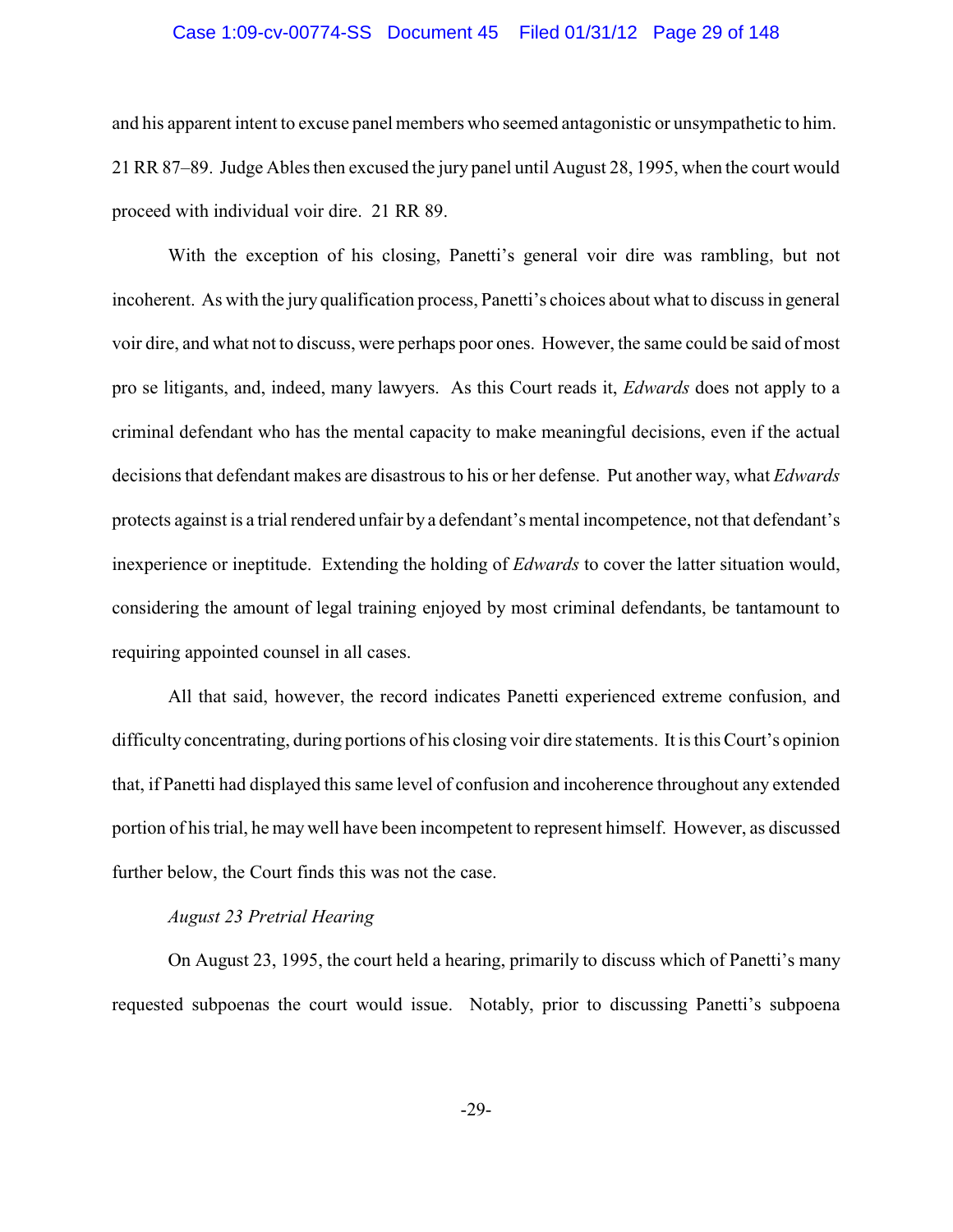# Case 1:09-cv-00774-SS Document 45 Filed 01/31/12 Page 30 of 148

applications, the court granted Panetti's request for a list of the State's potential exhibits, as well as his requests for increased access to the law library, and copies of the Texas Code of Criminal Procedure and Texas Rules of Evidence. 22 RR 17–24. At Panetti's request, the District Attorney was excused from the courtroom before the court questioned Panetti about his subpoena applications, because Panetti was concerned the answers to the judge's questions "could incriminate [Panetti] or could be used against [him]." 22 RR 29.

Because the record is voluminous, the Court will only briefly summarize the results of this hearing. During the morning, Judge Ables considered many of Panetti's subpoena applications. Of these, Panetti's subpoena application was: quashed, for the judge who reversed the suppression of Panetti's confession, 22 RR 32; withdrawn, for a Kerr County Jail doctor and associated medical records, 22 RR 33; withdrawn, for Sheriff Kaiser, 22 RR 33; granted, for Panetti's prior appointed counsel, 22 RR 34–35; granted, for the Bexar CountyCoroner, 22 RR 36; quashed, for a person who served with Panetti in the Navy, and allegedly put LSD into Panetti's beer, 22 RR 36–37; withdrawn, for a friend who would testify that Panetti was not a racist, 22 RR 37; granted, for a doctor who conducted a psychiatric evaluation of Panetti, *id.*; granted, for three doctors, and medical and financial records from Starlite Hospital (and quashed for the other employees of Starlite), 22 RR 38–47; withdrawn, without explanation, for Marshall Kuykendall, 22 RR 47; quashed, for a therapist at Atascosa County jail,<sup>15</sup> 22 RR 48–51; granted, for a friend who could testify to Panetti's nonviolent character, 22 RR 51; granted, after a long, rambling explanation by Panetti, for three members of the Maenius family (and quashed as to two), 22 RR 52–56; withdrawn, for two

<sup>&</sup>lt;sup>15</sup> The court later reconsidered, and granted Panetti's application as to this therapist. 22 RR 72.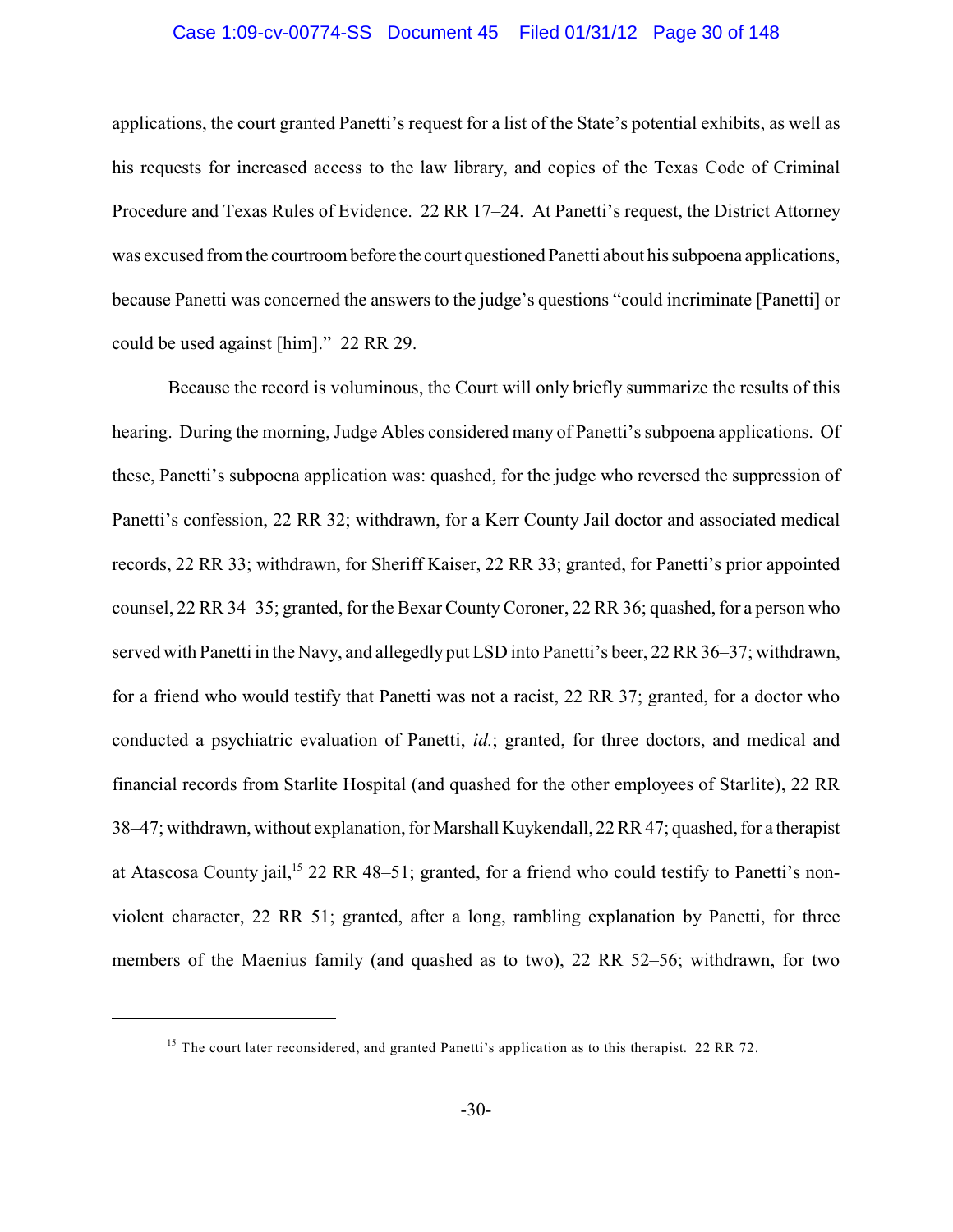# Case 1:09-cv-00774-SS Document 45 Filed 01/31/12 Page 31 of 148

professional acquaintances who could testify about Panetti's character, 22 RR 56–57; granted, for a veterinarian who worked with Panetti, 22 RR 57; withdrawn, after a meandering explanation, for an inmate who was housed for six months in Bell County, in a cell next to Panetti's, 22 RR 58–59; carried, again after a lengthy, unfocused explanation, for an inmate who could describe Panetti's treatment while in jail, <sup>16</sup> 22 RR 59–63; withdrawn, for various members of Panetti's family, 22 RR 63–64; withdrawn, for a member of an unspecified "treatment team," 22 RR 64; quashed, for a man Panetti used to work with, and who he described as his "best friend" (and withdrawn as to that man's father), 22 RR 64–65; quashed, for three friends from Panetti's youth, 22 RR 66; withdrawn, for a Navy friend of Panetti's, *id.*; quashed, for a bank president who could testify about a background check, apparently related to Panetti's military service, 22 RR 67; granted, for a reporter from the Fredericksburg Standard Post, and all articles written about Panetti in the previous twenty years, 22 RR 67–69; withdrawn, for various other members of the newspaper and radio media, <sup>17</sup> 22 RR 70; quashed, for a man who worked at a radio station and knew Panetti through Alcoholics Anonymous, 22 RR 71; withdrawn, for two more members of the media and one person at a law firm, 22 RR 74–75; withdrawn, for two friends, one of whom was the chaplain at Panetti's church, 22 RR 76; granted, after a long, rambling explanation, for a friend of Panetti's from Alcoholic's Anonymous,

<sup>&</sup>lt;sup>16</sup> Panetti's long-winded explanation suggests he also wanted this witness at trial "for the jury to see a man condemned to death"—a man, according to Panetti, who "was kind of everything [Panetti] wasn't," who "whopped jailers," "[threw] urine on corrections officers," and who had a "prison record." 22 RR 60–61. Despite this man's much more serious record, however, Panetti said they both "got the same treatment, . . . got the same cuffs, the same separation, the same discipline." 22 RR 61–62. The Court suspects, based on these comments, that Panetti may have wished to show the jury a hardened criminal, with a serious disciplinary record, and who was sentenced to death, in order to appear relatively harmless by comparison. The trial court later agreed to the issuance of a subpoena for this inmate. 22 RR 72.

 $^{17}$  Panetti's explanation for why he wanted to call these witnesses was so he could "make the relationship of how talk travels. Well, look at what the San Antonio Express-News wrote about me and a lot that was just totally inaccurate, but . . . a friend of my neighbor's, who described, thought he knew me, didn't know me and wrote some things that are inaccurate." 22 RR 73–74.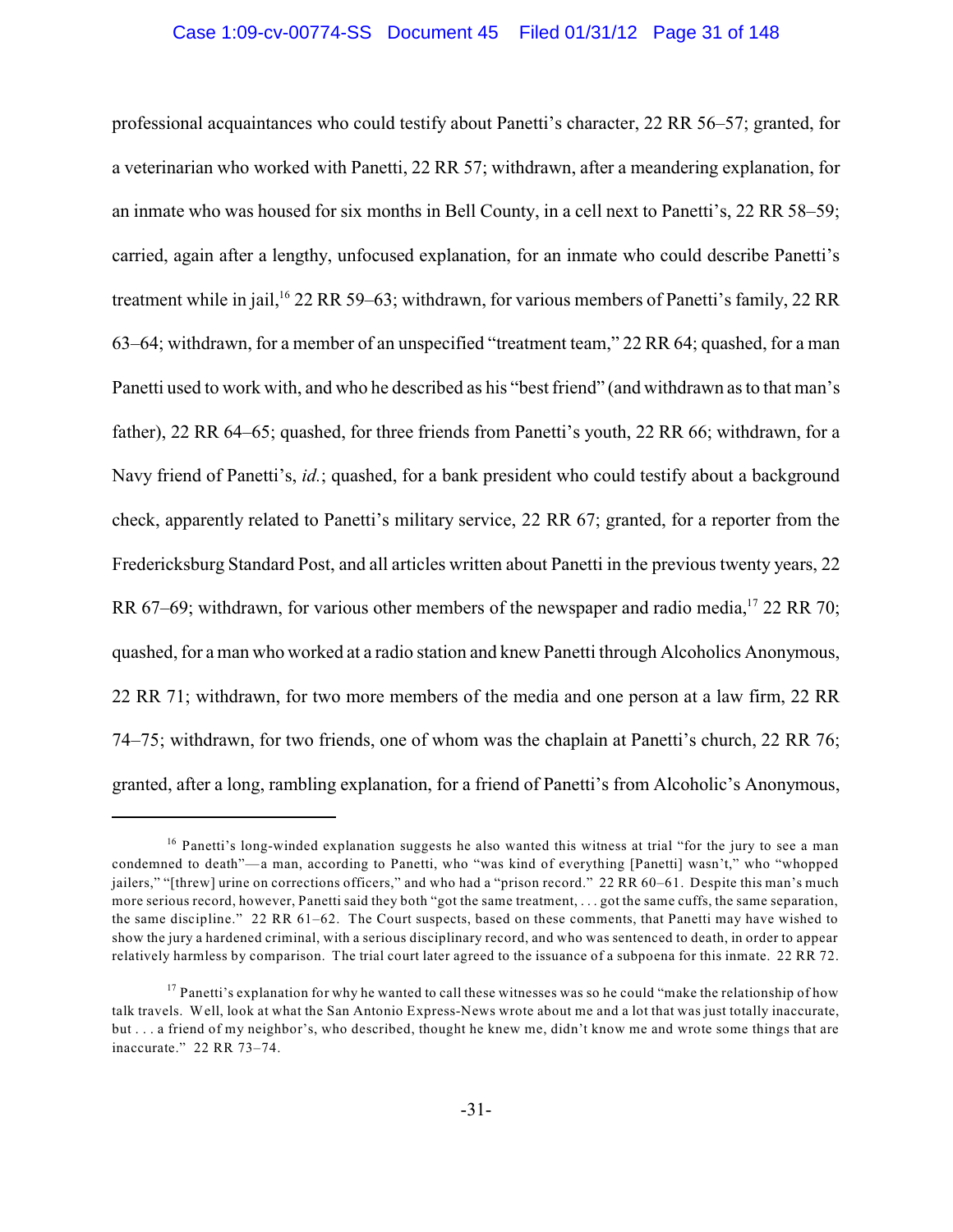# Case 1:09-cv-00774-SS Document 45 Filed 01/31/12 Page 32 of 148

but quashed as to that man's father, 22 RR 76–79; quashed, for two other character witnesses who also knew about Panetti's history of mental illness, 22 RR 78–80; granted, for the doctor who first treated Panetti for psychiatric problems, and related records, 22 RR 80; quashed, for a different doctor who apparently committed Panetti to State Hospital, 22 RR 81; granted, after extended discussion, for a jail official in Fredericksburg who observed Panetti during his incarceration (and withdrawn or quashed as to other jailers), 22 RR 82–85; granted, for two corrections officers (and withdrawn as to two others), 22 RR 85–86; quashed, for Panetti's ex-wife's attorney, 22 RR 87–88; quashed, for a man Panetti thought was a priest, and who he met in jail, 22 RR 89; withdrawn, for a man named "Ronnie Ottmers," but who was not otherwise described, *id.*; granted, for Panetti's first wife, *id.*; withdrawn, for four members of his first wife's family, 22 RR 90; and granted, after a very long discussion, for some character witnesses from Panetti's church (and withdrawn as to the rest), 22 RR 91–97. The court then broke for lunch, admonishing Panetti to get the remainder of his list "culled down to the bare minimum," so they could finish in the afternoon. 22 RR 97.

The Court recites the fates of Panetti's subpoena applications at length, not because the court's rulings are of particular significance to the resolution of Panetti's claims in this case, but because Panetti's list of desired witnesses, and his explanations about why he felt they were necessary, are relevant to his mental capacity. The lengthy list above shows that, while Panetti cast far too wide a net in terms of desired witnesses, he was clearly aware that the issues of his mental illness and his character were going to be important to his trial. Indeed, Judge Ables refused to subpoena many of Panetti's requested witnesses (or Panetti withdrew his applications as to them) because their expected testimony was cumulative with that of witnesses the court had already agreed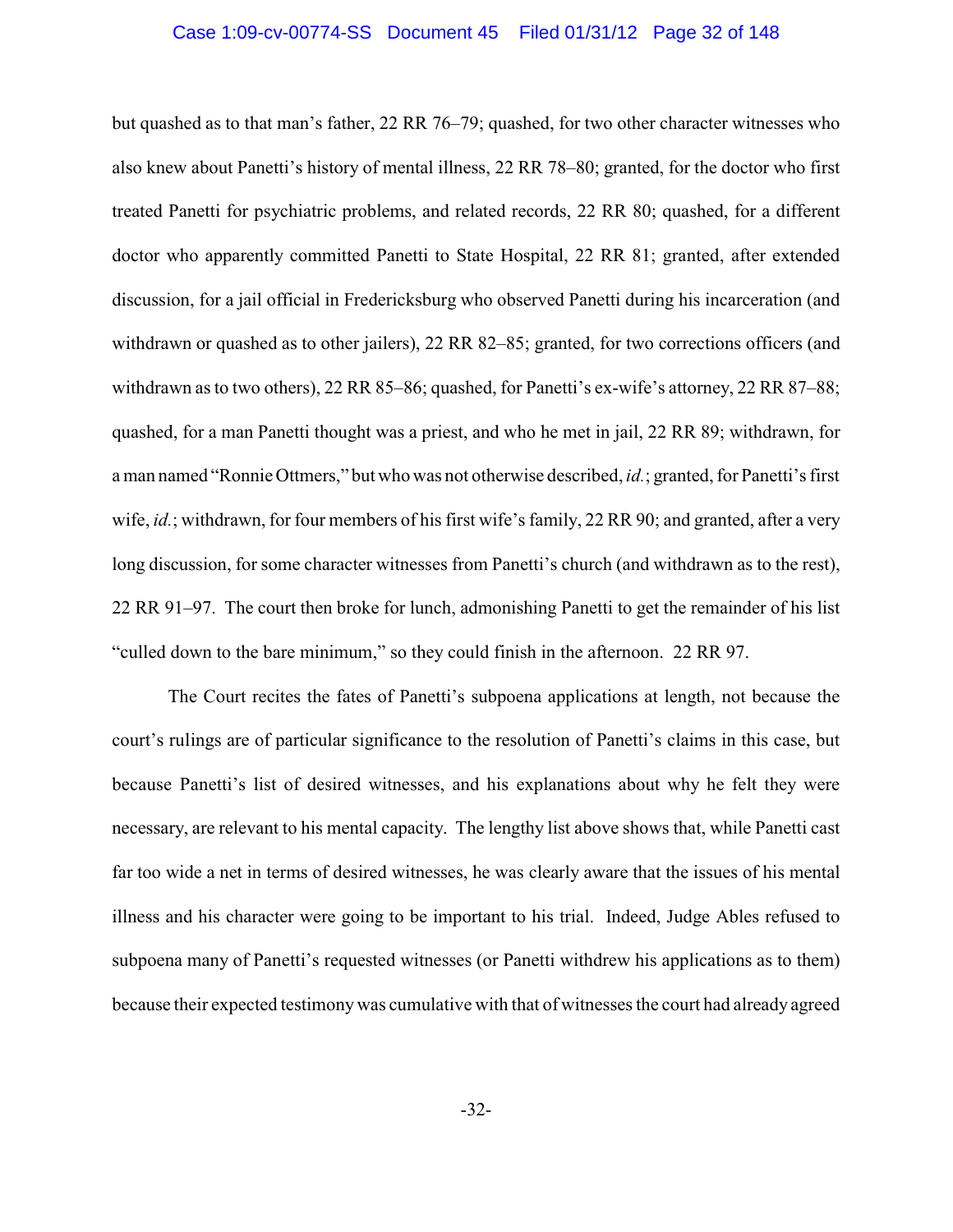# Case 1:09-cv-00774-SS Document 45 Filed 01/31/12 Page 33 of 148

to subpoena, and not because the requested witnesses had nothing of relevance to say.

Again, one could easily question Panetti's decision to request so many subpoenas, or his choice of potential witnesses. Further, the record shows that Panetti, in typical fashion, occasionally had difficulty articulating why he wanted to call certain witnesses. However, the record also leaves the Court with the impression that Panetti knew where he was, what he was doing, and why he was doing it. In short, although Panetti's mental illness may have had some negative impact on his performance during this hearing, the Court does not think any such impact was large enough to render him mentally incompetent.<sup>18</sup>

In the afternoon, the court resumed its consideration of Panetti's subpoena applications. To salvage what little brevity it may, this Court will forego an exhaustive recap of the proceedings, and recite only matters of particular note.

One such matter occurred early in the afternoon, when Panetti asked the court for the criminal records of his ex-wife, his two victims, and several other members of the Alvarado family. 22 RR 99, 165. The court indicated Panetti's request was a matter that would have to be taken up when the State was present. *Id.* Later in the hearing, the court sent Panetti's criminal record request to the District Attorney, to see if he had any objections. 22 RR 131–32. The State ultimately agreed to Panetti's request. 22 RR 164–65. At the close of the hearing, after consulting with standby counsel, Panetti further requested the criminal records of several potential State witnesses. 22 RR 166. Again, the court advised Panetti the matter would have to be taken up with the District Attorney, and

<sup>&</sup>lt;sup>18</sup> In reaching this conclusion, the Court is also mindful that Panetti at one point intended to subpoena Jesus, *see* Am. Pet., Ex. 9, a move that obviously calls into question Panetti's mental state at the time. However, it appears he later withdrew that subpoena, *see* 36 RR 1207, reducing its significance in the overall picture of Panetti's ability to conduct the basic tasks required to present his own defense.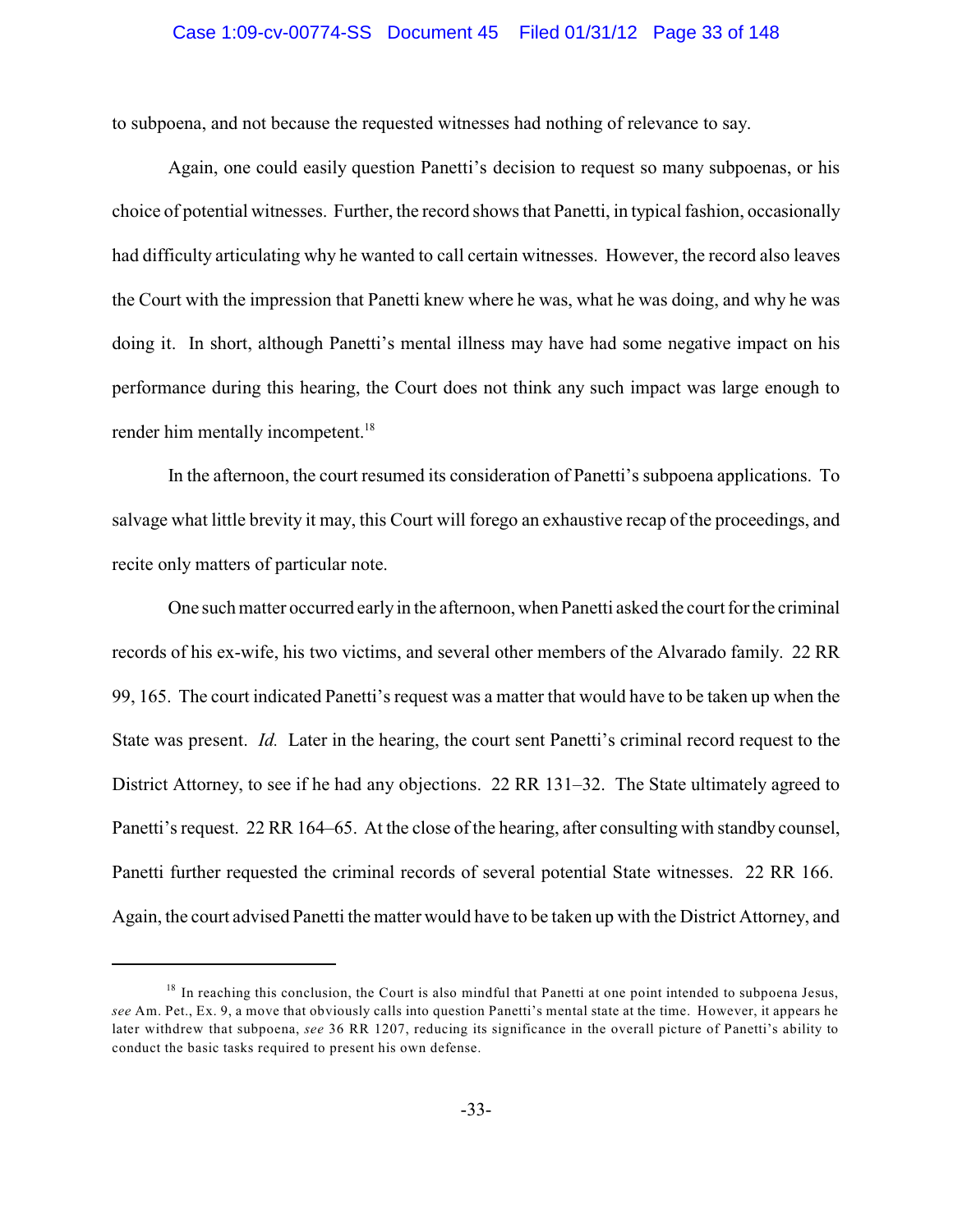suggested it could be done during jury selection. *Id.*

Judge Ables and Panetti also had an extended discussion about whether it was appropriate to subpoena Panetti's children, including his eight-year-old daughter Amanda Alvarado, who was present when Panetti shot his mother- and father-in-law. 22 RR 138–41, 156–58. With respect to Amanda, Panetti said he "[j]ust wanted the jury to see that [she wasn't] a scarred child," and that "any suffering she did [was] by the repeated questions by therapists." 22 RR 140. After the court indicated it would quash the subpoena for Amanda, Panetti added: "The issue is I want the jury to see that she's not scarred, she loves me and that she doesn't see blood and guts and gore . . . ." 22 RR 141. The court likewise quashed Panetti's subpoena for his fourteen-year-old son, although Judge Ables indicated Panetti could re-urge his requests after the State's case, if appropriate. 22 RR

139–40, 156.

Panetti also had a moment of particular incoherence during the afternoon, when discussing

his subpoena request for a man named Elmer Seybold:

Elmer Seybold is in Texas. He taught me the farrier's art. He taught me how to be a blacksmith. If you called him up and said, "Tell me about Scott Panetti," he wouldn't know. If you called him up and said "John Wayne, Jr.," it was the handle he put on me, good friends with John Wayne. He was the only one that the Duke would let shoe Dollar. Although, Elmer Seybold is weird. He asked me—I had—when I went to the farrier's college I had my wife Jani with me and I had the only woman and he kept offering me to sell me his opium bed. He has a dude ranch that half of it is abandoned and it's filled with—what he would do is go to foreign countries that were being—or like he taught the Shah of Iran shoers how to—for all I know the guy's a witch, but so I don't think we need him, Your Honor, but, you know—

22 RR 152. Panetti was apparently cut off at this point by Judge Ables, who took Panetti's statements in stride: "We won't issue one on Seybold." *Id.* Despite Panetti's initial difficulty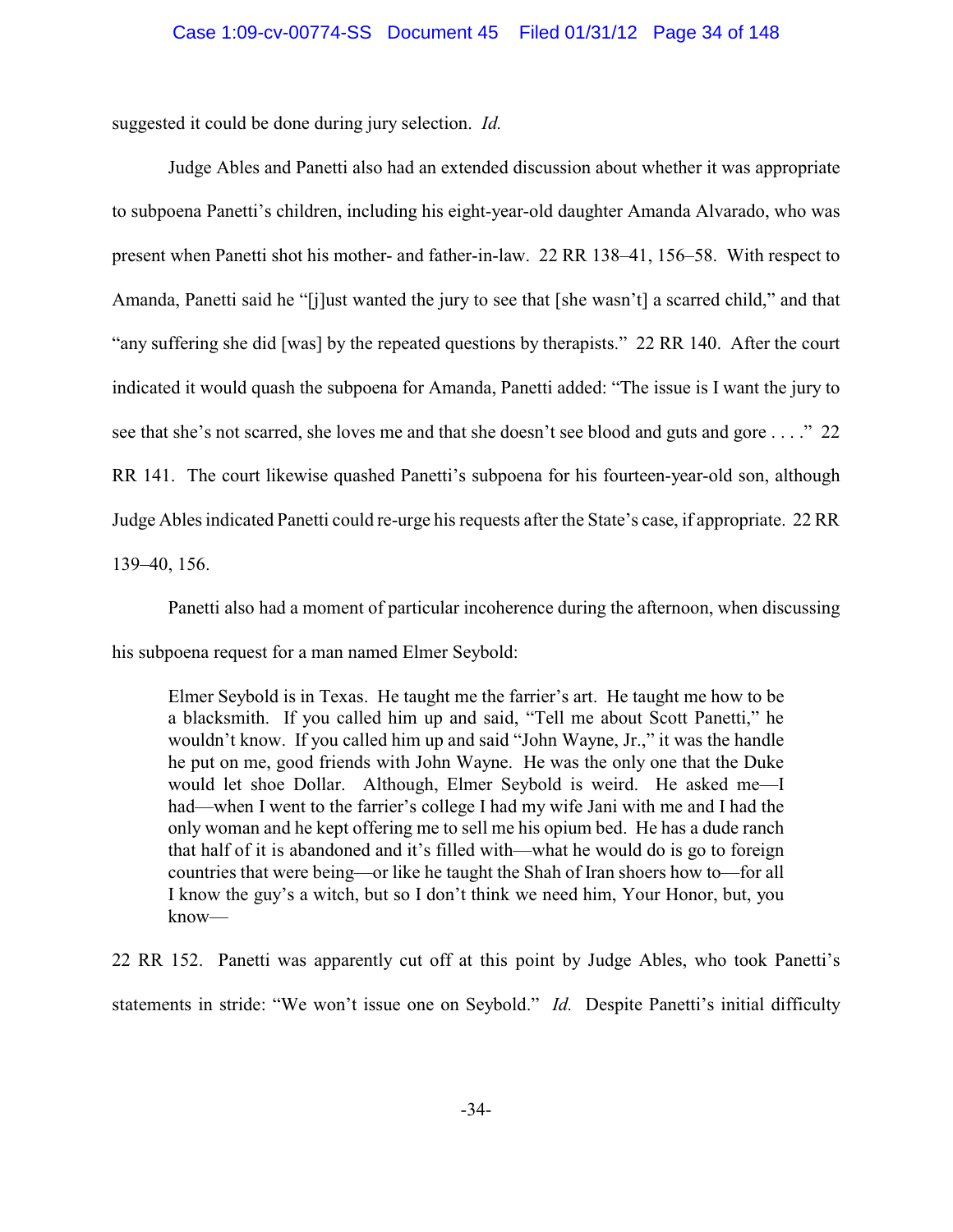# Case 1:09-cv-00774-SS Document 45 Filed 01/31/12 Page 35 of 148

explaining Mr. Seybold's relevance, he appears to have recovered quickly, stating: "I think what I put on him [sic] there for is that he knows that I know my trade . . . ." *Id.*

The afternoon was notable also because Panetti mentioned "Sergeant Iron Horse," a purported separate personality that was apparently somehow caused or created byhis schizophrenia. 22 RR 160. As discussed below, this alleged alternate personality was central to Panetti's insanity defense.

Finally, as the hearing was drawing to a close, Panetti asked Judge Ables whether the court had excused two potential jurors: 387, a volleyball coach who was receiving treatment from a psychiatrist; and 201, who worked at State Hospital. With respect to the former, Panetti said: "[T]he reason I was requesting him is that being a patient with a psychiatrist, he's going to know a little bit about mental illness if he suffers." 22 RR 167–68. With respect to the latter, Panetti appears to have trailed off, or been interrupted: "You know, anybody that works at State Hospital, like the guy that's been to psychiatrist [sic], they're going to understand more about—although—" 22 RR 168. After establishing that juror 201 had been excused and 387 retained, the Court recessed until Monday, August 28, 1995, and the beginning of jury selection. 22 RR 171, 173.

As on previous occasions, Panetti's focus ebbed and flowed during the afternoon. However, as on previous occasions, Panetti was also attentive to appropriate trial matters, including: potential impeachment of witnesses through reference to past criminal convictions; attempting to reduce, in the jury's eyes, the seriousness of his crime by minimizing the harm it caused his daughter; and consideration of the sorts of people he wanted to serve on the jury. For all his lack of training, and his occasional tendency to get sidetracked, Panetti appears to have had rational goals in mind.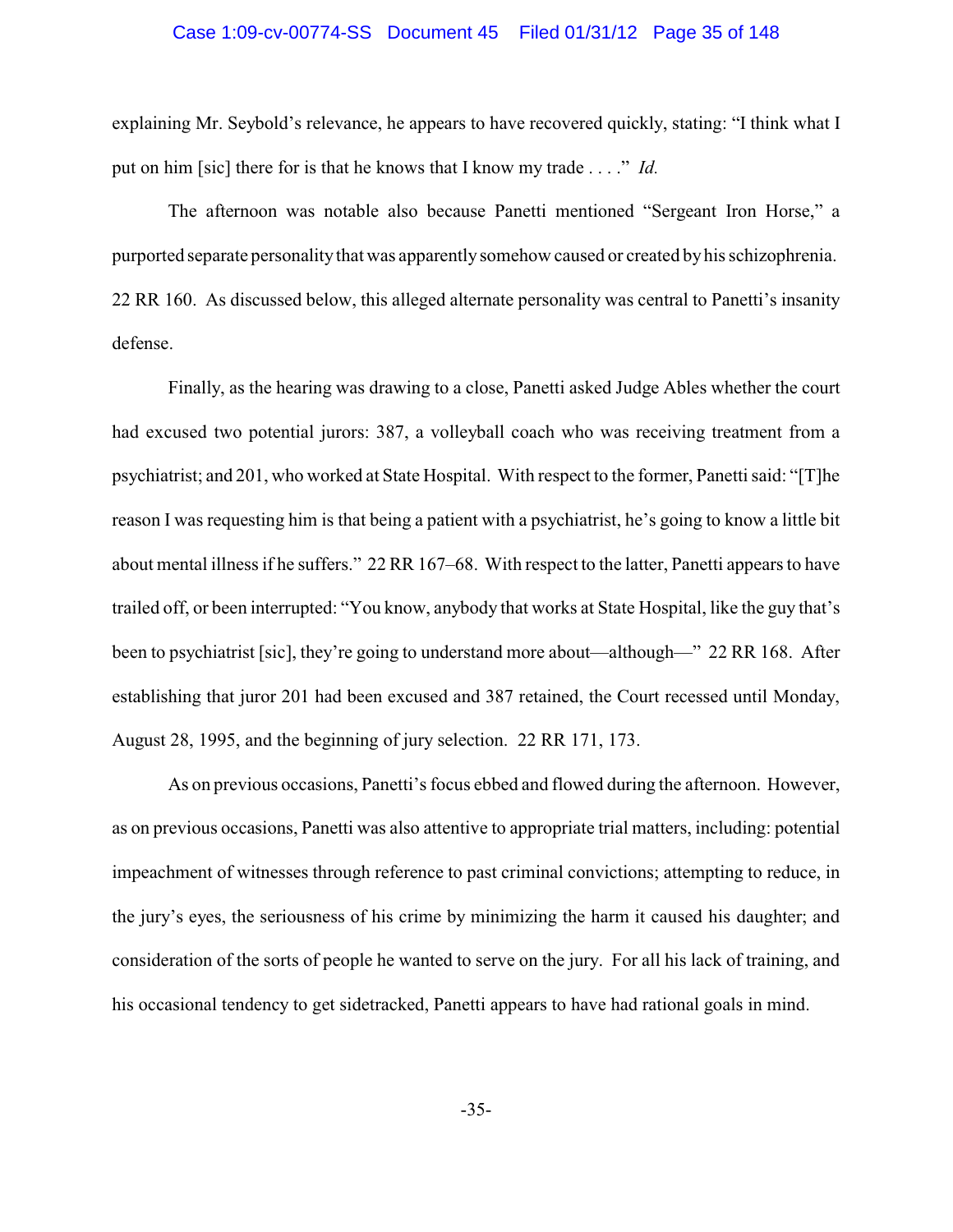# *Individual Voir Dire*

Individual voir dire of the jury panel took seven days, running from August 28 to September 6, 1995. Because the record of these proceedings is over 1,000 pages long, the Court necessarily omits the vast majority of it, and discusses only the portions most significant to Panetti's claim.

That said, the Court nevertheless begins with a relatively detailed summary of Panetti's voir dire of the first panel member, to give a sense of Panetti's manner, typical areas of inquiry, and overall mental capacity.

Panetti began by addressing his self-representation: "Do you find it kind of strange that a man charged with such a crime would defend himself?" 23 RR 15. After the panel member replied, "A little bit," Panetti moved on to what the venireman had read in the newspaper about the shootings, and whether he knew either the District Attorney or Panetti's standby counsel. 23 RR 16.

After a brief discussion about the venireman's hay farming business, *id.*, Panetti said, "If you were selected as juror in this case, you must judge the facts and evidence presented in the courtroom. Could you do that, like just not hearsay or anything like that, just the facts," and the panel member said he could. 23 RR 16–17. After another short discussion about hay, Panetti asked a similar question, about the venireman's ability to follow the law: "[Y]ou wouldn't have no problem, as the D.A. said, following the law as it comes to whether [sic] if you figured I was dangerous or if you figured I wasn't or if you figured I was guilty or not just by the evidence and the law. You would just follow the law?" 23 RR 17. The venireman said he would. *Id.*

Then, Panetti brought up the proverbial elephant in the room: "Do you find it strange that a man that is using the insanity defense can be capable enough to sit and talk with you like a normal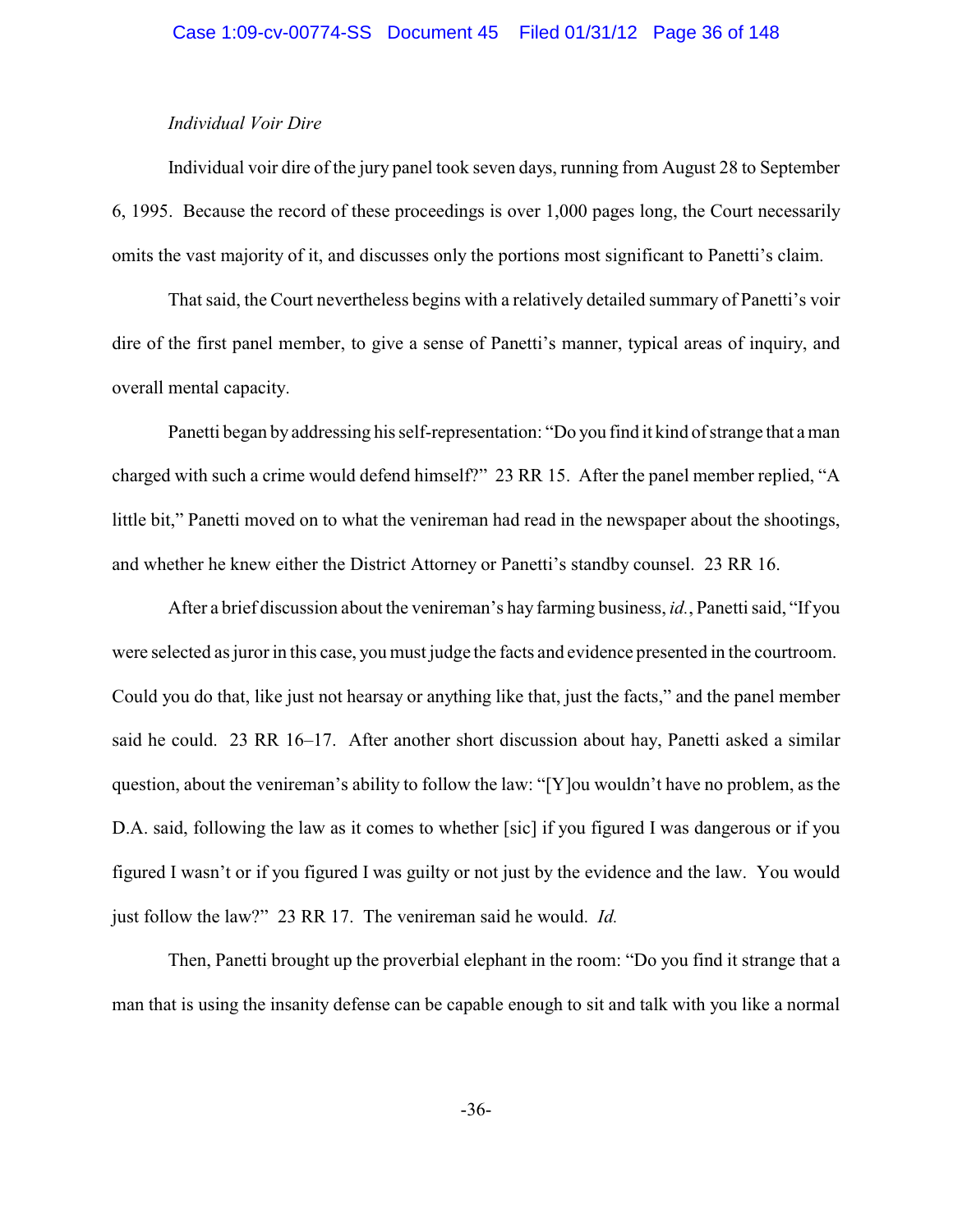#### Case 1:09-cv-00774-SS Document 45 Filed 01/31/12 Page 37 of 148

human being?" 23 RR 18. Panetti followed up with questions about the man's feelings about mental institutions ("Would it terrify you to ever end up like in an institution?"), and whether he knew what would happen to Panetti if he was acquitted by reason of insanity.<sup>19</sup> Id. The venireman answered the latter question, "No," and (after a short digression) Panetti went on to say: "Oh, the consequences of being acquitted by reason of insanity is terrifying. It's not an open door, I can tell you that much." 23 RR 19. It does not take an expert in psychology to detect Panetti's not-so-subtle implication, that he would be locked up in a mental institution if he was acquitted by reason of insanity.

Following this exchange, Panetti discussed with the panel member his questionnaire answers regarding capital punishment, threw in one more question about hay, and then moved on to the subject of drinking. 23 RR 19–21. Panetti then covered the venireman's knowledge of the lawyers in the case, his exposure to the news media, why he wanted to serve on the jury, and his feelings on criminal sentences and appeals. 23 RR 22–23.

Panetti had a fairly extended discussion with the venireman about mental illness. The man indicated he did not know much about mental illness, but did have an uncle who had "a problem," such that he was "in and out of the State Hospital." 23 RR 23. Panetti questioned the panel member about his uncle's specific diagnosis, as well as the venireman's feelings about it. 23 RR 24. After

<sup>&</sup>lt;sup>19</sup> The full exchange is potentially revealing about Panetti's motive in asking these questions. When Panetti asked if it would terrify the panel member to end up in an institution, the man asked, "Terrify me to end up in one?" and Panetti confirmed, "Yeah." 23 RR 18. The venireman answered, "Yeah, a little bit." *Id.* Panetti: "'One Flew Over the Cuckoo's Nest' type of syndrome?" *Id.* Venireman: "Yes." *Id.* Then, maybe significantly, Panetti: "It is terrifying. It is terrifying to think you're going to." *Id.* Immediately thereafter, Panetti asked the panel member whether he knew the consequences of an acquittal by reason of insanity. *Id.* It seems likely Panetti was trying to make the connection, in the venireman's mind, between mental institutions and an acquittal based on insanity. As discussed below, this impression is strengthened by Panetti's subsequent questions.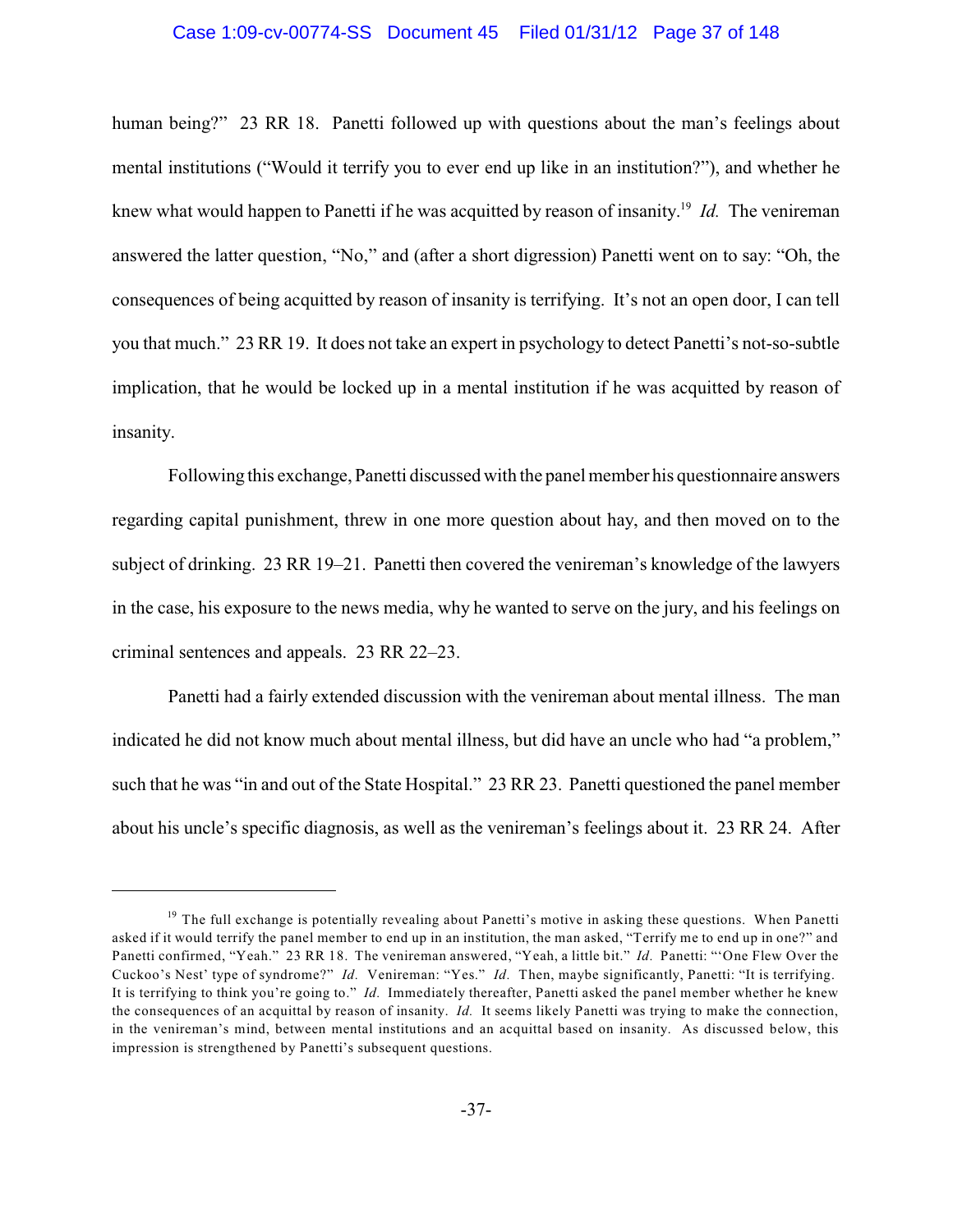#### Case 1:09-cv-00774-SS Document 45 Filed 01/31/12 Page 38 of 148

quickly mentioning that he, too, had been in the State Hospital, Panetti returned to the venireman's feelings about criminal sentences. 23 RR 24–25. The two then discussed the panel member's opinions regarding acquittal of criminal defendants because of "technicalities," 23 RR 25–27, the value of steer, 23 RR 27, and whether the venireman had ever had "any unpleasant experience with law enforcement," 23 RR 28.

Panetti questioned the man about whether he thought an insane person could be restored to sanity, made a brief detour to the subject of hunting, then asked the panel member's views on whether capital punishment was a deterrent for drug addicts or the insane. 23 RR 28–29. During the course of this latter line of questioning, Panetti asked a pointed question: "[L]et's say the State proved that you were insane or a couple of people said you was insane [sic], would that make you decide different whether to find a man guilty or not guilty?" 23 RR 29. When the man equivocated in his response ("It could have some bearing on it, yes," but "I don't think it would be clear-cut"), Panetti asked: "Let me see if I can make that a little easier for you. The laws in the State of Texas say you can be acquitted if you're insane. If a guy was insane and you believe he was insane, would you acquit him?" *Id.* The venireman said he would. *Id.*

Moving on, the pair discussed the venireman's religious beliefs, his musical tastes, and his family's criminal record. 23 RR 29–31. They also briefly covered the man's prior jury service, his friends on the highway patrol, and his educational background. 23 RR 31–32. Panetti then asked at some length about the venireman's son's Navy service. 23 RR 32–33. Panetti asked the man where he lived, whether (and how well) he knew a potential witness in the case, and his level of familiarity with Starlite Hospital. 23 RR 33–35.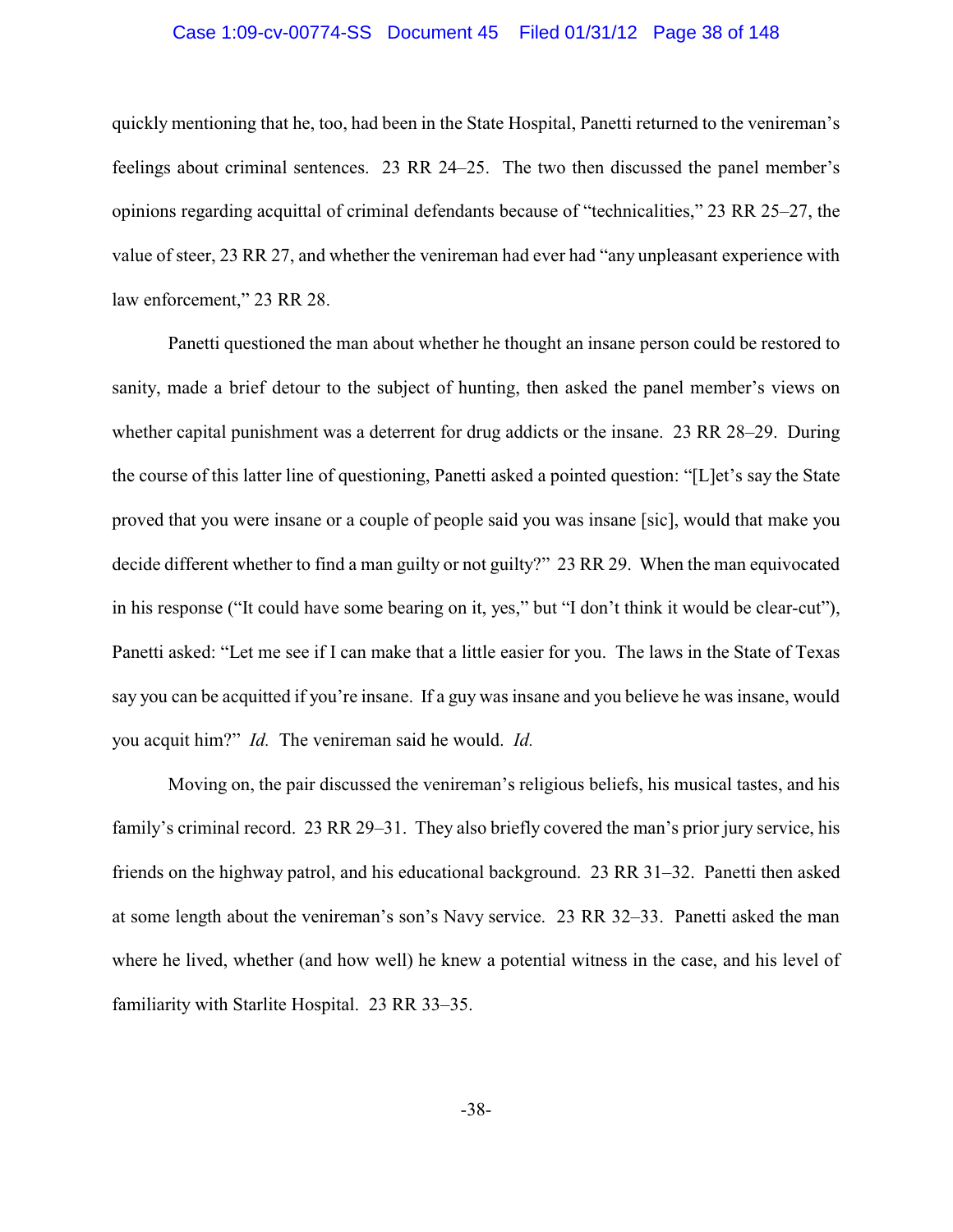After Panetti asked about the panel member's marital status, the two had the following

weighty exchange:

| Panetti:   | I was going to ask you if you were going to go to a rodeo, would you |
|------------|----------------------------------------------------------------------|
|            | go to see a good ride or to see a cowboy fall?                       |
| Venireman: | I would rather see a good ride.                                      |
| Panetti:   | You don't want to see nobody get hurt?                               |
| Venireman: | No.                                                                  |
| Panetti:   | Do you despise me?                                                   |
| Venireman: | No.                                                                  |
| Panetti:   | How about what I'm charged with?                                     |
| Venireman: | Yes.                                                                 |
| Panetti:   | Do you think it's possible that I could get the death penalty?       |
| Venireman: | I think it's possible, yes.                                          |
| Panetti:   | Do you think it's probable that I'll get the death penalty?          |
| Venireman: | I don't know that without hearing the evidence.                      |

23 RR 35–36.

After being prompted by Judge Ables to conclude, Panetti asked the venireman: "What if I got up and decided that I wasn't going to testify? What would you think about that?" 23 RR 36. The panel member said he had no problem with that, and Panetti followed up, asking both "Do you know the reason why a man wouldn't do that," and "I mean, legally, do you understand why a man wouldn't get up and testify?" *Id.*

Shortly thereafter, Panetti returned to an earlier issue, asking, "You don't have no problem with the fact that a man was insane or been [sic] restored to sanity? You think that's possible?" 23 RR 37. The man again said he thought it was possible. *Id.* Panetti also returned to the matter of his insanity defense, as it related to his decision to represent himself: "And you don't find it contradictory to your belief that a man can talk like a normal human being and defend himself in a court of law if he was insane?" *Id.*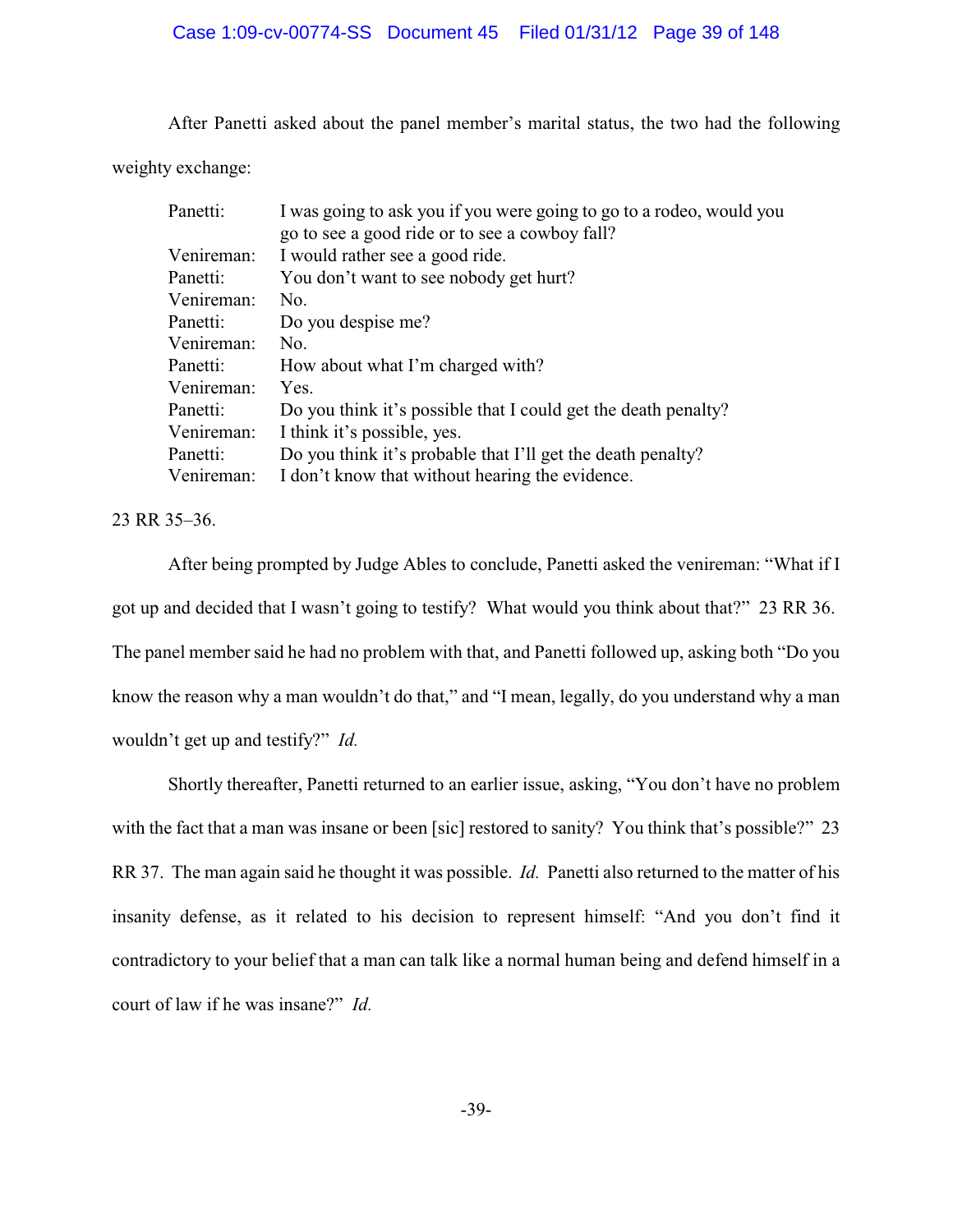### Case 1:09-cv-00774-SS Document 45 Filed 01/31/12 Page 40 of 148

Panetti then asked more about the venireman's religious beliefs, before turning back to the question of legal technicalities: "If a technicality arose where you pretty much have to, or the State couldn't prove or if a situation came, could you put all the things aside and just follow the law as it's written and put your conscience aside?" $20$  23 RR 38.

The two discussed the panel member's experiences playing football, whether he considered himself a leader as a result of those experiences, and whether he would, therefore, be comfortable if chosen as foreman of the jury. 23 RR 38–39. The man's hypothetical role as foreman segued, fairly jarringly, back into whether he would hold it against Panetti if Panetti did not testify. 23 RR 39. Panetti told the man, "[T]he law says if I was to get up and incriminate myself, that it would ruin an appeal," confirmed that the man understood "the law is that a man doesn't have to testify," and then asked (with some obvious difficulty): "Would you sort have [sic] been sympathetic where a man might have to bite his tongue in a situation as the law is written? In other words, instead of being able to—if he's up for any future at all, that may not—there's some things that may not—would that offend you if some things weren't addressed?" 23 RR 39–40.

The man confirmed he would not be unduly inconvenienced if the trial took longer than a week, and said he had no problem with the State having the burden of proof. 23 RR 40–41. Then, he and Panetti had the following exchange:

| Did you know if you're blind, you might not be able to be a juror? |
|--------------------------------------------------------------------|
|                                                                    |
|                                                                    |
|                                                                    |

 $20$  The transcript reveals the venireman interrupted Panetti twice during his question, both times to answer in the affirmative. 33 RR 38. The Court has omitted these interruptions from its quote, above.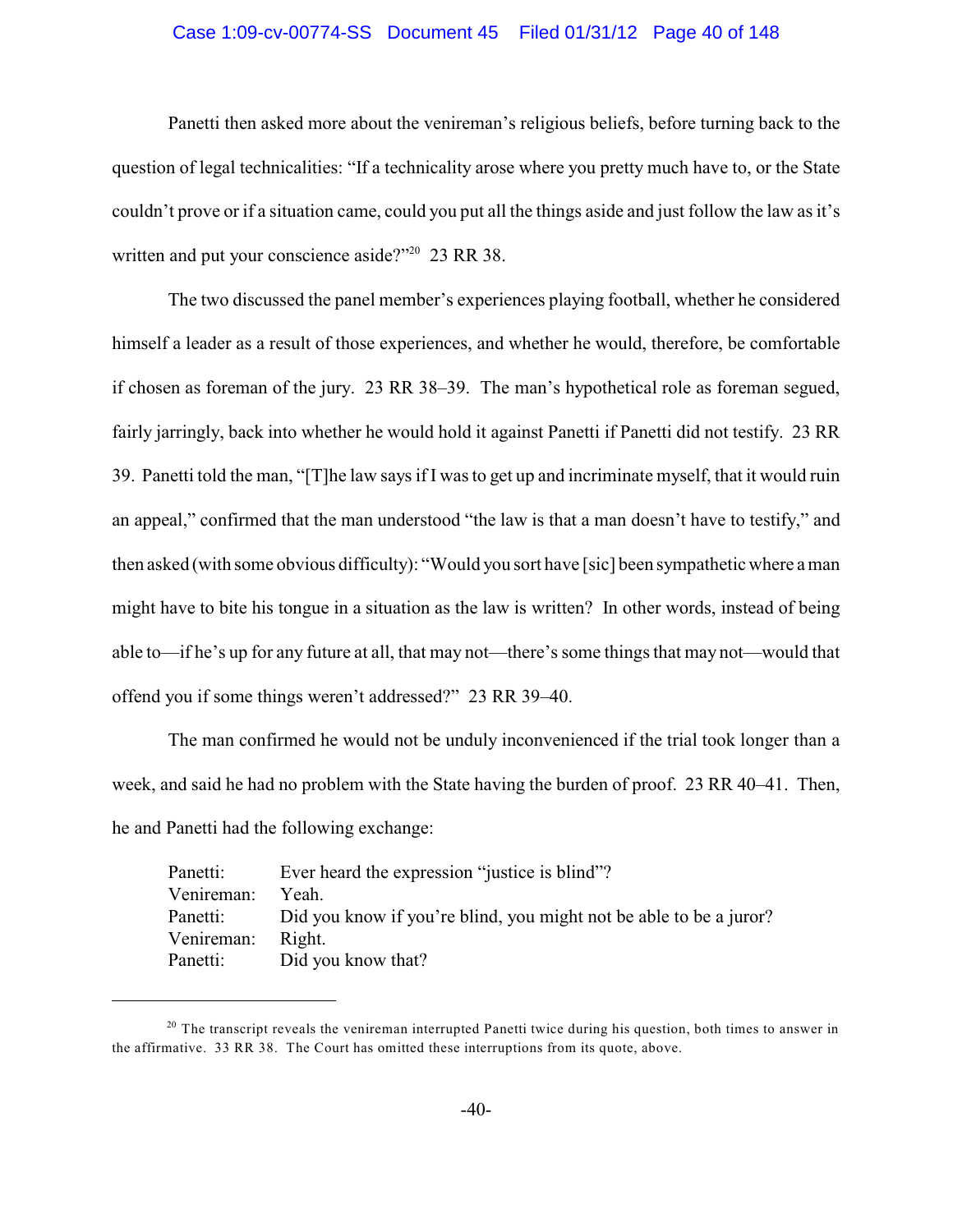| Venireman: | I didn't know that.                                                  |
|------------|----------------------------------------------------------------------|
| Panetti:   | You do now. Kind of crazy, isn't it? Do you think people kind of     |
|            | throw around the expression like "I'm crazy"? Do you think that gets |
|            | thrown around?                                                       |
| Venireman: | No, not really.                                                      |
| Panetti:   | Did you like to hit people when you played football?                 |
| Venireman: | Oh, yeah.                                                            |
| Panetti:   | Controlled violence?                                                 |
| Venireman: | Mhm.                                                                 |
| Panetti:   | Some would say that's kind of crazy. I love the game, too. Not       |
|            | hurting people, but on the field. Did you have real fond memories of |
|            | playing that game? $2^{21}$                                          |

23 RR 41.

Finally, Panetti asked about the panel member's experiences with, and feelings regarding, domestic violence, moved quickly over the topics of luck, prayer, and (again) hay, and concluded by confirming the venireman had no particular desire to serve, or not to serve, on the jury, but was just doing his duty. 23 RR 42–45.

After Panetti finished questioning the venireman, and the court had him step out of the courtroom, Judge Ables explained the procedure for making challenges for cause, as well as for exercising peremptory strikes. 23 RR 45–46. Neither the State nor Panetti challenged the man for cause, but Panetti had some difficulty deciding whether to strike him from the jury. 23 RR 46–49. In making his decision, Panetti sought clarification from the court:

Panetti: These peremptory strikes have to be used individually on each individual juror? They can't be saved and used at the end? The Court: Right. Panetti: It's on [sic] one-on-one thing?

<sup>&</sup>lt;sup>21</sup> This exchange is remarkable for two reasons. First, it is a good illustration of Panetti's "stream of consciousness" style of speech that, while almost always present to some degree, tended to be exaggerated when he lost focus. Second, and related, it shows that, even when Panetti did lose his focus, he was nevertheless able—sometimes—to redirect his loose associations toward relevant subjects.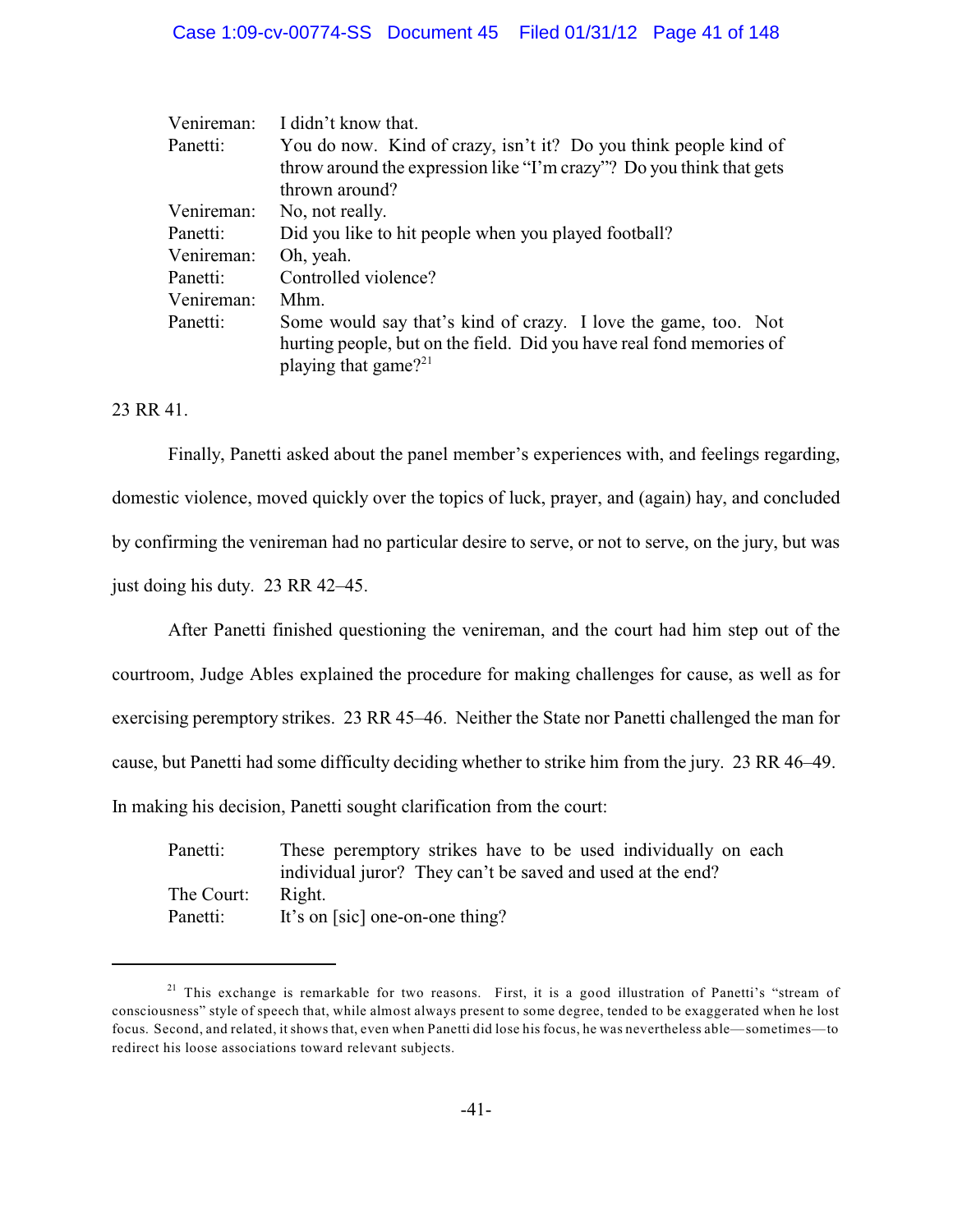The Court: Right. Panetti: That means if I reviewed several jurors tomorrow and it looked like there was a [sic] influx of better than average and so I was to play poker and gamble and strike a few people today on the subjects, that maybe tomorrow I wouldn't strike nobody; and so kind of turned out that after the cards went around the table that it would gradually end up by the time we picked twelve jurors that I used my—Ithink there's 17?

The Court: Fifteen.

23 RR 48. Panetti ultimately opted to strike the venireman from the jury. 23 RR 49.

As noted above, with respect to the remainder of voir dire, the Court mentions only topics of particular significance to the issue of whether Panetti was mentally competent to represent himself. Thus, using the first venireman as a rough baseline (in terms of both topics covered, and overall coherence), the Court notes when Panetti's performance deviates substantially from it.<sup>22</sup>

Panetti broached the subject of insanity with the second venireman, as he had with the first. However, while questioning the second man, Panetti referred explicitly to multiple personality disorder, asking whether the man had heard of it, and whether he thought it could exist. 23 RR 72–73. When the man said he "didn't know for sure" whether multiple personality disorder could exist, Panetti asked whether expert testimony or "paperwork" could persuade him that it could. 23 RR 73.

Panetti also quarreled with the man, accusing him of filling out his questionnaire "haphazardly," 23 RR 76, and saying "that's pretty much grounds for cause, sir," 23 RR 77. Shortly thereafter, while in the midst of questioning the venireman, Panetti addressed the court: "I don't

 $2<sup>22</sup>$  The Court acknowledges this method is inherently subjective, and obviously does not capture every nuance and detail of Panetti's conduct. However, given the extensive record in this case, it is simply not feasible to comprehensively document Panetti's performance at trial. Suffice it to say, the Court has reviewed the entirety of the trial record, and omits nothing that would change its conclusion about Panetti's competence to represent himself.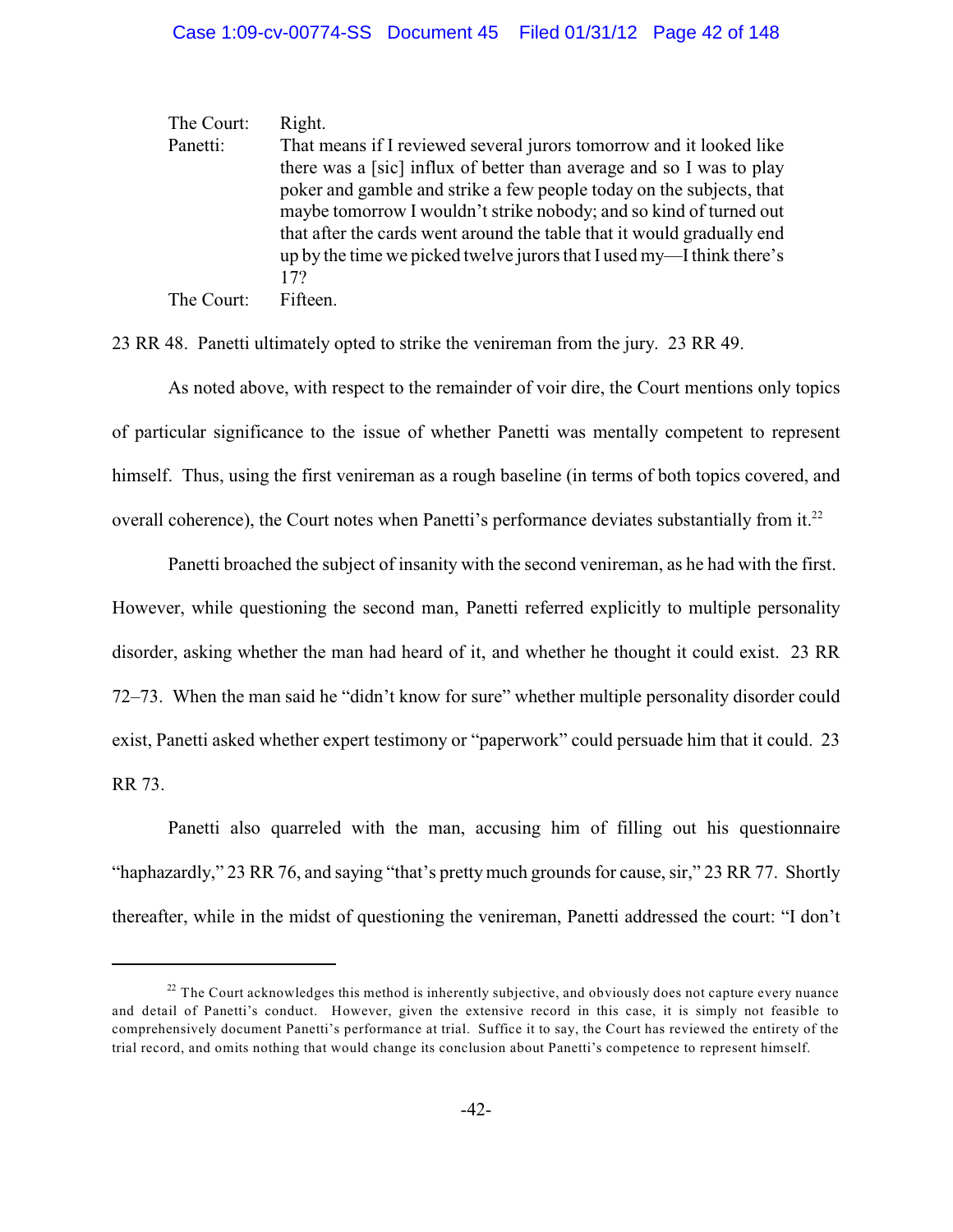## Case 1:09-cv-00774-SS Document 45 Filed 01/31/12 Page 43 of 148

know why we don't let this man leave right now, Your Honor, and save the Court a little time. He changed his mind on several [questionnaire questions], 82 and 83 he marked yesterday, which is contrary to the laws of the State of Texas, and it seems like it was chalked off as a stroke of the pen . . . ." 23 RR 78. Later, Panetti sharply questioned the panel member about why he did not devote more time to the questionnaire. 23 RR 82. When the man admitted he would have preferred being questioned by an attorney, rather than by Panetti, Panetti berated the man, saying: "Well, that's contrary to the law, because I got the law [sic] to be asking you these uncomfortable questions and you will be sitting up in a panel of twelve jurors, sir, and, you know, to sort of haphazardly or to be passing time, I'm not up here to—you know, but—I mean, you got to understand that what this is all about." 23 RR 84. At the end of his questioning, Panetti returned to the subject, saying:

Well, the reason I'm asking you all these—what you're going to say, "This guy asked me a bunch of trick questions."—is because of the way you filled out your application and the last questions, one of the major questions on the form, we should have turned you loose right in the beginning. . . . But the D.A. questioned you; you changed your mind, and you changed your mind again, and it seems to me like you just sort of want to sit in the air conditioner and be here, but enough. There's air conditioner at the V.A. Hospital, too.

23 RR 92.

Given Panetti's relentless attack, it is perhaps unsurprising that, when Panetti asked, "Do you despise me," the man replied, "No, I'll just be glad when it's over. . . . This questioning." 23 RR 92. Also unsurprisingly, Panetti challenged the man for cause. 23 RR 93. When the court denied Panetti's challenge, Panetti used a peremptory strike against the venireman. 23 RR 94.

Panetti's questioning of the third venireman was brief, and notable only because it suggests Panetti had an appreciation of the legal definition of insanity. 23 RR 117. Neither party challenged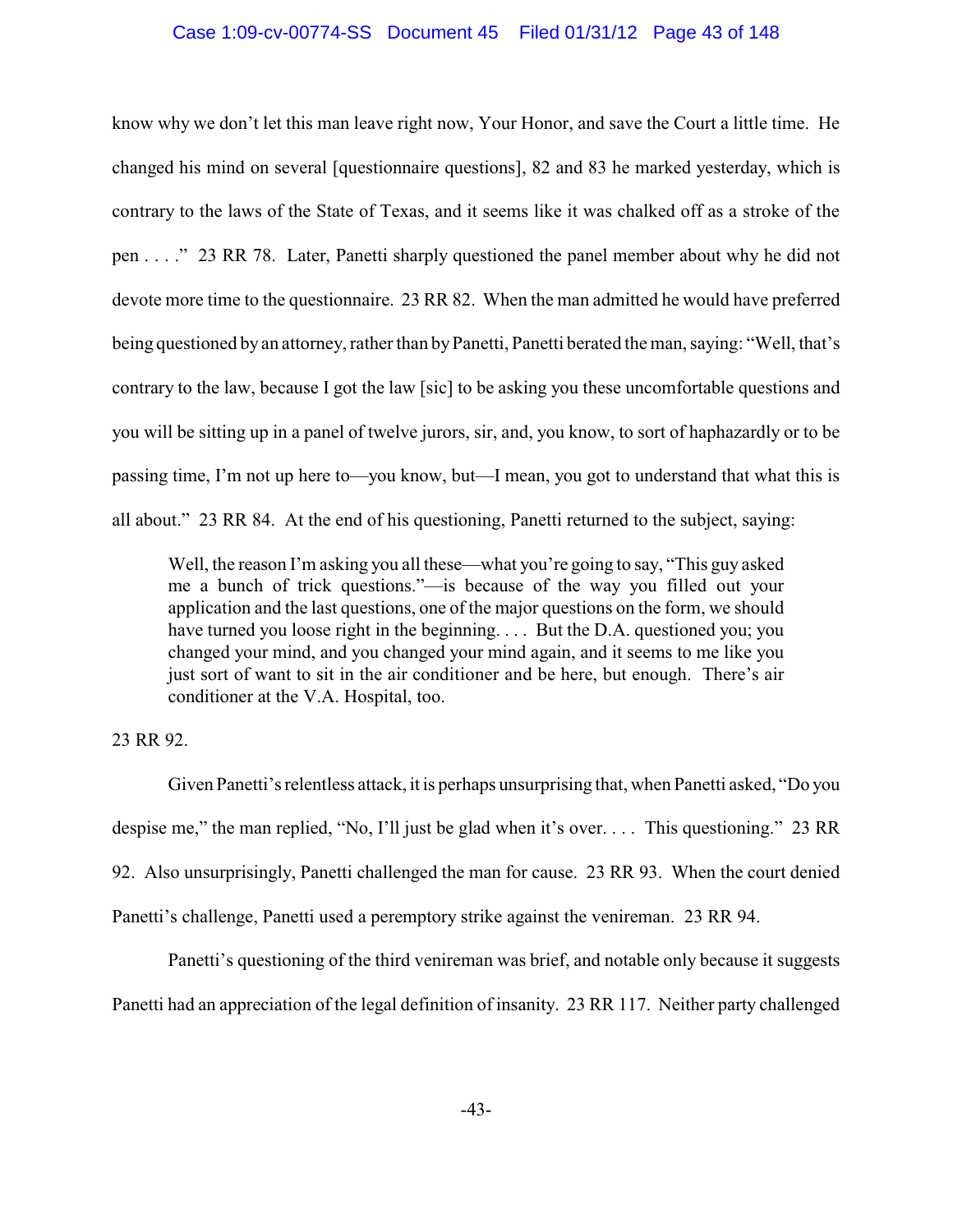#### Case 1:09-cv-00774-SS Document 45 Filed 01/31/12 Page 44 of 148

the man for cause, but the State exercised a peremptory strike against him. *Id.*

The fourth panel member, a seventy-nine year old woman, claimed an exemption based upon her age, and health problems she had experienced over the weekend. 23 RR 119–20. The court used the unexpected break to resolve further subpoena issues with Panetti. 23 RR 120–25.

Panetti's questioning of the fifth panel member was fairly brief, and was unremarkable. 23 RR 147–51. The court overruled the State's challenge for cause, and neither party exercised a peremptory strike against the woman. 23 RR 151–52.

The sixth venireman, who said during the State's questioning that she had preconceived notions about Panetti's guilt, and who could not swear to set them aside in reaching her verdict, was excused for cause. 23 RR 156–161.

The issue ofPanetti's self-representation was discussed at some length during the questioning of the seventh potential juror. On his questionnaire, the man indicated he did not want to be a juror in the case, "and [his] answer had to do with the fact that [Panetti was] representing himself." 23 RR 172. Perhaps the most notable part of the discussion, for the purposes of this case, was not the venireman's comments, but the State's explanation of Panetti's right: "Let me explain or say this: As you may already know, any defendant in any criminal case has the constitutional right to defend himself. . . . And that the Court can't force somebody to have representation. . . . In fact, it would be a problem with the Court to force someone to have—do you understand that?" 23 RR 173. The State's comments, combined with the court's apparent acceptance of them, simply reinforces the Court's conclusion that Judge Ables felt compelled to allow Panetti to represent himself.

Beyond a somewhat extended line of questioning about religion, 23 RR 197–200, the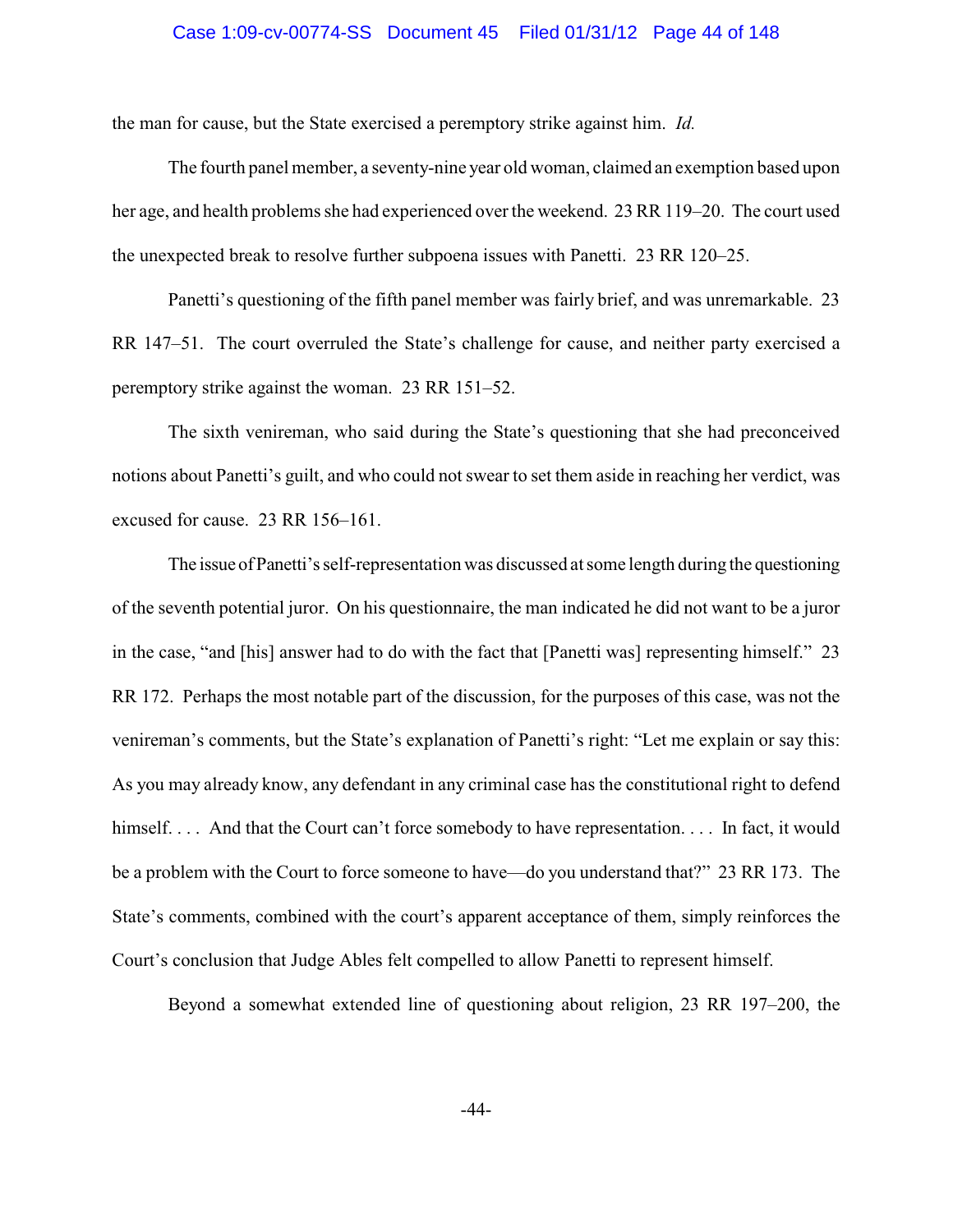#### Case 1:09-cv-00774-SS Document 45 Filed 01/31/12 Page 45 of 148

remainder of Panetti's examination of this panel member was unremarkable. Panetti opted to exercise a peremptory strike, apparently because of the man's acquaintance with the District Attorney. 23 RR 202.

Panetti's questioning of the eighth potential juror was extensive, and covered a variety of topics, but was not otherwise exceptional. 23 RR 218–240. What was exceptional, however, was Panetti's choice to exercise a peremptory strike against the man—a choice he apparently made after flipping a coin. 24 RR 241. Whether this was an arbitrary decision on Panetti's part, an ostentatious theatrical display, or just a quick way to resolve a close question, the Court obviously cannot say; but it is certainly noteworthy.

The ninth potential juror, a recent widow with an eleven-year old child, and who was also ten weeks pregnant, was excused by agreement between the parties. 23 RR 256–57.

The tenth and last panel member of the day was peremptorily struck by Panetti after a comprehensive, but unexceptional, examination. 23 RR 271–91.

The parties questioned ten more potential jurors on the following day, August 29, 1995. Panetti exercised a peremptory strike against the first venireman after she indicated she would give him the death penalty if he was convicted.<sup>23</sup> 24 RR 320, 325. Aside from the brevity of Panetti's questioning—upon hearing the woman's answer, he quickly stopped questioning her and challenged her for cause—the examination was not noteworthy.

The twelfth potential juror was excused by agreement, after she asked to be disqualified for

 $2<sup>23</sup>$  The woman appears to have been confused by the questioning, and gave several inconsistent answers on this point. 24 RR 318–22. Ultimately, when questioned by the court, she indicated she could keep an open mind, and would base her answers to the punishment questions on the evidence presented. 24 RR 322.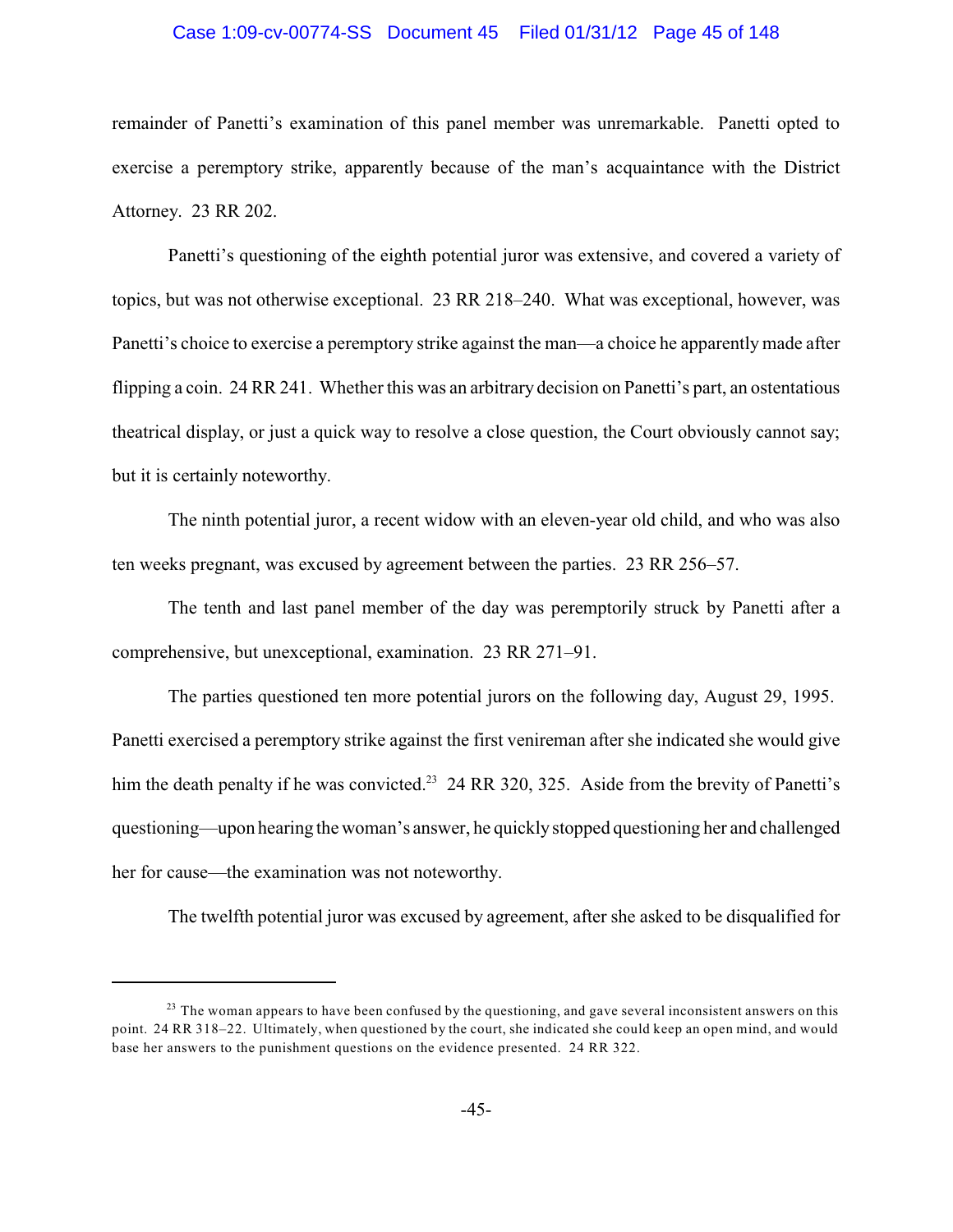#### Case 1:09-cv-00774-SS Document 45 Filed 01/31/12 Page 46 of 148

family reasons. 24 RR 326–37. Notably, Panetti requested, and was granted, an additional peremptory strike, apparently because he felt the eleventh venireman should have been excused for cause. 24 RR 327.

The thirteenth panel member became the second juror in the case, after Panetti opted not to question the man, and neither party challenged him for cause, or exercised a peremptory strike against him. 24 RR 339–40.

The fourteenth venireman told the court she was not sure she could be fair in Panetti's case, because her nephew had been killed in a shooting; consequently, the woman asked to be excused. 24 RR 343. The parties excused her by agreement. 24 RR 344.

Panetti questioned the fifteenth potential juror at length, with no remarkable deviations from his usual topics. 24 RR 353–71. Neither party challenged the man for cause, nor exercised a strike, and he was therefore selected as the third juror in Panetti's case. 24 RR 371–72.

The sixteenth venireman suffered from headaches, was hard of hearing, and had been a victim of domestic violence in the past, at the hands of her alcoholic husband. 24 RR 384–87. Panetti's examination of the woman covered these topics, but was otherwise unexceptional. *Id.* The State peremptorily struck her from the jury. 24 RR 388.

After the seventeenth potential juror indicated she could not impose the death penalty, the State challenged her for cause, and the court sustained the State's challenge. 24 RR 396–98.

Panetti did not question the eighteenth panel member, nor did he challenge her for cause or peremptorily strike her. 24 RR 411–12. Thus, she became the fourth juror in Panetti's case. 24 RR 412.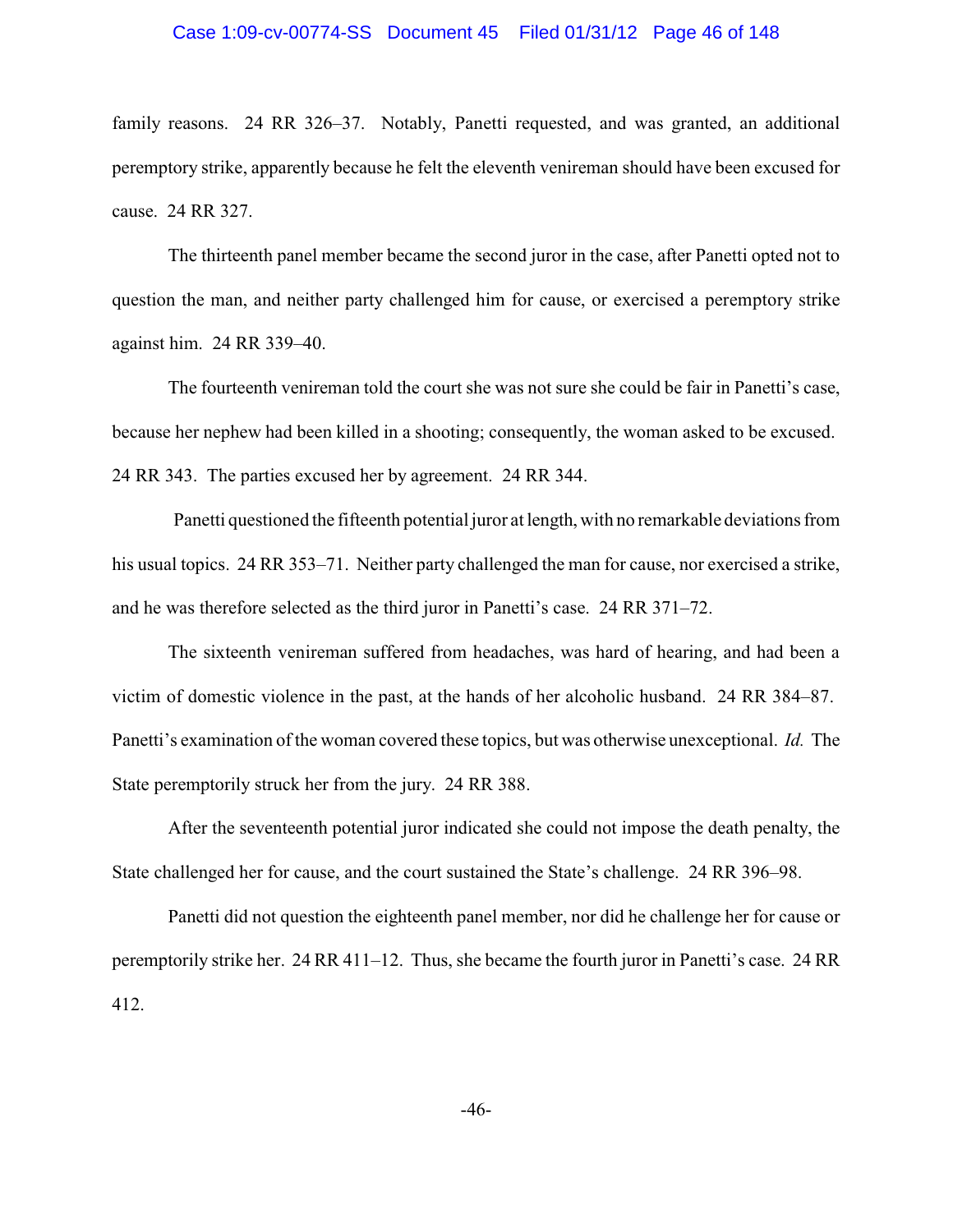#### Case 1:09-cv-00774-SS Document 45 Filed 01/31/12 Page 47 of 148

Panetti's questioning ofthe nineteenth venireman was both more adversarial, and (from what the Court can glean from the transcript) more agitated, than normal. 24 RR 427–40. Panetti appeared particularly concerned with the panel member's prior exposure to media coverage, 24 RR 433, and whether he could acquit someone by reason of insanity, 24 RR 434–35. Panetti also questioned whether the venireman felt he should serve on a jury, given the man's history of depression. 24 RR 436–37. Most of Panetti's questions, and his characterizations of the venireman's answers, seem to have been aimed at getting the man to agree he did not want to, and should not, serve on the jury. Panetti, unsurprisingly, challenged the venireman for cause, but the court denied his challenge, so Panetti exercised a peremptory strike against the man. 24 RR 441.

Panetti declined to question the twentieth, and the day's final, potential juror. 24 RR 459. Neither party challenged him for cause, nor exercised a peremptory strike against him, and he consequently became the fifth juror. 24 RR 459–60.

August 30, 1995, day three of individual voir dire, saw the examination of nine potential jurors. Panetti did not question the first venireman, but he opted to exercise his eighth (of sixteen) peremptory strike against her. 25 RR 495–97.

The State questioned the twenty-second potential juror at length, 25 RR 498–525, and Panetti indicated he had no questions for her, 25 RR 525–26. When Judge Ables asked Panetti if he wished to challenge her for cause, Panetti gave some insight into his lack of questioning: "No, Your Honor. The District Attorney is asking the questions where they're eliminating a need for me to ask a lot of them. It's not because I'm drifting away; although, I'm drifting away. I'm ready to go on." 25 RR 526. It is unclear what, exactly, Panetti meant by his second-to-last sentence, but it suggests to the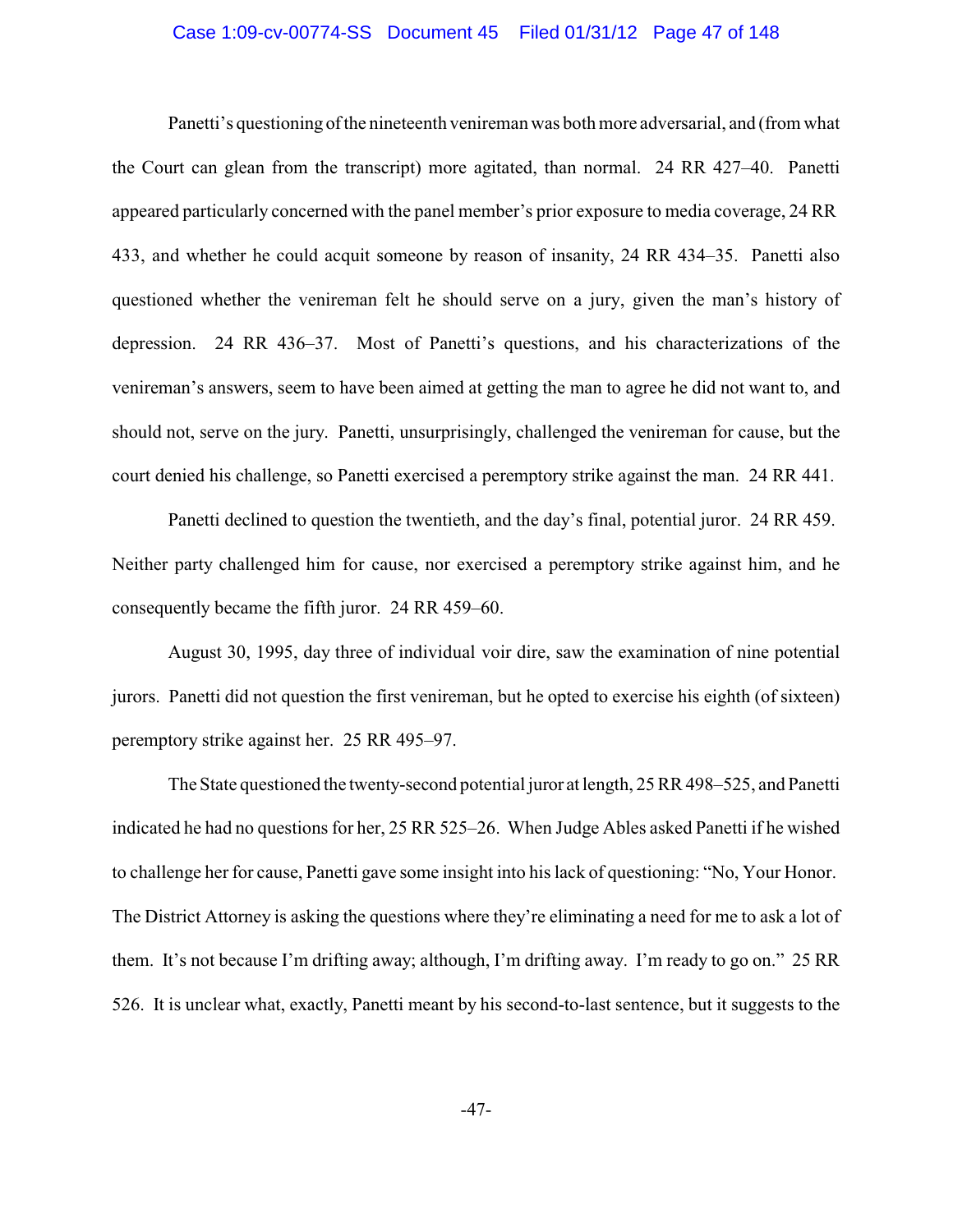## Case 1:09-cv-00774-SS Document 45 Filed 01/31/12 Page 48 of 148

Court that, despite some difficulties, Panetti was nevertheless paying attention to the proceedings. The State peremptorily struck this venireman. *Id.*

The twenty-third panel member was excused by the court, without examination, because she was under accusation for theft. 25 RR 527.

Although Panetti's questioning of the twenty-fourth venireman began with a few seemingly unusual questions ("Ever had any bad experiences with cowboys?" "Didn't you wear an earring when I seen you in here? . . . Why ain't you got it on today?" 25 RR 540), his examination was coherent and relevant. The State exercised a peremptory strike against the man. 25 RR 546.

Panetti had no questions for the next potential juror, and neither party challenged or struck

her. 25 RR 567–68. Accordingly, she became the sixth juror in Panetti's case. 25 RR 569.

Panetti made a significant comment at the beginning of the State's questioning of the twenty-

sixth venireman. After the man left the room, Panetti addressed the court, saying:

I haven't really had time to contemplate this specific juror; although, with my paperwork in my right pocket, I can open it up and by what the District Attorney asks come to a decision; although, he was an after-lunch juror that's here early. May I request of the Court to confer with my standby counsel, sir?

25 RR 571. Although the court allowed Panetti to so confer, Panetti changed his mind, indicating he would "go by what's in [his] pocket and by what the D.A. has to ask the man."  $25 RR 572$ .

Nor was the remainder of the questioning routine. During the State's questioning, the man admitted he was biased against Panetti. 25 RR 575. The judge asked the venireman to step out of

<sup>&</sup>lt;sup>24</sup> The Court finds these comments significant for two reasons. First, they indicate Panetti typically prepared in advance for his questioning of potential jurors, an impression consistent with some of Panetti's comments during examinations of several veniremen. Second, they demonstrate that Panetti felt free to ask the court for time or assistance when he felt he needed it. This impression, too, is consistent with other parts of the trial record.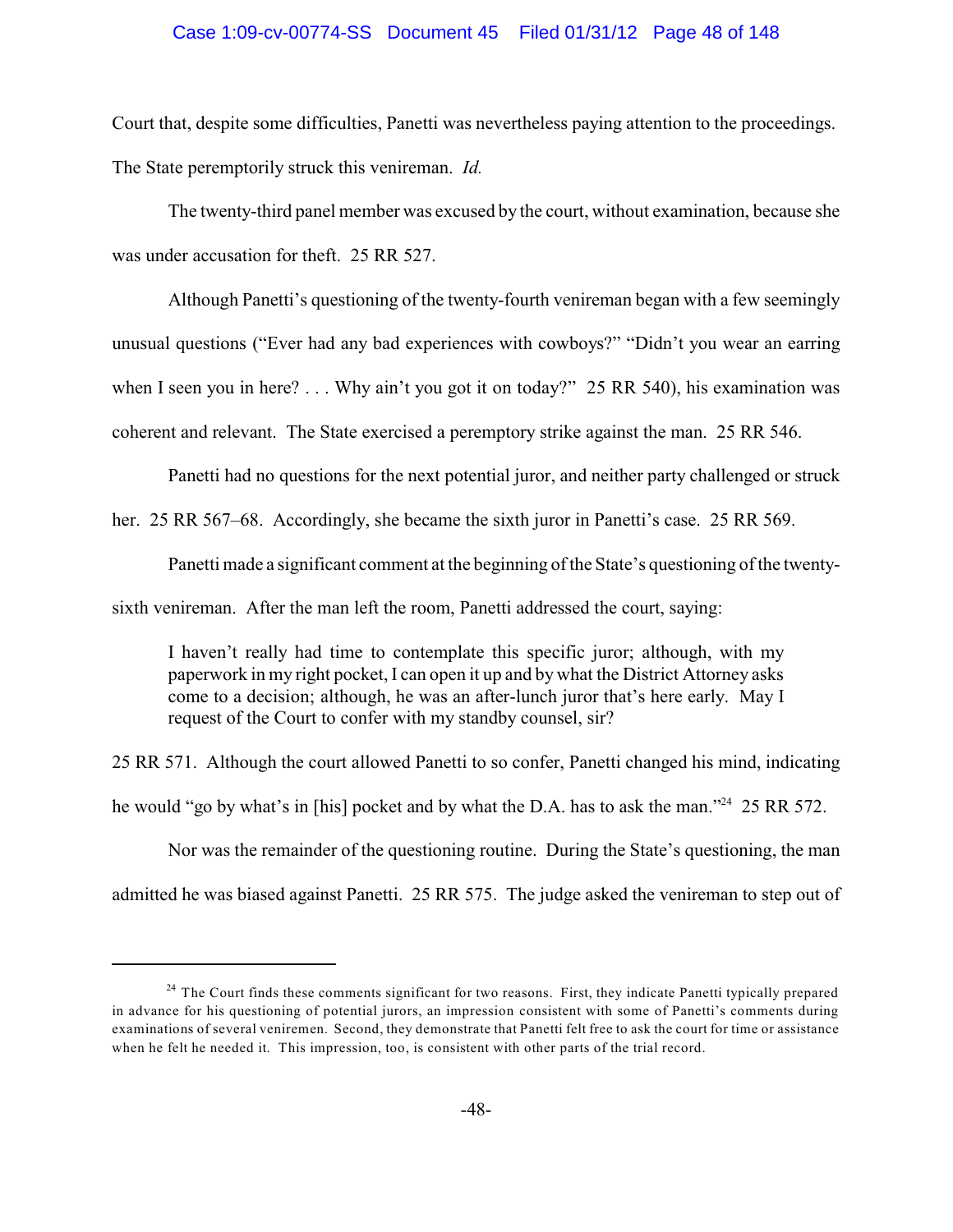#### Case 1:09-cv-00774-SS Document 45 Filed 01/31/12 Page 49 of 148

the courtroom, after which the judge asked Panetti if he wished to challenge the man for cause. *Id.* Oddly, even though the judge indicated he was prepared to excuse the juror for cause, Panetti asked to question the man. 25 RR 575–76. Panetti's examination was brief, and was aimed mostly at learning how the Hispanic community viewed his crime. 25 RR 577–580. Panetti said he was "just trying to get a feeling for the scuttlebutt of the community," a topic he found "very helpful for [his] defense" of insanity. 25 RR 579. After Panetti's questioning, he challenged the man for cause, and the court granted his challenge. 25 RR 581.

After the twenty-seventh venireman expressed, during the State's questioning, his serious difficulty in comprehending the term "reasonable doubt," he was excused for cause, over Panetti's objection. 25 RR 586–89.

The twenty-eighth venireman was likewise excused for cause, because he indicated to the State that he could not acquit an otherwise-guilty defendant by reason of insanity. 25 RR 596–98.

August 30th was not a good day for jurors, because the twenty-ninth panel member was also excused for cause, after she told the State that she had "basically" already formed the opinion that Panetti was "probably guilty." 25 RR 603, 605.

Panetti's questioning of the thirtieth potential juror was extended but unremarkable, and Panetti exercised a peremptory strike against her. 25 RR 626–45.

Another nine veniremen were examined on August 31, 1995. Panetti opted not to ask any questions of the first panel member, stating: "I believe the District Attorney has asked about all the questions that need to be asked of this woman, Your Honor." 26 RR 674. The State peremptorily struck the woman from the jury. 26 RR 675.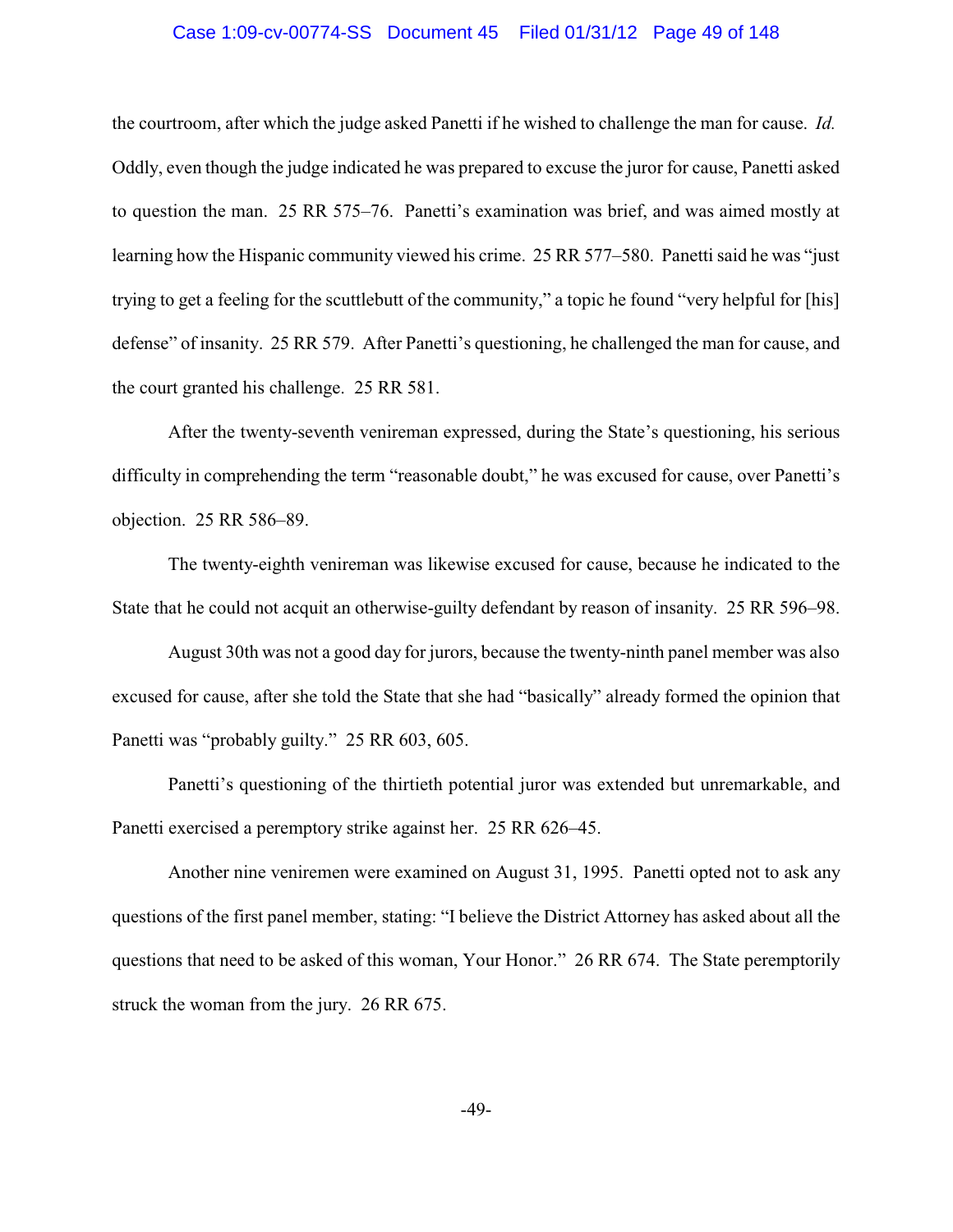#### Case 1:09-cv-00774-SS Document 45 Filed 01/31/12 Page 50 of 148

Nor did Panetti ask anyquestions of the thirty-second potential juror, who went unchallenged and unstruck by both sides, and thereby became the seventh juror in Panetti's trial. 26 RR 701–02.

By contrast, although Panetti also asked no questions of the thirty-third panel member, that venireman was excused for cause at Panetti's request, after the venireman indicated he thought Panetti was a liar, and already had "a couple of strikes against him" in the venireman's mind. 26 RR 706, 729–30.

Panetti continued his trend of not questioning potential jurors with the thirty-fourth venireman, saying the "District Attorney pretty much asked [the venireman] the questions that [Panetti] might have." 26 RR 752. Neither side challenged or struck the man, and he was thus accepted as the eighth juror in the case. 26 RR 752–53.

The next potential juror was excused, without examination, on the basis of his religious beliefs. 26 RR 754–55.

Panetti briefly questioned the thirty-sixth venireman, and she was excused, by agreement between the parties, for economic reasons. 26 RR 778–79.

Both parties questioned the thirty-seventh potential juror routinely, and the State peremptorily struck him. 26 RR 781–94.

Panetti covered a variety of topics with the next panel member, but focused primarily on the question of whether he would follow the law on the affirmative defense of insanity. 26 RR 811–21. Panetti exercised a peremptory strike against the man. 26 RR 821.

The thirty-ninth venireman became the ninth juror in Panetti's case, after Panetti opted not to question him, and neither side challenged or peremptorily struck the man. 26 RR 824–39.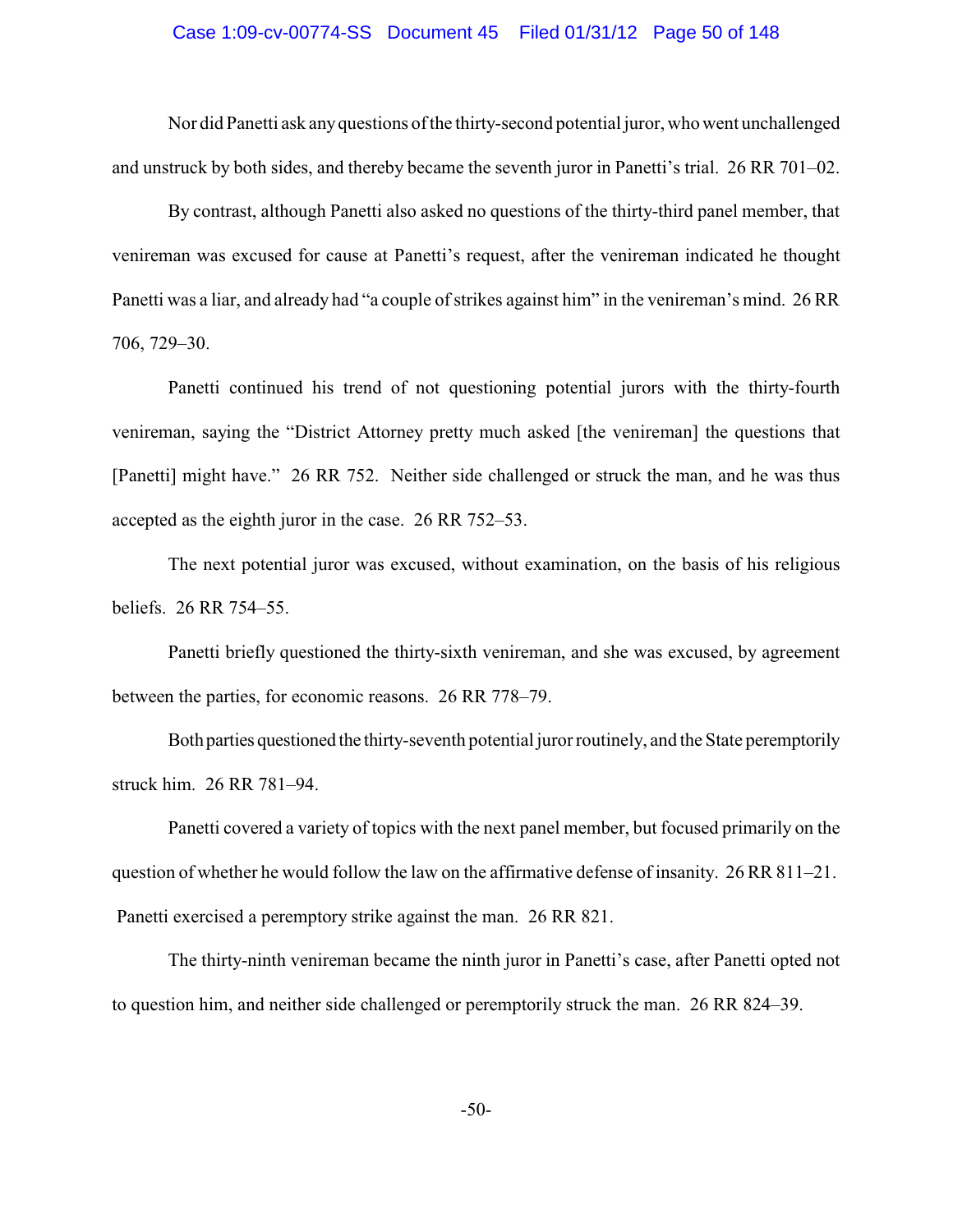#### Case 1:09-cv-00774-SS Document 45 Filed 01/31/12 Page 51 of 148

Panetti briefly questioned the last potential juror of the day, and ultimately exercised a peremptory strike against the man. 26 RR 861–66. The court indicated Panetti had five strikes remaining, and the State had nine. 26 RR 867.

True to form, the parties examined ten more potential jurors on September 1, 1995. The first potential juror of the day also became the tenth juror in Panetti's case, after the parties questioned him—unremarkably—and neither challenged him for cause, nor peremptorily struck him. 27 RR 876–900.

Panetti very briefly questioned the forty-second panel member, who was ultimately struck by the State. 27 RR 919–20.

The next potential juror was excused for cause after he indicated, during the State's questioning, that he could not consider giving a person convicted of capital murder a sentence of life in prison. 27 RR 930–31.

The following venireman was likewise excused for cause, after he told the State he could not follow the law on the insanity defense. 27 RR 940–43.

Panetti declined to question the forty-fifth potential juror, and exercised a peremptory strike against her. 27 RR 965.

He also opted not to question the following venireman, but apparently both parties found her acceptable, and she was thus accepted as the eleventh juror. 27 RR 989–91.

Though incomplete, a passing comment in Panetti's questioning of the next potential juror bears mentioning. Panetti told the venireman, "In this case I have to prove that I was insane," which would "be a tough thing to do, would you not agree? . . . Tell you straight up the reason why I'm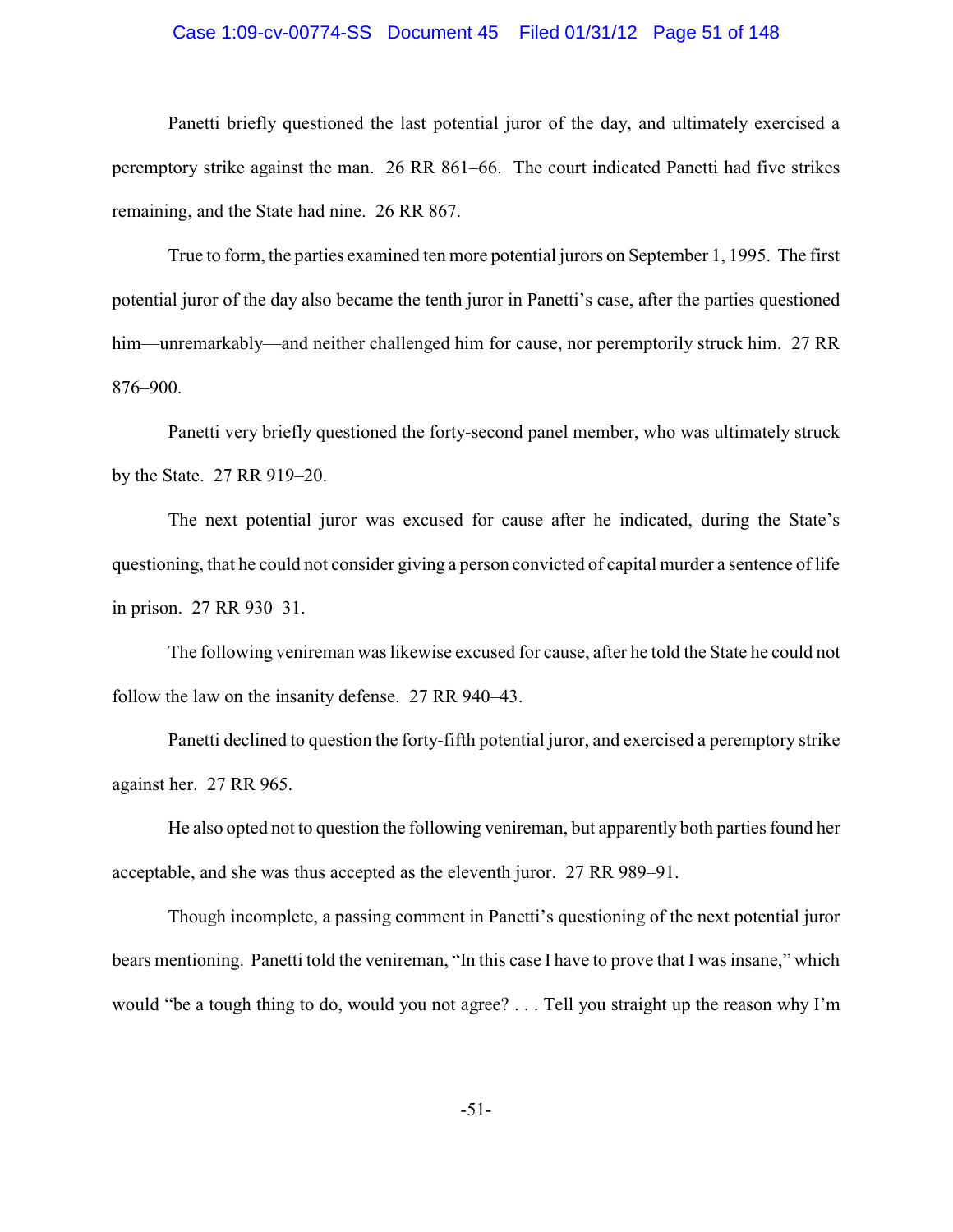#### Case 1:09-cv-00774-SS Document 45 Filed 01/31/12 Page 52 of 148

doing it because I don't figure no one else can explain it better than one who— $125$  27 RR 1016–17. After Panetti's questioning, and a discussion with the court about peremptory strikes, <sup>26</sup> Panetti once again flipped a coin, and decided to exercise a strike against the potential juror. 27 RR 1017–19. The judge also granted Panetti another peremptory strike (for a total of 17), because he had misinformed Panetti about the number of strikes he had remaining; thus, after striking this venireman, Panetti had four peremptory strikes remaining. 27 RR 1020–21.

Panetti questioned the forty-eighth panel member at length, particularly about whether she could acquit by reason of insanity, even if she did not know what would happen to a defendant who was so acquitted. 27 RR 1044–52. Panetti ultimately decided to exercise a peremptorystrike against her. 27 RR 1052.

After she told the State that she had formed a negative opinion of Panetti, and would be unable to be impartial, the next venireman was excused for cause. 27 RR 1058–60.

Panetti peremptorily struck the final potential juror of the day, the fiftieth venireman overall, after routine questioning. 27 RR 1080–84. At the end of the day, the State was left with eight peremptory strikes, and Panetti with two. 27 RR 1085.

Voir dire resumed on September 5, 1995, on which date the parties examined nine potential jurors. Panetti's questioning of the first potential juror focused mostly on her knowledge of potential

 $25$  The Court acknowledges that the meaning of this fragment is not crystal clear; however, it appears to reflect Panetti's reason for wanting to represent himself. Specifically, Panetti may have felt that he, with his purported history of insanity, would be best situated to prove that he was insane at the time of the offense. This is consistent with a later remark by Panetti, that "when it comes to something as insane as insanity, [he] did not think that anybody could do it better than [he.]" 28 RR 1293.

 $^{26}$  Panetti asked the court whether his five remaining peremptory strikes carried over, and could be used to strike alternate jurors, or if he lost them after choosing the twelfth juror. 27 RR 1018. After consulting the statute, the court said the latter was correct. 27 RR 1019.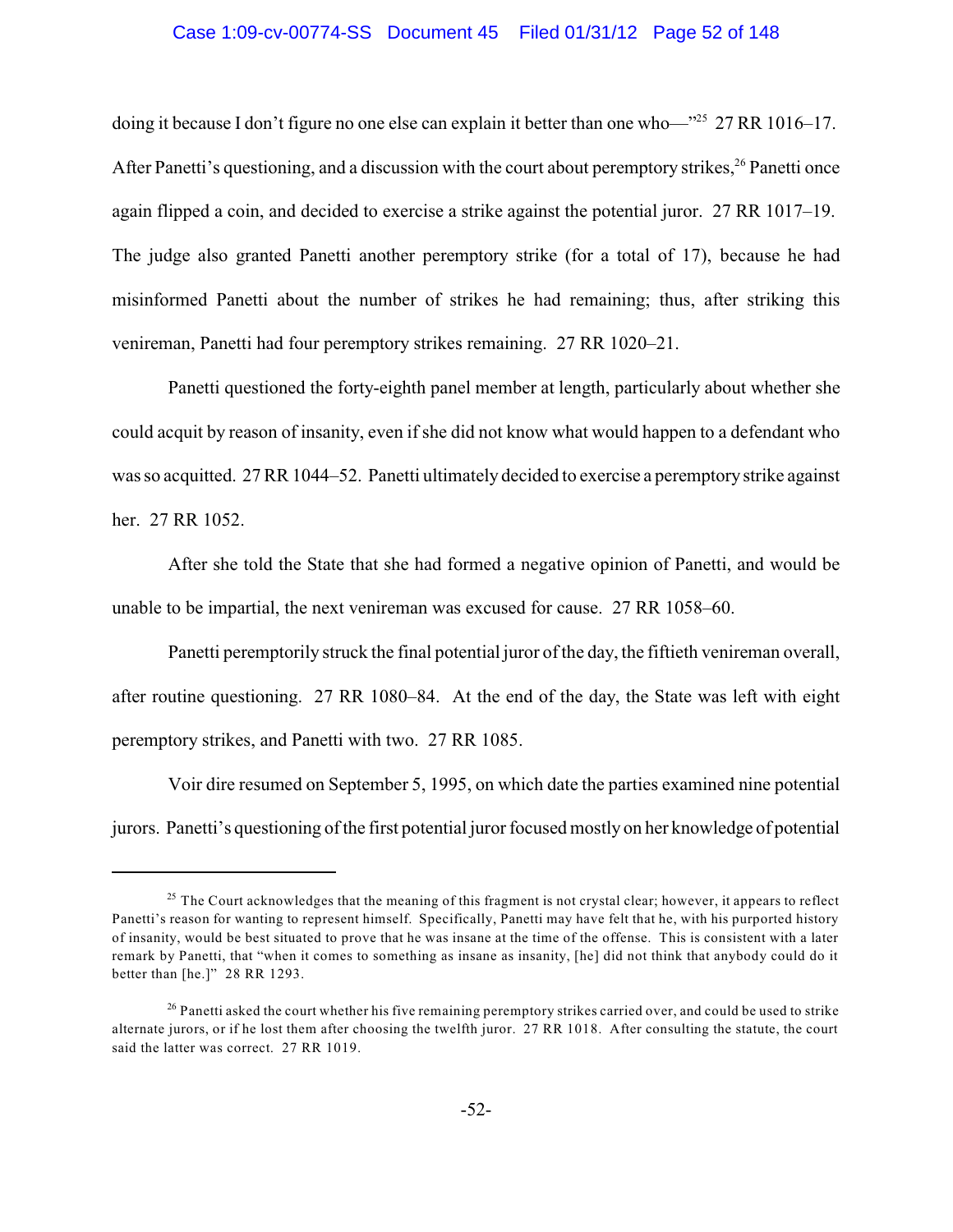#### Case 1:09-cv-00774-SS Document 45 Filed 01/31/12 Page 53 of 148

witnesses, particularly David Morquecho. 28 RR 1106–12. Panetti challenged the woman for cause, on the basis of her casual acquaintance with Morquecho, but the court overruled his challenge. 28 RR 1113. Consequently, Panetti exercised his second-to-last peremptory strike against her. *Id.*

The next venireman was excused for cause, because she said her religious beliefs neither allowed her to sit in judgment of another, nor to impose the death penalty. 28 RR 1118–20.

The fifty-third potential juror was likewise excused, because she suffered from migraine headaches, and indicated they might affect her ability to concentrate. 28 RR 1123–25.

The trend continued with the next potential juror, who was excused for cause because she had "some preconceived ideas or just maybe emotions" about the case, based on her husband's medical treatment of Panetti's children. 28 RR 1130–32.

After extended questioning by both parties, during which the venireman acknowledged that some of Panetti's comments during general voir dire might affect her decision in the case, Panetti challenged the next woman for cause, but the court overruled his challenge. 28 RR 1135–56. However, Panetti opted not to peremptorily strike the woman, and the fifty-fifth panel member became the twelfth juror in Panetti's case. 28 RR 1156–57.

The court continued with voir dire proceedings, so the parties might select two alternate jurors. The first of the potential alternates was acceptable to both parties after their examinations, and was accordingly selected as first alternate. 28 RR 1162–79.

The second potential alternate juror was excused for cause, for personal reasons, based on answers he gave during the State's questioning. 28 RR 1184–86.

After very extensive questioning, particularly on the issue of the insanity defense, the third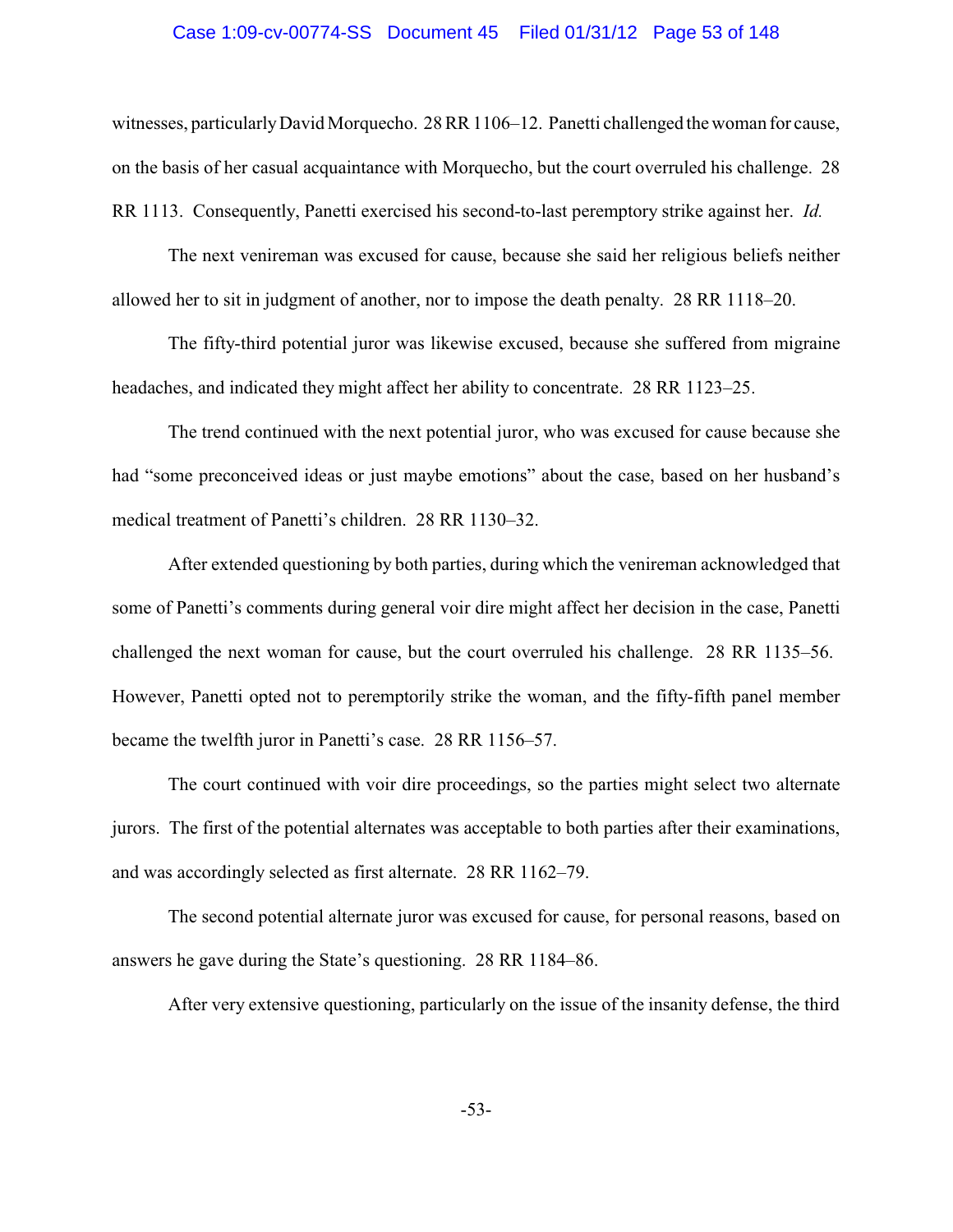#### Case 1:09-cv-00774-SS Document 45 Filed 01/31/12 Page 54 of 148

potential alternate juror was excused for cause at Panetti's request. 28 RR 1187–1214.

The final venireman of the day was also excused for cause at Panetti's request, because the man indicated he could not credit testimony from psychiatrists or psychologists. 28 RR 1226–32.

On September 6, 1995, the final day of voir dire in Panetti's case, the parties questioned two potential jurors. Panetti questioned the first of the two, a law enforcement officer, at great length, occasionally quarreling with him, and making clear his opposition to the venireman's serving on the jury. 29 RR 1245–75. Panetti was chastised on several occasions by the judge for taking too long, and once by the State for making a joke about the O.J. Simpson trial. 29 RR 1263, 1269, 1270, 1273. The court denied Panetti's challenge for cause, at which point Panetti exercised his sole peremptory strike against the man. 29 RR 1275.

Finally, Panetti questioned the sixth potential alternate juror, and the sixty-first potential juror overall, but did not challenge her for cause, and had no remaining peremptory strikes. 29 RR 1289–98. Because the State did not challenge or peremptorily strike her, she became the second alternate juror. 29 RR 1298–99. Having concluded voir dire, the court, at Panetti's request, indicated it would hold a pretrial hearing after a brief recess.<sup>27</sup> 29 RR 1300–01.

Panetti's conduct during individual voir dire was, for a pro se litigant, actually fairly impressive.<sup>28</sup> As in past proceedings, Panetti's style of speech and manner of questioning were often

 $2<sup>27</sup>$  Panetti requested the hearing to discuss outstanding subpoena issues, the court's resolution of which is unimportant to this case. As noted below, the court also complimented Panetti on his performance during voir dire, and Panetti raised the issue of an upcoming psychiatric appointment. 30 RR 5–12.

 $^{28}$  Judge Ables himself appears to have felt likewise: "I thought you did a good job, Mr. Panetti, and I thought that considering you were unfamiliar with the technical aspects of it, you picked up on it well, and I appreciate how you handled voir dire, and we have picked a jury in a reasonable amount of time, so I'm happy with the time it took and how it went." 30 RR 6.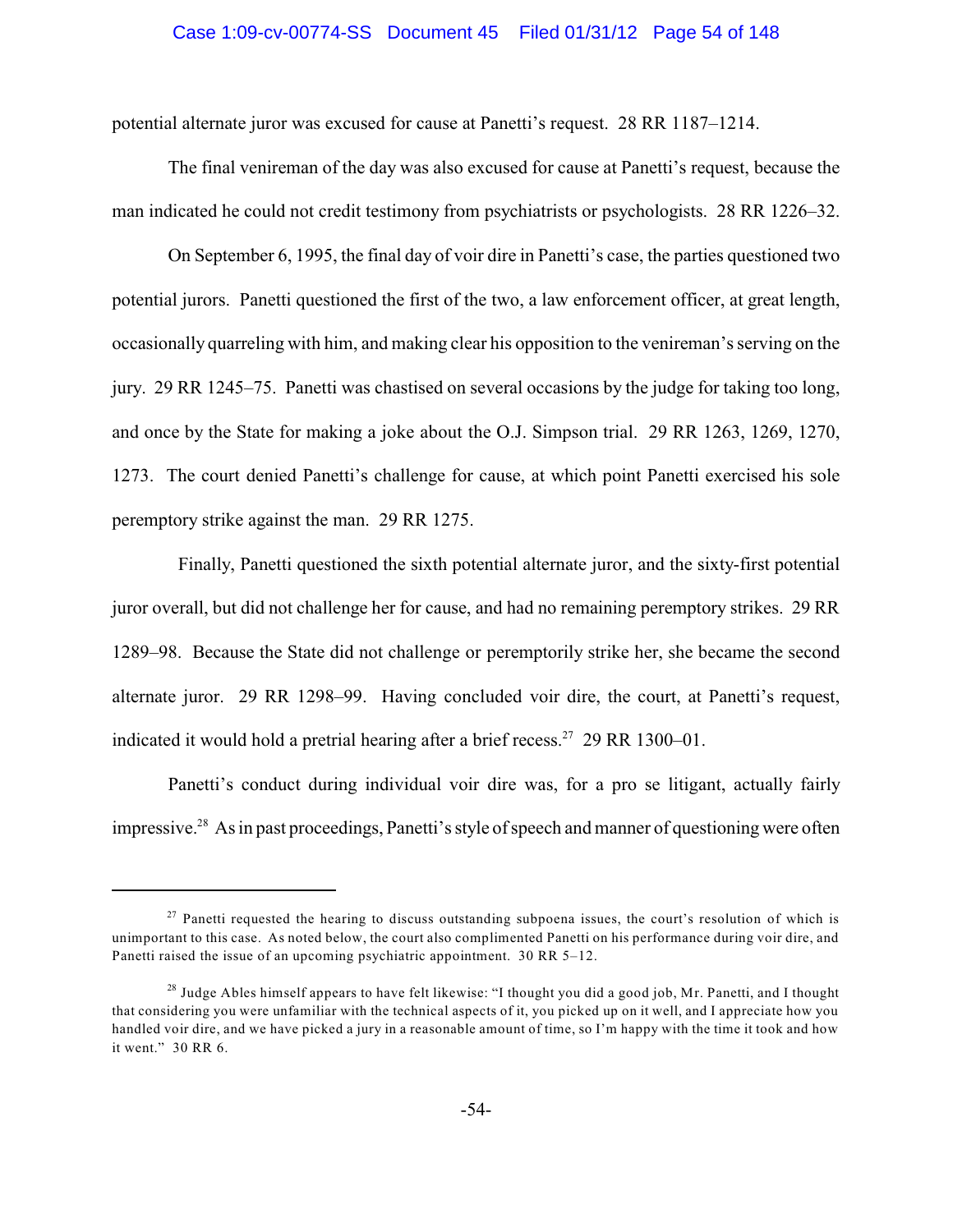#### Case 1:09-cv-00774-SS Document 45 Filed 01/31/12 Page 55 of 148

unusual, and sometimes difficult to follow. However, Panetti's questions were usually relevant, and clear enough for potential jurors to understand them. With the possible exception of his coin flips (which, again, may simply have been a way to resolve close calls in Panetti's mind), Panetti appears to have exercised his peremptory strikes with deliberation. His challenges for cause, while sometimes legally insufficient, did not appear irrational.

In sum, Panetti managed to keep his wits about him during the questioning of sixty-one potential jurors, over the course of seven days. The record shows he clearly knew where he was, what he was doing, and why he was doing it. When he opted not to question potential jurors, it appears he made that choice because the State's extensive examination left him with no questions of his own. To the extent there were deficiencies in Panetti's voir dire questioning, they appear to have been caused by his lack of skill and legal knowledge, and not any mental incompetence. Not to overstate Panetti's effectiveness, but the Court has seen many pro se litigants perform far below this level of competence; nor, sadly, are lawyers uniformly better. Thus, the Court finds nothing in this record to indicate Panetti was mentally incompetent to conduct his own defense.

#### **b. Guilt–Innocence Phase**

The guilt–innocence phase of Panetti's trial began on September 12, 1995, and lasted until September 21, 1995. Because the Court is primarily concerned with Panetti's performance, and not necessarily the merits of the case, the Court will omit most of the court and the State's comments and questions. With respect to Panetti, the Court will, in light of the extensive record, mostly summarize his statements and questions, except where verbatim quotations are particularly relevant.

On the morning of September 21, 1995, before the jury was brought into the courtroom,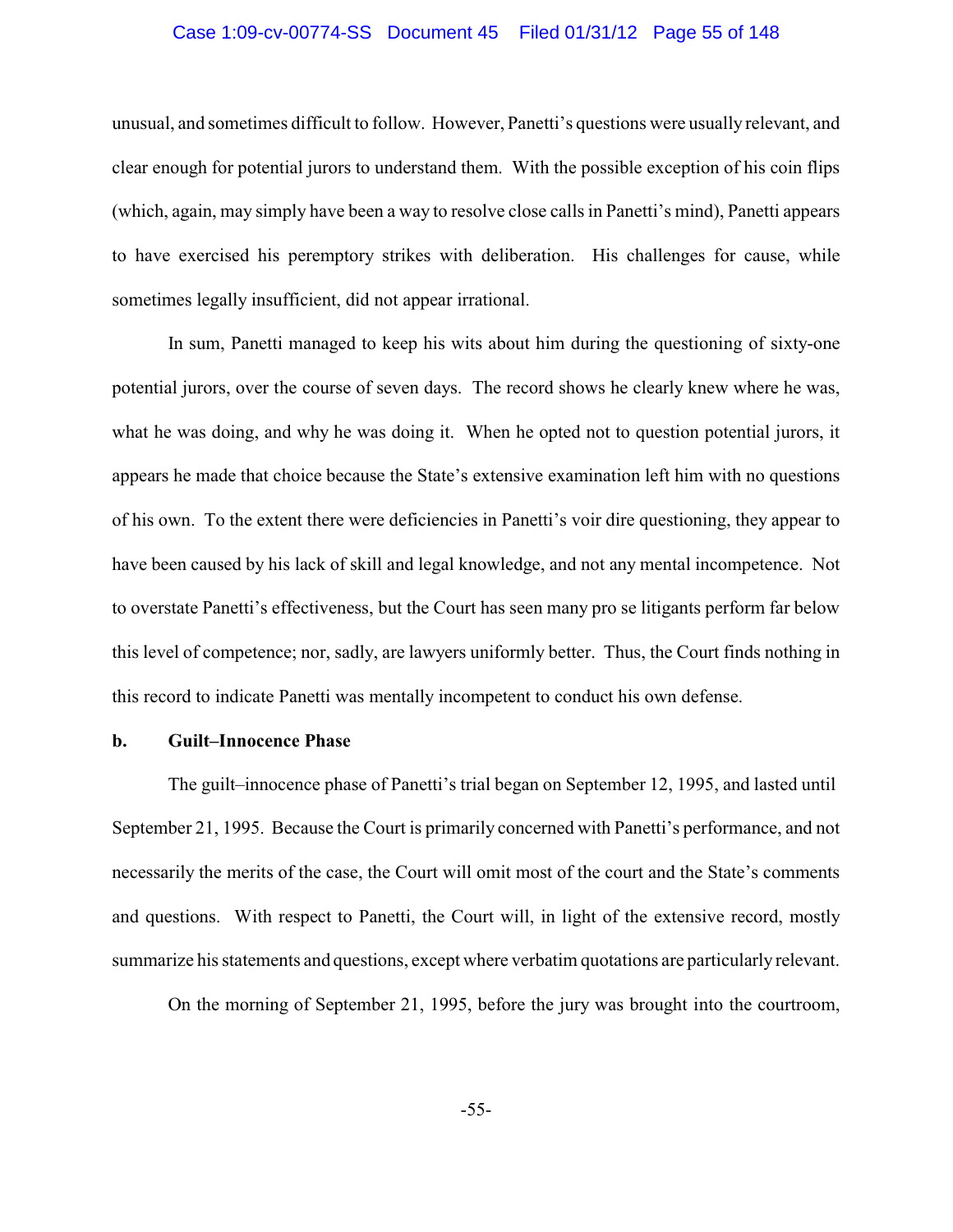Panetti expressed, in a rambling (and apparently frantic) monologue, that he was not prepared to

proceed. 31 RR 13–17. In small and heavily edited part, Panetti said:

. . . .

. . . .

I'm not prepared to present my case, even, or to cross-examine the witnesses. . . . [I]n light of a situation of my mental illness, paranoid schizophrenia and the thought disorder and the manic depression that has gone untreated . . . .

... I wish I could say it was simply a shower, a shave, a night [sic] sleep and a decent meal would help me. I'm not looking for a long delay, but I'm going to definitely need a couple of days to get the medicine, to see my doctor and to prepare my case. . . .

. . . . . . . [I]n the zeal to put me on the suicide watch [in jail], my treatment has basically been isolation, separation and quite a bit of degradation.

. . . . ... I wish I could just say give me a shower, shave and a haircut and a decent meal and I'll be ready to go; but to get the medicine, to see my psychiatrist, to be prepared to cross-examine, to think clearly, to cross-examine witnesses clearly, I in no way want to turn it over to someone I feel probably no more competent than I.

. . . [I]t seems like I have been neglected certain rights that I have under the Constitution.

In other words, I'm expected to prepare my case without my shot of insulin, and I consider my mental illness just as debilitating when I have been on a pension since '86 and its been there since before this happened, this ever came to trial, that I have been kept from the normal procedures of care . . . .

I wish I could just say a shower and a shave and a haircut and a decent meal I'm ready to go, but with the doctor and the medicine and the files, the preparation, not being able to clearly cross-examine the witness, I don't think it would be comfortable for the Court for me to recall all of the State's witnesses because I'm not prepared. I could wing it on opening statement, but it just seems like it's just all strikes of just trying to run me through the shoot [sic] without just a simple adequate time to prepare simply when I prepared and bent over backwards as far as law enforcement to make this run smoothly.

31 RR 13–17. Judge Ables indicated the case would proceed to trial in approximately ten minutes,

but that Panetti's case, if any, would probably not be presented for several days. 31 RR 18.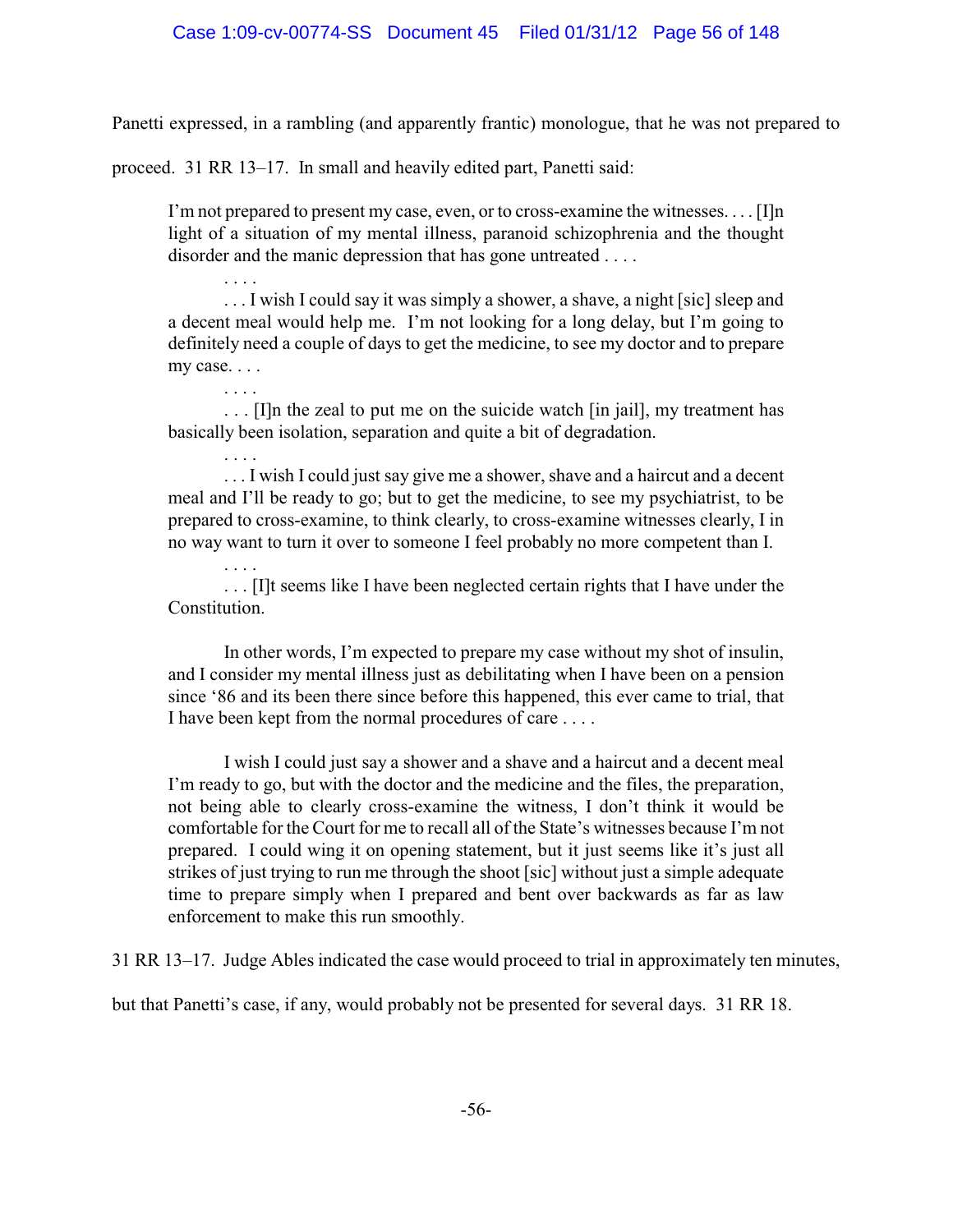#### Case 1:09-cv-00774-SS Document 45 Filed 01/31/12 Page 57 of 148

After Judge Ables had the jury sworn, and he gave them preliminary instructions, he asked if Panetti was ready for trial. 31 RR 19–23. Although Panetti replied that he was not, the court indicated the trial would nevertheless proceed, at which point the State read the indictment against Panetti. 31 RR 23–24. Panetti entered a plea of "not guilty by reason of insanity." 31 RR 24. The State gave a brief opening statement, and Panetti elected to give his opening statement immediately thereafter. 31 RR 24–27.

# *Opening Statement*

Panetti's opening statement was, to put it simply, not good. In addition to being delivered in a pronounced stream-of-consciousness manner, it also rambled between topics without regard for their relevancy, and was so long that the court eventually cut it short. 31 RR 27–39. In brief summary, Panetti's opening statement covered the following topics: his appearance (and specifically his inability to shower and shave prior to trial), 31 RR 27; his Sarge Ironhorse personality, 31 RR 28; his long-undiagnosed mental illness, *id.*; voluntary intoxication, *id.*; gaps in the State's chosen evidence, *id.*; his own lack of preparation, in part because of his incarceration, 31 RR 28–29; the insanity defense, 31 RR 29; an alternate theory of the hostage situation involving his wife and daughter, 31 RR 29–30; the suppression of his confession, and the subsequent reversal of that ruling, 31 RR 30; questionable practices and statements by law enforcement and Fredericksburg residents, 31 RR 30–31; the term insanity, which Panetti said meant "just not in sound mind," 31 RR 31; his religious rebirth as "the born again April fool," and how he "depended on the Lord to do for [him] what the medicine wasn't doing," 31 RR 31–32; his earlier competency hearings, $^{29}$  31 RR 32; his

<sup>&</sup>lt;sup>29</sup> As noted above, Panetti's first competency trial ended with a hung jury and a mistrial; he was found competent after his second trial.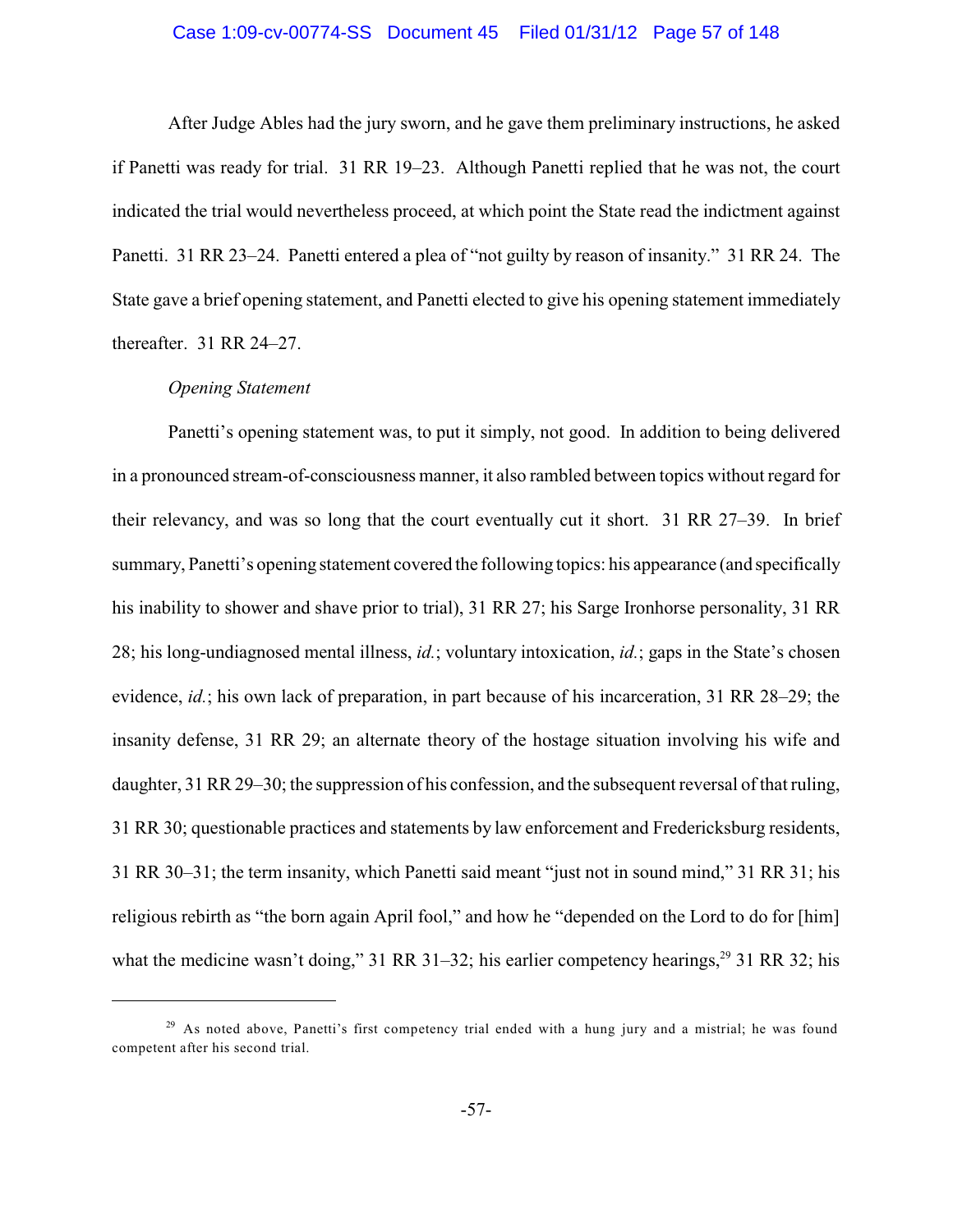### Case 1:09-cv-00774-SS Document 45 Filed 01/31/12 Page 58 of 148

difficulties with various doctors and medicines, 31 RR 32–33; the court's denial of his request to postpone the trial, 31 RR 33; more about the difficulties of preparing for trial while incarcerated, *id.*; how "total honesty," and not sympathy or luck, kept him sober,<sup>30</sup> 31 RR 33–34; his conversion to Catholicism, 31 RR 34; the fact he was being denied his proper medication, 31 RR 35; more about his lack of preparation, and the fact he "may have to call back certain witnesses," 31 RR 36; more about multiple personality disorder, and that "Sarge Ironhorse [was] known over the last couple of years or a good year before [Panetti] was arrested," 31 RR 36; his lack of time to speak with witnesses, and his observation that it "could be an advantage, because there's no coaching going on," 31 RR 36; anotherless-than-lucid comment ("Demons, demons, evil spirits. A demon affects mental stability."), followed immediatelybywhat appears to have been an attempt to impeach the credibility of some of the State's witnesses, and concluding with another reference to his untreated schizophrenia and manic depression, 31 RR 37; the mishandling of his medication between jail facilities, 31 RR 37–38; and, before Panetti was cut off by the court, a reference to his military service and the "major quantity of LSD" somebody put into his beer, 31 RR 39. Panetti objected to the court's limitation of his time to make an opening statement. 31 RR 38–40.

*State's Case-in-Chief*

*Herbert W. Vorauer*

The State's first witness was Herbert W. Vorauer, a Fredericksburg police officer who was

 $30$  Panetti concluded this point with a fairly unintelligible narrative: "You might say three years in jail, well, it's easy to stay sober. After the Mexican mafia put me on trial in Atascosa County, a kangaroo trial at a church meeting, there was no more church meetings after this, but mysteriously the next day the a.k.a. Roy Rogers showed me up and handed me a ragtag law book and I passed up some jailhouse intoxicants, not by luck, but by prayer and grace." 31 RR 34. Although this story may have some basis in fact, and seems tied to the larger theme of his religious rebirth, it is an example of one of Panetti's less lucid moments during his opening statement.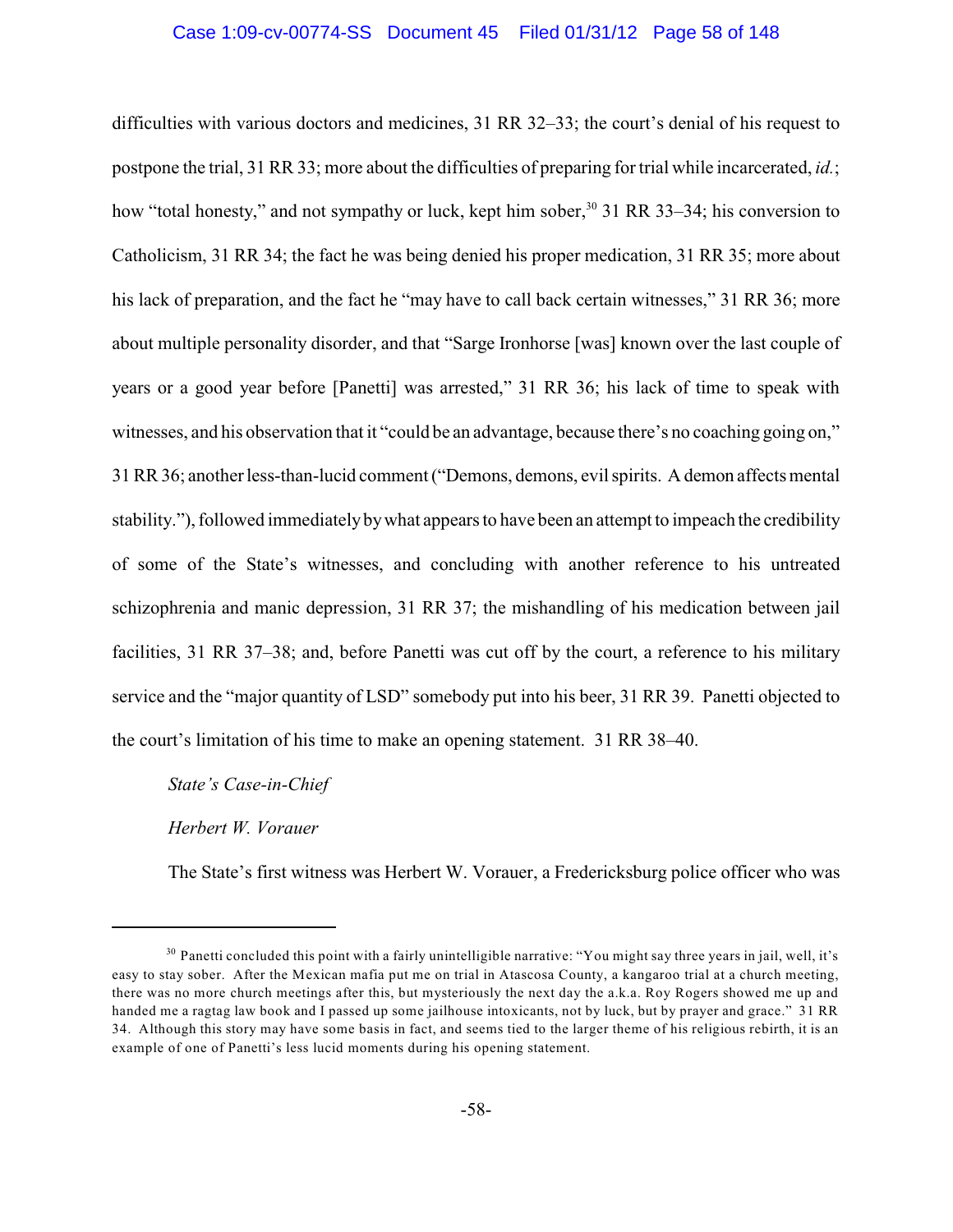#### Case 1:09-cv-00774-SS Document 45 Filed 01/31/12 Page 59 of 148

the first responder to the Alvarado home, the scene of the murders. 31 RR 40–42. After the State walked through Vorauer's investigation of the scene, Panetti cross-examined the officer. 31 RR 42–51. First, Panetti challenged Vorauer's interpretation of the crime scene, specifically his conclusion about how one of the Alvarados' bedroom windows had been broken: "With your experience, if someone was to bust through a door, there would be a lot more glass on the inside?" 31 RR 51–53.

Later, Panetti tried to get the witness to agree that the chaotic nature of the crime scene was a sign of a spontaneous, rather than a premeditated, crime: "And in your experience wouldn't you think in most—if someone was to plan out a crime, they don't leave their weapons lying around, do they?" 31 RR 54. When Voraurer avoided that question, Panetti followed up: "But not usually in your experience if someone was going to go think out and do a crime, they leave a firearm laying around?" *Id.* The witness unhelpfully answered, "I couldn't really answer that question. I have never planned a crime. I don't know." *Id.*

The remainder of Panetti's questions were of questionable relevance, but (as he did many times with later witnesses) Panetti took advantage of his pro se status on several occasions by essentiallytestifying during his cross-examination. Although there are several examples in Panetti's questioning of Vorauer alone, the Court provides only a single example:

But alls you noticed is that the glass and that most of the glass was on the concrete, abandoned shotgun, when you walked in the house, my mother- and father-in-law laying there? The "in-law" sticks, because they were truly my mother- and father-inlaw, but in a lot of ways they were my mom and dad. They treated me such. It's really difficult to address a situation and be callous and then—but also stipulate the remorse is involved in a year in jail.

31 RR 57. Panetti's editorializing eventually became so pronounced that the State objected because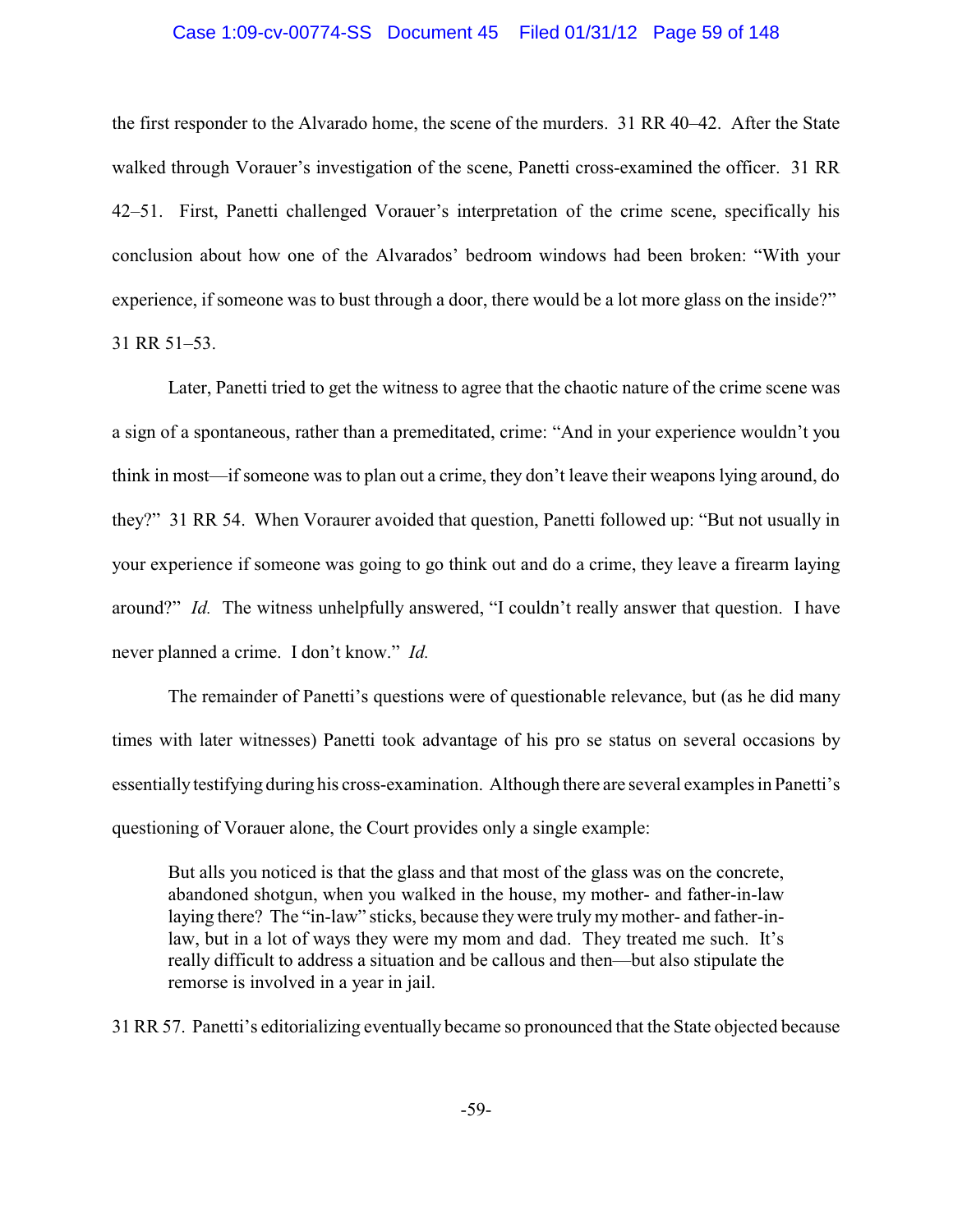### Case 1:09-cv-00774-SS Document 45 Filed 01/31/12 Page 60 of 148

he was "making statements and argument, apparently." 31 RR 58.

Panetti's cross-examination of Vorauer was not particularly effective, but that is not surprising, for at least two reasons. First, and most obvious, Panetti was not skilled at questioning uncooperative witnesses, and was thus often unable to get Vorauer to agree with him. Instead, Panetti often argued with the witness, which proved to be as unpersuasive as it was ineffective. Second, Vorauer simply had little to contribute to Panetti's insanity defense.<sup>31</sup> Panetti tried to establish that his crime was spontaneous and unpremeditated, and also that he had deep affection for his victims—both of which are consistent with his defensive theory. Panetti did not get the answers he wanted from Vorauer, and did not know how to handle Vorauer's recalcitrance, but he did ask questions relevant to his insanity defense.

## *Sonja Alvarado*

The State's second witness was Sonja Alvarado, Panetti's ex-wife and the daughter of Panetti's victims, Joe and Amanda Alvarado. 31 RR 59–60. Sonja witnessed the murders, and the State, naturally, examined her at length. 31 RR 61–85, 88–103. Panetti's cross-examination, of course, put her in the distressing position of being questioned by the man who had killed her parents.

Obviously recognizing this unpleasant fact, Panetti began his questioning with a preamble, and an accusation that she had lied during direct examination:

Sonja, for the benefit of the jury, I'm going to have to ask you some questions, because if I was to call you in a couple of days, there would be doubt that I may not have questioned you, so there's some pretty much spontaneous, uncomfortable questions I'm going to have to ask, so the jury knows the truth.

 $31$  As later testimony and evidence revealed, Panetti had no factual defense to the charges against him; accordingly, he was obligated to rely solely on his legal defense of insanity. Because some of the State's witnesses had little of relevance to say on that topic, Panetti's cross-examination of them was necessarily limited in its effectiveness.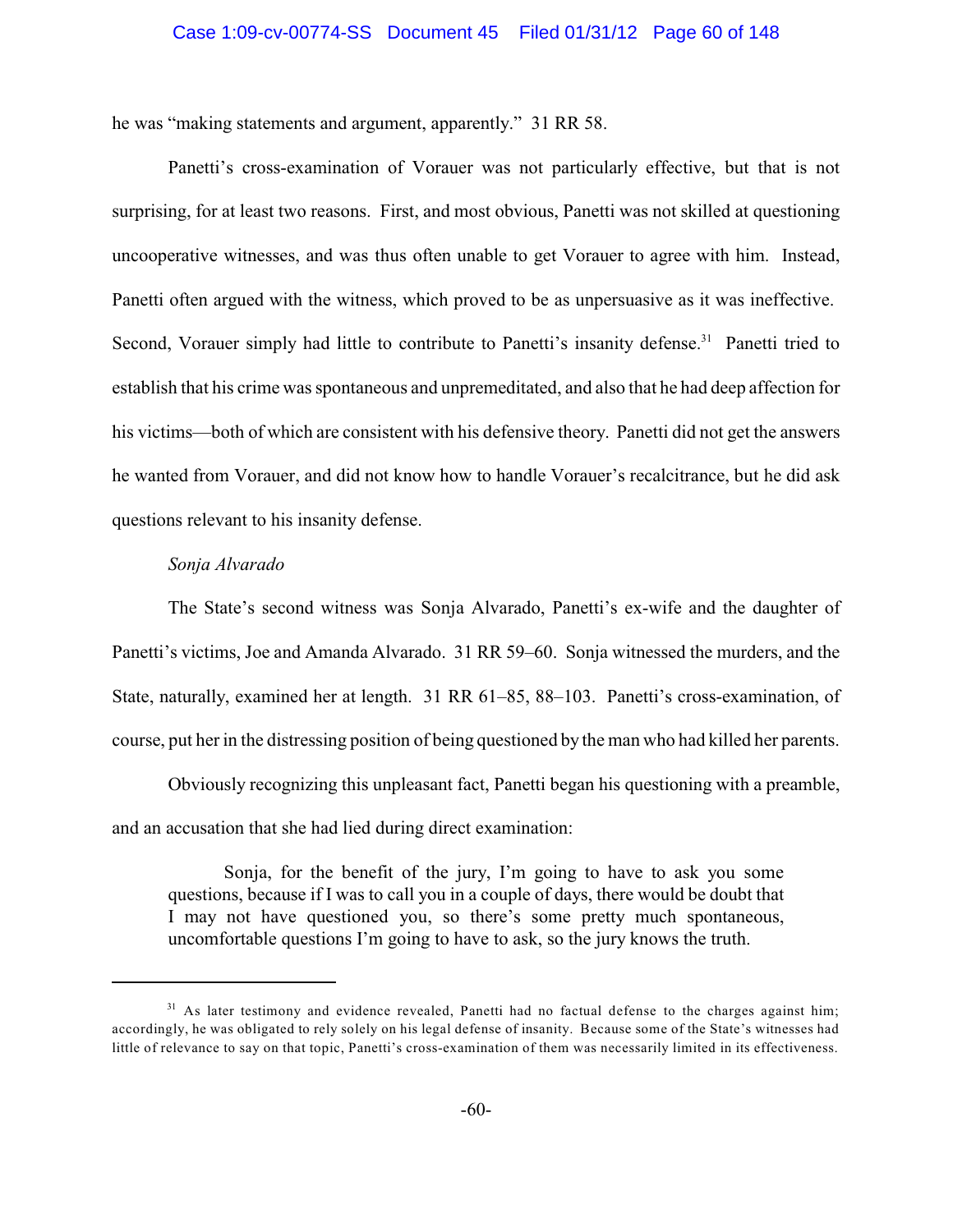# Case 1:09-cv-00774-SS Document 45 Filed 01/31/12 Page 61 of 148

I know this is difficult for you, as it would me [sic], and half of the questions I was going to ask you that I thought about I didn't write down, and it doesn't make any sense; so I'm just going to do like I did in the beginning and this morning, is just no strategy, no guts, just honesty, and, Sonja, you're not being honest.

31 RR 103–04. Immediately after this accusation, Panetti began addressing Sonja in a personal fashion ("You look lovely, and I know I don't, but—"), at which point the State objected. 31 RR 104.

The unusual and unpleasant circumstances of Panetti's questioning of Sonja, combined with Panetti's frequent editorializing and commentary, made for a fairly disjointed and objection-filled cross-examination. The Court will generally omit from its discussion the many instances in which Panetti made some inappropriate statement rather than asking a question, the State objected, and the court sustained the objection. Suffice it to say, there were many such instances, and Panetti seemed to use his cross-examination of Sonja as much as an opportunity to communicate with her, as a way to present evidence to the jury.

When Panetti did finally question Sonja, he first broached the subjects of his gun ownership, and her claim that he had previously hit her with the butt of a rifle. 31 RR 107–08. Panetti tried to downplay his image as a gun fanatic ("In other words, Sonja, I didn't have a lot of guns, and I only had a bow and arrow and I just acquired the saddle rifle, the 30.06, not long before all of this?"), and also tried to cast doubt on Sonja's testimony, that Panetti had tried to shoot her after he killed her parents, but that the rifle had jammed: "Well, Sonja, you said it jammed, but it was brand new." 31 RR 108.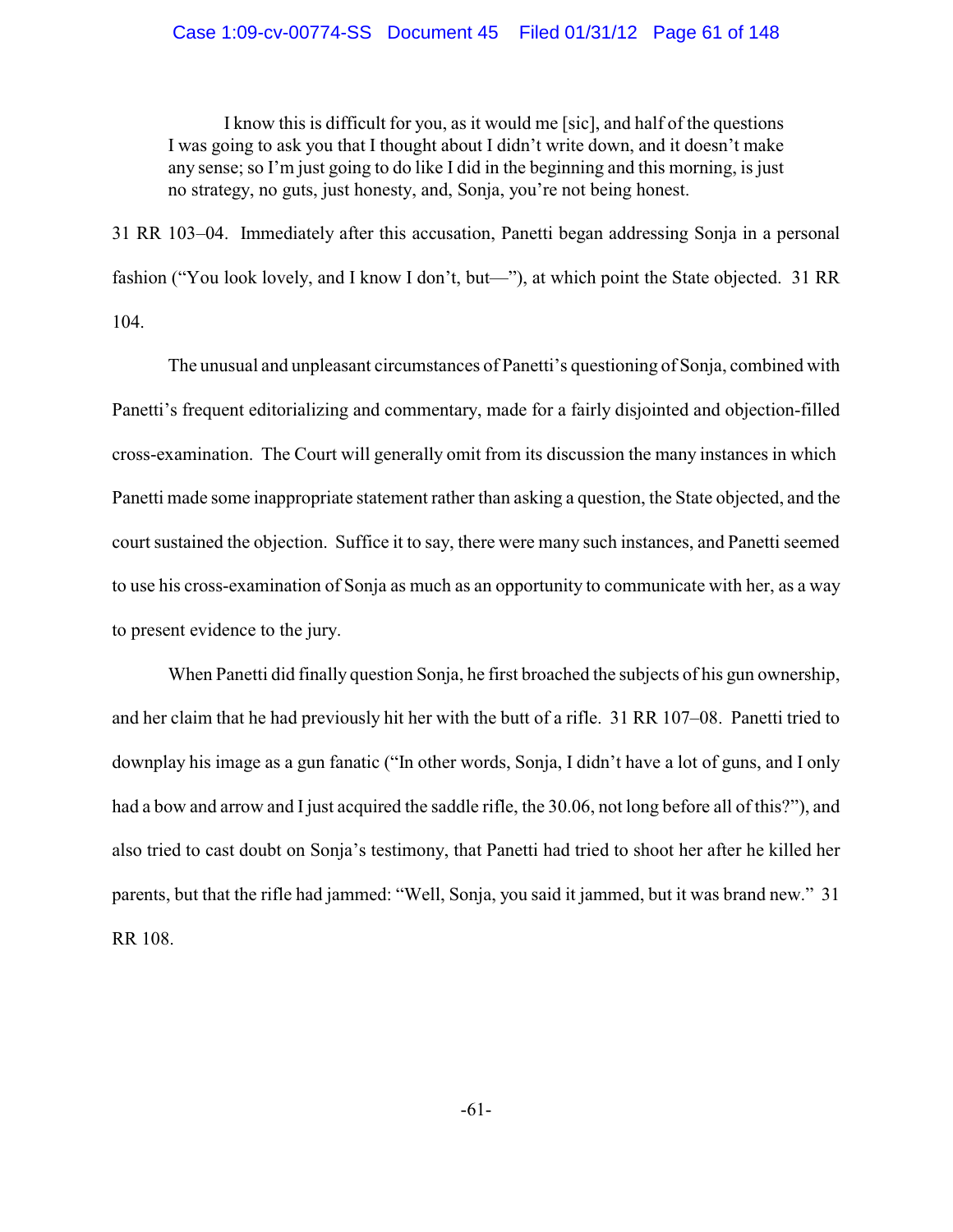#### Case 1:09-cv-00774-SS Document 45 Filed 01/31/12 Page 62 of 148

Significantly,  $32$  Panetti explained why, even though he was insane at the time of the killings, he could nevertheless remember the details: "Sonja, this is difficult, because Sarge was in possession of me and being I wasn't drunk, I can remember these things." 31 RR 108.

Panetti asked Sonja a lot of questions about the beginning of their relationship, and occasionally interjected questions that appear to have been aimed at showing Sonja's bias against Panetti ("Did you ever make a remark after all this that you wanted to see me burn and do life or die, not to have me with another woman or have a life?" ), and to impeach Sonja ("What were you in jail for, Sonja?") and her family ("[Y]ou were in a family with a lot of domestic violence, a lot of trouble with the law?"). 31 RR 115–16. Panetti also brought up Sonja's drug use: "Did you make a habit of smoking a joint or half a joint as you took your shower to prepare yourself for work as a waitress?" 31 RR 118.

Later, Panetti returned to the subject of "Sarge Ironhorse," and Sonja's familiarity with the name or persona. 31 RR 120–21. He also asked questions (or, more accurately, made statements) seemingly designed to paint himself as a good provider for Sonja: "[I] didn't turn down any work, picking peaches or whatever job came, breaking rock. Itook it to give us more money." 31 RR 121.

In what was probablya serious strategic error, Panetti started to walk through Sonja's account of the crime, sometimes narrating what he did, and sometimes asking Sonja questions. 31 RR 122–125. He implied he hit Sonja with the butt of the 30.06 rifle because Sonja had armed herself with a knife from the kitchen: "The only time I ever hit you with the butt of that 30.06 was at that

 $32$  This is significant for at least three reasons. First, it is another example of Panetti taking advantage of his pro se status to testify while questioning a witness. Second, it shows Panetti was focused on his chosen defense of insanity. Finally, Panetti's claim—that he was somehow observing events, while not being in control of his actions—put him in the advantageous position of being able simultaneously to disclaim responsibility for the crime, but also try to impeach witnesses.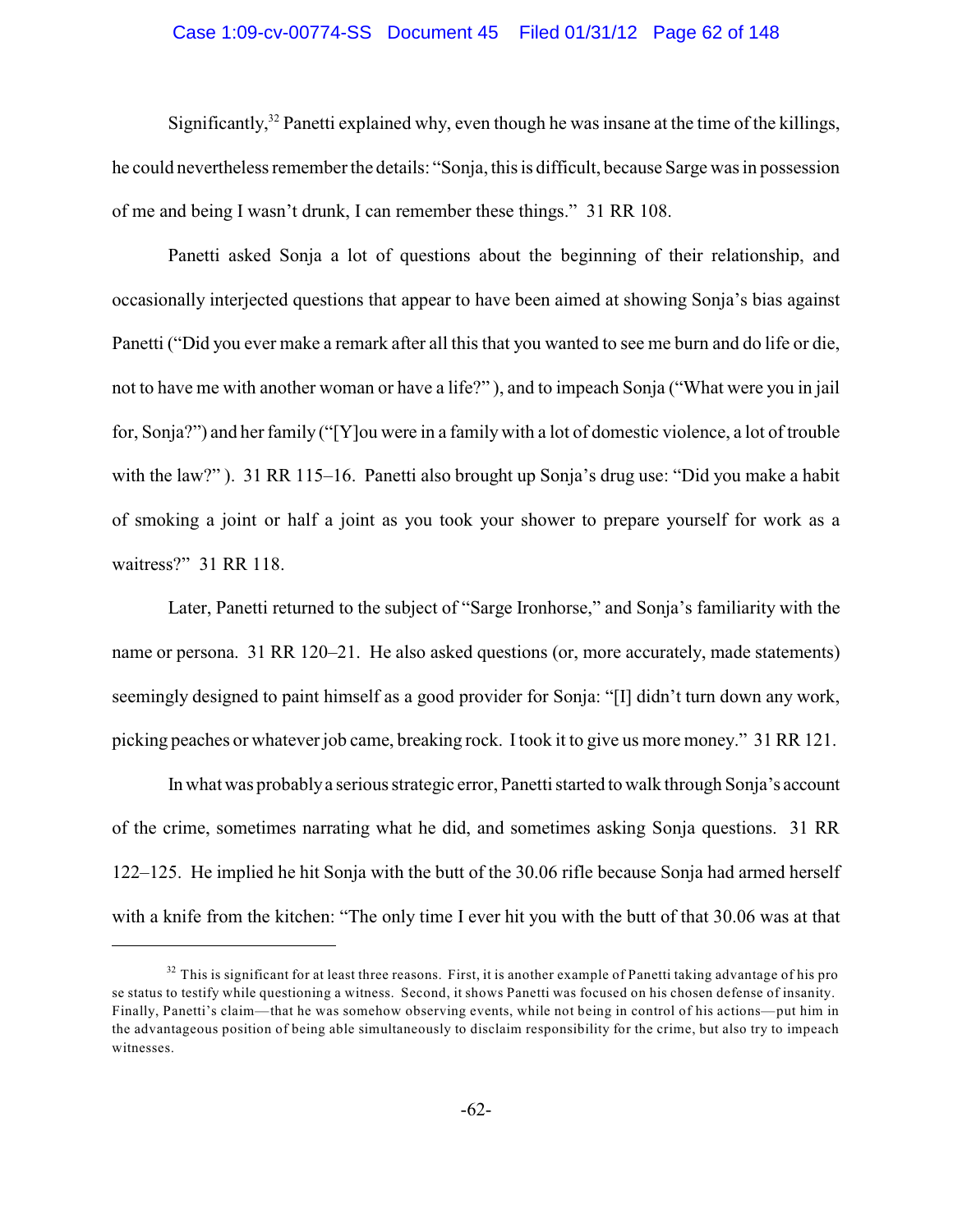## Case 1:09-cv-00774-SS Document 45 Filed 01/31/12 Page 63 of 148

tragedy, and did you have a knife in your hand?" 31 RR 124. Perhaps realizing he was undermining his own defense by indicating what he had done, Panetti "clarified" the matter for the jury: "[T]here's a lot of things I remember, because I wasn't drunk out of my mind, but you have to remember this is the person. This is Sarge, so when I say 'I,' I'm saying Sarge, and not to make it confusing, and for the benefit of the jury and the truth, I'm just trying to go through what happened."

31 RR 124. After the court sustained an objection by the State, Panetti moved to a different line of

questioning. 31 RR 124–25.

During the lunch recess, the Court chastised Panetti for arguing with witnesses, saying:

If you don't quit with your dialogues, I'm going to have to cut off the questioning. I would never allow Mr. Curry [the District Attorney] to do that. . . . In your mind you can make a note that she disagrees with you and you can testify or have somebody else testify to that event, but you can't stop and give a little commentary about her answers. That's inappropriate, and perhaps you need to talk to Mr. Monroe, your standby counsel, for him to explain the technical aspects of how you do elicit testimony from a witness . . . .

31 RR 127–28. Panetti replied, in part:

Your Honor, I will not use my untreated thought disorder for an excuse, but my thoughts do run a gambit and when I have to go far enough into the case as the tragedy and then go back to where we first met, it's difficult, and the reason I elaborated or added any details is to get to the point and the memory, and to get the facts, and to get the truth and I will confer with Scott Monroe. I will be more blunt and question more precisely . . . .

# 31 RR 128.

After lunch, Panetti resumed his questioning of Sonja Alvarado. 31 RR 129. He quickly moved into Sonja's family problems, and particularly her father's alleged drinking problem, and her mother's alleged stabbing of her father. 31 RR 131. He also asked whether Sonja knew what her mother had been arrested for, to which she replied, "No, I didn't even know she was arrested." 31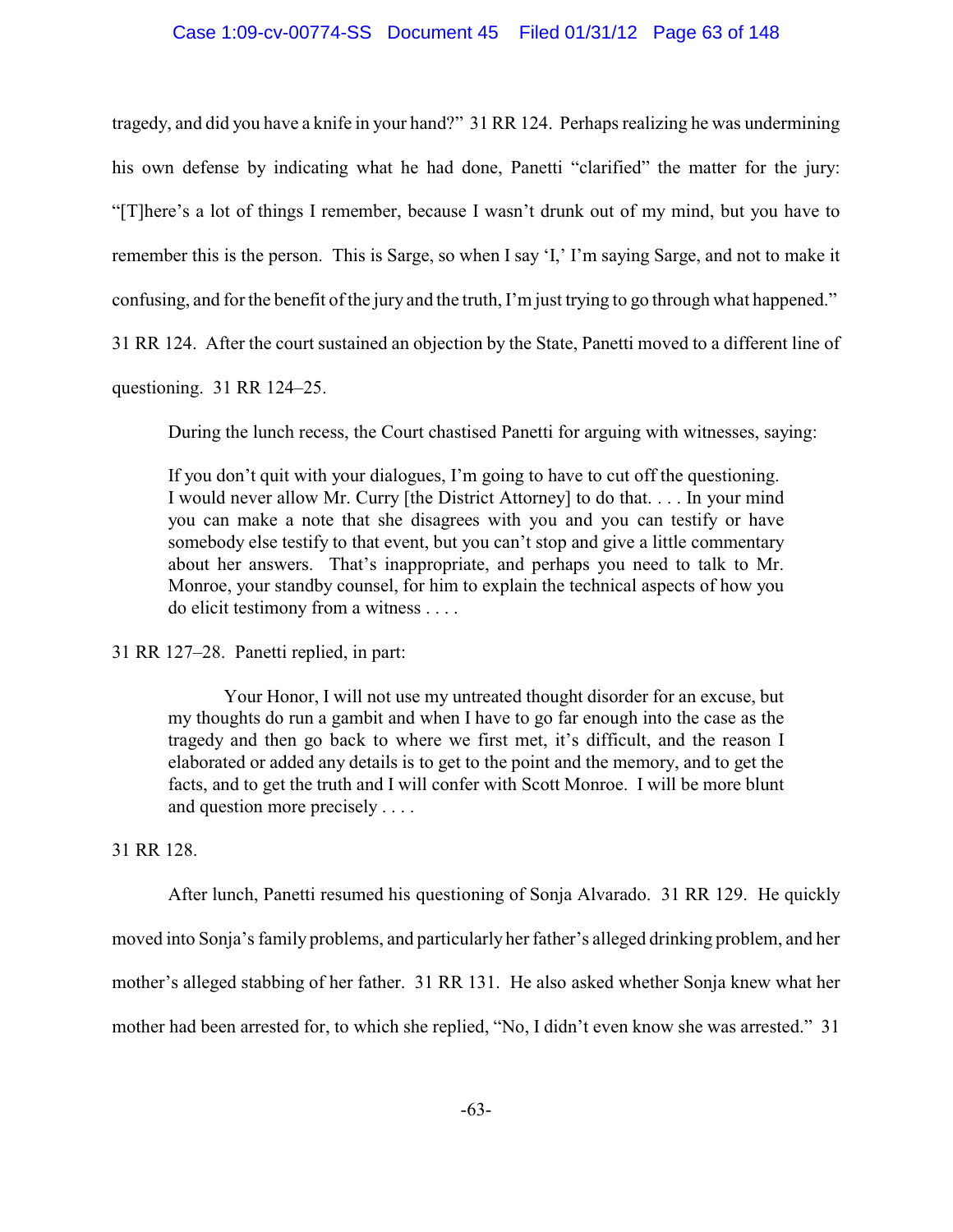#### Case 1:09-cv-00774-SS Document 45 Filed 01/31/12 Page 64 of 148

RR 134. Panetti replied: "I think I have a record somewhere, probably. Your mom was arrested for assault. I was just wondering did she assault your dad or did she assault another lady or do you remember any details about that?" 31 RR 134. Panetti also referred to one of Sonja's sisters, saying she "had a bunch of problems with the law." 31 RR 135.

Panetti moved on to other topics, but later returned to the issue of Sonja's drug use. After determining Sonja was living with a particular woman, Panetti asked: "Did she offer you that place to stay or was it just convenient, because she had the marijuana and she was the weed dealer and that?" 31 RR 143.

Panetti then returned to the day of the murders, and what happened at the bunkhouse after Panetti killed Sonja's parents. 31 RR 144. Panetti's version of events was very different from Sonja's, and apparently involved her wanting to make a getaway with him and their daughter, after Panetti shot her parents. *Id.*; 31 RR 150. He also implied that Sonja recognized him as "Ironhorse," and not as himself: "Do you remember in the bunkhouse whether you looked at my hair and said, 'You're not you. You're not the same.' Do you remember me saying, 'Ironhorse'?" 31 RR 145. He also flatly denied that she was his hostage at the bunkhouse ("Well, I never had you. I never took you hostage."), and suggested they parted on surprisingly amicable terms: "Well, when we left the bunkhouse and we all hugged and you got in the Jeep and left, there was no law enforcement except way down maybe there was a [sic] law enforcement." 31 RR 147-48.

Panetti also tried—unsuccessfully—to get Sonja to acknowledge his reputation for being "insane": "Do you remember making remarks about when I was out of my mind, or do you remember hearing any stories about Jane Luchenbach or in '86 when I was gunshot or that I was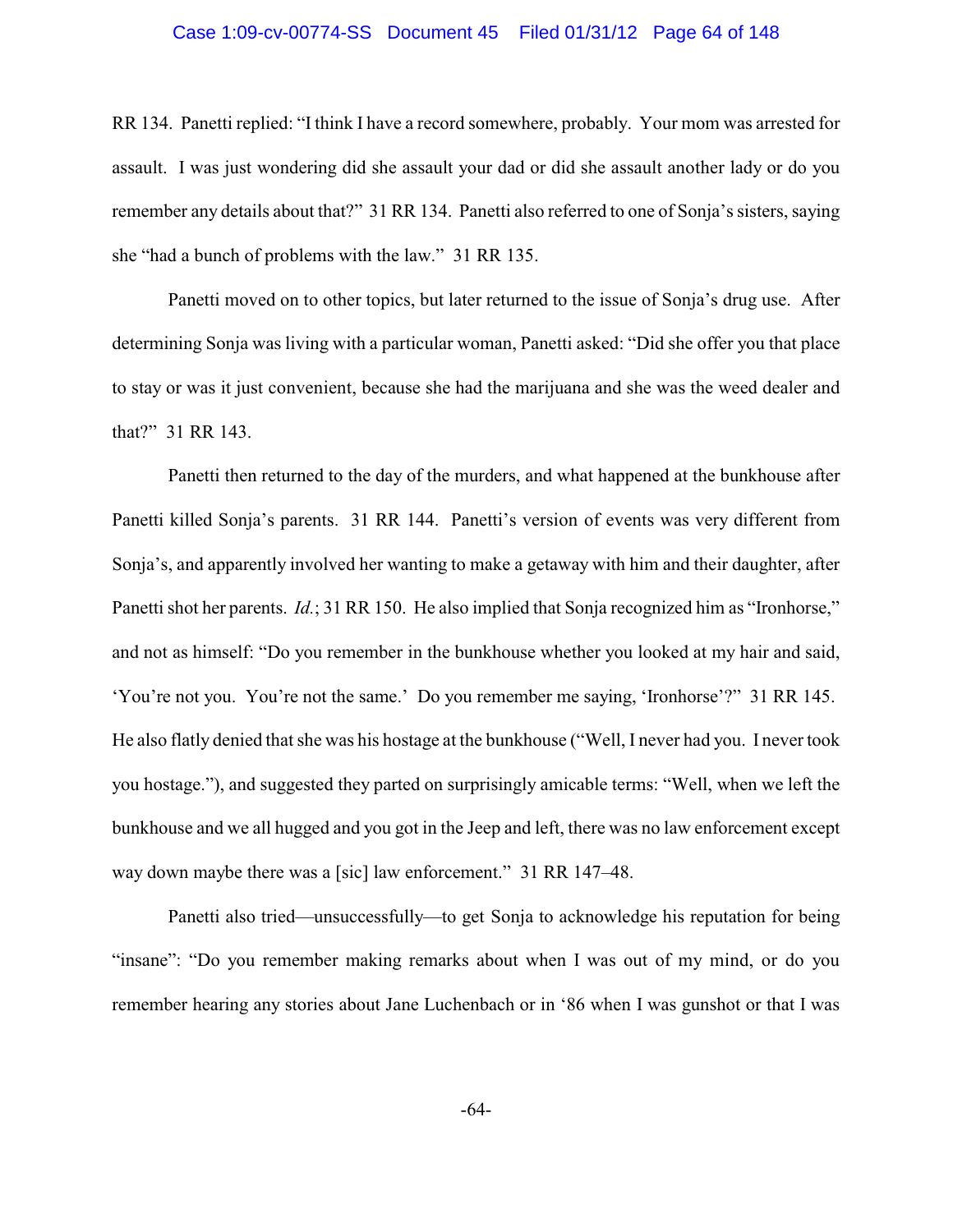#### Case 1:09-cv-00774-SS Document 45 Filed 01/31/12 Page 65 of 148

insane? Do you remember hearing any rumors about when I was out of mymind or insane or rumors about just being crazy?" 31 RR 153–54.

Sonja likewise refused to agree with Panetti, that their daughter developed a speech impediment not because she witnessed the murders of her grandparents, but because of the State's extensive questioning of her about the killings. 31 RR 158.

In another apparent attempt to place the blame on "Sarge Ironhorse," Panetti asked whether Sonja remembered what he was wearing, and if she recalled "making any remarks about [Panetti] being possessed or having a demon look or that it wasn't [him] . . . ." 31 RR 159. He also tried to establish the existence of his separate personality prior to the murders: "Do you remember anybody ever making fun of me because of Sarge or different names?"; and "Do you remember my personality ever changing drastically from one persona to another, from one person to another and then questioning me about it?" *Id.*

Panetti asked a long series of questions, including some about Sonja's marijuana use, his suspicions about her infidelity, church, and his behavior toward their daughter, before he returned to the subject of his work history. 31 RR 159–68. Apparently, Panetti took umbrage with Sonja's characterization of him as a man who did not work: "[D]o you ever remember me lazy, because that's kind of the picture you're painting of me like I didn't work." 31 RR 168.

He then asked more questions designed to show Sonja's bias: "[D]id you have a deep contempt or hatred for me when you came to the jail to get that Jeep title?" 31 RR 170. "Is it pretty safe to say that especially after my confession that you hate me pretty much?" *Id.* Sonja answered both questions "Yes." *Id.* "Do you think your hatred for me might want to paint a picture to get me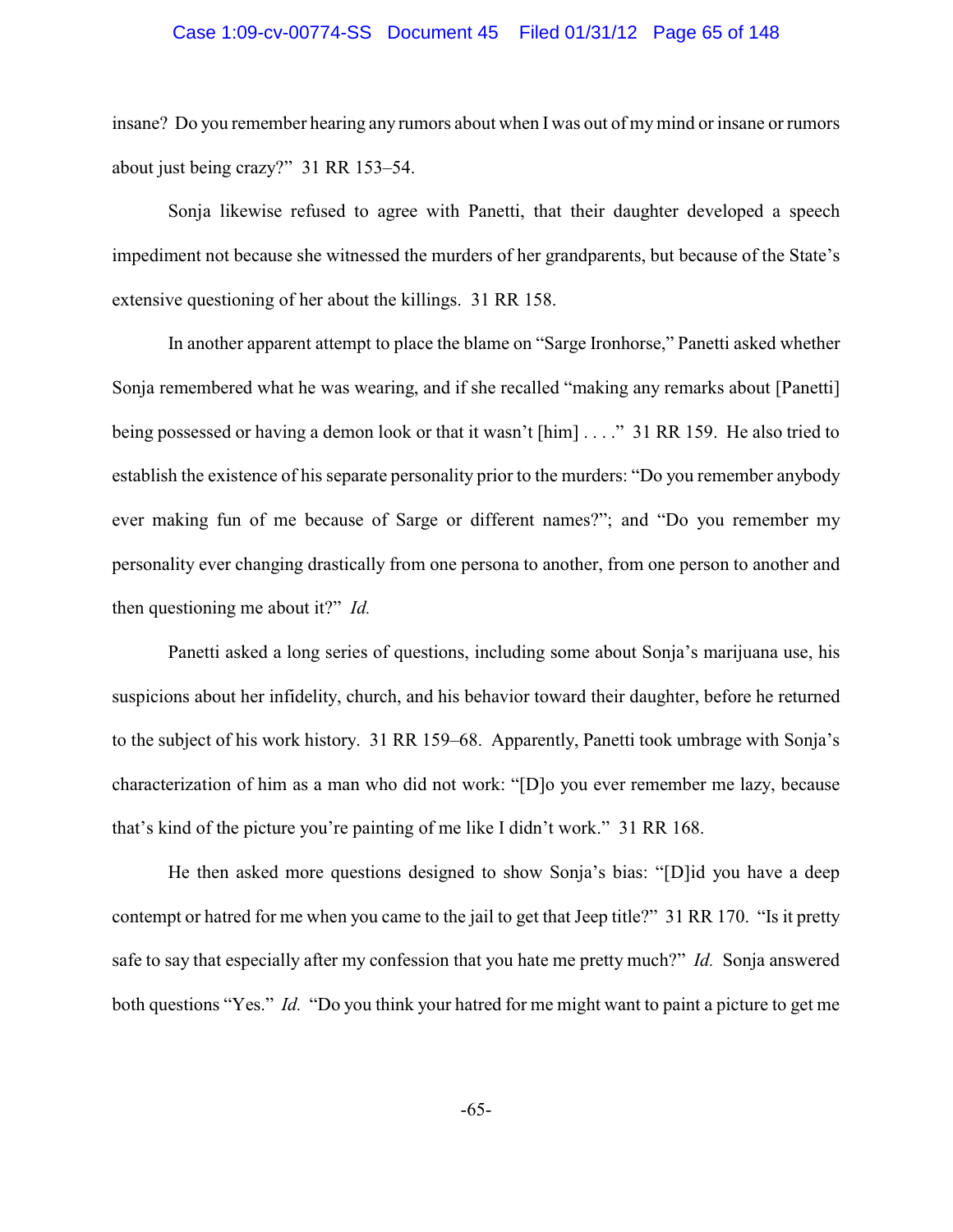#### Case 1:09-cv-00774-SS Document 45 Filed 01/31/12 Page 66 of 148

killed and not treat me—" *Id.* Panetti was cut off at this point by Sonja, who said: "You know what you're doing, Scott. You always have since I have known you." *Id.*

After many questions on irrelevant or repetitive topics, Panetti challenged Sonja's earlier characterization of him as a stalker who violated a protective ordershe had against him: "Now, while this protective order was in force, you came to the bunkhouse when I was out there to visit me a few times?" 31 RR 178. Sonja replied, "I don't remember when that was." *Id.* Panetti followed up: "Well, there's a witness here that will remember, but what I'm saying is the clear cut—in other words, we were both sort of sidestepping the protective order." *Id.*

Panetti and Sonja also had different recollections of a jail visit she paid him after the murders:

[W]hen you came to jail to visit me that day you don't remember me breaking down. You don't remember coming back later with the Jeep title. You don't remember me telling—what we spoke about, forgiveness and the Bible, and there's just so many things that aren't remembered that—but you told me then in the jail that you kept the deer, but then now you're saying that the day after I was arrested, you went out to the bunkhouse to the Petsch Ranch?

# 31 RR 181.

In what the Court can only characterize as a critical tactical blunder, Panetti walked Sonja, in detail, through his shooting of her parents. 31 RR 183–190. Panetti appears to have done so to demonstrate that Sonja had lied about events ("Truth, the truth will set you free. It has for me. . . . You know, just because of your hatred, the truth is going to have to come out."), and to establish that it was "Sarge" who was responsible: "Do you remember when Ishot the door, when Sarge, berserk, shot the door?" 31 RR 186–87. He also tried to point out purported inconsistencies in Sonja's account, and to call into question her memory of events: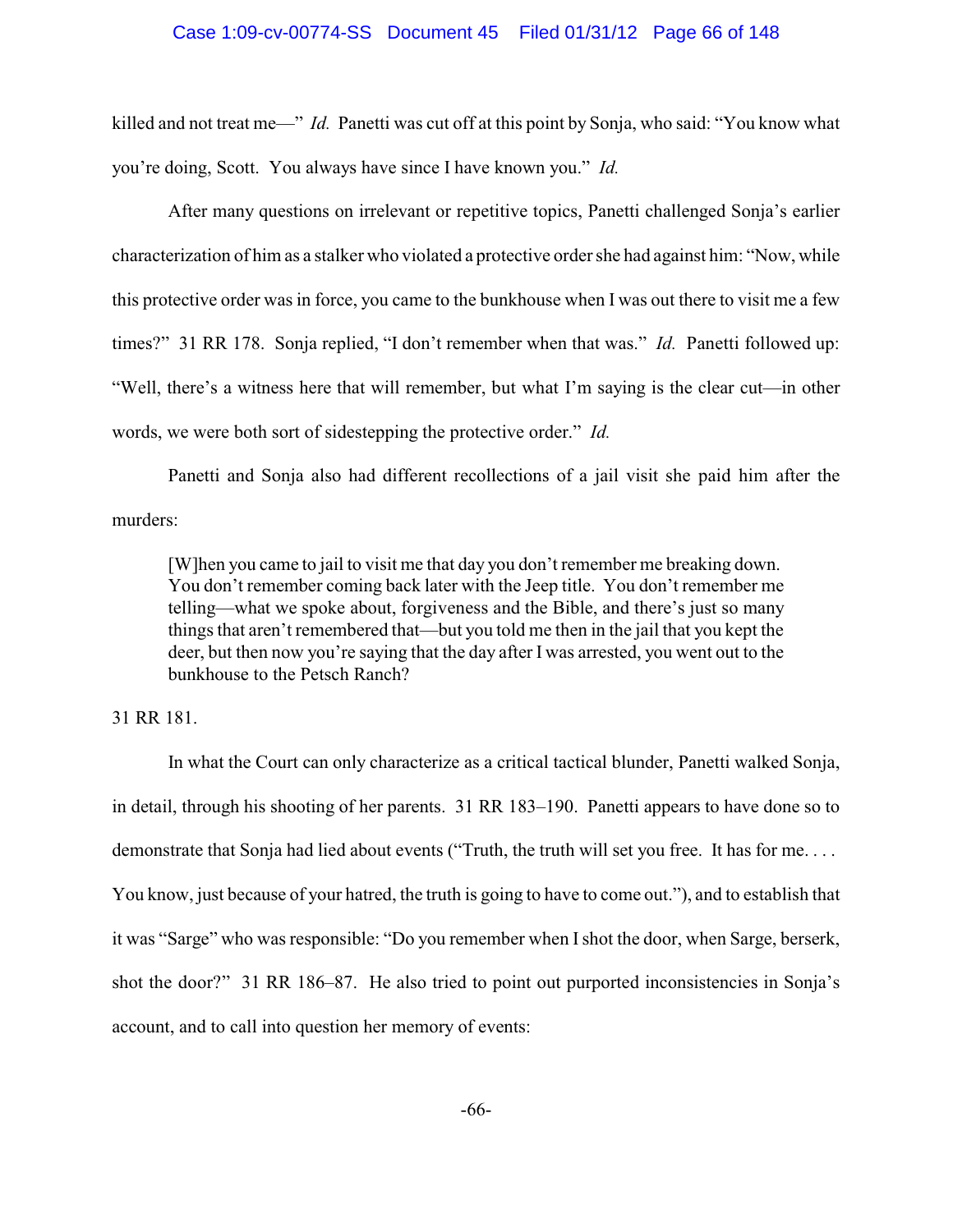Sonja, is it safe to say there's a lot of stuff in the shock and the situation that you just flat don't remember? Numbers of bullets, guns [sic] jams, where Joe was, who had the knife? Where Birdie [Panetti's nickname for their daughter Amanda] was sitting down, in my arms, picked her up, where you ran from the bed that I picked up Birdie, and the shock of the situation? Is it safe to say that as you point-blank told the D.A. everything that happened and the jury, that it may not really be what happened, that you may not remember fact for fact?

31 RR 188. Later, Panetti was even more blunt: "[E]ither you don't remember or you're not telling the truth. I don't know if it is out of hatred for me or you just don't remember and that's okay, plead the Fifth, but to get to just basic questions on what happened, because I wasn't drunk, so I remember." 31 RR 189. Subsequently, Panetti returned to questioning Sonja's recollection of the crime. 31 RR 189–193. Again, Panetti tried to get Sonja to credit his version of events, in which Panetti shot her parents, was "restored to sanity," turned and ran for the Jeep, and, to his surprise, saw that Sonja had followed him of her own free will. 31 RR 190-91. Then, according to Panetti,<sup>33</sup> Sonja said something like, "Make a run for it." 31 RR 191. In Panetti's version, after he, Sonja, and their daughter went to the bunkhouse, "[w]hen the sun was coming up," they "all got together," and Sonja told Panetti she would "always love [him]," whereupon they hugged and Panetti told Sonja that she and Amanda should leave. 31 RR 191–92. Unsurprisingly, Sonja refused to agree that was what had happened. *Id.*

After a brief recess, Panetti continued. 31 RR 194. Unfortunately, he returned to a detailed and methodical account of Sonja's recollection of the crime. In particular, Panetti seemed intent on impeaching Sonja by recounting—several times, and in excruciating detail—how he shot her parents, and why, given her description of the murders, their daughter could not have been where Sonja

 $33$  In typical fashion, Panetti conveyed his story in part through leading questions, and in part through comments.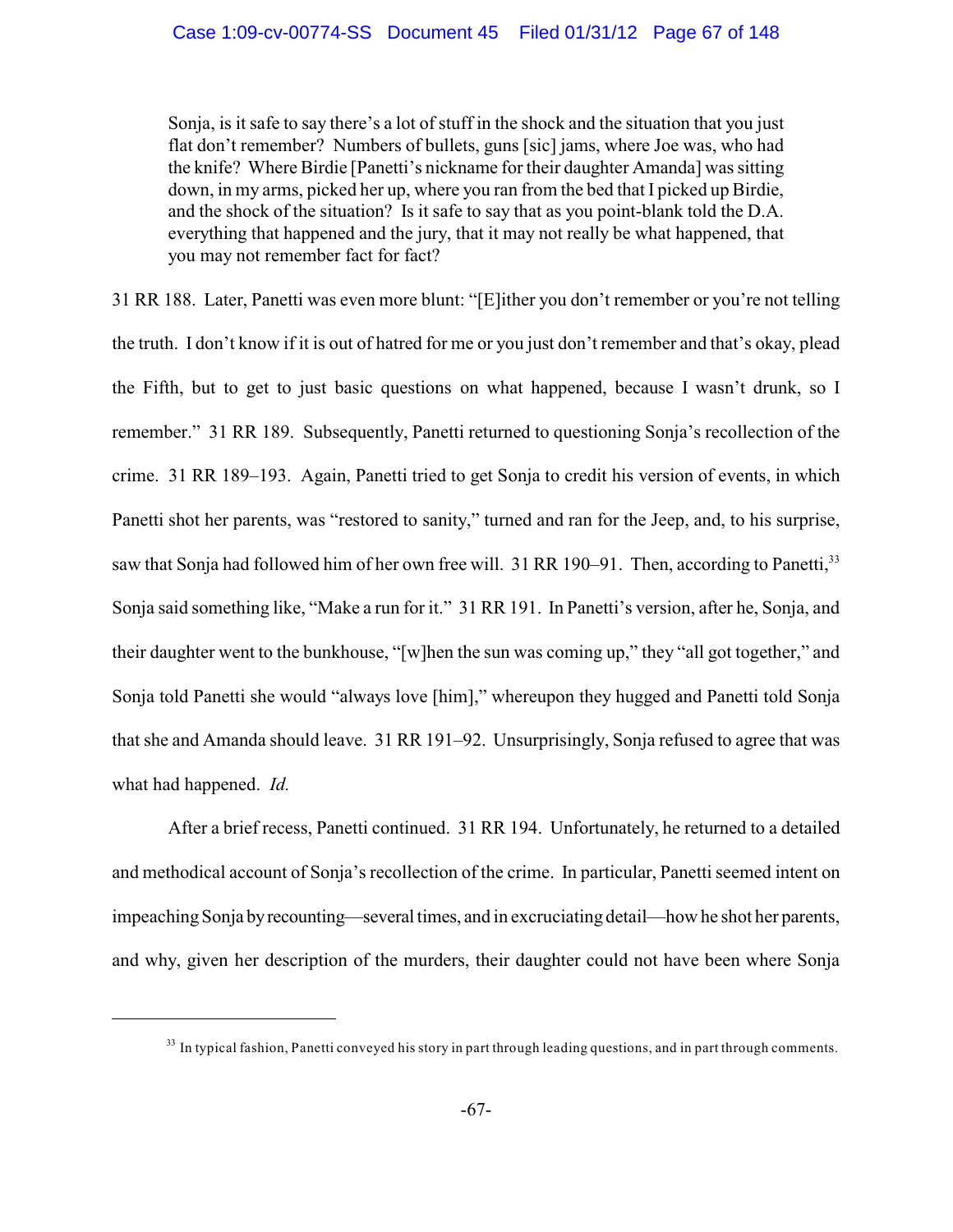claimed she was at the time. 31 RR 195–212.

In fact, Panetti went over the details of the shootings so many times, the District Attorney objected, saying: "Your Honor, I object. It is just badgering. We have heard this fifteen times." 31 RR 207. Although the court sustained the objection, and a similar one shortly thereafter, Panetti persisted in his questioning, until eventually the court cut him off, and instructed him to ask something else. 31 RR 211–12. Still, Panetti continued to ask about the shootings, and the court ultimately excused the jury, and admonished Panetti: "I have sustained Mr. Curry's objections about six or seven times about you going over the same matters, and we're not going to do this anymore. If you continue it, I'm just going to stop you from questioning the witness." 31 RR 215.

Panetti replied:

Your Honor, before the jury comes in. The reason I felt it necessary to ask the same question is I got different answers. Beg the Court's permission, or the Court's apology for doing so. I'm not going to blame it on mental illness and thought disorder, that it's that, or lost my train of thought. I was trying to get what happened to the jury, which over the next few days will come out with pictures and all the evidence. I was trying to get a straight answer, and I will play by the rules, but in considering all things, on per se defending myself, I haven't had the opportunity, the benefits of being—of another attorney asking Sonja these difficult questions.

31 RR 216.

Despite many warnings, Panetti persisted in asking Sonja about details related to the shootings. 31 RR 216–22. The court sustained several State objections, and, apart from reiterating his theme that Sonja either did not remember the details of the crime or was lying, Panetti elicited no testimony of particular relevance.<sup>34</sup> Id.

<sup>&</sup>lt;sup>34</sup> The State conducted redirect examination, and Panetti recrossed, but no significant testimony relevant to this Court's conclusion was elicited during either examination. 31 RR 222–34.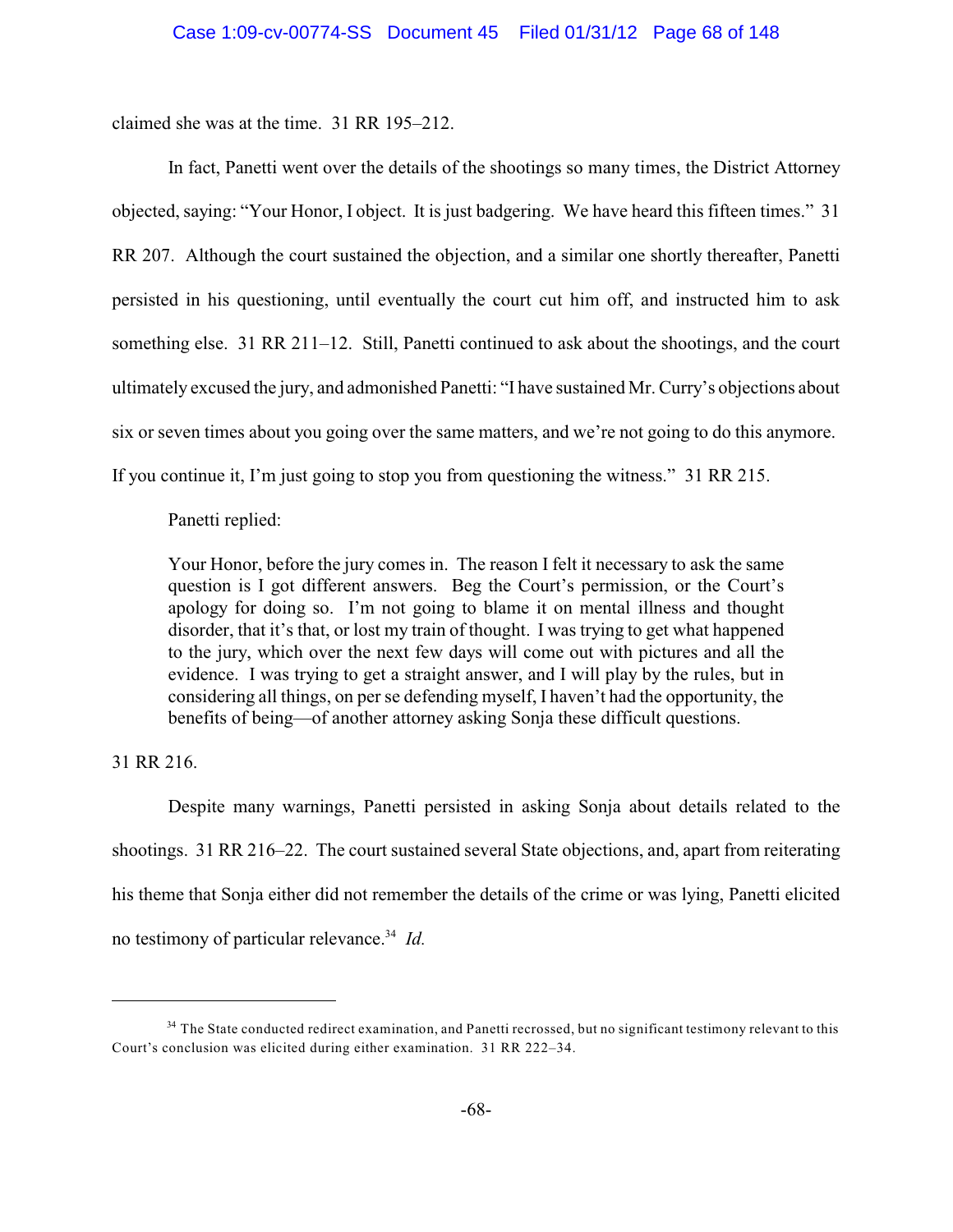#### Case 1:09-cv-00774-SS Document 45 Filed 01/31/12 Page 69 of 148

Panetti's questioning of Sonja Alvarado was, from the standpoint of his defense, an unmitigated disaster. Any sympathy the jury might still have had for Panetti after Sonja's direct testimony likely evaporated when he forced her to relive the murder of her parents, in excruciating detail, over and over again, simply so he could impeach her on matters of little relevance to his defense. He also showed his inexperience, and his lack of cross-examination skill, by asking Sonja the same question multiple times, apparently expecting more favorable answers on his later attempts than he received on his former. Finally, whether by choice, accident, or as a result of his mental illness, Panetti displayed very little empathy for Sonja, questioning her aggressively, confrontationally, and at length.

However, none of these things rendered Panetti incompetent, by reason of mental illness, to conduct his own defense. Panetti obviously had several points he wanted to emphasize to the jury in his questioning of Sonja, and his questioning frequently returned to these areas during his crossexamination. To name but a few, Panetti tried to show: (1) Sonja had a substantial drug history; (2) Sonja and her family, including her parents, had previous trouble with the law, and in some cases had criminal records; (3) he himself was very close to Sonja's parents; (4) he was a good provider for Sonja, and a good father to Amanda; (5) he had displayed the "Sarge" personality well before the crime, and it was "Sarge" who actually committed the crime; (6) Amanda was not devastated by witnessing the murders; (7) Sonja was somehow accepting of, or maybe even complicit in, Panetti's crime; and (8) Sonja later forgave him.<sup>35</sup>

Panetti's apparent strategy—impeaching a hostile witness; casting doubt on the character of

<sup>&</sup>lt;sup>35</sup> Of course, Panetti also tried to show that Sonja later grew to hate him, and that she was therefore biased and untrustworthy in her testimony against him.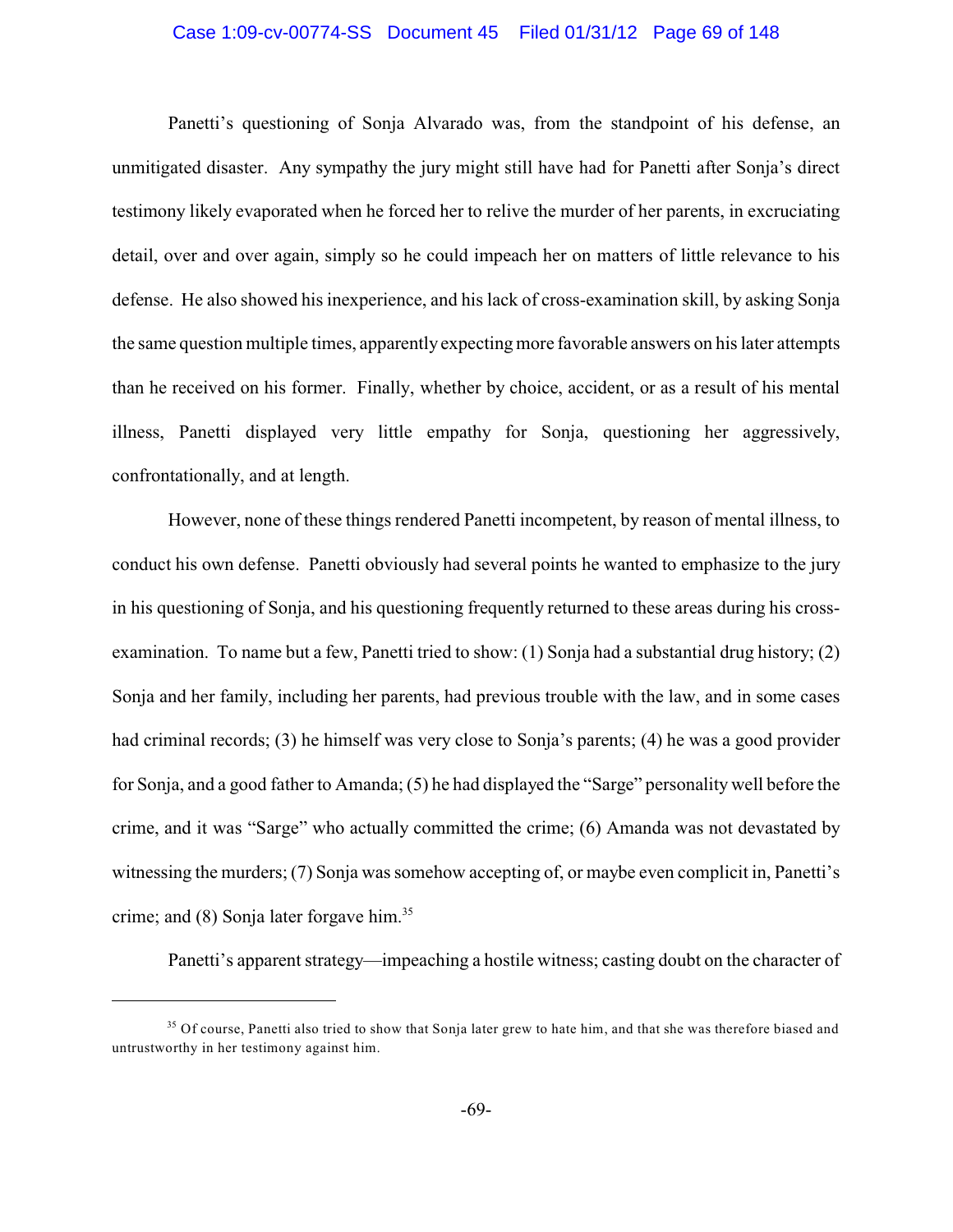#### Case 1:09-cv-00774-SS Document 45 Filed 01/31/12 Page 70 of 148

the victims; minimizing his own culpability while emphasizing his positive traits; downplaying the negative effects of his conduct; and trying to establish his defensive theory—was, if not ideal, at least reasonable. However, his actual performance suffered from two major flaws, mentioned above. First, Panetti simply did not know how to ask the right questions to make his points effectively. Second, and far more important, any points he might have scored with the jury through his probative questions were minuscule in comparison to the points he lost by forcing Sonja to explain, repeatedly and in horrifying detail, exactly how he had killed her parents.

Nevertheless, these errors of strategy, execution, and judgment are common to all pro se litigants, and do not, in this Court's opinion, render Panetti incompetent to represent himself. To be frank, Panetti put himself in a nearly impossible position when he chose to represent himself, knowing he would either have to let Sonja's no-doubt-damning version of events stand, or to crossexamine her and risk alienating the jury. Even a lawyer of consummate skill would be hard pressed to question a witness who, along with her young daughter, witnessed her estranged husband murder her parents. That Panetti failed—spectacularly—to come away from that situation looking like a decent man who was a slave to his mental illness is not a sign of his constitutional incompetence to conduct his own defense, but simply a reflection of the Herculean task he chose to undertake.

# *Johnny Waldrip*

The State's third witness was Johnny Waldrip, a Texas Ranger who responded to the hostage situation at the bunkhouse.<sup>36</sup> 31 RR 238–40. During the State's direct examination, Waldrip

<sup>&</sup>lt;sup>36</sup> After killing Sonja Alvarado's parents, Panetti took Sonja and their daughter to the bunkhouse. However, he appears to have released them voluntarily, before law enforcement fully responded to the scene. As will be seen, Panetti objected to the term "hostage situation," in light of his voluntary release of Sonja and their daughter.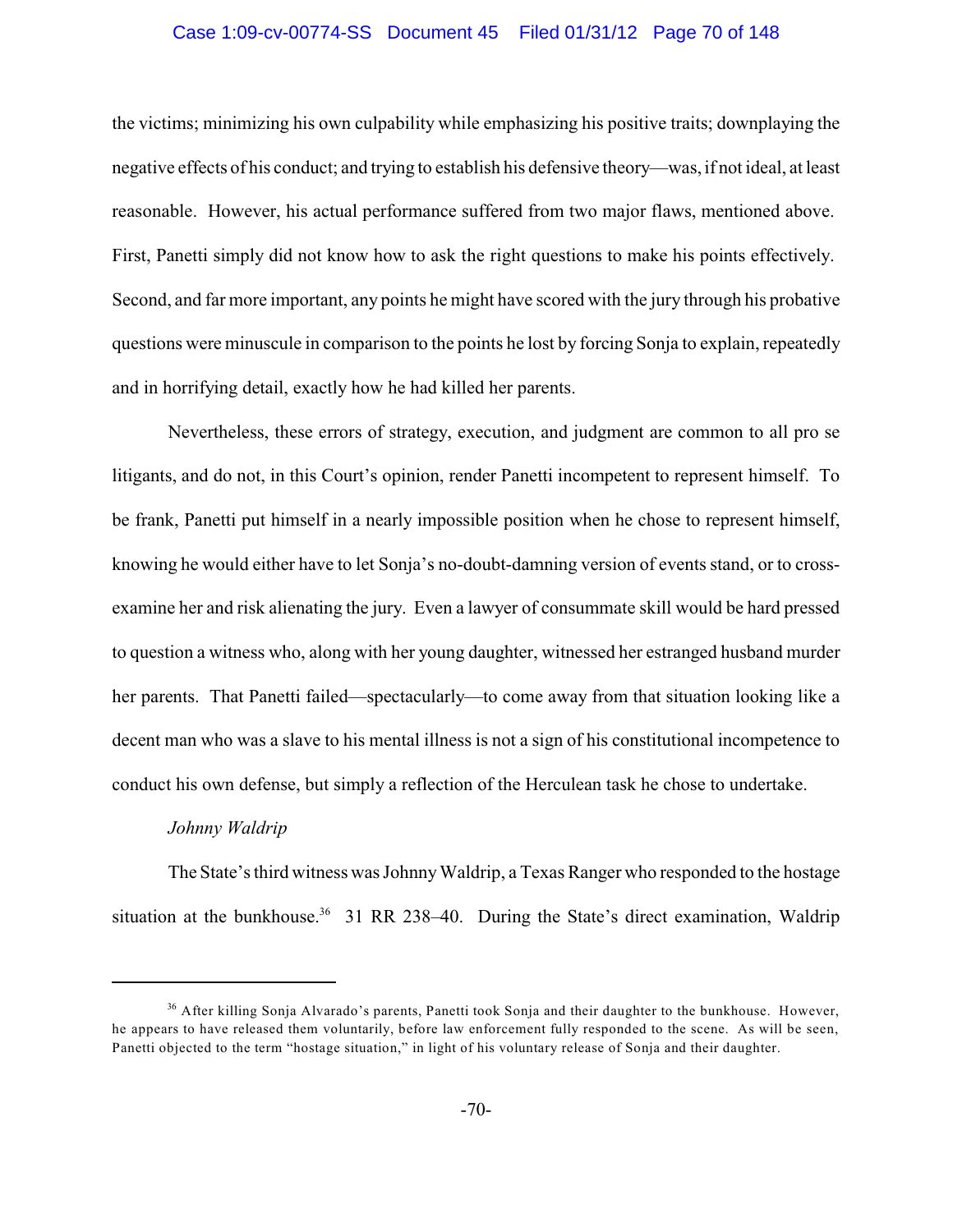#### Case 1:09-cv-00774-SS Document 45 Filed 01/31/12 Page 71 of 148

testified mostly about how Panetti looked when he surrendered himself, the appearance of the bunkhouse, and the evidence seized from within it. 31 RR 241–53. The State used Waldrip as a sponsoring witness for the seized evidence and photographs of the scene. *Id.*

On cross-examination, Panetti first attacked Waldrip's use of the term "hostage situation," saying: "First of all, sir, you sat down to the jury and you said, 'This particular hostage situation.' There were no hostages, and can you see how when you mention hostage situation, it might stick in people's mind as a hostage situation, when, indeed, it wasn't a hostage situation?" 31 RR 255.

Later, Panetti challenged the objectivity of the law enforcement investigation: "So you sort of pick and choose the evidence that you think is going to be part of . . . . You collected the evidence that you think is part of the case, but—you pick some and leave some?" 31 RR 270–71. Panetti also asked, several times, whether Waldrip had heard about Panetti's mental illness: "When you were having your briefing was there any talk about my mental state?"; "There was no talk of me being mentally disturbed?"; "And the Sheriff never mentioned to you that I had a history of mental illness or—" 31 RR 271.

Panetti also snuck in another reference to his confession, and implied that other Texas Rangers may have been reprimanded or disciplined for their roles in taking a "secret confession" or "having a secret tape." 31 RR 273.

Finally, Panetti made the point that he voluntarilysurrendered, and took no aggressive actions toward law enforcement. 31 RR 275.

Panetti's cross-examination of Waldrip was straightforward. Apart from attempting to impeach Waldrip about the details of exactly where evidence was found, Panetti made the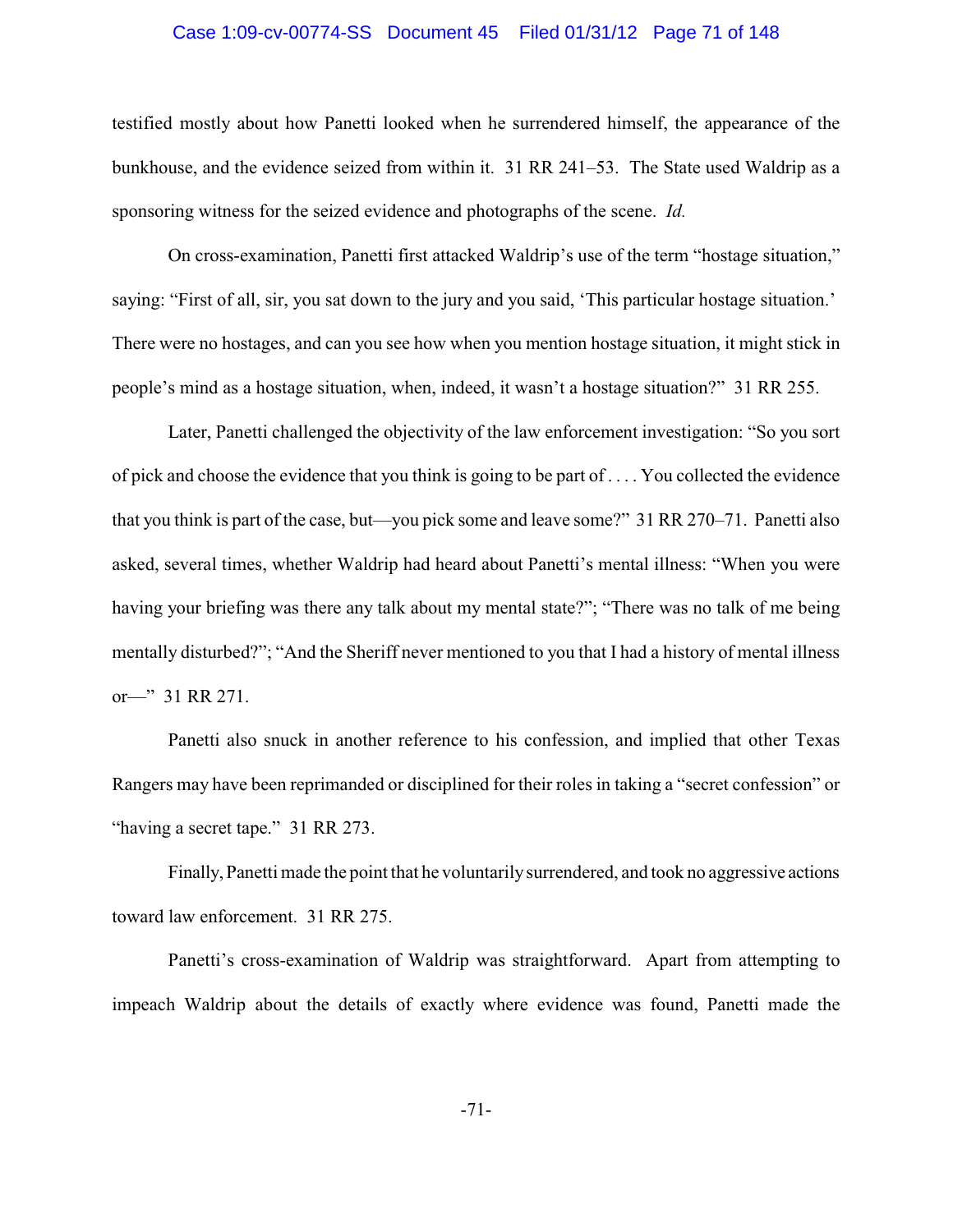# Case 1:09-cv-00774-SS Document 45 Filed 01/31/12 Page 72 of 148

point—effectively—that he was not involved in a traditional hostage situation or standoff with law enforcement. He voluntarily released his hostages, and, later, also voluntarily surrendered himself. These were potentially valuable points to make, and Panetti did so in a fairly direct way. Nothing about his cross-examination of this witness suggests Panetti was incompetent to conduct his own defense because of serious mental illness.

Day two of Panetti's trial began with routine housekeeping matters, including Panetti's request that the court issue additional subpoenas (which was granted), and Panetti's request for a press conference (which was not). 32 RR 309–11. The State then called its next witness. 32 RR 313.

## *Bob Bertelson*

The State's first witness of the day was Bob Bertelson, a detective with the Fredericksburg Police Department. 32 RR 314. The State questioned Bertelson about his investigation at the Alvarado house, and used him as a sponsoring witness for some of the evidence taken from that location, and some photographs. 32 RR 315–22. Panetti objected to the introduction of some of the photographs of the Alvarados' bodies:

There's four pictures that are above and beyond the actuality of what happened, the crime scene. Two of them are posed. It's not natural as what happened, and the facts of—there's two of them. Maybe we should address this with the crime scene photographer.

Well, there's four pictures in here where wounds are being exposed, where there's my mother-in-law is flipped over, and shots that are not the facts. My inlaws, my mother and father laying there as they died, a pool of blood, I can see how that's necessary, but after my mother-in-law laid for hours and hours or five or six hours, whatever it was, in her blood, to be flipped over, to have wounds opened up with rubber gloves, I don't think the jury needs to see four pictures in this array of photos, Your Honor.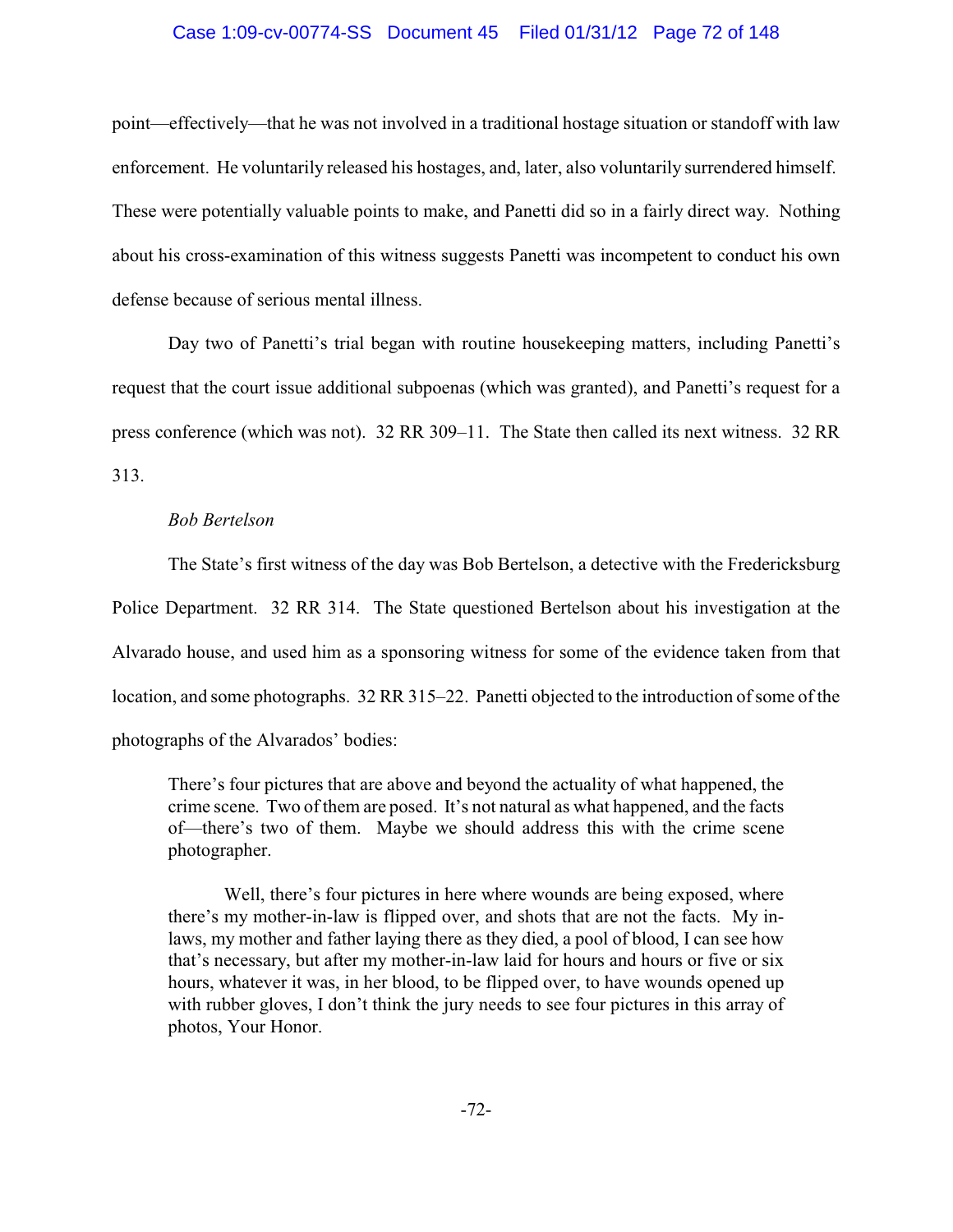### Case 1:09-cv-00774-SS Document 45 Filed 01/31/12 Page 73 of 148

They're graphic and they're just flat unnecessary on the facts that they were shot, died, where they fell. The other pictures, they're graphic and sickening as gruesome as they are.

. . . .

32 RR 323–24. Panetti continued in the same fashion, stressing the gruesome and artificial nature of the pictures, as well as their being unnecessary, for some time. 32 RR 324–35. The court ultimately overruled Panetti's objection. 32 RR 325. Most of Bertelson's direct testimony consisted of descriptions of the evidence and photographs. 32 RR 325–45.

Panetti revisited the posed nature of the photographs on cross-examination. 32 RR 348–52, 357. He also questioned whether the wounds depicted in some of the photographs were gunshot wounds, or knife wounds. 32 RR 352–53. Later, Panetti questioned Bertelson at length about the broken glass in Sonja Alvarado's bedroom, and what it meant about how the window was broken. 32 RR 358–62. Specifically, Panetti seemed concerned with the "discrepancy between testimony" about whether he "bust[ed] through" the window, or simply tapped on it and broke it. 32 RR 361–62.

Another area of obvious concern to Panetti was the effect of the crime on his daughter Amanda. Panetti questioned Bertelson about a photograph of Amanda: "[T]hat first picture was that of my daughter and my heart soared like an eagle because she looked happy. She looked like she wasn't—how was my daughter in the law enforcement building, like a normal kid or—" 32 RR 365. Bertelson indicated he had not had the opportunity to speak with Amanda at the time the picture was taken, and Panetti responded: "Just judging from the pictures, she smiled for the camera, and she's wearing that T-shirt. You didn't see her in the jail at the time going through any strange—like she was in deep shock or, from what I heard, that she was pretty much unaffected?" *Id.* Again,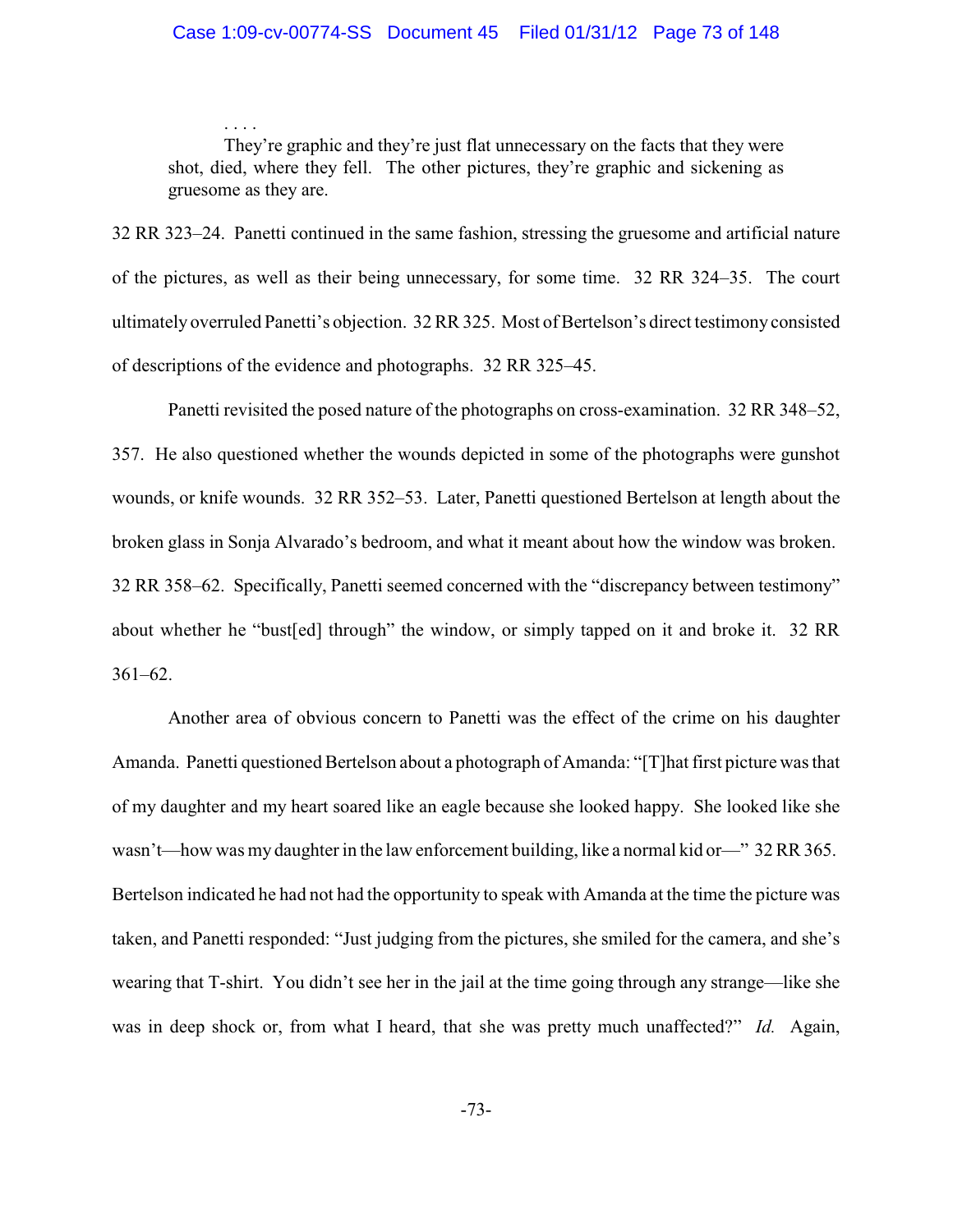#### Case 1:09-cv-00774-SS Document 45 Filed 01/31/12 Page 74 of 148

Bertelson indicated he did not know: "I was at the scene the whole time. I couldn't answer that." *Id.* Nevertheless, Panetti persisted: "But you were there when you saw my daughter. She wasn't cowering or was she doing anything abnormal like she had just been through what she had been through, but was it kind of—did she—well, did she appear a little bit in too good a condition, considering what she went through, or would you have any opinion on that or—" *Id.* Bertelson repeated that he was at the scene during that time. *Id.* Panetti made two more attempts to get Bertelson to acknowledge that Amanda was unaffected bythe experience, with similar answers from Bertelson. 32 RR 366.

Notably, Panetti admitted nine photographs into evidence during his cross-examination. 32 RR 368–69. He used these photographs, Bertelson's interpretation of what they depicted, and a previously created diagram of the crime scene, to attempt to impeach Sonja's testimony from the day before. 32 RR 370–74.

Panetti asked Bertelson if he knew anything about Panetti's reputation, and Bertelson said he had heard only about Panetti's "family problems" with Sonja. 32 RR 374–75. Panetti tried to get Bertelson to acknowledge he knew that Panetti was receiving a pension for psychiatric problems, but Bertelson said he did not remember having heard that. 32 RR 376–78. Panetti tried, over several sustained objections, to refresh Bertelson's memory on the topic, but to no avail. 32 RR 378–80.

After some questioning about the number of shots he fired at the Alvarado house, Panetti used a photograph taken at the bunkhouse to impeach Ranger Waldrip's testimony, from the day before, about where the 30.06 rifle and other items were found. 32 RR 380–84. Panetti also introduced his sawed-off shotgun into evidence, and asked several questions about its condition,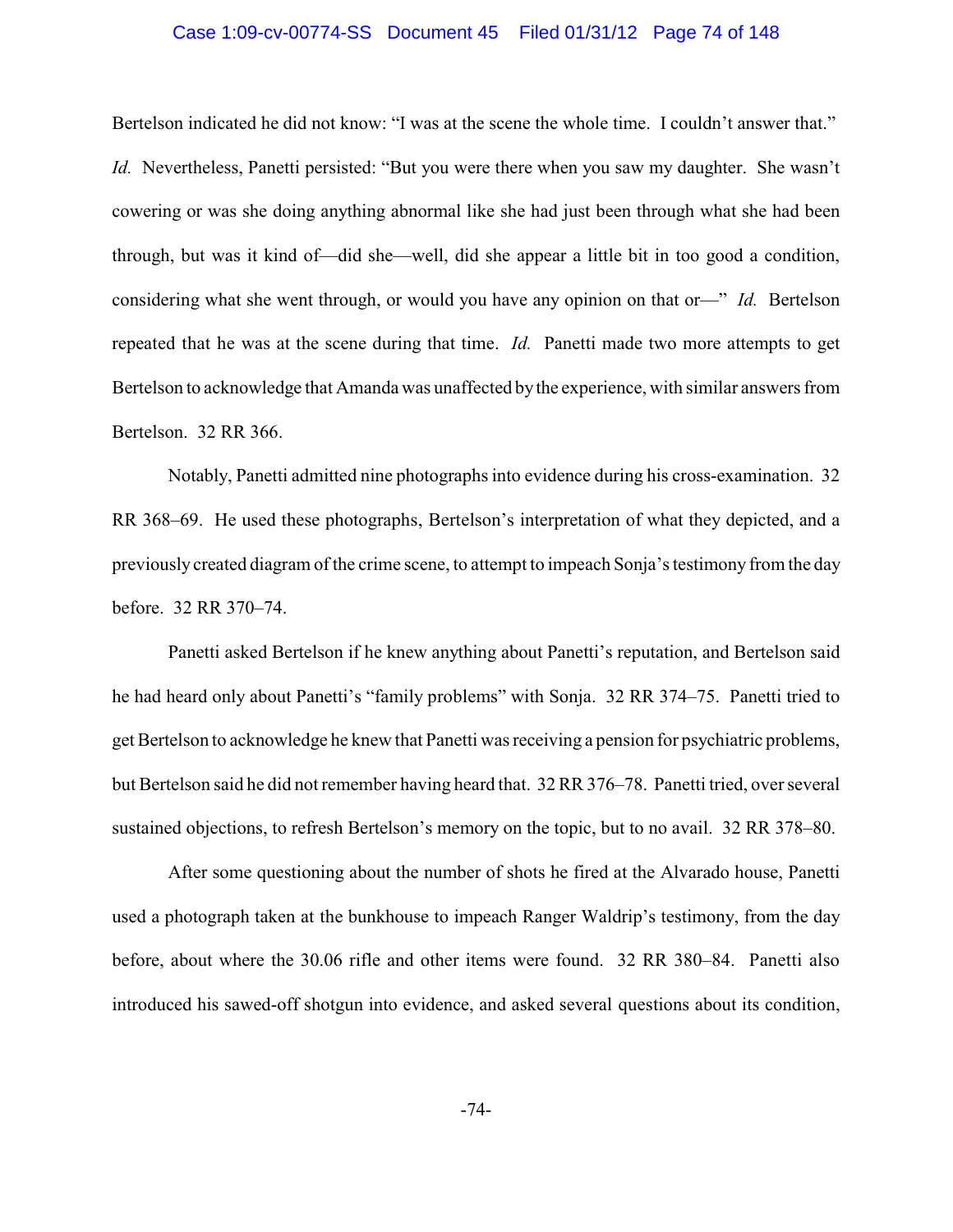#### Case 1:09-cv-00774-SS Document 45 Filed 01/31/12 Page 75 of 148

seemingly for the purpose of challenging Bertelson's statement that it had been cut to an illegal length. 32 RR 385–91.

Panetti's cross-examination of Bertelson is remarkable for three reasons. First, it demonstrates Panetti knew the importance of introducing evidence into the trial record, and that he was sufficiently competent to do so when necessary. Second, it shows that Panetti was capable of using one witness's testimony, and other evidence, to impeach prior witnesses. Finally, although Bertelson often did not have the answers Panetti wanted, Panetti's questions (particularly those aimed at showing that his daughter Amanda was not seriously traumatized by the murders) were not random or incoherent, but seem to have been designed to advance his chosen trial theory.<sup>37</sup>

#### *Donna Stanley*

After a recess for lunch, the State called Donna Stanley, a Texas Department of Public Safety DNA serologist. 32 RR 402–03. Stanley had conducted an investigation at the Alvarado house, directing that various photographs be taken, including "luminol" photographs designed to reveal the presence of blood that may not normally have been visible.<sup>38</sup> 32 RR 405–12. The State also used Stanley to introduce, among other things, bullet fragments and casings found at the scene. 32 RR 430–38.

On cross-examination, Panetti questioned Stanley about the luminol photographs, and

 $37$  Of course, Panetti's choice of trial theory was itself overly optimistic—for instance, no reasonable jury is likely to believe that a young girl would be unaffected by witnessing the murder of her grandparents by her father—but this is an error of judgment, to which all people are susceptible, and is not sufficient to render Panetti mentally incompetent to represent himself under *Edwards*.

 $38$  The State's questioning of this witness was interrupted by the arrival of the Travis County Medical Examiner, who was, for scheduling purposes, examined out of order. The Court nevertheless discusses Stanley's testimony in a single section.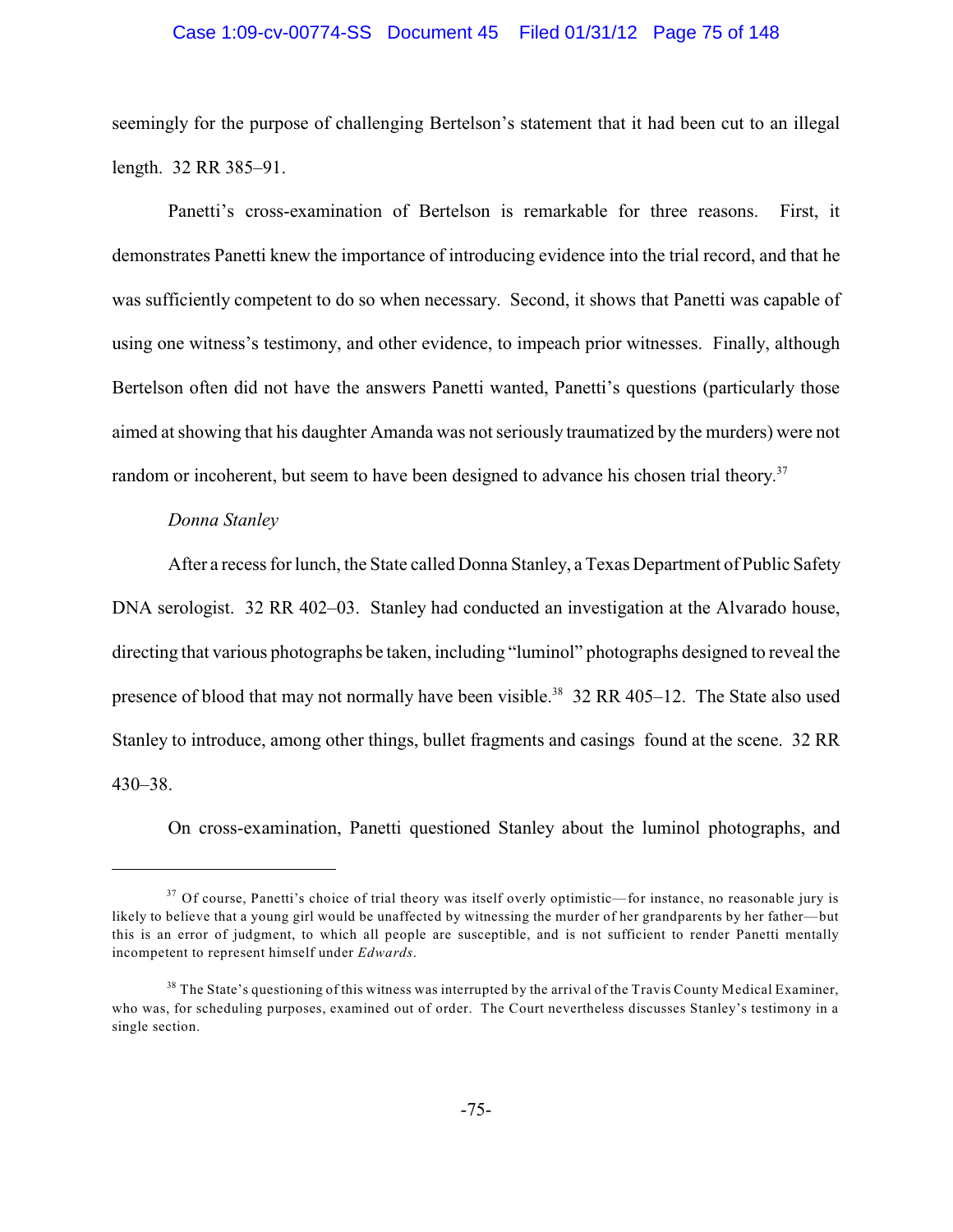#### Case 1:09-cv-00774-SS Document 45 Filed 01/31/12 Page 76 of 148

observed "it looks like blood everywhere, but in all reality that's minute amount of blood that the chemical puts on and shows up; correct?" 32 RR 445. Panetti tried to question Stanley about the ballistics report several times, but Stanley told him she was not a firearms expert, did not prepare the report, and therefore could not discuss it with him. 32 RR 445–50. Most significantly, Panetti got Stanley to acknowledge there was no blood on the tip of the 30.06 rifle.<sup>39</sup> 32 RR 453–54.

Panetti's questioning of Stanleywas confused at times, and his confusion seems to have been caused or aggravated bythe mid-questioning interruption to accommodate the examination of an outof-order witness. Nevertheless, however, Panetti scored probably his most important victory, in terms of impeaching the State's version of events, by getting Stanley to flatly contradict the Medical Examiner. Of course, being that Panetti admitted to having shot Joe and Amanda Alvarado, this victory proved relatively minor. But Panetti's cross-examination shows he was paying attention to witnesses' testimony, and was able, at least at times, to use it effectively against other witnesses.

### *Robert J. Bayardo*

The State interrupted its examination of Donna Stanley to call Travis County Medical Examiner Dr. Robert J. Bayardo. 32 RR 412–13. Bayardo performed the autopsies on the Alvarados, and the State examined him about the causes of their deaths, and about their wounds. 32 RR 415–21.

On cross-examination, Panetti established that Joe and Amanda Alvarado's deaths were

 $39$  This is significant because it directly contradicted the testimony of the Medical Examiner, who said the rifle had to be touching Amanda Alvarado to cause the wounds he observed, and that there "definitely" would have been blood on the tip of the rifle under those circumstances. 32 RR 426.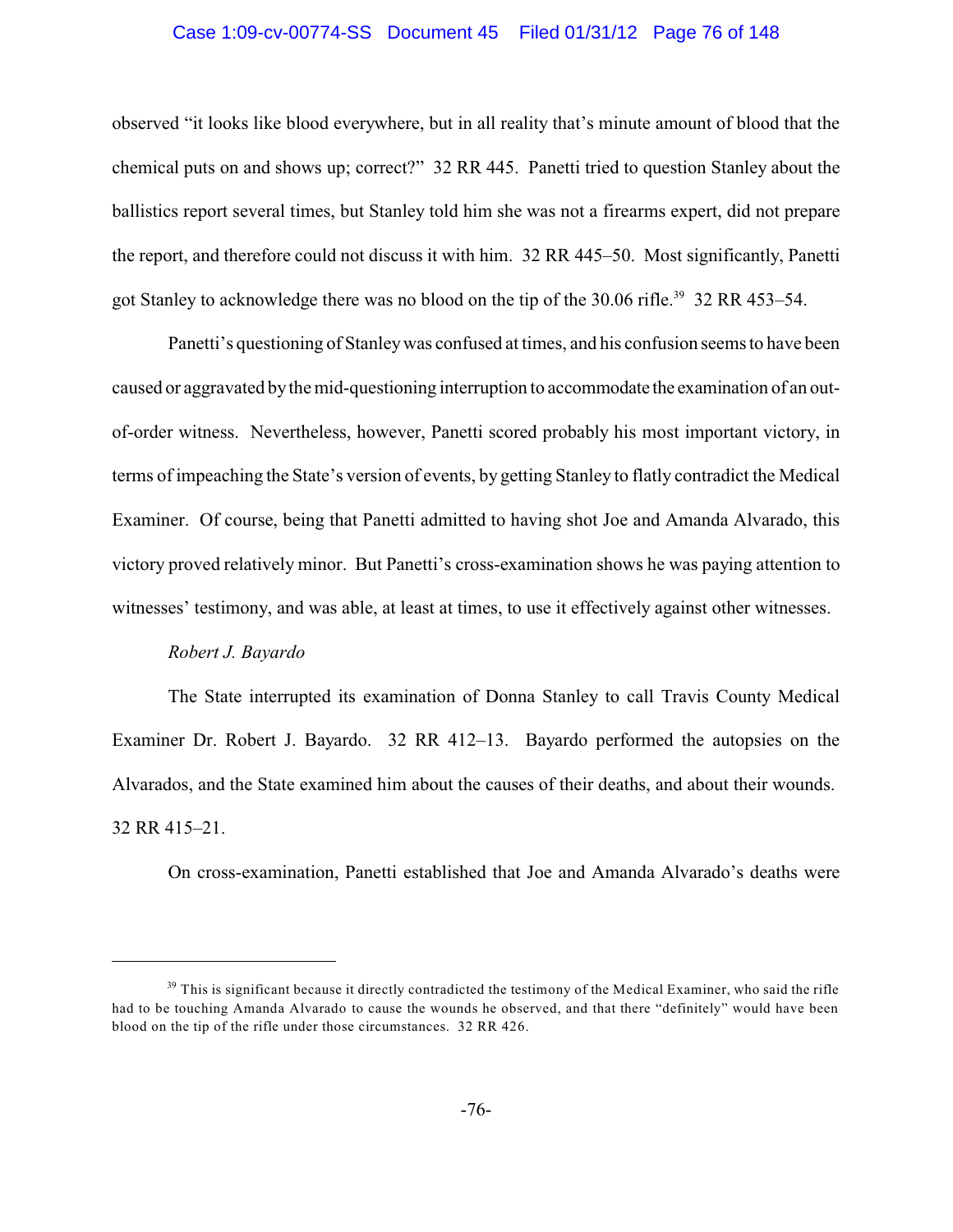# Case 1:09-cv-00774-SS Document 45 Filed 01/31/12 Page 77 of 148

immediate.<sup>40</sup> 32 RR 424. In light of this, Panetti tried to cast doubt on Sonja's story, that her father had spoken after having been shot. 32 RR 427. Panetti also got Bayardo to agree that Panetti had not been aiming for Joe Alvarado's heart, but that "the heart just happened to be in the way of the bullet." 32 RR 428–29.

Panetti's questioning of Bayardo was fairly brief, but fruitful. Potentially very significant to the punishment stage of his trial, Panetti tried to show, with some success, that he did not act with deliberation by aiming, and that his victims did not suffer after he shot them.

#### *Russell Johnson*

The next State witness was Russell Johnson, a Texas Department of Public Safety ballistics lab employee.<sup>41</sup> 32 RR 396, 458. Johnson testified that, although most of the bullet fragments recovered at the scene had no marks or pattern areas, and therefore could not be matched to any firearm, two bullet fragments found at the scene were fired from Panetti's 30.06 rifle. 32 RR 460–66. He likewise testified that shell casings recovered from the scene were fired from Panetti's rifle. 32 RR 466. Finally, he testified that one of the shells recovered from the rifle may have caused a jam. 32 RR 467–68.

On cross-examination, Johnson acknowledged he could not tell, by examining a shell casing, when the bullet had been fired. 32 RR 475–76. Panetti also tried to call into question Sonja's story, that Panetti was going to shoot her as well, but was prevented by his rifle jamming, by noting the

<sup>&</sup>lt;sup>40</sup> As noted above, Bayardo testified, in response to Panetti's questioning, that the muzzle of the rifle was touching Amanda Alvarado when Panetti fired. 32 RR 426.

<sup>&</sup>lt;sup>41</sup> In another scheduling anomaly, Russell Johnson was actually sworn as a witness before Donna Stanley, but his testimony was preempted both by hers, and by Dr. Bayardo's.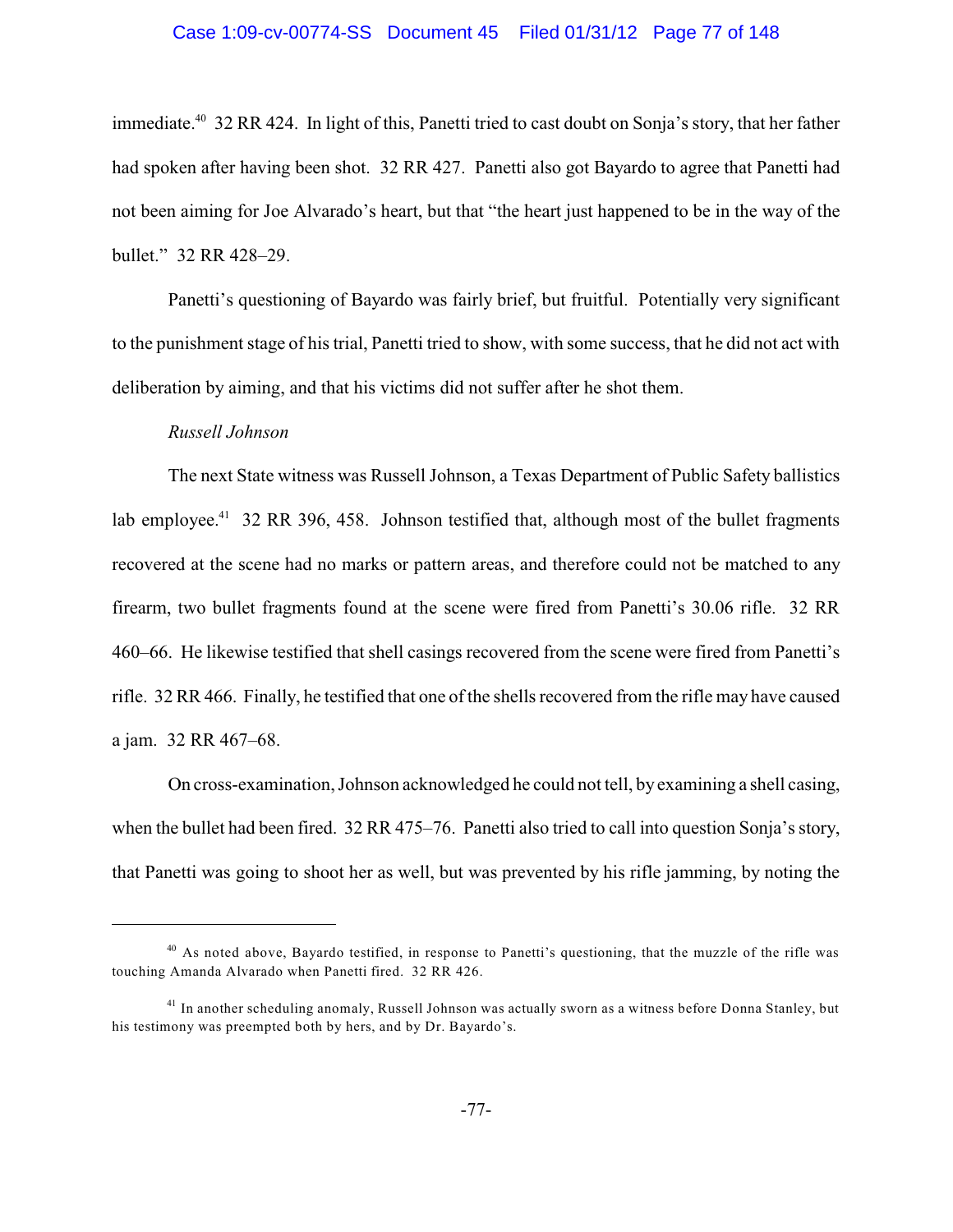#### Case 1:09-cv-00774-SS Document 45 Filed 01/31/12 Page 78 of 148

rifle was new, and by getting Johnson to admit the gun did not jam during any of his test fires. 32 RR 481–84.

Panetti questioned Johnson, at great length, about the number of bullets that were fired on the morning of the murders, and tried to get him to comment on reports prepared by other members of the investigation team. 32 RR 484–501. He also asked a number of seemingly irrelevant questions about the shotgun found at the scene, before trying (unsuccessfully) to get Johnson to acknowledge that the barrel had been sawed off "hastily." 32 RR 501–08. The remainder of Panetti's lengthy questioning was devoted primarily to points he had already made, about the lack of evidence that the rifle had jammed, and the number of bullets fired. 32 RR 508–21.

Although Panetti's cross-examination of Johnson may have cast some doubt on Sonja's story, that Panetti would have killed her if his rifle had not jammed, he devoted a vast amount of time to the question of whether three or four bullets had been fired on the morning of the murders. This issue, though it may have had some small value in further impeaching the State's theory of the case, was certainly not worth this amount of effort. In this Court's view, it was a poor choice, but not evidence of mental incompetence to conduct his own defense.

#### *Donna Stanley — Recall*

The next day, on September 14, 1995, the State resumed its case-in-chief by recalling Donna Stanley, the DPS serologist. 33 RR 541. The State seems to have recalled Stanley primarily to address questions raised byPanetti during his cross-examination of Russell Johnson, particularlythe potential discrepancy between the number of bullet fragments retrieved and the number of bullets fired at the scene. 33 RR 542–46.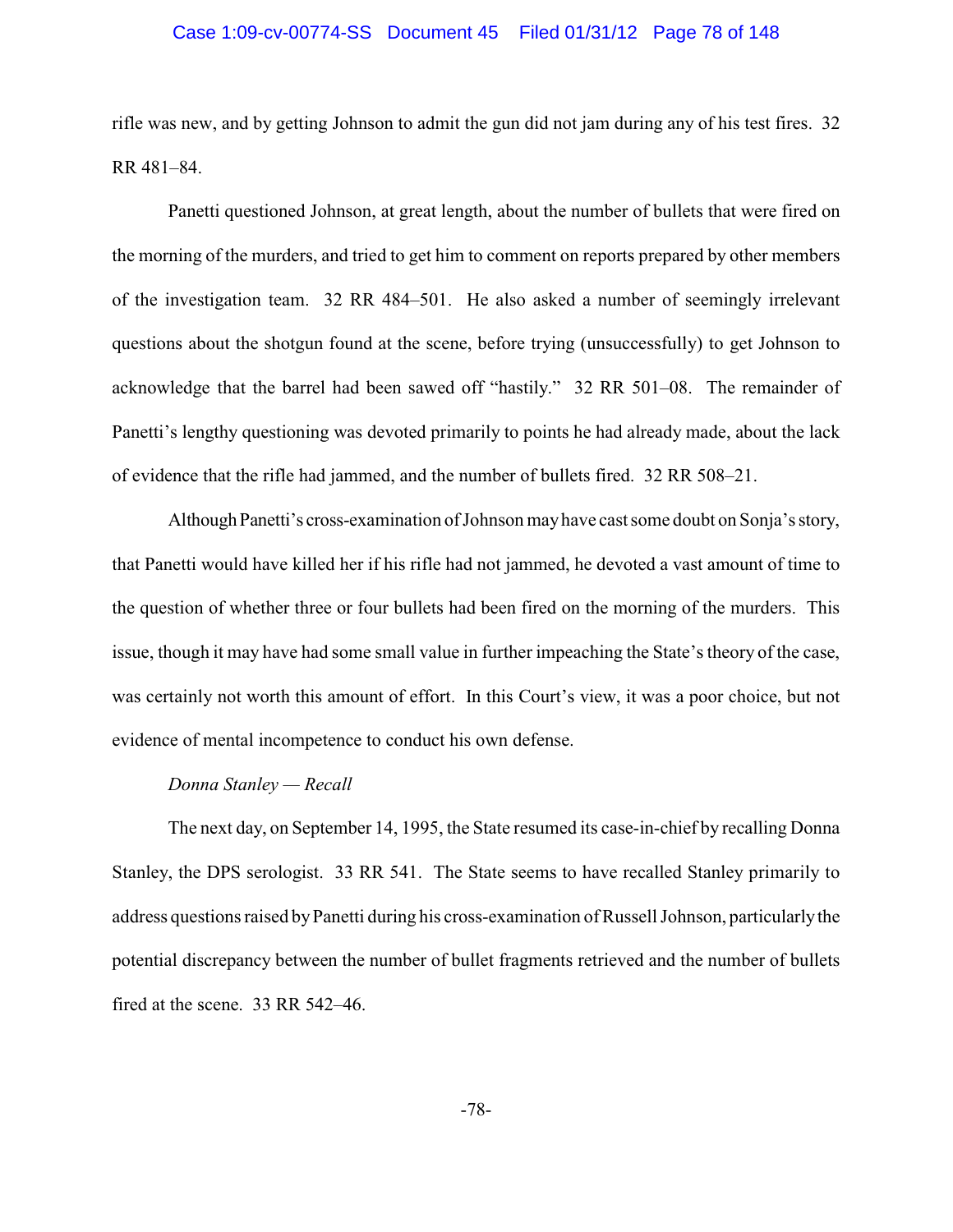#### Case 1:09-cv-00774-SS Document 45 Filed 01/31/12 Page 79 of 148

Panetti's cross-examination was lengthyand fairlyunfocused, and the court instructed Panetti on a number occasions to ask questions, rather than thinking out loud or narrating. *See, e.g.*, 33 RR 549, 551, 554, 556, 560, 564, 568, 572, 575. Panetti called into question whether bloody boot prints found at the Alvarado house belonged to him, or to law enforcement investigators. 33 RR 556–57, 560–61. Panetti apparently asked these questions not to deny his presence at the scene, but to impeach Sonja Alvarado's earlier testimony. 33 RR 563–64. Panetti also spent a lot of time, at various points in his cross-examination, following up on the issue of the number of bullet casings and bullet fragments found at the scene, and how many bullets were actually fired. 33 RR 548, 552–54, 567–68, 571–77, 583–84. Another topic of considerable interest to Panetti, but of little apparent relevance to his defense, was exactly where his shotgun was found, how it was broken, and whether it had come into contact with a nearby wooden post. 33 RR 549–51, 554–55, 564–66, 582–83. Panetti also got Stanleyto acknowledge that the presence of smeared blood in Sonja's room did not necessarily indicate that a struggle had taken place there. 33 RR 580–81. Finally, Panetti spent some time discussing his canteen that was found at the Alvarado home, and how full it was when it was recovered. 33 RR 568–70, 583.

Panetti's second cross-examination of Stanley was disorganized, and included as much narration as it did questioning, but it was not wholly without purpose. Although Panetti devoted a great deal of time to pointing out minor purported discrepancies and inconsistencies in the State's theory of the crime, he also tried to cast doubt on Sonja Alvarado's characterization of Panetti as having acted with premeditated, purposeful aggression. Indeed, much of Panetti's crossexamination, of this and other witnesses, seems to have been aimed at creating the impression in the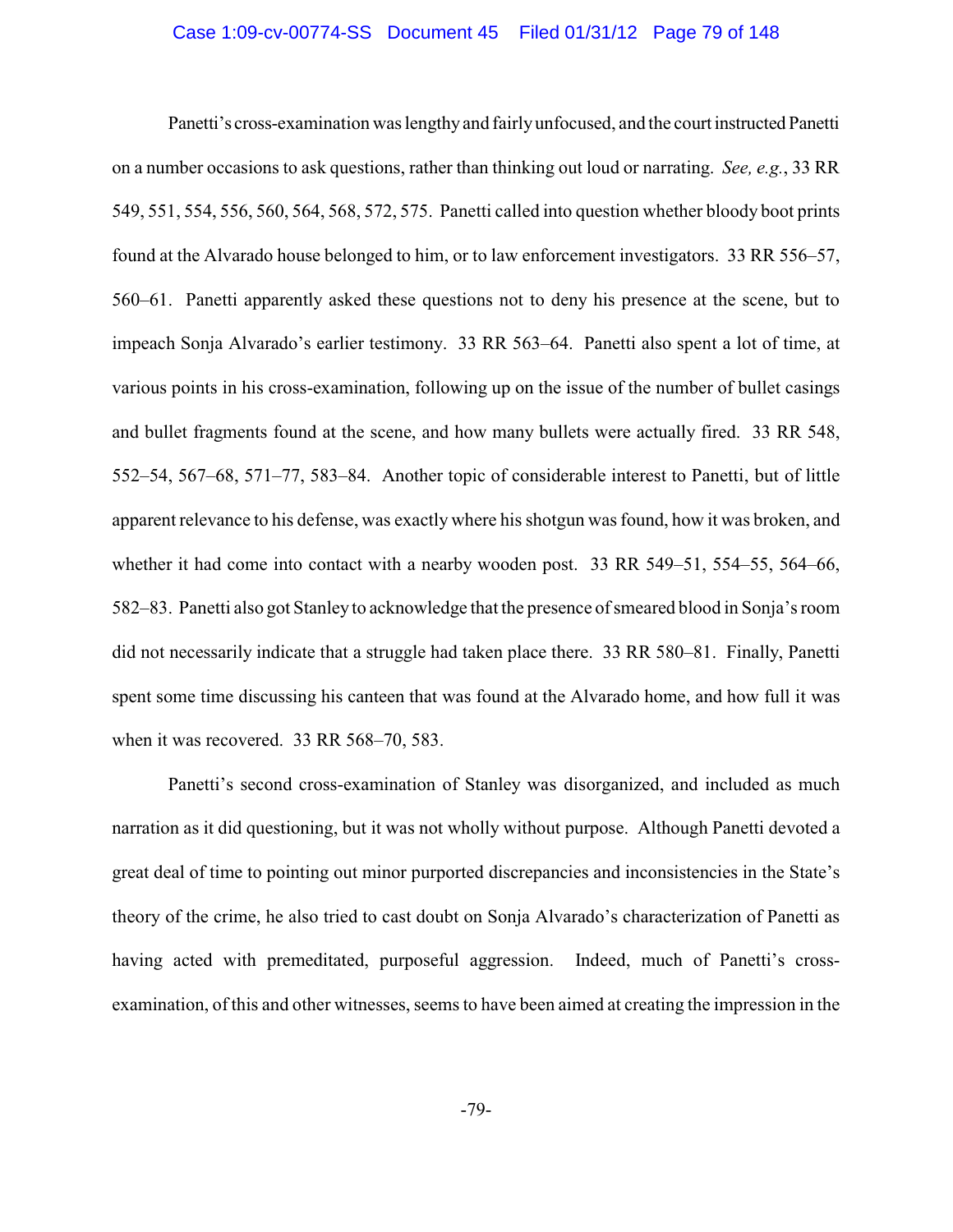#### Case 1:09-cv-00774-SS Document 45 Filed 01/31/12 Page 80 of 148

jury's mind, "If Panetti went to the Alvarado home intending to murder its occupants, why would he do X, or bring Y? Only somebody who was insane would do that." In other words, Panetti may have been trying to demonstrate he was insane at the time of the murders, not through expert testimony, but through an accumulation of circumstantial evidence. Or, failing that, he might have been hoping to paint his crime as a spontaneous reaction to rapidly escalating events, rather than a premeditated, cold-blooded murder. The Court obviously cannot say with certainty what Panetti's trial strategy was, but his questioning of Stanley does not indicate that he was incompetent to conduct his own defense, by reason of severe mental illness.

#### *James Denman*

The State's next witness was James Denman, a sergeant with the Texas Rangers. 33 RR 586. Although Denman had been involved in the investigation at the Alvarado home, the State called him to establish that he obtained a tape recorded confession from Panetti approximately twelve hours after the murders. 33 RR 587–92. Denman testified Panetti appeared to have been alert during the interrogation, and that he did not seem to have been intoxicated. 33 RR 591–92. The State also used Denman to rebut Panetti's earlier suggestion, that some member of law enforcement had been disciplined for their role in taking Panetti's confession. 33 RR 592.

Panetti cross-examined Denman at length about the interrogation and confession. Without going into needless detail on Panetti's lengthy (and repetitive) cross-examination, Panetti attempted to paint his interrogations as irregular and deceptive, if not downright illegal.<sup> $42$ </sup> 33 RR 598–649.

 $42$  After a very lengthy line of questioning about the location of the tape recorder in the interrogation room, and whether it was "open and obvious," Panetti finally scored a victory by impeaching Denman with his testimony at the suppression hearing. 33 RR 643–44.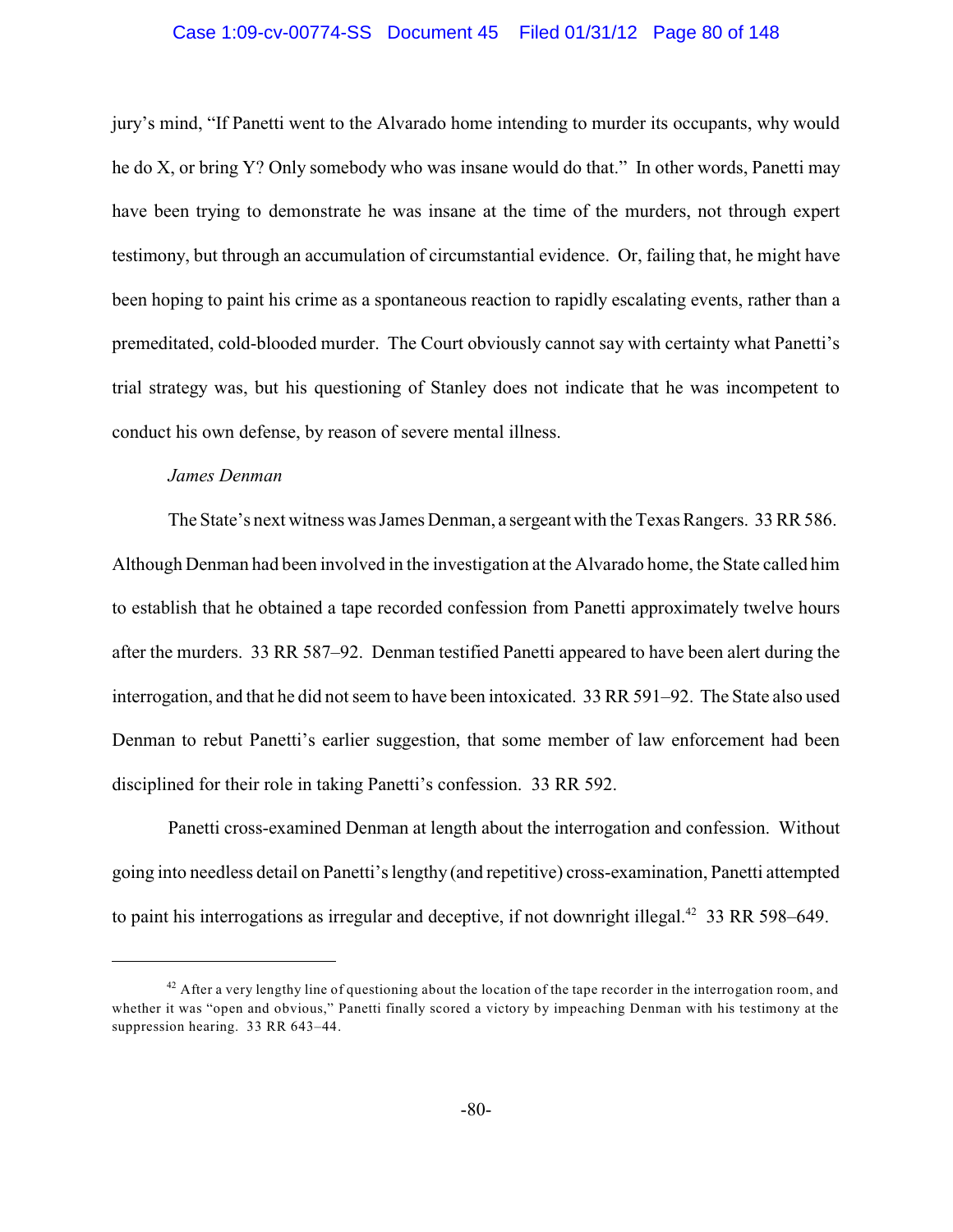#### Case 1:09-cv-00774-SS Document 45 Filed 01/31/12 Page 81 of 148

Though legally irrelevant, Panetti's attempt to paint his confession as having been obtained through dishonest, improper, or illegal means could potentially have been significant to the jury. In particular, jurors who believed that law enforcement officers resorted to trickery to obtain Panetti's confession might be inclined to view the testimony of those officers, or law enforcement generally, with greater suspicion than they otherwise would. Indeed, Panetti forced Denman to acknowledge that he had previously testified the tape recorder was not open and obvious to Panetti during the interrogation. The Court finds this strategy, though inexpertly executed, was well within the broad scope of constitutionally competent self-representation.

# *Fred Cummings*

Next, the State called Fred Cummings, another Texas Ranger, who was present during Panetti's interrogations. 33 RR 651. The State used Cummings in part to rebut Panetti's characterization of the interviews as improper or illegal, but mostly to introduce into evidence the audio tapes and written transcripts of Panetti's statements, the former of which were played for the jury and transcribed into the trial record. 33 RR 651–740.

On cross-examination, Cummings admitted he heard from Sonja Alvarado that Panetti suffered from mental illness. 33 RR 743, 763–67. Panetti also tried, with limited success, to get Cummings to acknowledge that there was a discrepancy between Panetti's coherence during his first interrogation, and his unusual appearance. 33 RR 744–45.

Panetti also had a moment of greater than usual incoherence while questioning Cummings. For reasons best known to Panetti, he tried on several occasions to refresh Cummings's memory about various items that Panetti may have had on him when he was arrested, including a belt buckle.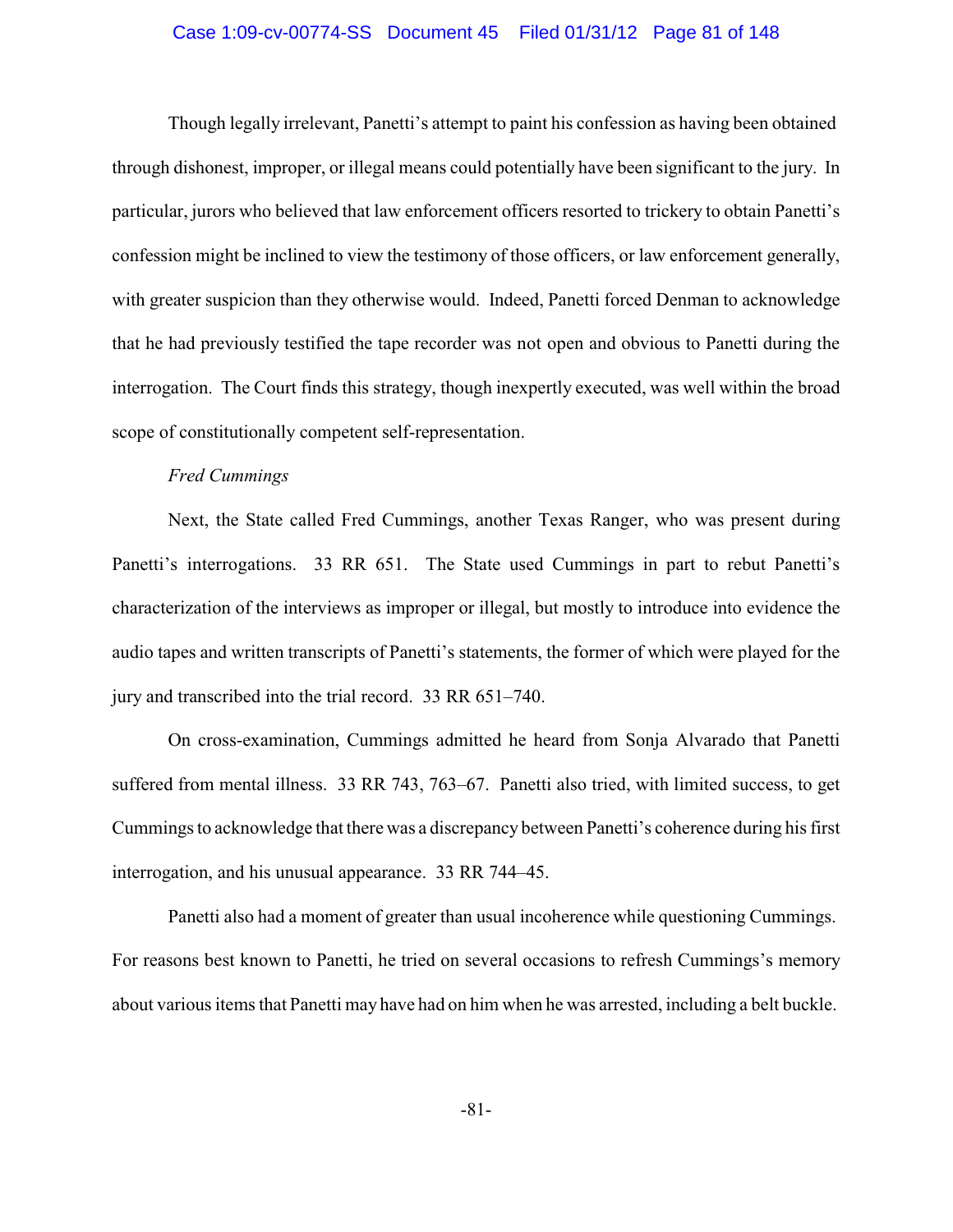# Case 1:09-cv-00774-SS Document 45 Filed 01/31/12 Page 82 of 148

33 RR 751. Panetti wanted to introduce the belt buckle into evidence, and the court sustained the

State's objection on relevance. 33 RR 751–52. Panetti tried to convince Judge Ables to reverse his

ruling, prompting Judge Ables to say:

Mr. Panetti, at this time I don't see how the belt buckle is relevant to any issue this jury is going to determine and so if you can't explain the relevance to me, I'm going to sustain the objection. Can you explain to me how the belt buckle is relevant to any issue in this case?

33 RR 755. Panetti replied:

Yes, I can, Your Honor. It has to do with jailhouse religion. It has to do what [sic] some men would do for a belt buckle. It has to do with the difference between a rodeo hand and a buckaroo poet. It has to do with my whole outlook and this will come up, God forbid, in the punishment stage.

*Id.* The court affirmed its original ruling. 33 RR 756.

Later, Panetti returned to the topic of the initial suppression of his confessions, and the

eventual reversal of that ruling. 33 RR 757–58. The State objected, and the court sustained the

objection, indicating the question of the legality of the confessions was not before the jury. 33 RR

759–60. In response, Panetti explained his rationale for asking the question—and, in so doing,

displayed a fairly impressive degree of image consciousness:

I didn't do it appropriately, Your Honor, but I wanted the jury to know why, and there was a lot of questions about time of justice, and I thought the jury needed to know why it took three years, instead of one year in most cases. One year things are done. Why it took—in other words, so the jury didn't think it was legal wrangling on my part when it was indeed the State's.

33 RR 760.

As he had with Denman, Panetti cross-examined Cummings about the circumstances of his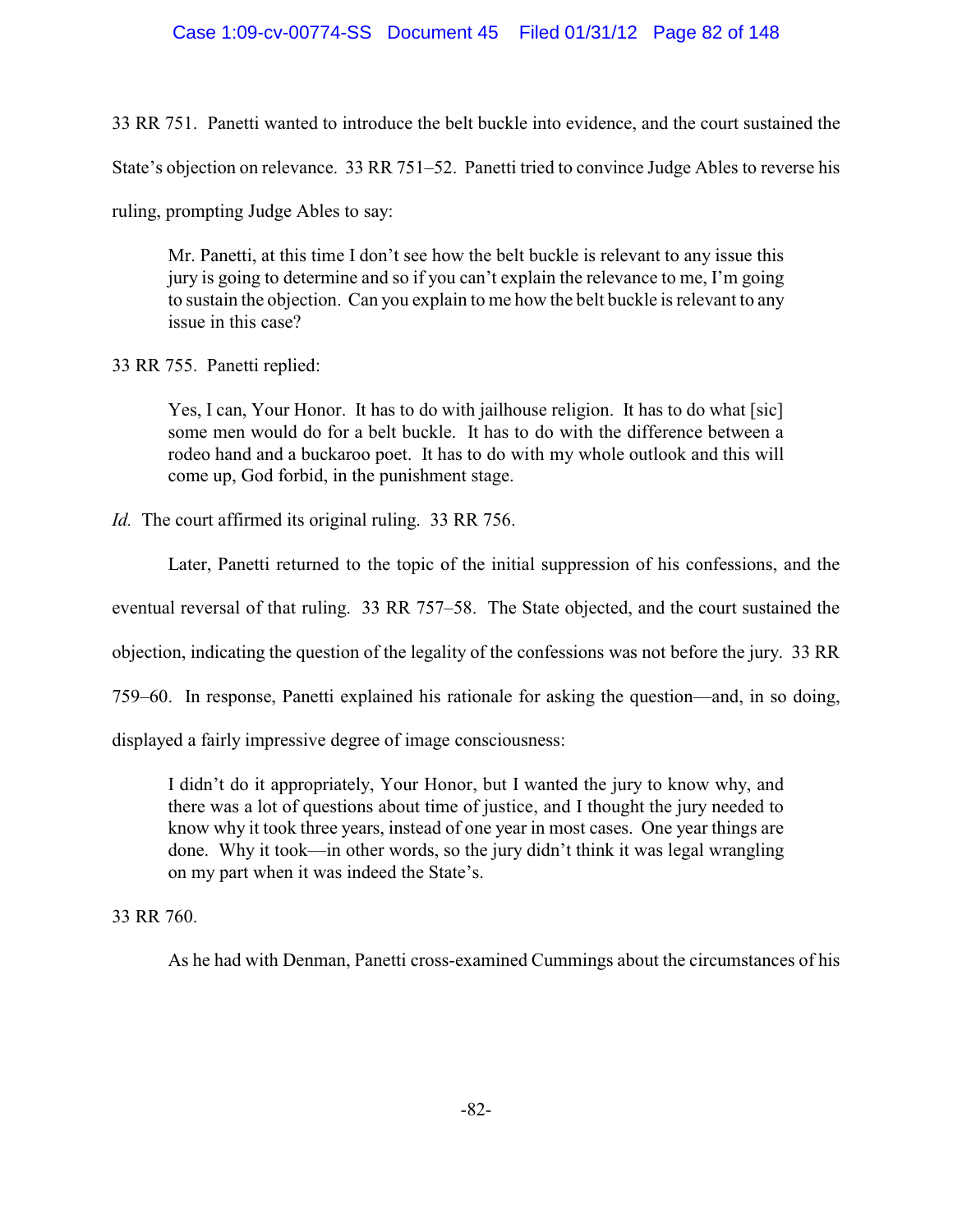#### Case 1:09-cv-00774-SS Document 45 Filed 01/31/12 Page 83 of 148

interrogations, with the apparent goal of calling into doubt their propriety and legality.<sup>43</sup> 33 RR 767–75; 34 RR 791–94, 796–805. After admitting the diagram of the crime scene into evidence, the State rested. 34 RR 806.

With the exception of the belt buckle incident described above, Panetti's cross-examination of Cummings was similar to most of his others: lengthy, disorganized, and often of questionable relevance. However, Panetti focused his questions on issues he felt were important, such as the allegedly deceptive nature of his interrogations, and the evidence of his mental illness. Even his lessthan-coherent comment about the relevance of his belt buckle demonstrated that Panetti was concerned with creating a good image of himself with the jury, or at least rebutting the negative image created by the State's evidence. Likewise, Panetti wanted to make sure the jury knew that he was not trying to delay his trial through "legal wrangling."

As with other witnesses, Panetti faced an uphill battle in cross-examining Cummings. In addition to having to question a hostile witness, trained in how to testify effectively, Panetti had to contend with two fairly damning confessions. Under the circumstances, it is unlikely Panetti could have done much more than attack the circumstances surrounding the confessions, hopefully painting Cummings as an unscrupulous officer bent on obtaining a confession through any means necessary, and himself as a mentally ill man who was unable to resist such devious law enforcement tactics.

In any case, although it appears Panetti lost focus during a portion of his questioning of Cummings, the Court nevertheless concludes, based upon the great bulk of his other cross-

<sup>&</sup>lt;sup>43</sup> Panetti's cross-examination of Cummings spanned from the afternoon of September 14, 1995, to the morning of September 15, 1995.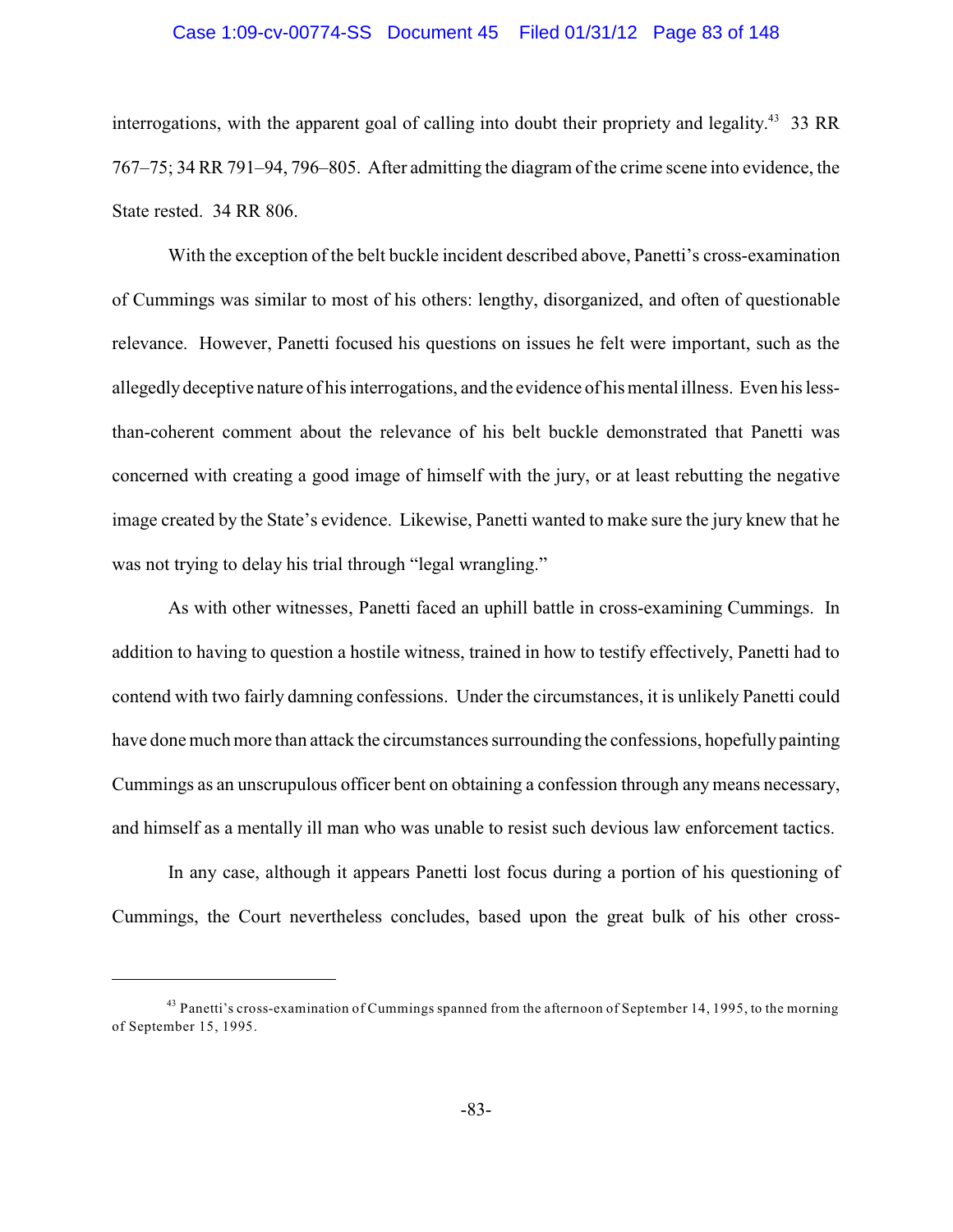### Case 1:09-cv-00774-SS Document 45 Filed 01/31/12 Page 84 of 148

examination, that he was not rendered incompetent to represent himself because of serious mental illness.<sup>44</sup>

#### *Panetti's Defense Case*

#### *Jacqueline Goettsche*

Panetti's first witness was Jacqueline Goettsche, a friend of Panetti's family. 34 RR 808–09. After establishing he had not coached her in her testimony (a question Panetti asked virtually all of his witnesses), Panetti moved on to the question of his mental illness. 34 RR 809–10. Goettsche said she "always thought [Panetti was] an unstable person," and that she had felt for approximately ten years that he was mentally ill. 34 RR 810–11.

Significantly, Goettsche commented on Panetti's coherence during his trial: "You seem to be better right now than I have seen you ever. I don't know why. If you're on some kind of medication or you're not or—" 34 RR 813. Panetti responded: "No, ma'am, I'm having a lot of problem with an unmedicated thought disorder and I'm trying to get some medicine." 34 RR 814. Somewhat later, at Panetti's prompting, she elaborated about how he looked like "a different person" that day: "Yes, you do, very different, in fact. When I called the Court last week, Isaid whether you would be shackled, because I was afraid, and they said no, but that you were doing well; so I came, and I do see a different person here." 34 RR 816.

<sup>&</sup>lt;sup>44</sup> The Court is forced to acknowledge another possibility regarding Panetti's strange comments: as he was relying on the insanity defense, any unusual behavior, feigned or genuine, might reasonably have been expected to inure to his advantage in the jury's deliberations. Of course, the Court has no reliable way of knowing what Panetti's motives were, much less the impression his various statements left with the jury; thus, the Court merely notes the double-edged nature of his strange courtroom behavior, and does not base any conclusions upon this observation.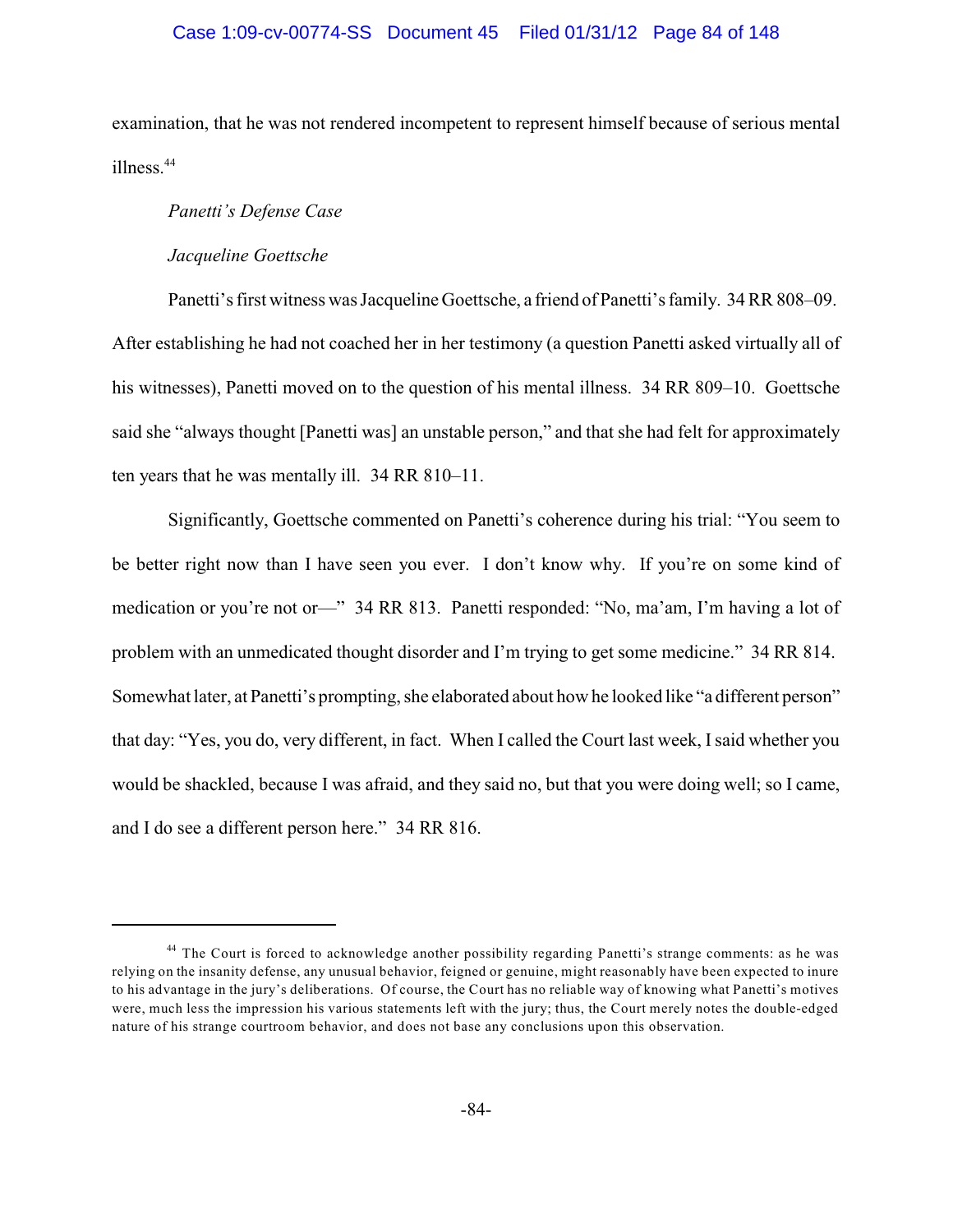#### Case 1:09-cv-00774-SS Document 45 Filed 01/31/12 Page 85 of 148

Goettche also testified to Panetti's prior drug use, although she knew fewdetails. 34 RR 815. The State did not cross-examine Goettsche. 34 RR 819.

Goettsche's comment, that Panetti seemed better than he had in years, is significant not only because it suggests Panetti may have been experiencing a particularly lucid period during his trial, but also because the same sentiment was later echoed by both Panetti's brother, and his mother. *See* 35 RR 1121; 36 RR 1315. These comments are, in large part, why the Court focuses so closely on Panetti's trial performance, rather than his undeniable history of mental illness. Panetti obviously had good days and bad, but the Court's review of the record suggests the days of Panetti's trial may have been some of his most coherent.

## *Sam Preston Douglass, Jr.*

Panetti's next witness was Sam Preston Douglass, Jr., Panetti's prior court-appointed attorney. 34 RR 821. Douglass acknowledged on direct examination that, although he and Panetti had several heated arguments caused, in part, by Panetti's mental illness, Douglass was not afraid of Panetti. 34 RR 821–22. Douglass also testified about Panetti's history of being institutionalized for his mental illness, and Panetti used Douglass to introduce into evidence Panetti's medical records from the various hospitals in which he had received treatment. 34 RR 824–26, 830–34.

On the issue of his self-representation, Panetti asked Douglass: "When we met here in the courtroom when I stood up and stated to the Judge that I was going to defend myself, what did you tell me?" 34 RR 830. Douglass replied: "I told you I thought it was a terrible mistake." *Id.*

After Panetti introduced additional medical records into evidence, the court allowed him to proceed with questioning, at which point Panetti said: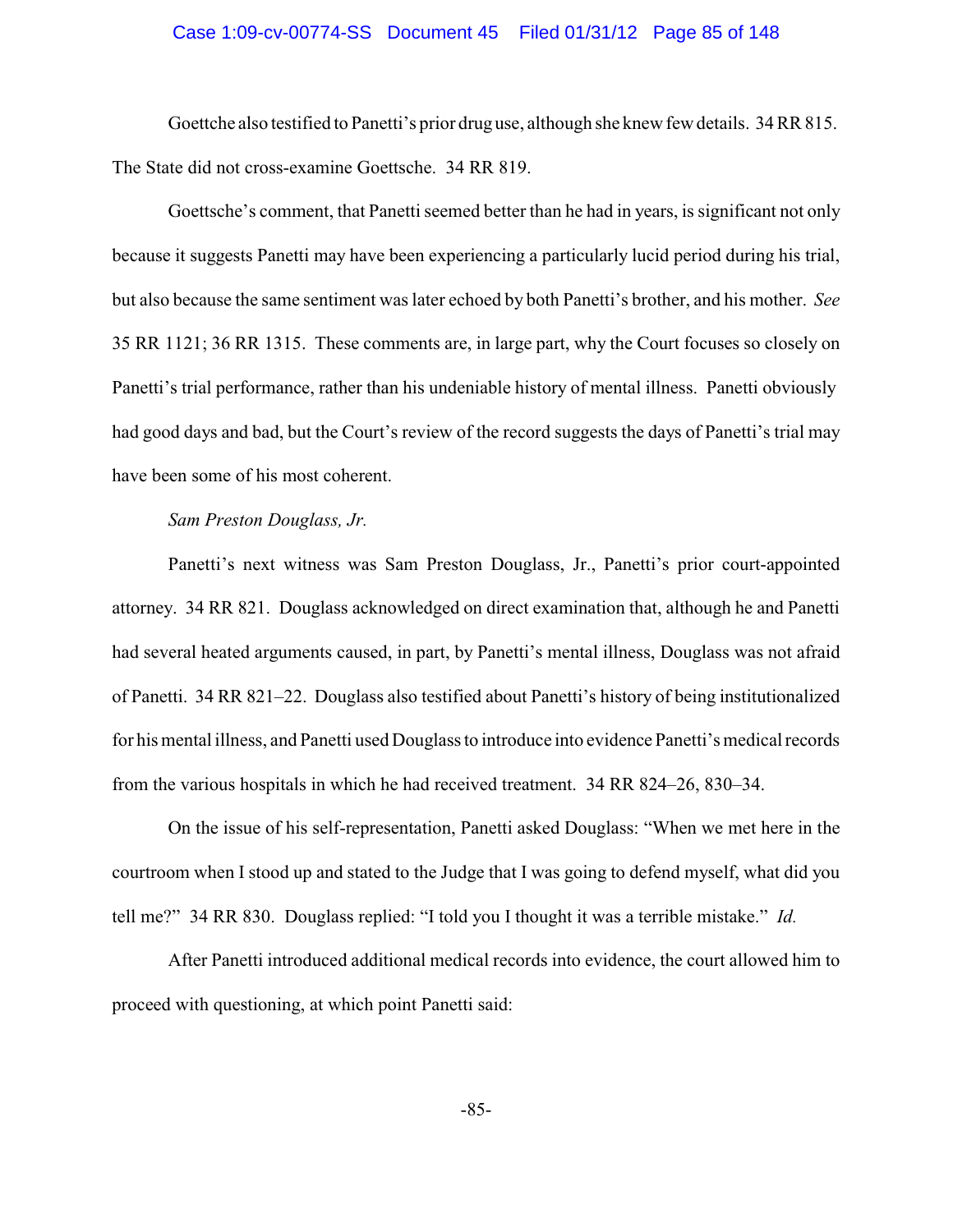Your Honor, I didn't prepare and I did not take the advice of my standby counsel and sleep, and I made sure all the records were all from the hospital in the records, but I didn't prepare a list of questions for Preston and at this time I really can't offhand think of—have anything to ask and his partner in the law firm may be called later, so I don't anticipate calling Preston back, or at this time, Your Honor, I don't have any further questions.

34 RR 834–35. As before, the State elected not to cross-examine Panetti's witness. 34 RR 835.

Panetti's direct examination of Douglass was, as usual, peppered with irrelevant comments, explanations, and asides. However, Panetti advanced his case substantially by using Douglass to introduce the records of Panetti's various hospital stays. These records provided objective, documentary evidence of Panetti's mental illness, and corroborated much of the testimony from previous witnesses. Indeed, if the jury had been inclined to credit Panetti's account of multiple personalities, or even just suspected he might not have known right from wrong at the time of the shootings, these documents may well have been dispositive of the case.<sup> $45$ </sup> Thus, even considering Panetti's occasional random tangents, his examination of Douglass was not constitutionally deficient under *Edwards*.

# *Louis John Panetti*

Panetti's next witness was his father, Louis John Panetti. 34 RR 842. Although Panetti's questions sometimes appeared irrelevant, his father was a friendlywitness, and provided a great deal of favorable testimony for his son. In brief summary, Louis testified about: Panetti's several neardeath experiences; the various kinds of work he and Panetti had done over the years; the first time

<sup>&</sup>lt;sup>45</sup> As it happens, of course, the jury obviously did not believe that Panetti was insane at the time of the murders, thus making any evaluation of the potential importance of this evidence mere educated guesswork. However, this Court believes Panetti's failure in his trial was a pragmatic one, in that he failed to persuade the jurors, and not a legal one, in that he failed to produce sufficient evidence to support his defensive theory.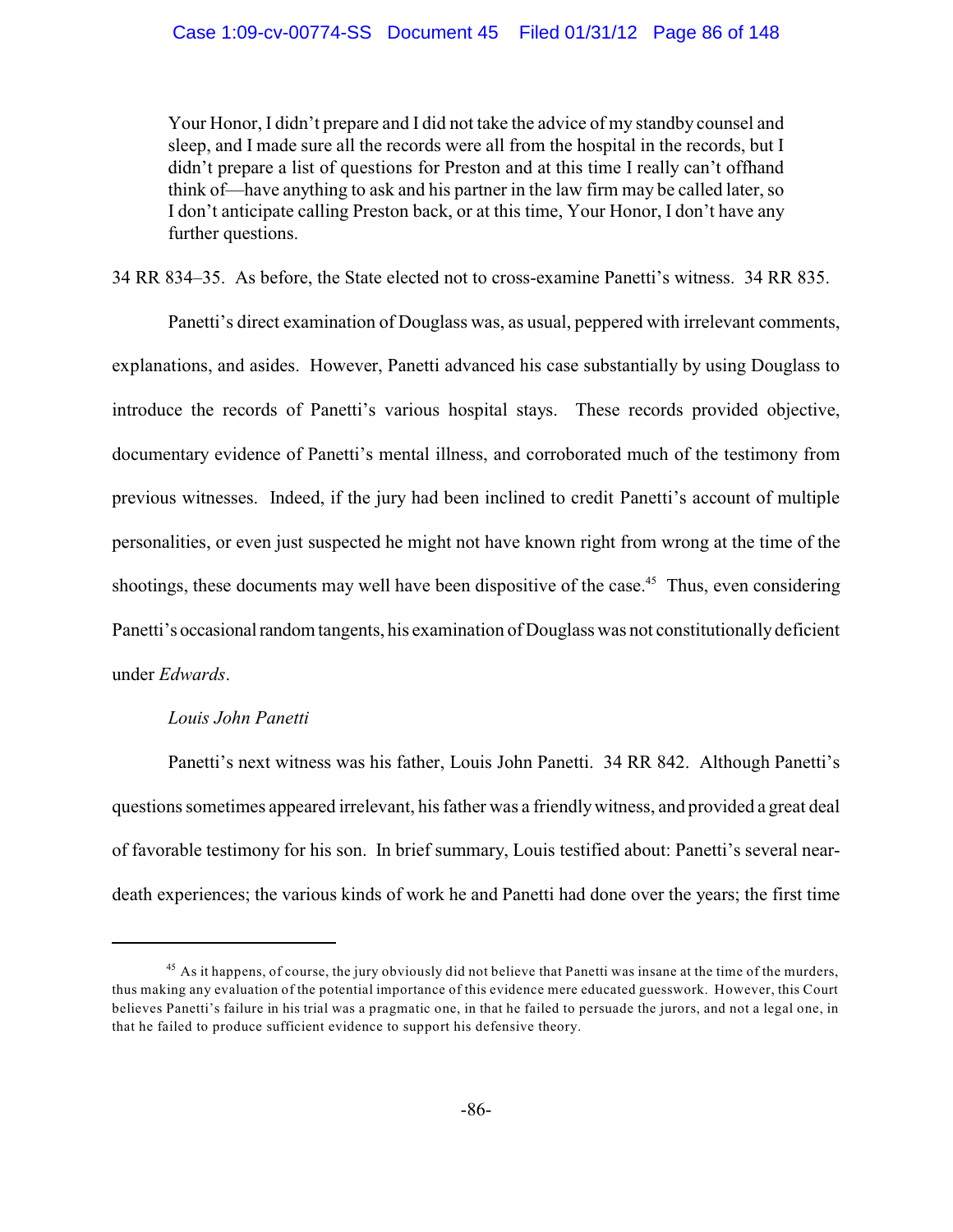#### Case 1:09-cv-00774-SS Document 45 Filed 01/31/12 Page 87 of 148

he suspected Panetti was mentally ill; Panetti's Navy service;<sup>46</sup> Panetti's drug and alcohol addiction; Panetti's prior problems with the law; his having heard that Panetti had been shot in the leg; and his having urged Panetti's ex-wife to have Panetti committed. 34 RR 842–60. Again, the State conducted no cross-examination. 34 RR 860.

Louis Panetti presented to the jury the image of Scott Panetti as a man who had experienced many hardships, and who was a victim of serious and longstanding mental illness. Although much of his testimony was probably more relevant to the question of punishment than guilt or innocence, Louis Panetti told the jury about his son's history of mental illness, an issue directly relevant to Scott Panetti's insanity defense. Of potentially equal practical, if not legal, importance, Louis Panetti humanized his son, by presenting him as a hard-working but troubled man, rather than a cold and aggressive killer. Considering the plausible value of Louis Panetti's testimony, neither Scott Panetti's decision to call his father as a witness, nor the questions he asked during direct examination, suggest he was mentally incompetent to conduct his own defense.

# *Lester Ray Meier*

Next, Panetti called Lester Ray Meier, a rodeo producer who apparently knew Panetti from his bull riding days. 34 RR 862. Panetti's decision to call Meier seems to have been unplanned ("I didn't know you were here and I didn't have anything except just what's on top of my head about just a few things about the little bit we know each other."), and his questioning was almost entirely irrelevant to the question of Panetti's guilt or innocence, although it may have had some minor relevance to the question of punishment. 34 RR 862–68. His few potentially relevant questions

<sup>&</sup>lt;sup>46</sup> Panetti also introduced his military records into evidence through his father's testimony. 34 RR 849-50.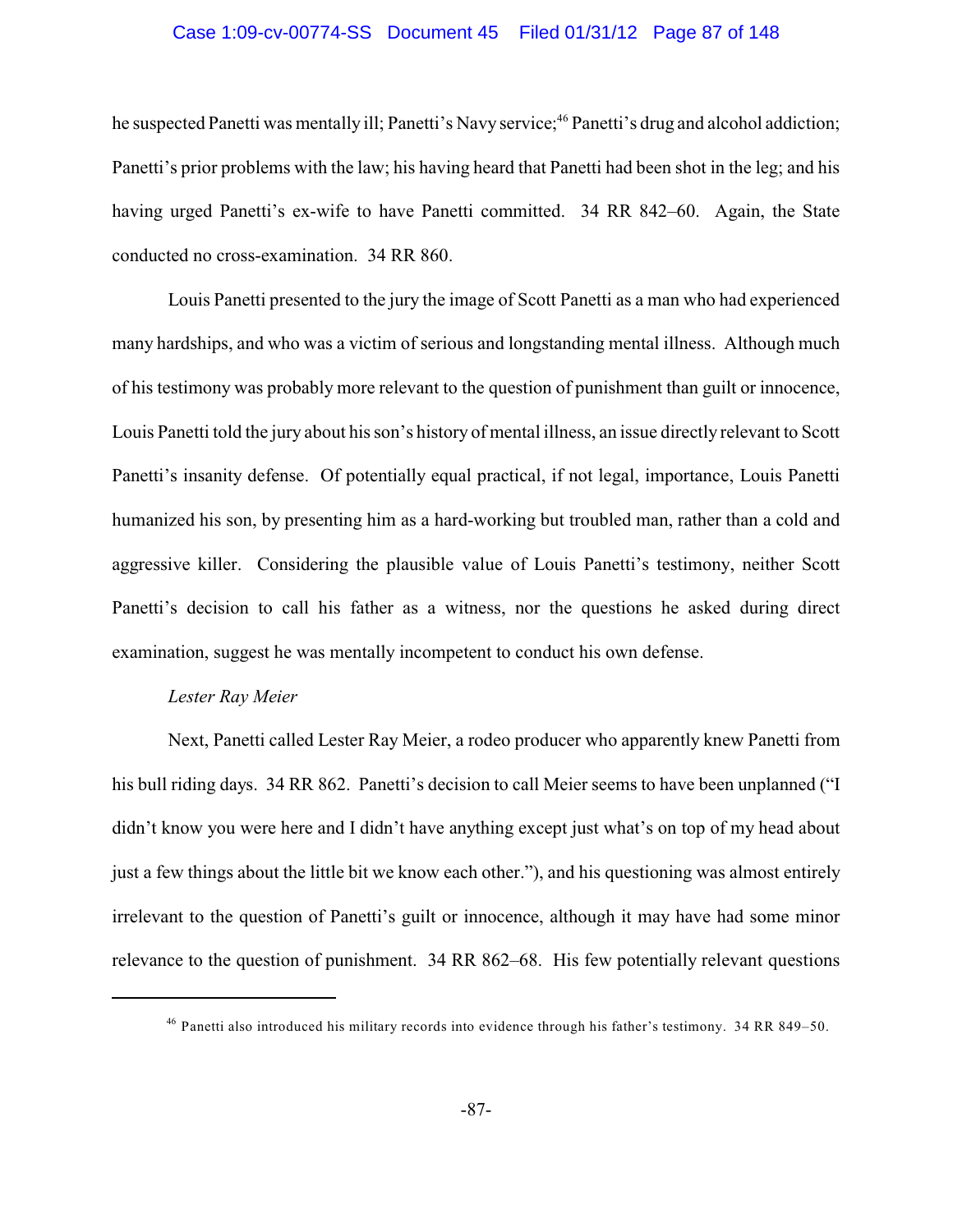#### Case 1:09-cv-00774-SS Document 45 Filed 01/31/12 Page 88 of 148

were about Meier's general knowledge of Panetti's character and reputation ("[I]n other words, just from being a lifelong resident in Fredericksburg, just explain to the Court and jury just what you know about anything, about Scott Panetti? . . . The good, the bad, and the ugly, as—"), and Panetti's alcoholism ("You ever heard any scuttlebutt in town about me going to A.A., having drinking problems or getting into problems?"). 34 RR 865, 867. The State once again opted not to ask any questions. 34 RR 868.

There seems to have been little reason for Panetti to call Meier, and Meier did not add much useful testimony. The record suggests Panetti mayhave called Meier simply because other witnesses were not yet in the courtroom, and not for any specific purpose.<sup> $47$ </sup> On the other hand, Panetti may have called Meier to discuss Panetti's rodeo accomplishments, and his skill as a farrier, two subjects of obvious pride for Panetti. Even assuming Panetti called Meier completely at random, however, this is insufficient, in the context of the entire record, to persuade the Court that Panetti was mentally incompetent to represent himself.

# *Richard Mosty*

After lunch, Panetti called his other former court-appointed attorney, Richard Mosty. 34 RR 871–72. Immediately, Panetti launched into the question of his self-representation, and Mosty explained that he "did everything [he] could possibly do . . . to talk [Panetti] out of it." 34 RR 873.

Later, Panetti asked Mosty to summarize Panetti's various hospitalizations; Mostydiscussed them in detail, including in his summary, among other things, Panetti's several diagnoses. 34 RR

 $^{47}$  The court had difficulty serving some of Panetti's requested subpoenas, with the result that Panetti was unable to call witnesses in the order he had planned.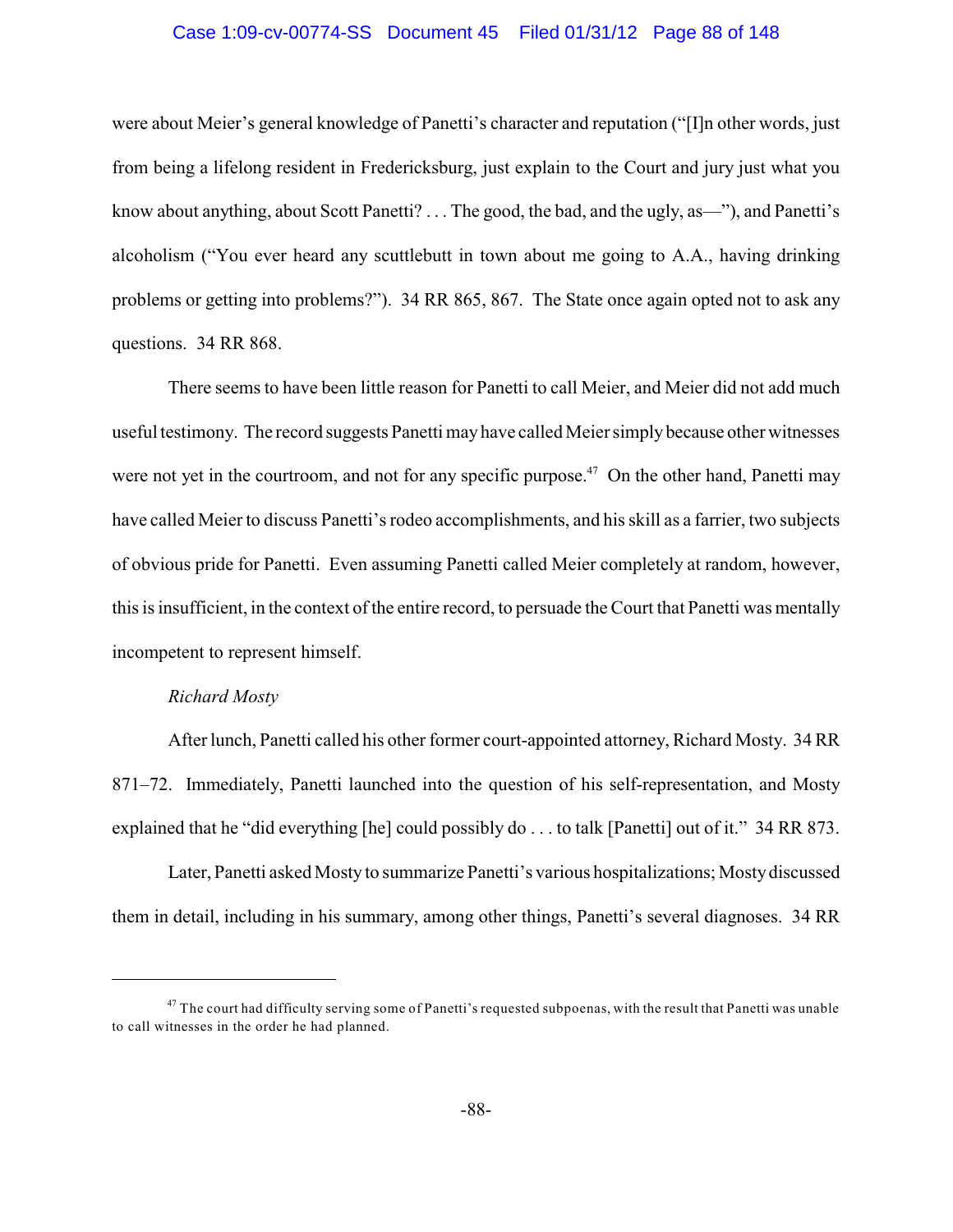#### Case 1:09-cv-00774-SS Document 45 Filed 01/31/12 Page 89 of 148

876–81. Mosty also testified that Sonja Alvarado knew about "Sergeant Ironhorse" as far back as 1990. 34 RR 882.

Panetti admitted into evidence, through Mosty, several items of clothing Panetti had been wearing at the time of his arrest, including Panetti's watch, his belt and buckle, his tie and tack, and his shirt and coat. 34 RR 883–85.

Mosty additionally recounted an argument he had had with Panetti, which culminated in Mosty throwing a cassette tape at Panetti. 34 RR 886. Panetti asked: "When you threw your fit and you chucked the tape at me, what did I do?" *Id.* Mosty replied: "You didn't do anything. You shortly thereafter gave me my tape back." *Id.* 

Panetti finally returned to the issue of his mental state, and in particular seemed to be asking Mosty to confirm that Panetti displayed multiple personalities: "[D]id you ever see different variations of my personalities?" 34 RR 887.

Breaking its pattern of silence, the State elected to cross-examine Mosty. 34 RR 888. The State emphasized Panetti's many diagnoses of alcoholism over the years, and concluded by observing that the State had also, along with Mosty, opposed Panetti's self-representation. 34 RR 889–95.

On redirect, Panetti asked: "Mr. Mosty, do you remember me stating why I decided to defend myself, briefly?" 34 RR 895. Mosty responded: "Well, if I could summarize it, I would say that you said God was going to guide you." *Id.* Panetti replied, in closing: "Amen." *Id.*

Mosty's testimony was potentially very helpful to Panetti's case, as it contained the most detailed verbal account of Panetti's various hospitalizations and diagnoses of any testimony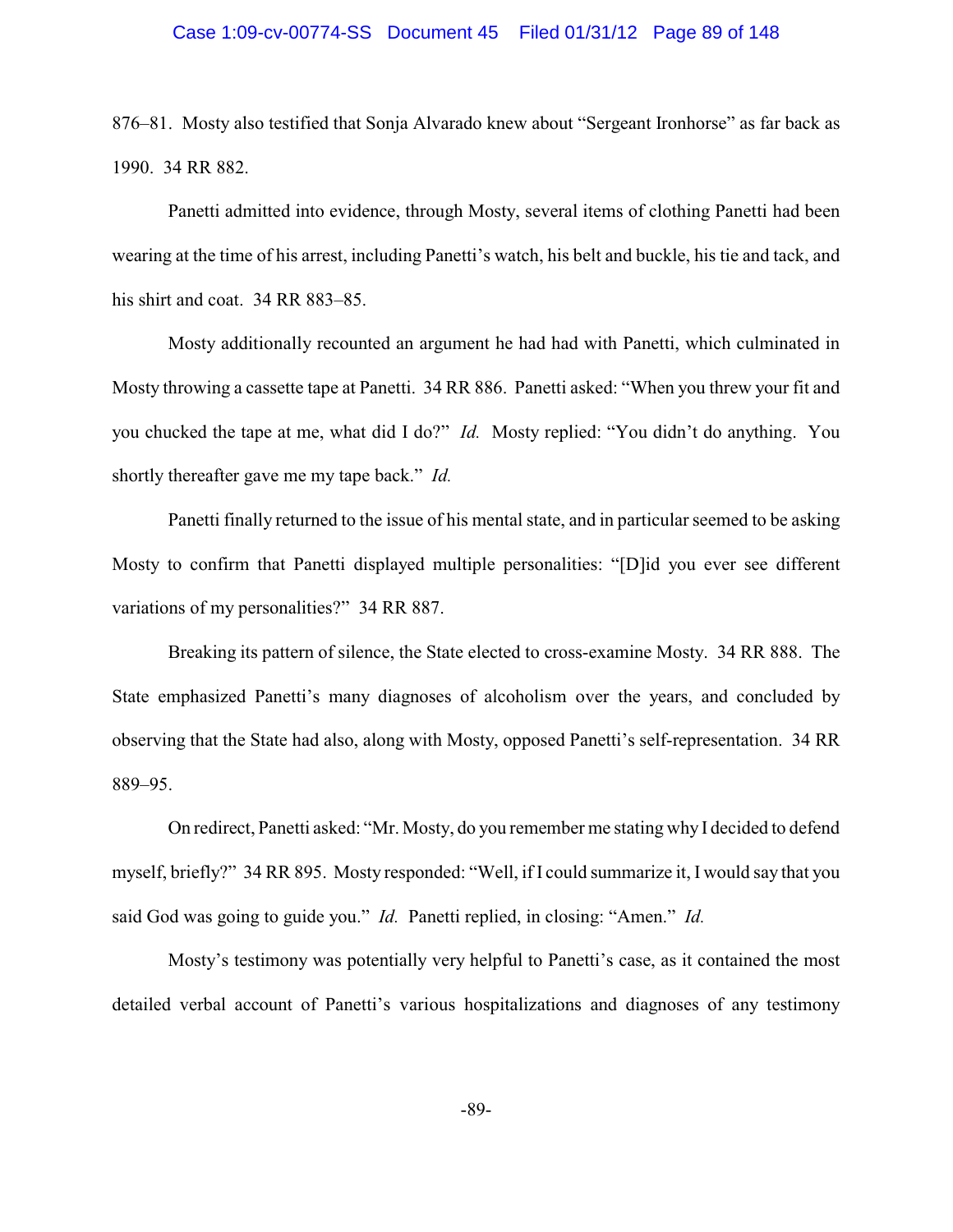#### Case 1:09-cv-00774-SS Document 45 Filed 01/31/12 Page 90 of 148

presented to the jury. Panetti also stressed his status as an underdog, by showing how opposed Mosty was to Panetti's self-representation. Finally, Panetti emphasized his religious faith, a move one reasonably could anticipate would win favor with a rural Texas jury. In short, nothing in Panetti's examination of Mosty demonstrates that Panetti was incompetent to defend himself.

#### *Patrick Schuette*

Panetti's next witness was Patrick Schuette, an old friend. 34 RR 896–97. One of Panetti's main goals in calling Schuette seems to have been so Schuette could identify, and explain the use of, Panetti's "web gear." 34 RR 898–99. Similarly, Panetti had Schuette explain whyPanetti carried knives, and wore military clothing. 34 RR 899. Panetti then asked a slightly more pointed question: "Have you ever known me to be in a paramilitary group or to be—to be—to do military maneuvers or glorify a war or the taking of human life or find any—did I ever make any remarks about blood trails?" *Id.*

Schuette testified he knew Panetti used several different names, but that he "thought that was just the way [Panetti] signed [his] poetry . . . ." 34 RR 901. Panetti also asked questions apparently aimed at showing he was a hard worker: "If there was ever a time I was around and y'all were doing the job—well, you know this was work I preferred and didn't prefer the life, but if it come to you calling me up to work, even if it was digging ditches or breaking concrete, would I take that job?" 34 RR 902. Returning to its previous laconic strategy, the State did not cross-examine Schuette. 34 RR 905.

It seems Panetti called Schuette to combat his "Rambo" image, and to demonstrate that, although Panetti carried knives and wore military outfits, he was not a violent war veteran. Rather,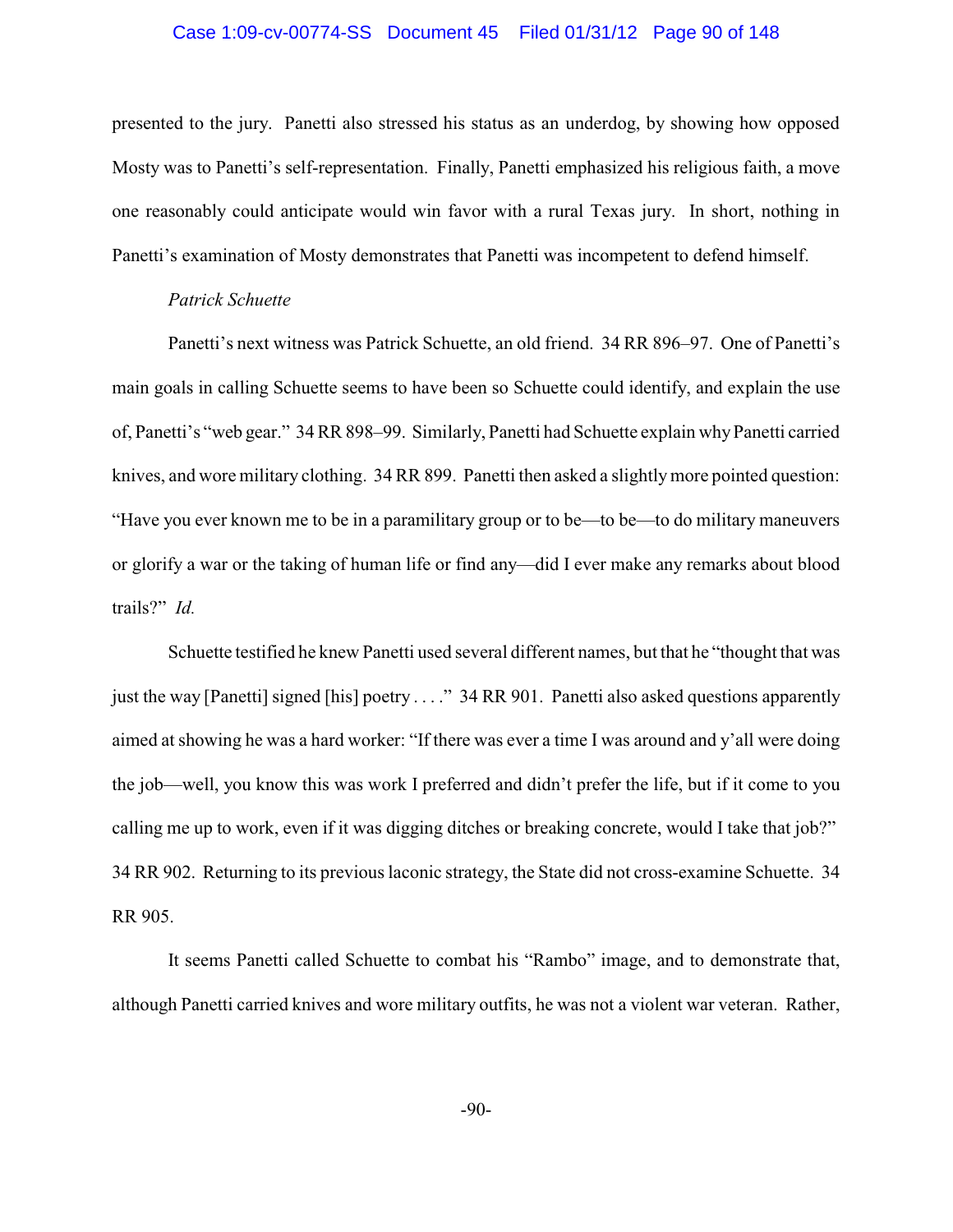#### Case 1:09-cv-00774-SS Document 45 Filed 01/31/12 Page 91 of 148

Panetti's questions suggest, he wished to give the jury the impression that he was a practical and hardworking hunting enthusiast. Although creating a favorable image with the jury is important in any case, it was of crucial importance in Panetti's case—which featured both gruesome violence and a fairly unsympathetic, potentially alienating, defendant—that he rehabilitate his image as much as possible. Schuette's testimonywas probably too little, too late, but Panetti's decision to call him was not unreasonable, under the circumstances.

# *John Wolfgang Braeutigam*

Next, Panetti called John Braeutigam, whose exact relationship to Panetti is slightly unclear, but for whom Panetti appears to have worked as a driver. 34 RR 907–10, 913. For the most part, Braeutigam had little memory of the matters about which Panetti asked, and his testimony was essentiallyirrelevant to either Panetti's guilt or innocence, or his proper punishment. 34 RR 907–13. Predictably, the State did not cross-examine the man. 34 RR 913.

#### *David Morquecho*

Panetti's next witness was David Morquecho, a longstanding acquaintance. 34 RR 915–17. Morquecho apparentlygave a statement to law enforcement on September 11, 1992, about a meeting he had with Panetti the day before the murders. 34 RR 922–23. Presumably by way of impeachment, Panetti wanted Morquecho to admit that he sold marijuana to Panetti, but Morquecho was having none of it. 34 RR 920–21, 925. Panetti also asked a number of questions about Morquecho's criminal record, his drug and alcohol use, and whether he was an informant for police. 34 RR 925–29.

Indeed, Panetti asked several questions, and made several statements, that called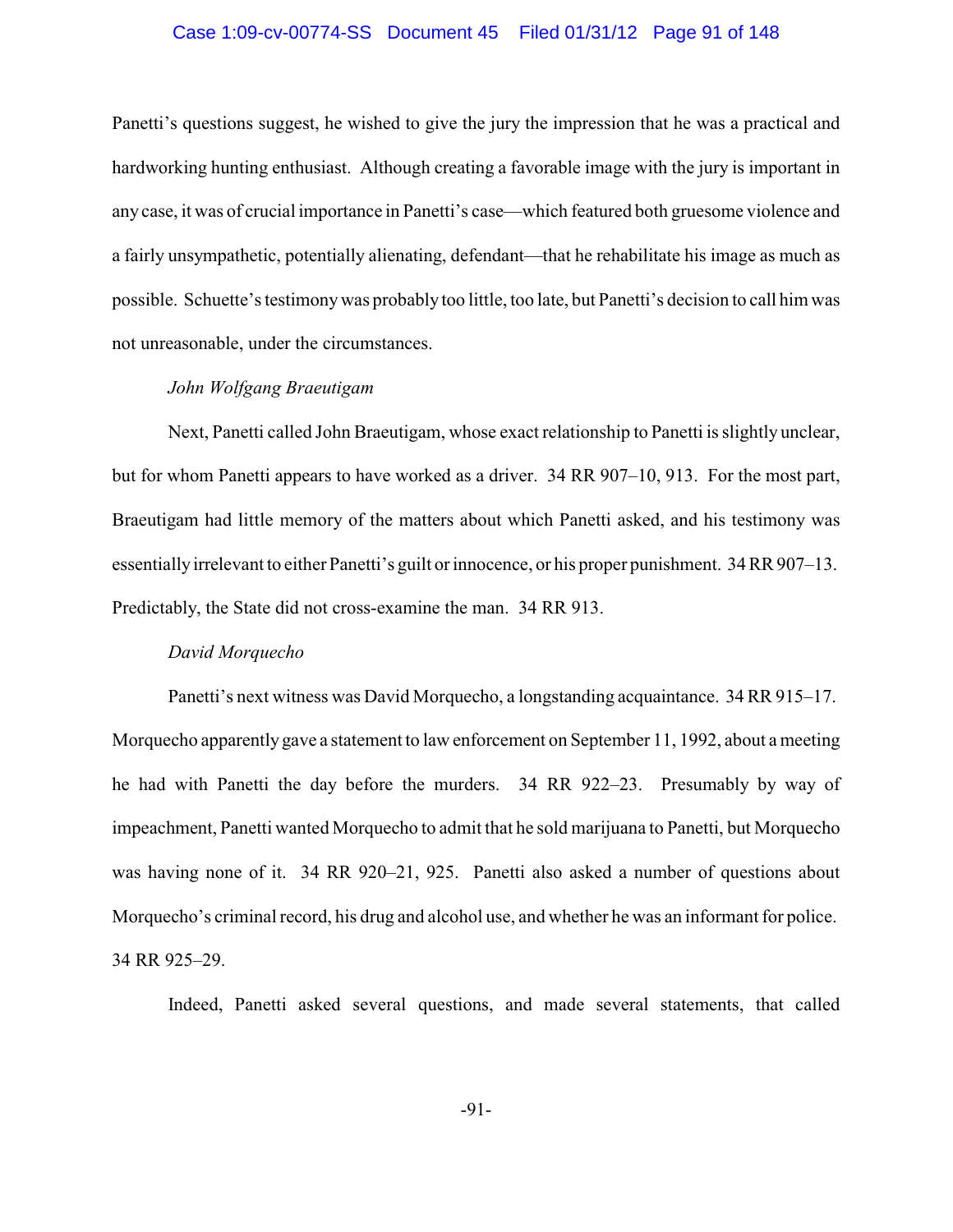#### Case 1:09-cv-00774-SS Document 45 Filed 01/31/12 Page 92 of 148

Morquecho's honesty into question: "Well, David, what I'm going to ask you that has relevance to my guilt or innocence is the credibility as you being a witness and you made a statement that could mean my life and we got to find out if you're telling the truth," 34 RR 929; "David, I'm not going to interrogate you, but do you know the penalty for perjury in a case such as this," *id.*; "Are you on parole right now, on probation? . . . What would happen if you were to be arrested today," *id.*; "Well, David, I'm going to ask you these questions once and just come up with a straight answer, because I don't want to interrogate—take the Court's time, because I'm asking you questions about how many times you been busted and what for and you're being evasive, and I can't get to what you said is on the statement, David," 34 RR 930. The State cross-examined Morquecho about the statement he gave police, and about the meeting with Panetti the day before the murders. 34 RR 930–33.

On redirect, Panetti again suggested Morquecho was lying ("David, alls [sic] I want you to tell is the truth and not put on a show."), and again implied he was a police informant ("I'm going to ask you why when someone gets busted they go to jail, and you been able to stay out of jail with your arrest record."). 34 RR 935. After several more references to Morquecho's prior convictions, Panetti concluded his questioning. 34 RR 935–37.

Morquecho gave a damaging statement to police about an interaction he had with Panetti shortly before the murders. Perfectly reasonably, Panetti attempted to impeach Morquecho's credibility, not only by bringing up Morquecho's prior convictions, but also by suggesting Morquecho would lie to police to avoid legal problems of his own. And although this Court can only speculate how much credence the jury gave Morquecho's testimony, it seems likely Panetti's questions, and Morquecho's often evasive or inconsistent answers, at least raised substantial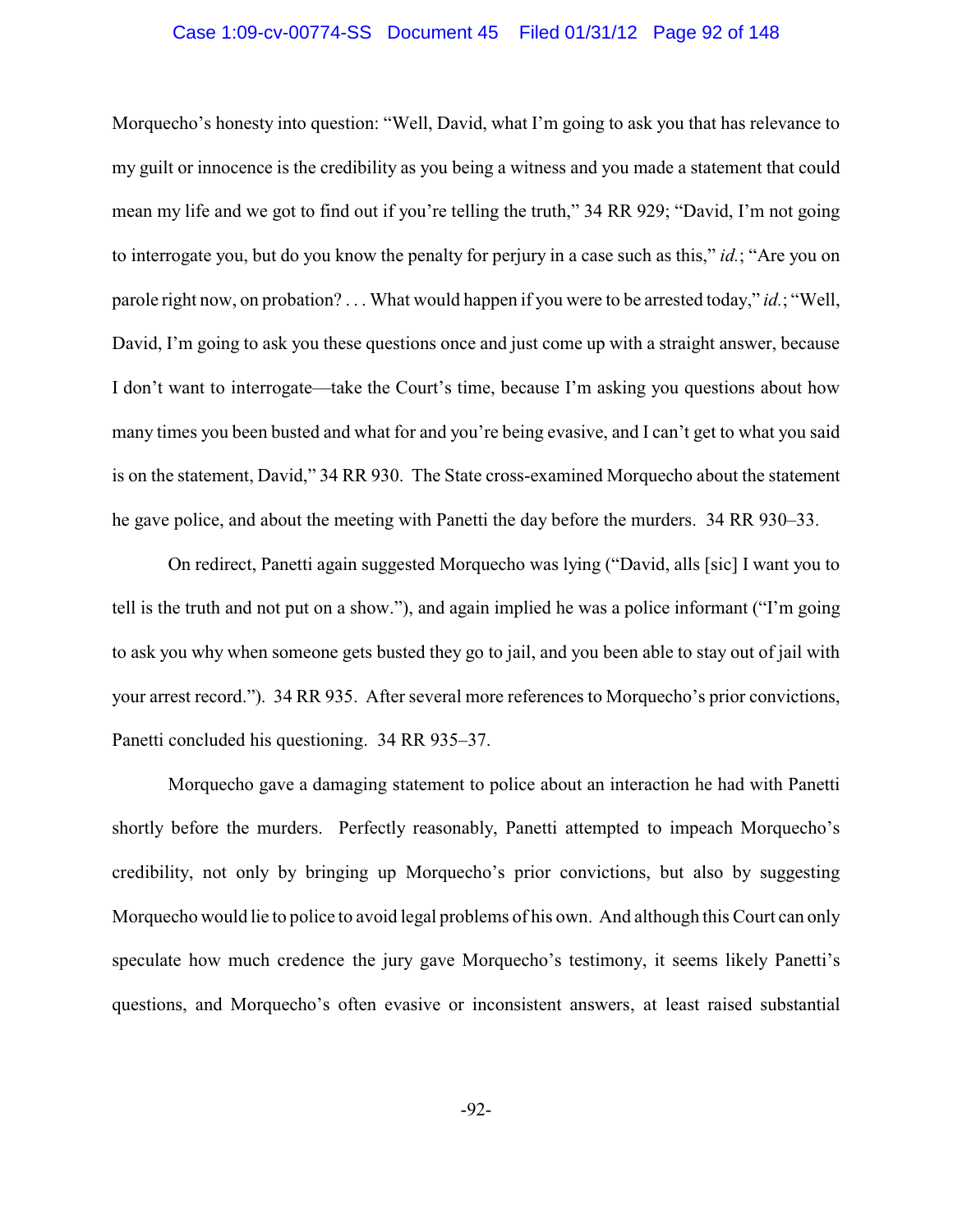#### Case 1:09-cv-00774-SS Document 45 Filed 01/31/12 Page 93 of 148

questions about Morquecho's credibility. Of course, impeachment of a negative witness is a perfectly sound trial strategy, and one Panetti employed with reasonable effectiveness in this instance.

#### *Curtis B. Allerkamp*

Panetti's next witness was Curtis B. Allerkamp, a man who apparently knew Panetti from Alcoholics Anonymous meetings, and last saw him one or two years prior to the murders. 34 RR 937–39. Allerkamp's direct testimony was essentially irrelevant to any issue in Panetti's case, but Panetti appeared to be trying to make a connection between intoxication and insanity, as well as validating the idea of being restored to sanity through spirituality. 34 RR 942–44. On crossexamination, the State clarified the legal issue: "Have you ever known the Defendant to not know the difference between right and wrong?" 34 RR 947. Allerkamp: "No." *Id.*

Panetti elicited no relevant testimony on redirect, but he did demonstrate his knowledge of the legal definition of insanity: "Did you know that when the D.A. asked you that question, that the whole stem of an insanity defense depends on a couple of issues and one of them is knowing the difference between right and wrong?" *Id.*

Considering that Panetti obviously knew what he had to prove to prevail on his insanity defense, it is unclear why he called Allerkamp as a witness.<sup>48</sup> However, as Panetti's final question

<sup>&</sup>lt;sup>48</sup> During voir dire, Panetti asked several potential jurors whether they believed a person could be restored to sanity through spiritual means. Panetti may have been attempting to use Allerkamp, and his knowledge of Alcoholics Anonymous principles, to lend credence to the possibility that Panetti was rendered sane by his post-murder spiritual conversion. Of course, as before, this is speculation by the Court and not a basis for any of its conclusions.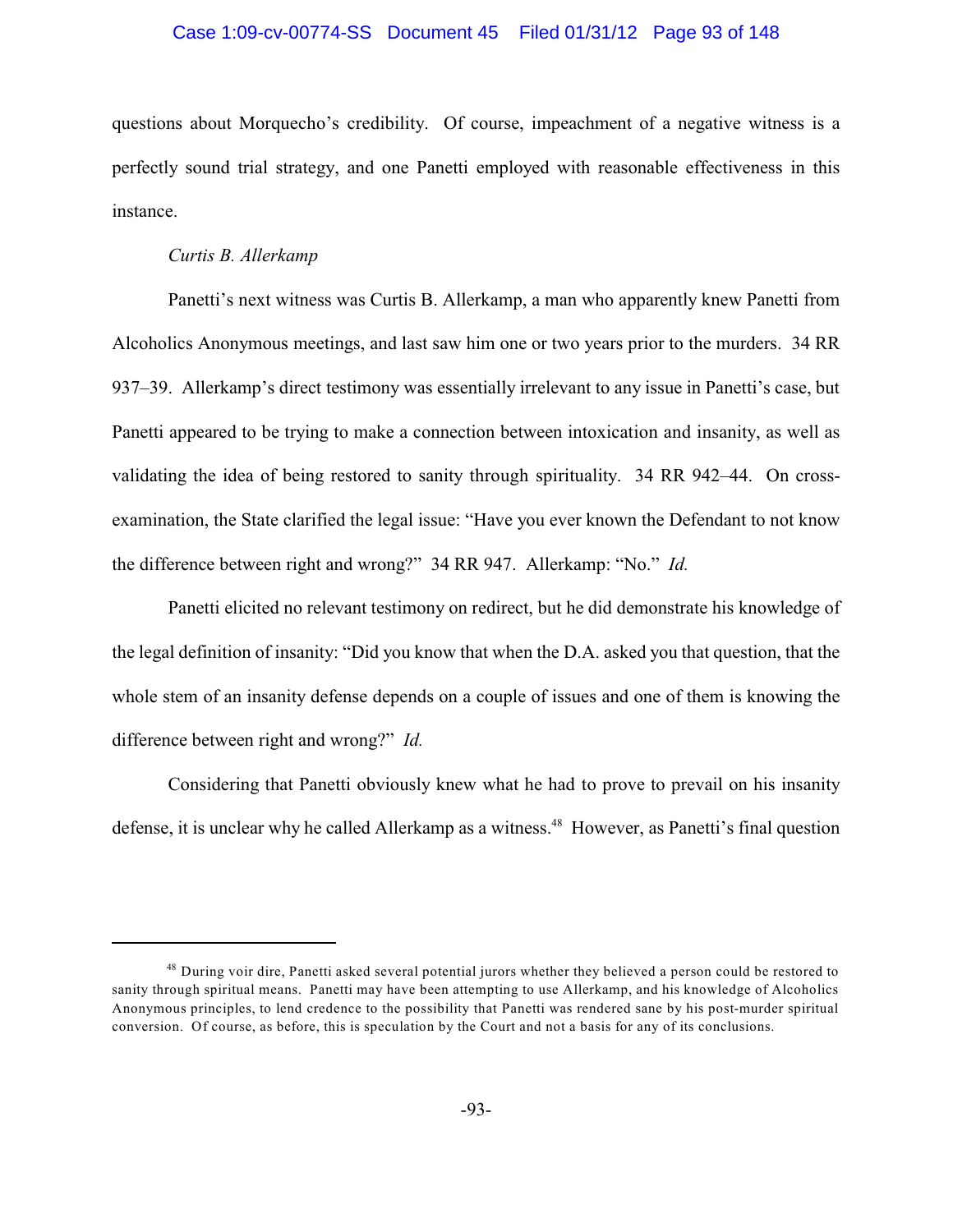#### Case 1:09-cv-00774-SS Document 45 Filed 01/31/12 Page 94 of 148

amply demonstrates, he had an appreciation of the legal issues central to his guilt or innocence.<sup>49</sup> Although Panetti appears to have called an unnecessary witness in Allerkamp, there is no particular indication this mistake was caused by Panetti's mental illness, nor that it was a mistake of such magnitude that it rendered him constitutionally incompetent to represent himself.

### *Kenn Knopp*

Panetti then called as a witness Kenn Knopp, an ordained deacon who visited Panetti in the Gillespie County Jail after the murders. 34 RR 948–49. Knopp appears to have been a strong proponent of Panetti's multiple personalities theory ("I have never been involved . . . in a situation like this, so I would have to judge it on its own merit and see if I'm not even betraying you or your alter ego. . . . Ego, no, not in a sense of thinking there's something more than what you really are, but in what personalities may be working within you."), and Panetti began by trying to bolster his credibility: "[I]n other words, doctors aren't gospel and—and your [sic] clergy may know as much about—as most doctors." 34 RR 949–50.

Knopp elaborated on his belief about Panetti's mental illness: "I believe that probably you're a victim of chemistry, and in a system, in a bodily system, in schizophrenics that can't handle changes in sugars and drugs and alcohol, whatnot, then they just, like Dr. Jeckyl and Mr. Hyde, they just turn and then you're the victim. . . . And nothing you can really do about it." 34 RR 953. Panetti added a comment before proceeding to his next question: "And the victims hurt the ones they love the most." *Id.*

<sup>&</sup>lt;sup>49</sup> Also scattered throughout Panetti's questioning of witnesses is his acknowledgment that voluntary intoxication is not a legal excuse for murder.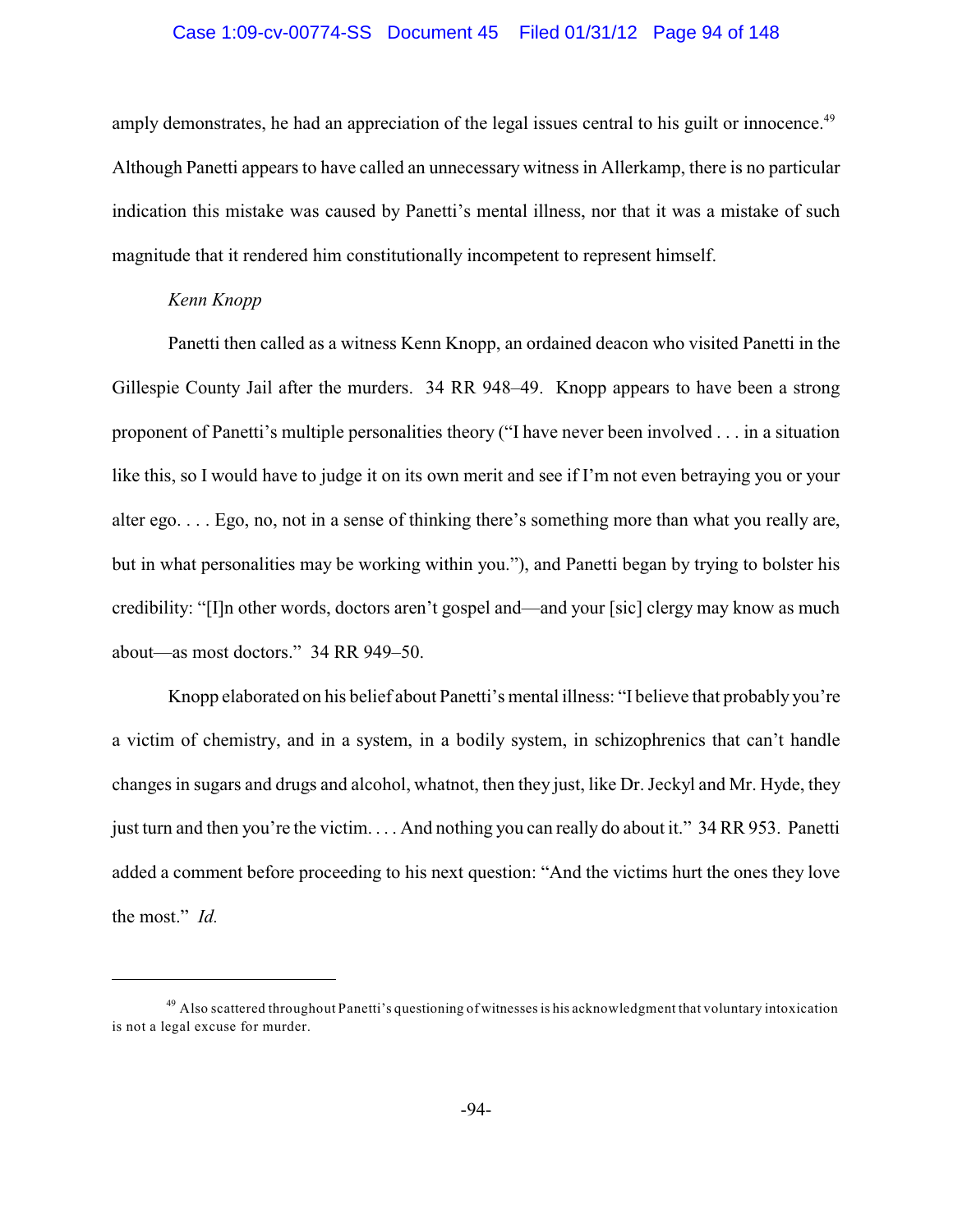#### Case 1:09-cv-00774-SS Document 45 Filed 01/31/12 Page 95 of 148

Later, Panetti asked a more direct question: "Kenn, before you head back to Fredericksburg or I pass the witness, and to bring it down to the legal matter, in all your years of counseling as clergy, have you ever encountered anybody that was schizophrenic to where you can conceive that they might not know right from wrong?" 34 RR 956.

The State cross-examined Knopp on the issue of Panetti's alter ego, and specifically whether Knopp only learned about Panetti's alleged separate personality during the trial, but Knopp gave fairly unhelpful answers: "Oh, I knew it long ago, in a sense. . . . Where did I learn he had an alter ego? Well, he's always coming up in costume, you know. I'm in a costume. He's in a costume. Everybody is in a costume." 34 RR 958–59. The State followed up with a series of questions that this Court assumes were intended to impeach Knopp's credibility: "Do you have an alter ego?"; "You're not a medical doctor?"; and, "But you're certain that a demon wasn't roaming around and affected Mr. Panetti on the 8th of September?" 34 RR 959–61. Panetti did not take the witness on redirect. 34 RR 961.

Talk of demons aside, Panetti's examination of Knopp was most notable for his attempt to link schizophrenia with legal insanity. Also remarkable was Panetti's sidebar comment, about how schizophrenics are victims, and how they hurt the ones they love most. These themes—Panetti as a victim of mental illness, his affection for his victims, and, of course, his insanity—were consistent throughout Panetti's trial, and permeated his examinations of witnesses. Whether Panetti could have come up with a better defensive strategy is debatable, but ultimately irrelevant; what matters is whether Panetti was mentally capable of performing the tasks required to conduct his own defense in a constitutionally sufficient manner. As the Court has reiterated many times throughout its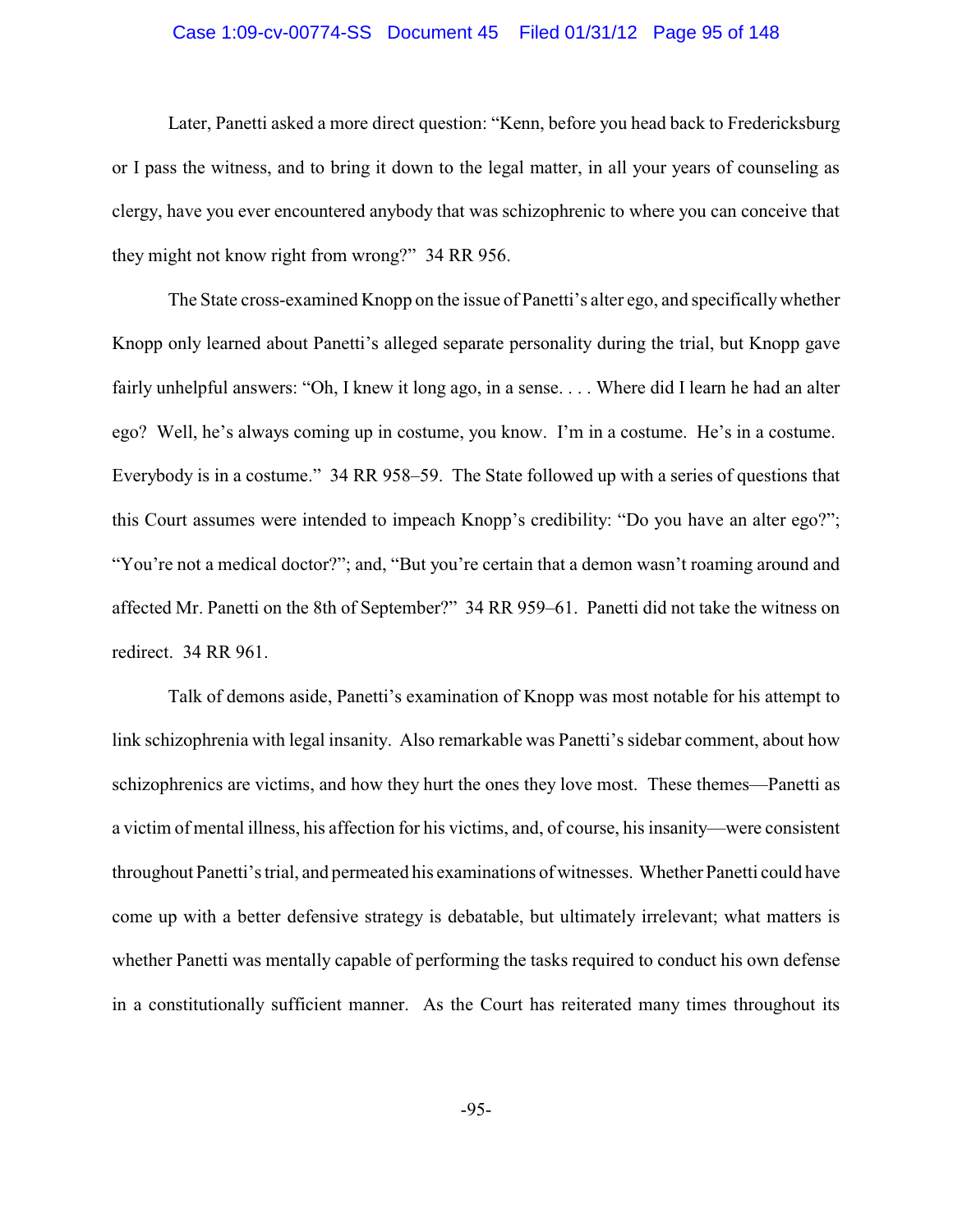# Case 1:09-cv-00774-SS Document 45 Filed 01/31/12 Page 96 of 148

discussion, Panetti has failed to demonstrate that his mental illness rendered him incompetent to proceed pro se.

# *Marcie Brunschmid Panetti*

Panetti's next witness was his sister-in-law, Marcie Brunschmid Panetti. 34 RR 962. Marcie testified about her strong belief, upon first meeting Panetti and later, that he was mentally ill. 34 RR 964–65. Marcie reiterated the notion that Panetti was a victim, and suggested his mental illness was aggravated by the incorrect and excessive medication he was given. 34 RR 965. During his direct examination, Panetti referred to the "legal range war [he had] had trying to get to a psychiatrist," and blamed his inability to see a psychiatrist on jail officials. 34 RR 976.

Marcie was apparently also a proponent of the separate personality theory. Panetti asked: "[B]efore you came to court and heard testimony or what was on the buckle<sup>50</sup> or did you ever hear of any other names I had?" 34 RR 971. Marcie's reply:

Yes, I have heard of a Sergeant Ironhorse. I do believe people can have two personalities and when one personality is out there that we see, the other person is hidden, and when Scott Panetti comes out, I don't know he remembers what Sergeant Ironhorse did. I think people can have multiple personalities.

34 RR 972. Panetti asked no further questions, and the State elected not to cross-examine Marcie.

*Id.* As September 15, 1995 was a Friday, the court recessed Panetti's case until Monday, September

18. *Id.*

*Vernie Harris*

Panetti's first witness on Monday morning was Vernie Harris, a man who used to attend

 $50$  The name "Ironhorse" was apparently on the belt buckle Panetti was wearing when he was arrested.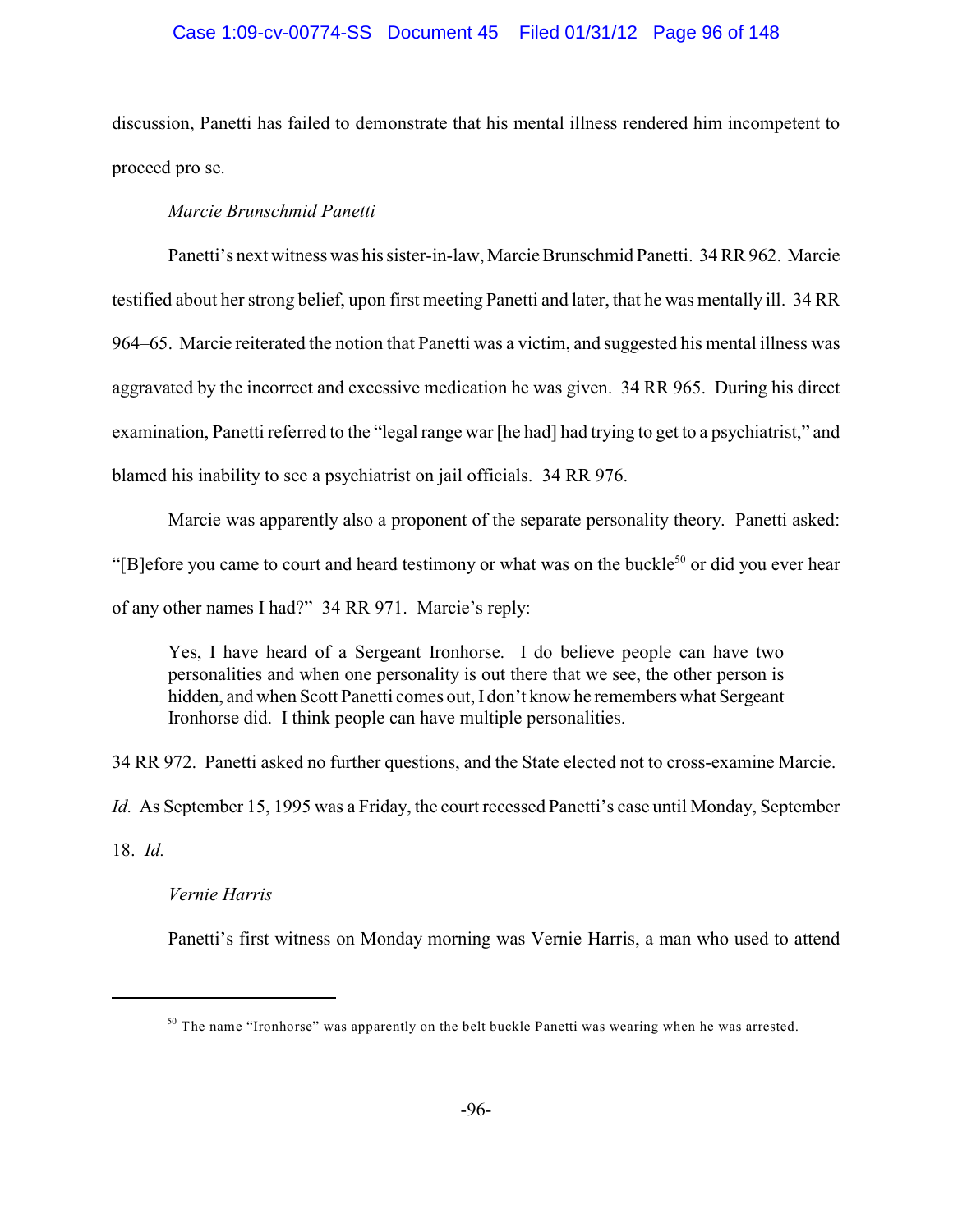#### Case 1:09-cv-00774-SS Document 45 Filed 01/31/12 Page 97 of 148

church with Panetti. 35 RR 989–90. Panetti asked several questions about whether Harris had heard about Panetti's mental illness, or noticed anything unusual about Panetti during church, but Harris had little to say on the matters. 35 RR 990–91. In fact, Harris seemed only casually acquainted with Panetti, and was unable to answer many of his questions. 35 RR 989–91. Accordingly, Panetti's direct examination was very brief, and the State asked Harris no questions. 35 RR 991.

# *John Paul Ramsey*

Panetti's next witness was Dr. John Paul Ramsey, a family physician in Fredericksburg who treated Panetti in 1984 or 1985 for a gunshot wound, and who apparently delivered Panetti's daughter. 35 RR 992–95, 999–1000. Panetti first asked Ramsey to explain why some of Panetti's medical records were unavailable, which he did. 35 RR 993–94. Then Panetti asked Ramsey to describe how he treated Panetti's gunshot wound. 35 RR 994–95.

Ramsey also testified about several visits Panetti made to him for psychiatric reasons. 35 RR 997. Panetti asked specifically about Ramsey's impressions of Panetti's mental illness, and whether Ramsey had heard about Panetti "going into treatment." 35 RR 998–99.

Later, after many irrelevant questions about treatment Panetti received for a sebaceous cyst while in jail, Panetti asked a catch-all question of Ramsey—one he would repeat, in various forms, to many future witnesses: "[I]s there anything that I may not have touched on or that you know about Scott Panetti that may give some insight to the jury about, and may be helpful or—in other words, honestly anything that Imay not have questioned you or asked you about that has anything to do with the innocence or guilt of—" 35 RR 1004. In response, Ramsey offered to testify about his treatment of Panetti, or Panetti's mental illness, but indicated he was uncomfortable with the open-ended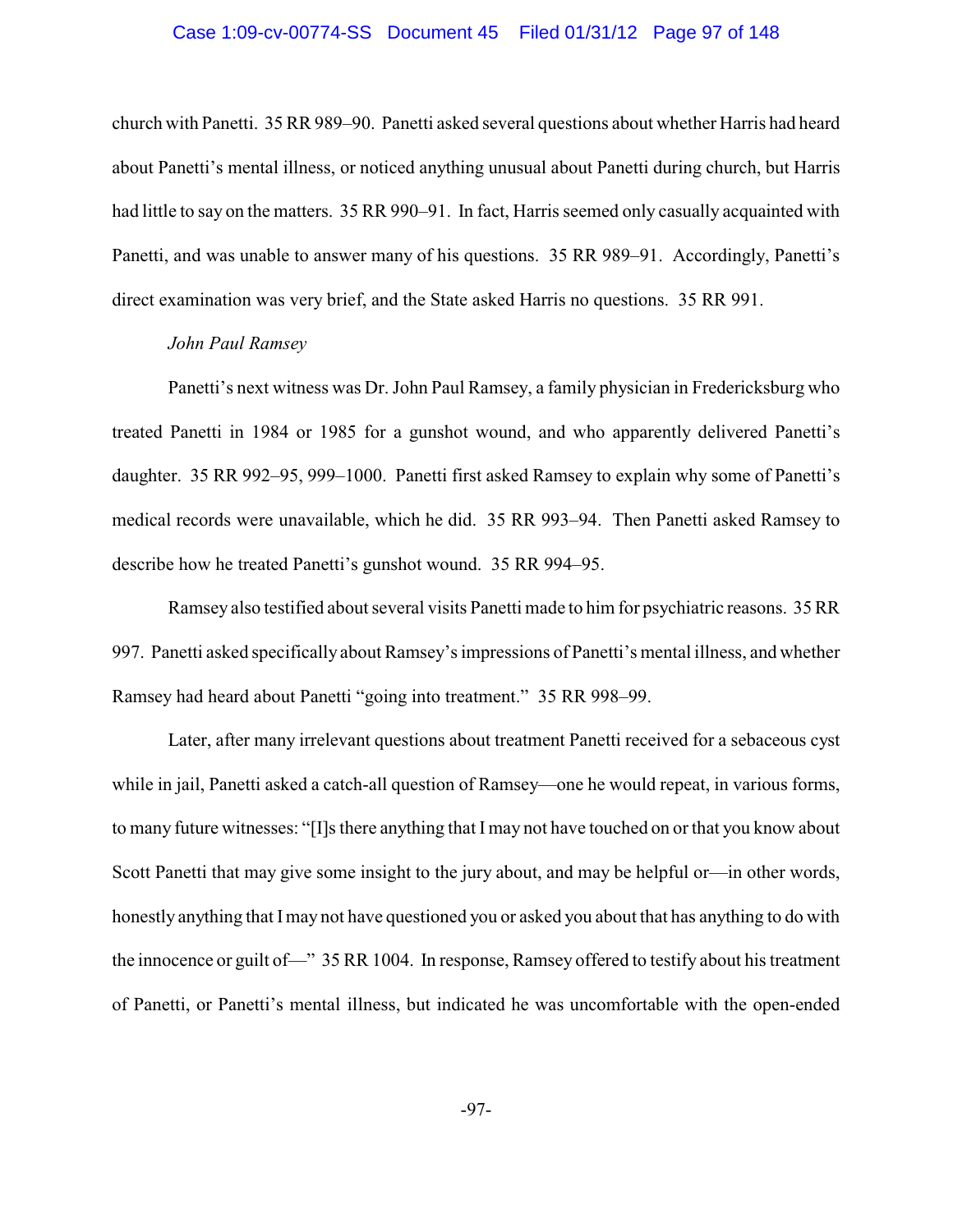# Case 1:09-cv-00774-SS Document 45 Filed 01/31/12 Page 98 of 148

nature of Panetti's question. 35 RR 1004. Panetti's reply was notable: "No, I think just from my recollection I have asked questions for Scott to find out more about Sarge, and I think if there was anything bizarre or when I initially came in for the Lithobid and I was prescribed to that, I didn't know what you diagnosed or what you thought may have been my problem." 35 RR 1004–05.

The State cross-examined Ramsey about his treatment of Panetti, apparently trying to establish that his treatment occurred well before Panetti's crime, and after it, but not immediately preceding it. 35 RR 1007–08. Panetti's questions on redirect elicited no significant testimony. 35 RR 1008–09.

In sum, Panetti's questioning of Ramsey further developed the evidence of Panetti's mental illness, and allowed him to discuss the narcotic painmedication he received after his gunshot wound. Although much of this evidence was cumulative, and potentially unnecessary, it was consistent with Panetti's apparent trial strategy; thus, it does not appear to have been unreasonable for Panetti to call Ramsey as a witness.

### *Arnulfo Rendon*

The next witness Panetti called was Arnulfo Rendon, who was an old friend of Panetti's. 35 RR 1009–11. After some preliminary questions, Panetti returned to the subject of his gunshot injury: "[A]bout when I got shot did you notice any change in Scott Panetti?" 35 RR 1012. Later, Panetti asked a question in a similar vein: "[I]s there just honestly anything that stands out in your mind as bizarre or peculiar about me?" 35 RR 1013. At the end of his examination, Panetti returned to this theme: "When you saw me smoke [marijuana] once in a while, did I turn into something different than most people when they smoked?" 35 RR 1015. The State did not cross-examine Rendon. 35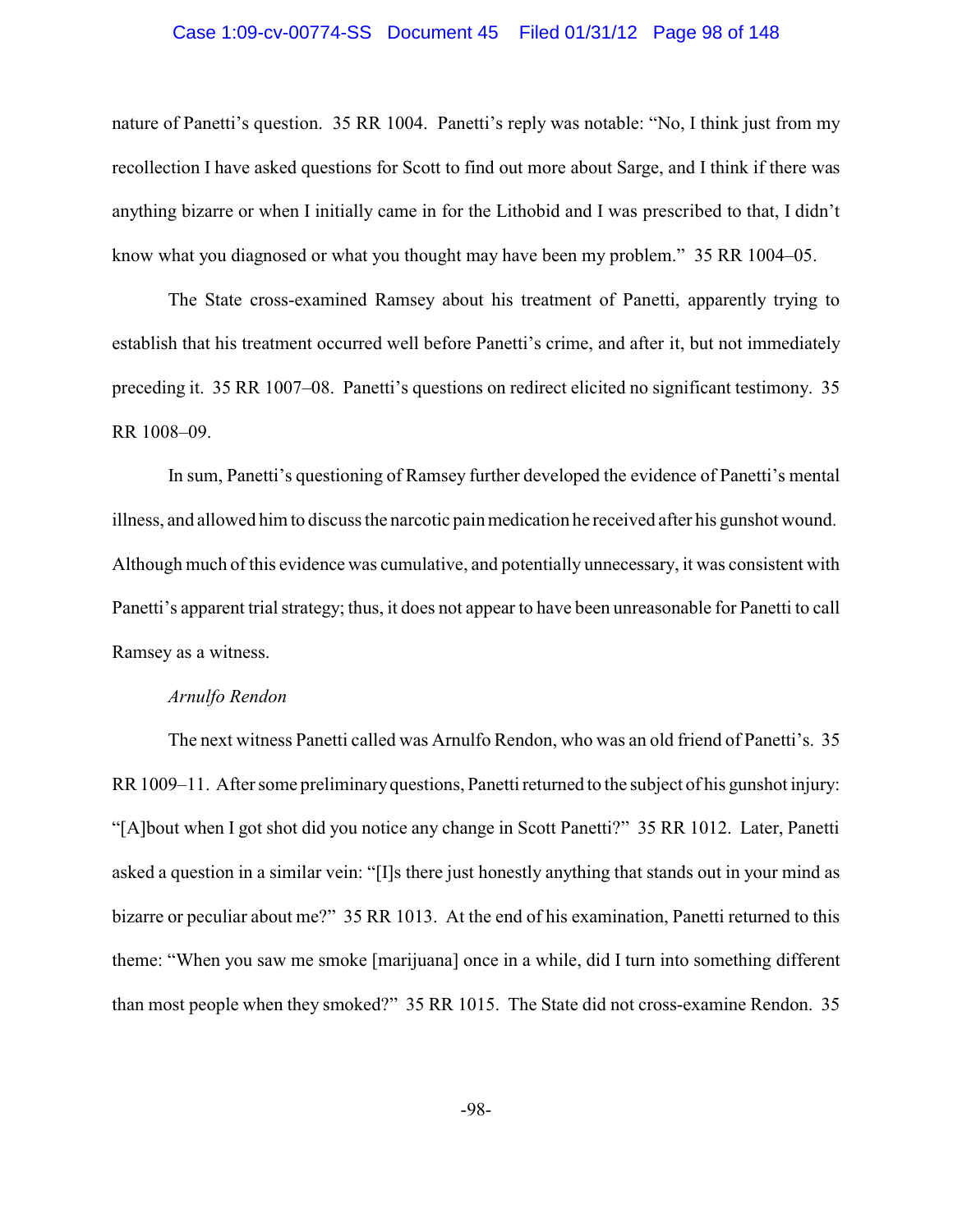RR 1015.

Panetti got few helpful answers, but it appears he was hoping Rendon would corroborate his separate personality theory, or at least cast doubt on Panetti's sanity prior to the murders. As usual, of course, his examination was peppered with random asides and irrelevant tangents, but nothing that rendered his examination of this witness constitutionally incompetent.

# *James S. Bell*

Panetti next called James S. "Mickey" Bell, who had previously attended the same church as Panetti, and who was casually acquainted with him. 35 RR 1016–17. As with several of his prior witnesses, Panetti asked Bell a very open-ended question about his past behavior: "Mickey, as far as my attendance at the church and bringing my daughter to Sunday school, is there anything about me that explains for the jury—I know several different lay witnesses, ideas or impressions or odd conduct or general all—general social functions of me?" 35 RR 1018–19. In response, Bell referred to Panetti as "an unusual person," and noted both his penchant for "very unusual poetry," and his habit of attending church with a "Bowie knife strapped at [his] side." 35 RR 1019.

Apparently fishing for more, Panetti later asked another broad question about his strange behavior:

[D]o you remember me in church ever doing anything bizarre or do you remember me having any arguments with anybody in church about theology or do you remember anything in your mind before I pass you as a witness that stands out in your mind or anything you know about my mental history or if I was on medicine or anything that would be helpful about my history?

35 RR 1021. When Bell indicated he did not recall anything that would suggest Panetti was imbalanced or argumentative, Panetti concluded: "Well, it's true that I didn't—you didn't ever hear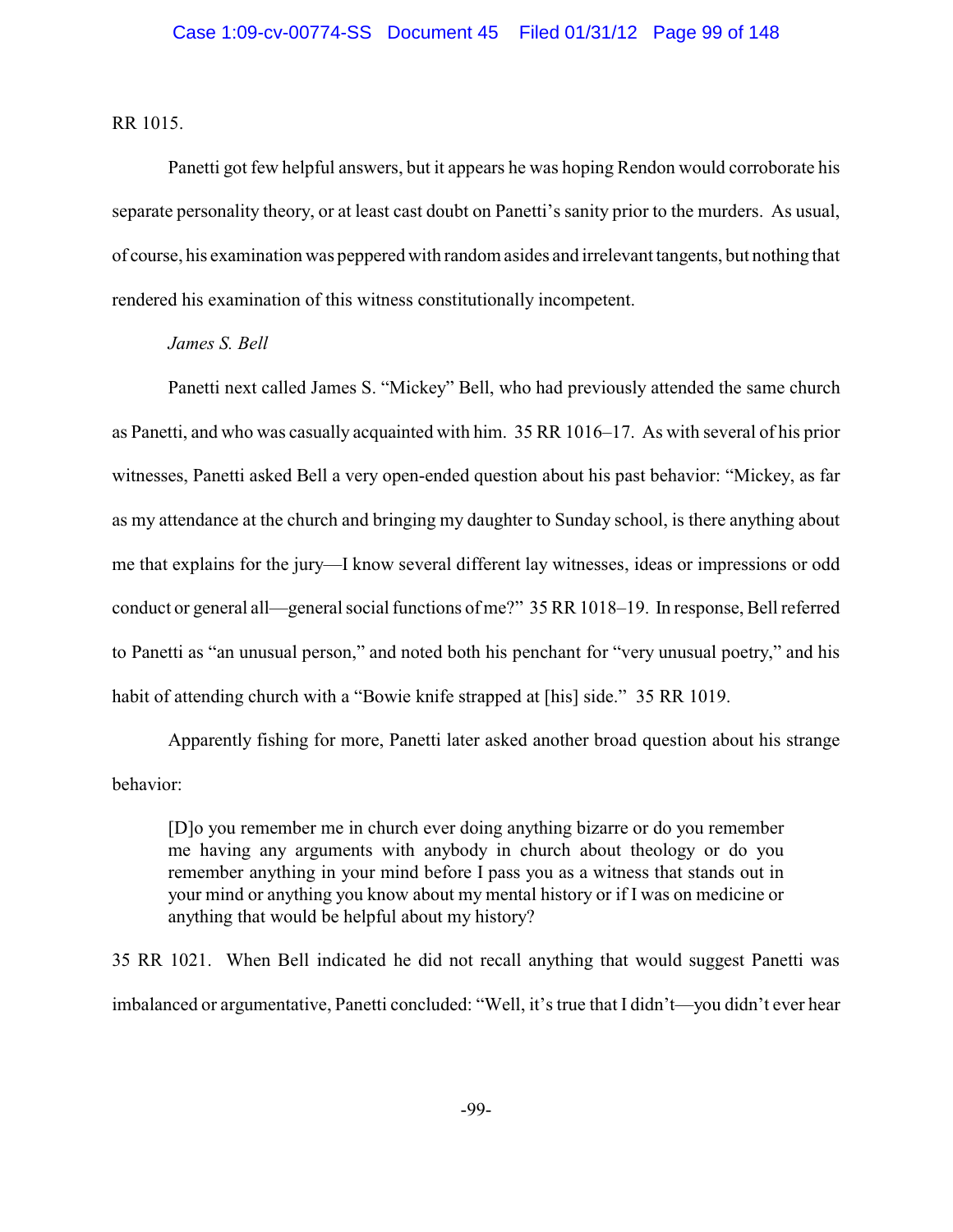#### Case 1:09-cv-00774-SS Document 45 Filed 01/31/12 Page 100 of 148

around town that I was in jail a lot or an outlaw or although I did strange things, that you weren't aware of me being a criminal?" 35 RR 1021. The State again opted not to conduct any crossexamination. 35 RR 1022.

With Bell, and several other witnesses, it appears Panetti may have had only a couple of specific topics he wished to cover, after which he would ask very broad questions, presumably hoping for favorable replies about his unusual behavior or reputation for mental illness. Though questionable as a trial strategy, it does not appear to be product of a person so mentally ill that he cannot perform the basic functions of self representation.

#### *Harold Clinton Woods, Jr.*

Panetti's next witness was Harold Clinton "Woody" Woods, Jr., who appears to have been another old friend of Panetti's. 35 RR 1022–24. Panetti started his examination by questioning Woods about a mutual acquaintance, but none of Panetti's questions appear to have had any relevance to his case. 35 RR 1024–26. Later, Panetti got to a more pertinent issue, specifically Woods's familiarity with Panetti's military gear, and Panetti's tendency to wear it for everyday occasions. 35 RR 1028–30. Woods also agreed Panetti's camouflage would be appropriate for bow hunting. 35 RR 1031–32. After getting Woods to acknowledge that Panetti worked, in addition to getting a pension, Panetti asked his typical, wide-open question:

Could you just sort of straight out from the top of your mind just can you think of me doing anything that stands out in your mind as being bizarre, or can you think just not—the jury can tell if someone is trying to kill me or cure me, and is there anything about me led you to believe I might have had—besides the fact I took medicine, that I wasn't your normal Joe?

35 RR 1034. Woods's response was remarkable, if only because it aptly describes Panetti's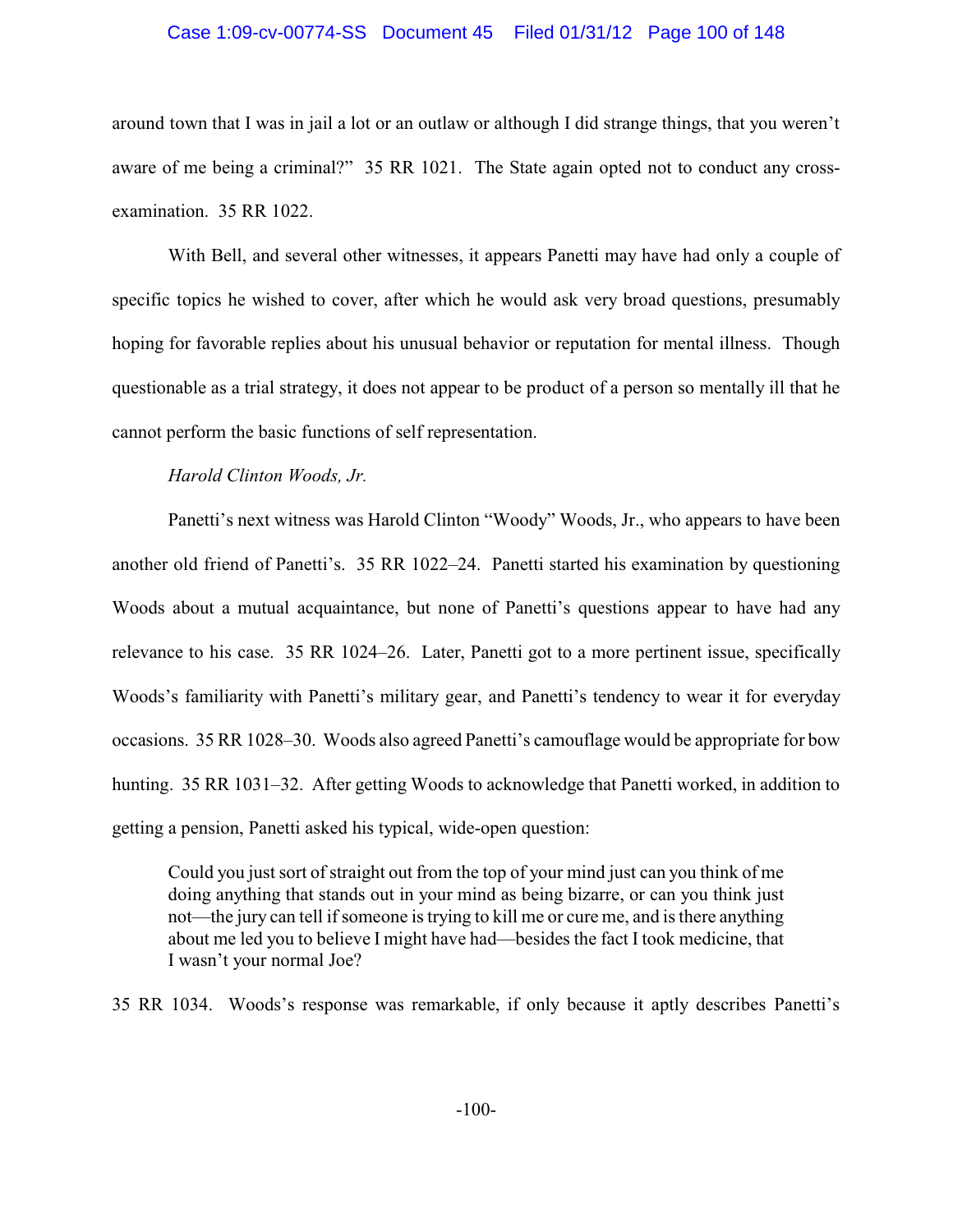### Case 1:09-cv-00774-SS Document 45 Filed 01/31/12 Page 101 of 148

demeanor during his trial: "'Goofy' would probably be as accurate as—your mind was always working, but it wasn't working in a straight line. Oh, you would go off on tangents in the middle of a conversation and—" *Id.*

Panetti asked if Woods remembered Panetti going by any other name but his own, presumably hoping Woods would recall the name "Sergeant Ironhorse," but Woods apparently had no such recollection. 35 RR 1035. Panetti followed up with a shrewd question about his mental illness and personal responsibility:

You ever remember me saying I could get away with anything because of my mental condition or use that as an excuse to be foolish, or do you think in any way that I ever mentioned that I could do anything that would give me—not just the having disease and the infliction [sic] involved; did I ever mention to you that I could do things and that were unkosher and blaming it on being a sicko or do you remember any offhand remarks?

35 RR 1035.

Panetti continued in similar fashion, asking about his reputation in the community and whether he had ever been "run off because of any cussing," before concluding with unremarkable questions, primarily about Woods's recollection of various items of Panetti's clothing. 35 RR 1036–38. The State did not cross-examine Woods. 35 RR 1038.

Panetti's direct examination of Woods was fairly typical, with Panetti trying to rebut his Rambo image; to legitimize his Sergeant Ironhorse persona; to establish his odd behavior and reputation for mental illness; and to challenge the State's characterization of him as a violent misfit. However, Panetti's examination contained one particularlynotable feature, specificallyhis question, quoted above, about whether he had ever used his mental illness to get awaywith improper behavior.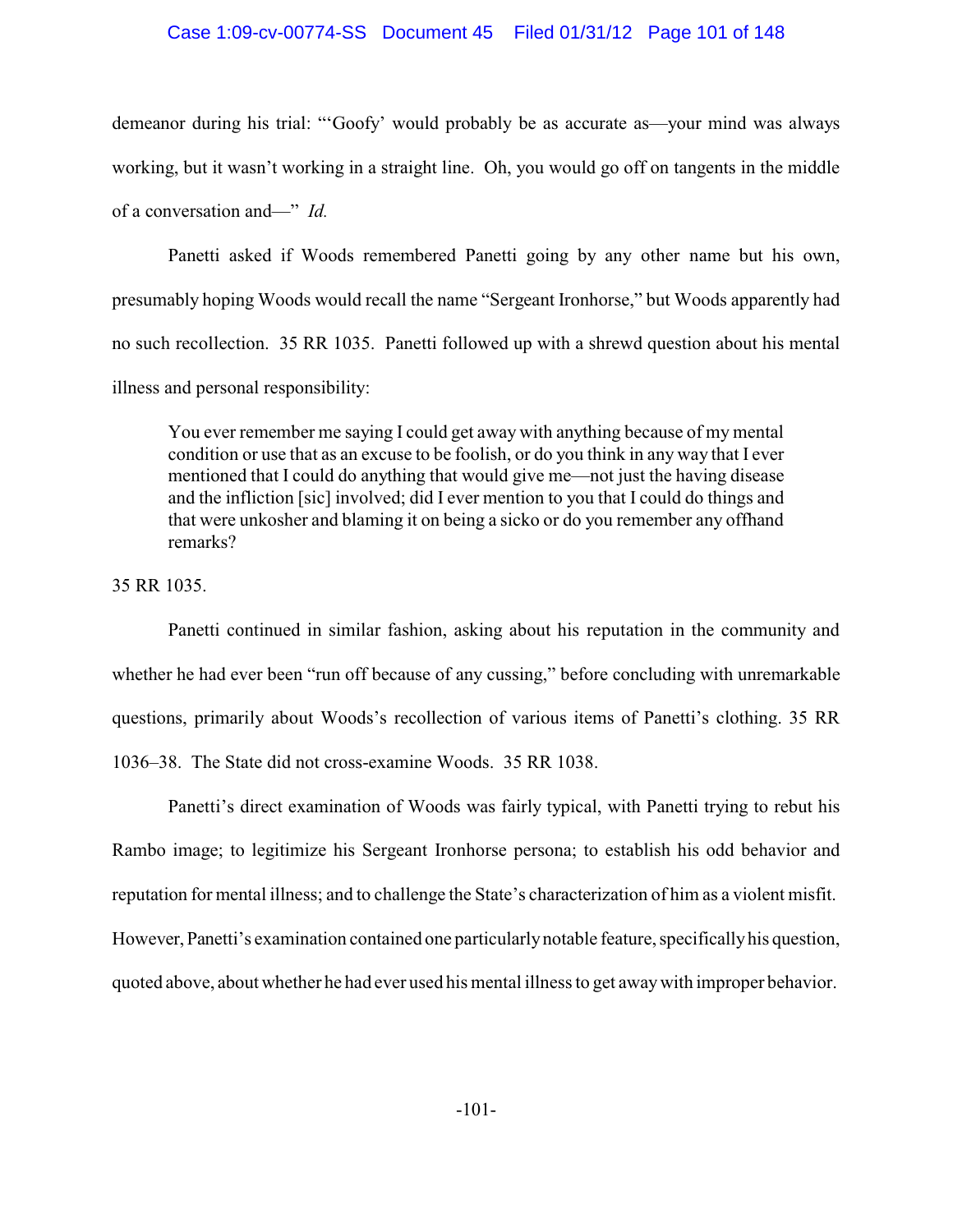# Case 1:09-cv-00774-SS Document 45 Filed 01/31/12 Page 102 of 148

Given Panetti's concern that the jury would view his insanity defense as a mere technicality—a concern he made clear on several occasions during voir dire—this question seems to have been aimed at rebutting the ideas, either that Panetti was simply faking his insanity, or that Panetti was in the habit of using it as an excuse for bad behavior. To the Court, it suggests Panetti was very conscious of his image with the jury, and had an appreciation of some of the difficulties in prevailing on an insanity defense.

# *Veronica Keen*

After a recess, Panetti called Veronica Keen,<sup>51</sup> a poet who attended church with him. 35 RR 1039–40. Panetti usedKeen to admit into evidence, over the State's relevancyobjection, a collection of poems Panetti had written prior to the murders. 35 RR 1041–42.

Panetti then moved to the question of his separate personality, asking: "Victoria, may be uncomfortable, but could you explain if you remember anything about Ironhorse?" 35 RR 1043. When Keen responded she recalled Panetti referring to himself bythat name on one occasion, Panetti followed up: "Did you ever find it strange or think that it might have been something than [sic] just a pen name?" *Id.* Keen said she did not find it strange, at which point Panetti asked a superb leading question: "Ms. Keen, is there anything you know about Sarge Ironhorse that you—it is maybe uncomfortable for you, but—and you may not, but is there anything you may wish to share with us about this personality?" *Id.* Keen refused to take the bait, however, replying: "I'm not familiar with that personality." *Id.* Panetti concluded his questioning almost immediately thereafter, and the State

<sup>&</sup>lt;sup>51</sup> As Keen explained when she was called as a witness, her real name was Veronica, but she wrote poetry under the name "Victoria." 35 RR 1039. Panetti referred to her by the latter name.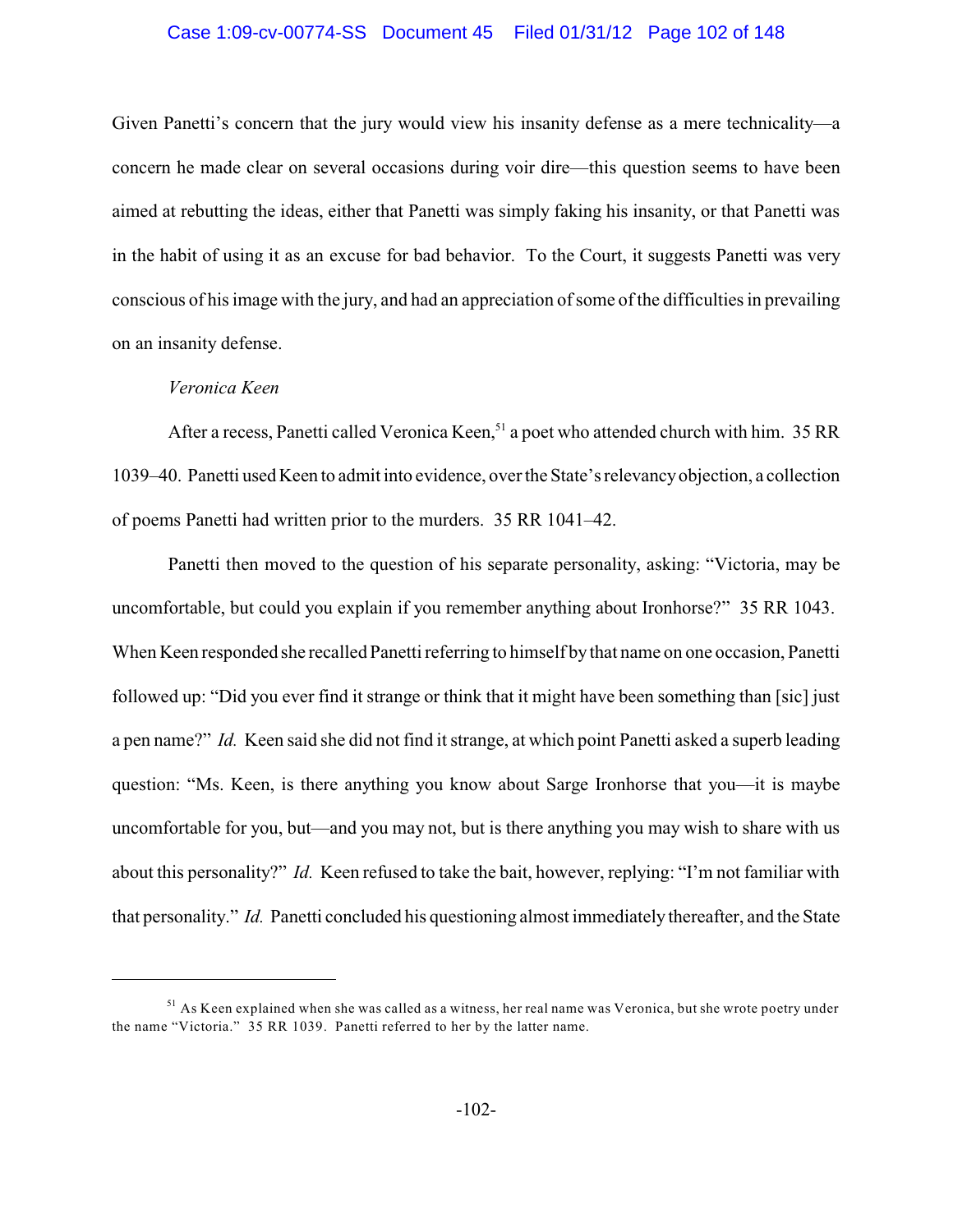did not cross-examine Keen. 35 RR 1044.

### *Victoria Panetti*

Panetti's next witness was his younger sister, Victoria Panetti. 35 RR 1044–45. Predictably, Panetti asked his sister about his purported separate personality: "[W]ould you please tell the jury brieflywhat you know about Ironhorse or my history or please—" 35 RR 1047. Unpredictably, after Victoria recounted how Panetti had gone to cosmetology school and used to cut her hair, Panetti asked her if she would like a haircut. 35 RR 1050. Victoria declined. *Id.* Finally, in addition to questions of more dubious relevance, Panetti asked Victoria about his behavior andmedications over the years. 35 RR 1050–54. Again, the State conducted no cross-examination. 35 RR 1054.

### *Hugo Maenius*

Next, Panetti called Hugo Maenius, a rancher whose son was married to Panetti's sister. 35 RR 1055–56. Some of Panetti's questions to Maenius were more disjointed than usual, but Panetti did ask his typical open-ended question: "Any comments, anything strange about things Isaid or did or looked or anything?" 35 RR 1057. When Panetti asked an even broader question ("Is there anything you would like to tell the jury about my actions up to the time that I was arrested?"), Maenius balked, asking Panetti to make his question "a little clearer." 35 RR 1058. After some questions about the hostage situation at the bunkhouse, which Maenius could not answer, Panetti concluded, asking a question that gives some insight into what he believed was relevant to his defense: "Hugo, is there anything that you would like to tell the jury about me, my actions eversince you known me that may be relevant to my guilt or innocence, my mental state, my conduct as a human being, anything at all, sir?" 35 RR 1059. The State did not cross-examine Maenius. 35 RR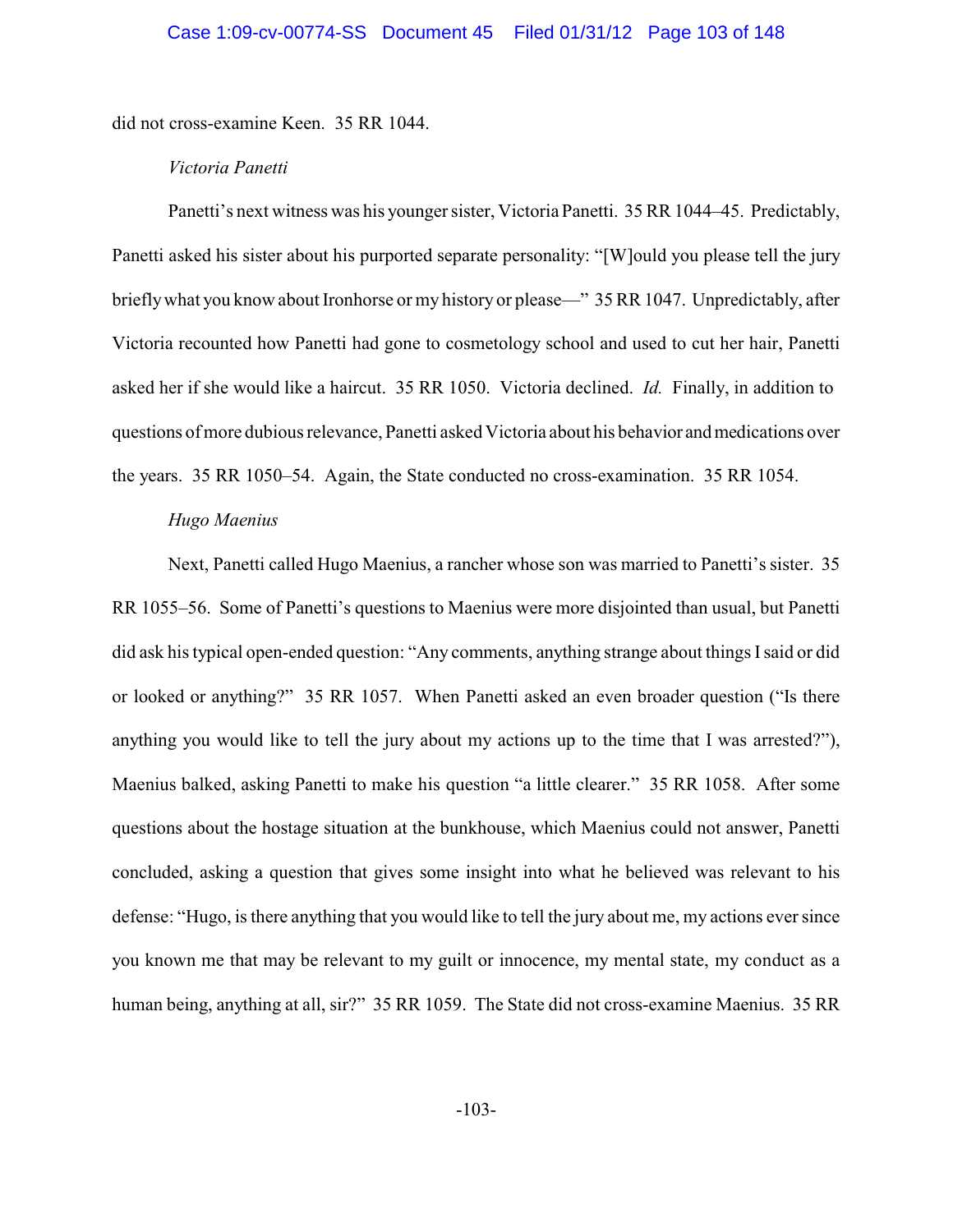1060.

### *Randall L. Maenius*

Panetti's next witness was Randall L. Maenius, Hugo Maenius's son and Panetti's brother-inlaw. 35 RR 1061–62. Panetti asked his traditional open-ended question ("You briefly just explain how I looked [in jail] and how I acted and what I said that might stand out in your mind."), then moved to the topic of his gunshot injury. 35 RR 1063, 1065. Panetti also asked questions about his purported personality change after he got shot, as well as whether Maenius recalled "any strange names or anything [Panetti] said," or whether he "one day looked different." 35 RR 1065. The State opted not to cross-examine the witness. 35 RR 1066.

### *John Matthew Penick*

Next, Panetti called John Matthew Penick, a man who was apparently casually acquainted with Panetti. 35 RR 1067–68. In response to Panetti's standard open-ended question about his strange behavior ("At those Das Ist Alles Fest, at any family or any functions can you think about me doing anything bizarre or strange?"), Penick recounted having seen Panetti on the day prior to the murders,  $52$  at which meeting Panetti claimed to be a different person. 35 RR 1068. Panetti got Penick to acknowledge that Panetti had worked with or for him, and Penick identified "Ironhorse" as a nickname Panetti used to go by. 35 RR 1069. In conclusion, Panetti asked: "[W]ere you aware of anything that the jury needs to know that's relevant to what this is all about?" *Id.*

The State briefly cross-examined Penick about his meeting with Panetti at the Das Ist Alles Fest, and may have made a tactical blunder when it asked whether Panetti seemed unusual that day,

 $52$  Penick later acknowledged some doubt about the exact timing of the meeting. 35 RR 1070.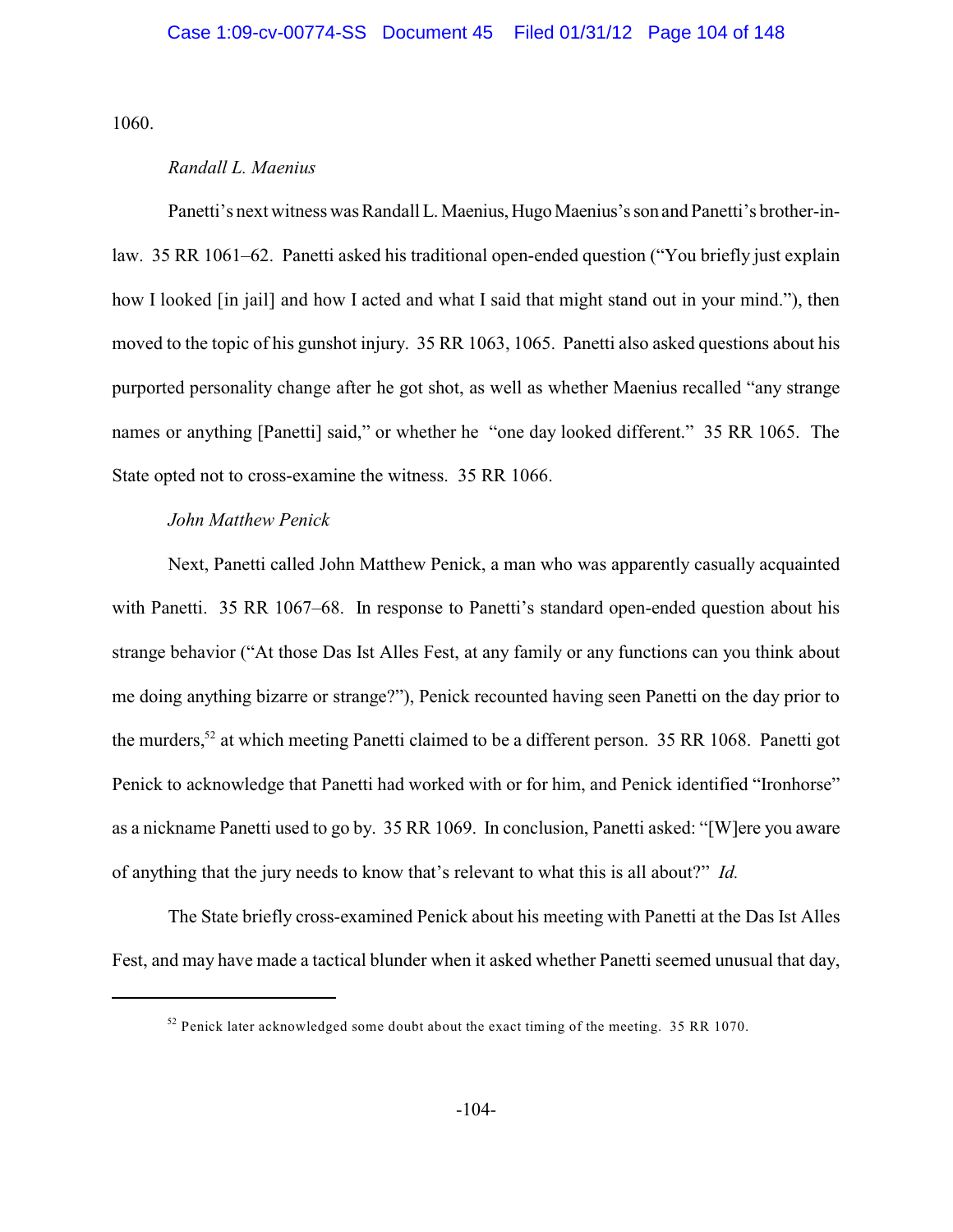# Case 1:09-cv-00774-SS Document 45 Filed 01/31/12 Page 105 of 148

because Penick replied: "Yeah, he seemed very unusual that day. I don't know whether it was from the alcohol or what, because I didn't—you know, briefly visited with him." 35 RR 1069–71.

On redirect, Panetti followed up on this line of questioning: "John, when you saw me there at the Das Ist Alles Fest, was there more to it than just the fact that I was drinking? Was I drunk or just drinking and strange or in a word?" 35 RR 1072. Panetti concluded his questioning by once again asking questions about his past work performance and whether he had ever acted especially strange, and the State asked no further questions. 35 RR 1073.

# *Doyle Thomas Dickens*

After lunch, Panetti's first witness was Doyle Thomas Dickens, a corrections officer at Bell County Jail. 35 RR 1074–75. Right off the bat, Panetti revealed his lack of preparation in questioning Dickens: "Sir, I didn't have any prepared questions, so I'm just going to have to off the top of my head what's relevant to what's here today." 35 RR 1075. After Dickens testified that Panetti was classified as an "aggressive" prisoner, Panetti questioned that classification: "Do you remember any documentation at all or even just any jailhouse scuttlebutt about my striking, verbally threatening or harming another officer or another prisoner in any way?" 35 RR 1078. Panetti also got Dickens to acknowledge that Panetti displayed mood swings, and that he had visited a psychiatrist while in jail. 35 RR 1078–79, 1081–82.

After a lot of questions about jail conditions generally, and Panetti's experiences in particular, Panetti asked: "Well, could you tell the jury what you heard about my mental state?" 35 RR 1082–84. Dickens replied: "You're very unstable." 35 RR 1084. However, Dickens denied Panetti's suggestion that he had received "strange treatment because of [his] mental afflictions." 35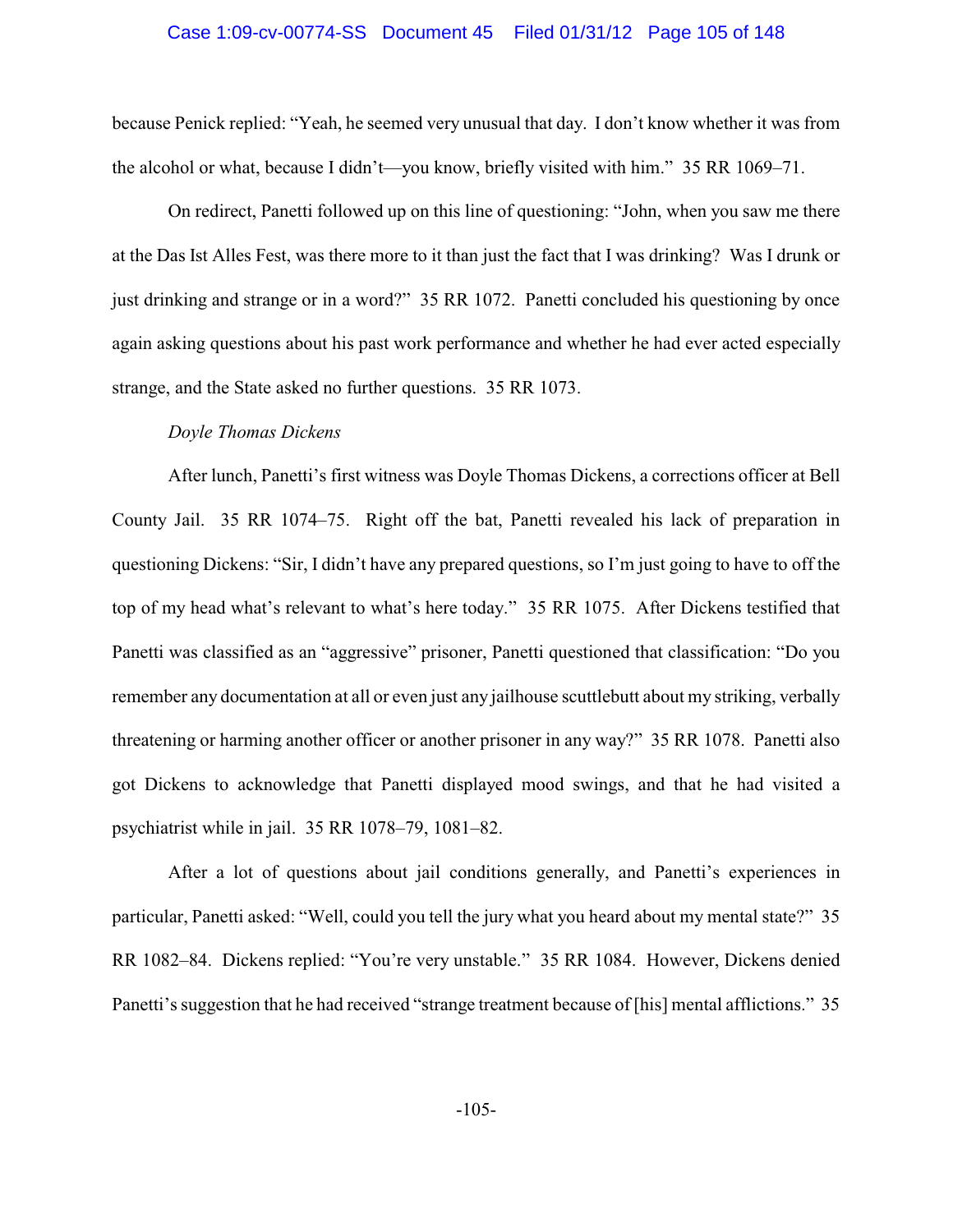RR 1085.

The State cross-examined Dickens, first getting him to agree that mood swings were common among jail prisoners. 35 RR 1086. Dickens further testified that Panetti seemed to know right from wrong, but that he "wasn't really hip on rules." *Id.* Finally, he testified that Panetti was classified as aggressive, in part, because of a "confrontation" he had had with some Gillespie County corrections officers. 35 RR 1087.

On redirect, Panetti reiterated his suggestion that he received unusual treatment from jail

officials:

[D]o you sort of feel that I was put in to the same classification as prisoners who, indeed, had a record, not verbal, but a standing record of violence to other corrections officers? Do you feel that because I was charged with what I was charged with, that I was sort of put into a slot and that there wasn't the record and, indeed, did you not mention that I did not aggressively or threatened [sic] you or harm you or any other officers and that to your knowledge there's no paperwork of that?

35 RR 1088. Panetti also suggested his negative treatment was a result of religious persecution:

Do you remember, sir, at the very near the end that you described I was handcuffed with the cuffs and the leg irons and the weight belt? Do you remember any comments I made to you that they added extra chains for preaching the word of God or did you realize that there was additional chains put on me besides what the ones you just described?

35 RR 1090.

Panetti closed by once again asking whether he had ever threatened or struck a corrections

officer, and the State elected not to re-cross Dickens. 35 RR 1090.

Panetti's alleged unfair treatment while in jail, and his purported religious persecution, were

obviously matters of great emotional importance to him, though they were of little legal relevance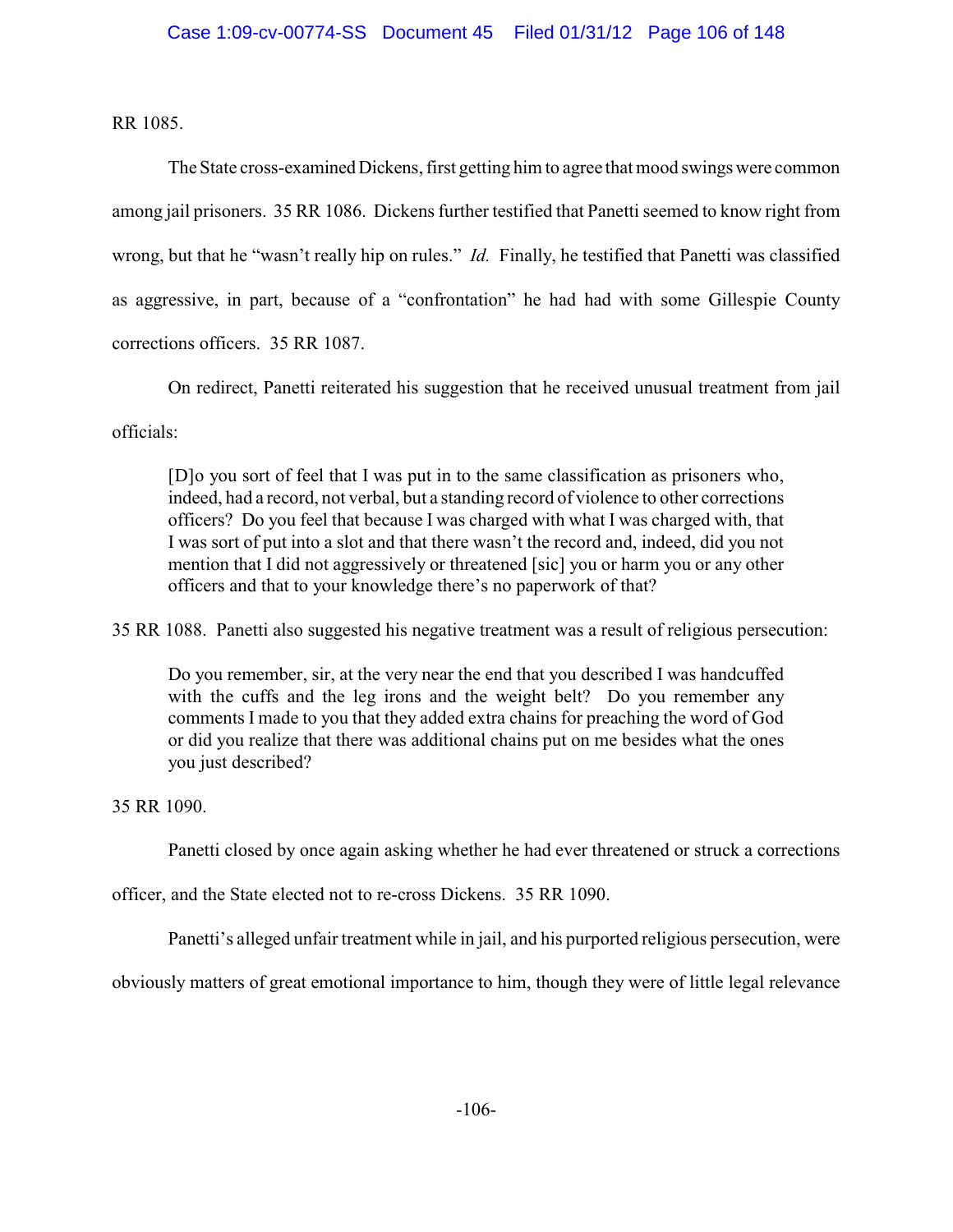# Case 1:09-cv-00774-SS Document 45 Filed 01/31/12 Page 107 of 148

to his case. The record is replete with Panetti's complaints about jail conditions generally, his perceived lack of adequate medical care, and alleged discrimination by jail officials. The Court can onlyspeculate why(or whether) Panetti thought these matters were relevant to his guilt or innocence, but his comments at various points suggest he felt the jury had a right to know about the alleged unfair treatment he received at the hands of the government. Whether he hoped this would win him sympathy, would explain his lack of trial preparation, or would serve some other purpose entirely, is not clear. However, many prisoners wish to air before a jury their grievances with their respective jail or prison systems, and the Court does not believe this (often understandable) desire is an indication of mental illness or incompetence.

### *Joe Anthony Medrano*

Panetti's next witness was Joe Anthony Medrano, a law enforcement officer in Temple who apparently used to work at the Bell County Jail.<sup>53</sup> 35 RR 1091. Panetti immediately launched into his classification as "aggressive," asking: "Did you have any records or see any records of why I was labeled 'aggressive prisoner'?" *Id.* When Medrano referred to Panetti's past altercation with Gillespie County corrections officers, Panetti suggested Medrano might have him confused with a different inmate. 35 RR 1091–92.

Panetti resumed this line of questioning after a long string of irrelevant questions:

Did you hear of any instance I had with any specific jailer where I threatened them or you said you heard scuttlebutt that you heard from another county that I got into an altercation, which is not for me to say truth or untruth, but the documents will

 $53$  Although Panetti referred to Medrano as both a "corrections officer" and a "police officer," Medrano referred to himself as a "reserves officer." 35 RR 1090–91. Nevertheless, Medrano appears to have worked at Bell County Jail at the times relevant to Panetti's questioning.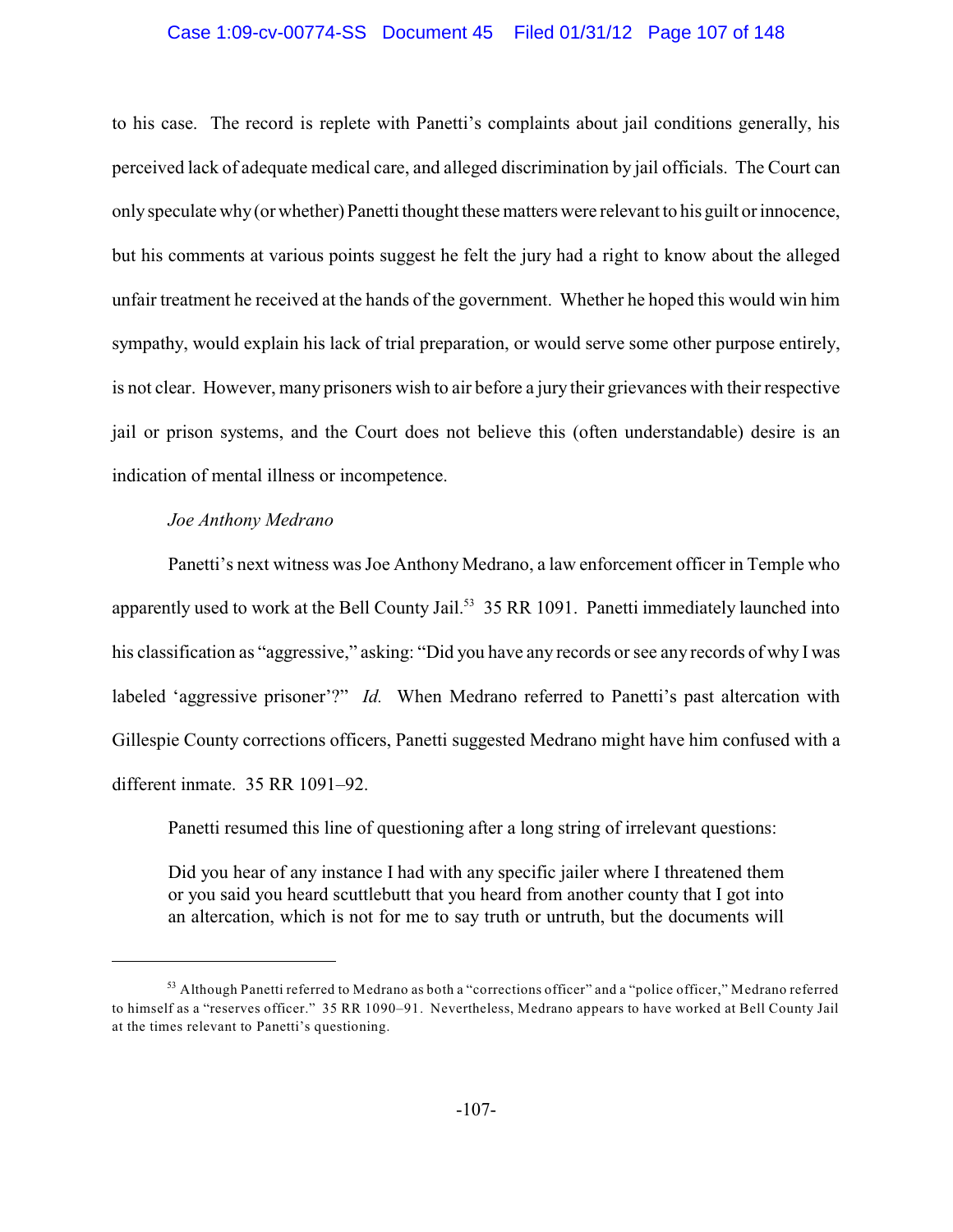show that? Did you hear anything about just flat rumor and then when you got to know who I was, that it sort of changed your mind about who I really was?

35 RR 1092–95. Reasonably, Medrano responded: "I don't understand what you're trying to tell me, trying to ask me." 35 RR 1095.

Finally, returning to familiar ground, Panetti asked his famous open-ended question: "[D]id I have any bizarre ideas or did I make any statements or anything that comes to mind that you find unusual?" 35 RR 1096.

On cross-examination, the State, apparently trying to establish Panetti's sanity, asked whether Panetti had been lucid during Medrano's conversations with him, and Medrano said he had been. 35 RR 1096–97. Standing somewhat in contrast to this statement, when Panetti asked on redirect why Panetti had given up "all medicine, whatsoever," Medrano responded: "You mentioned something about evil spirits or something like that." 35 RR 1097. The State asked no further questions. 35 RR 1098.

#### *Thomas Raymond Panetti*

Panetti's next witness was his brother, Thomas Raymond Panetti. 35 RR 1098–99. After establishing that Thomas had a criminal record for violent crime, Panetti asked Thomas to recount complaints that Panetti had made about his treatment in jail. 35 RR 1099.

Later, Panetti referred back to Curtis Allerkamp's testimony, and got Thomas to reiterate the concept of being restored to sanity through God. 35 RR 1103; 34 RR 942–44. From this, Panetti moved smoothly through his reputation for mental illness, the issue of his chemical dependency, and the existence of his Sergeant Ironhorse personality. 35 RR 1103–06. Then, in the guise of asking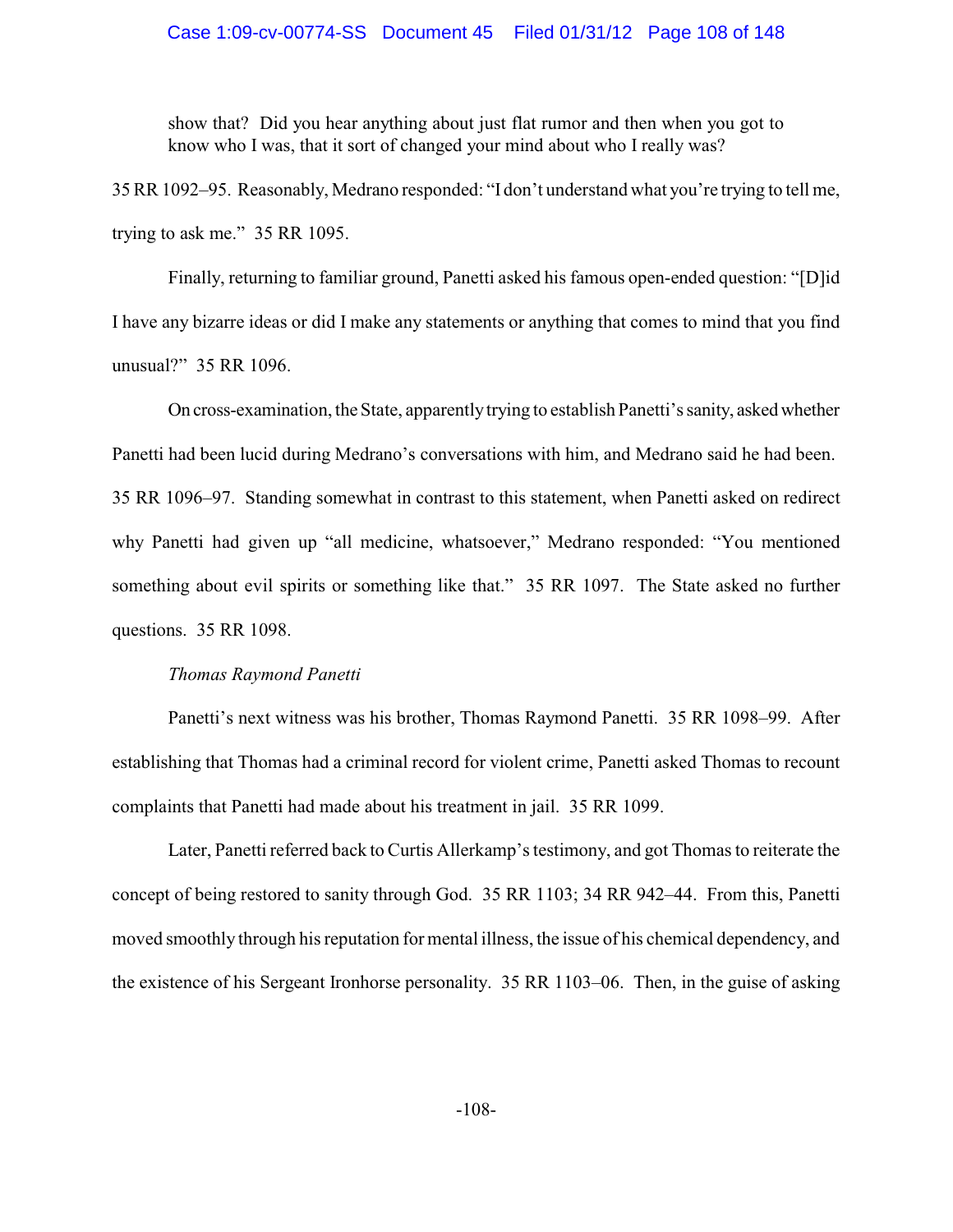### Case 1:09-cv-00774-SS Document 45 Filed 01/31/12 Page 109 of 148

Thomas questions, Panetti testified about his assault charge from 1980: "Tom, is it true that the details with the nurse and the hair was scuttlebutt and it was no felony and it was a misdemeanor and I did 15 days in jail and never been in any trouble since? Is that a fact?" 35 RR 1108.

Panetti's next line of questioning is significant, because it potentially sheds light on why he asked previous witnesses about his near-death experiences:

Tom, what happened to me when—what changed in me when you saw the first—not that I had to take a handful of pills or be on medicine, or what event in my life did you think that—and that goes way back to when we were kids. What do you think made me—changed me significantly, stands out in your mind that made me different?

35 RR 1109. Thomas replied that Panetti had changed when he almost drowned as a child. 35 RR 1109–10.

Moving on, Thomas testified about Panetti's difficulties obtaining proper medication, both pre- and post-arrest, Panetti's unfair treatment while in jail, and Panetti's religious conversion. 35 RR 1110–16. Then, Panetti asked a pointed question about his mental illness: "Tom, when is the first time that you realized that I had a mental disease and that I was doing some things that I didn't really have control of or when was the first time you realized that I did things that I didn't know what I was doing?" 35 RR 1116–17. Panetti took pains to separate the issue of his mental illness from the issue of his sobriety: "Tom, do you remember a time when I had a pretty good stretch of sobriety and I was still having problems, that I was doing things that—" 35 RR 1117.

Apparently taking full advantage of both his brother's cooperation and the State's lack of objections, Panetti once again testified through Thomas: "Tom, you're aware of I been arrested three times. Do you remember me ever saying that I couldn't afford to fight it and that I pled out, pled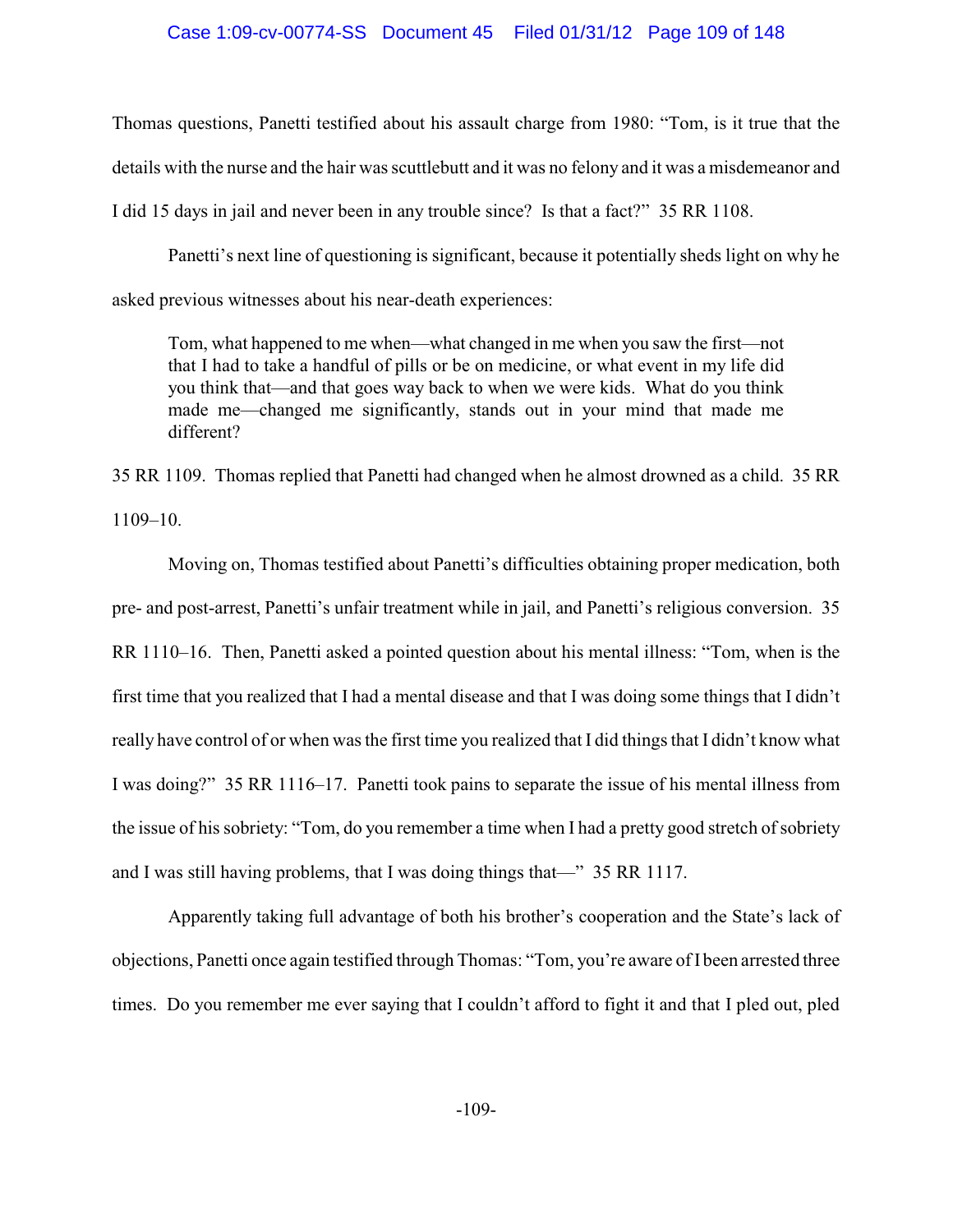## Case 1:09-cv-00774-SS Document 45 Filed 01/31/12 Page 110 of 148

guilty?" 35 RR 1118. Thomas replied: "Well, I guess that's why you're here. It's been a money thing. Where you're at now, yeah, same thing. . . . Same story." *Id.*

Thomas testified that Panetti had honored his first wife's protective order, mentioned Panetti's treatment at a psychiatric hospital, and agreed that Panetti had used the money he received as a result of his gunshot wound to pay his ex-wife's family and his bills. 35 RR 1119.

Panetti then moved to more directly relevant matters, first asking: "Tom, can you describe any talk we had about remorse or how I felt about what Sarge did?" *Id.* Continuing, Panetti testified in question form: "Tom, when I called you up from the jail did I ever make the remark that Scott would have never went over there? Did I ever make the remark that Scott fights a knife with a knife, if a knife ever fought? Did I ever make the remark that it was just impossible for me, Scott, to do that crime?" 35 RR 1119–20.

On the issue of his self-representation, Panetti asked: "Tom, did I ever make a statements [sic] to you that there ain't a team of experts in the world that can explain insanity, except someone who's been?" 35 RR 1120. Then: "Tom, have many times have you and Mom and the family and all people considered have tried to talk me out of defending myself in this case?" 35 RR 1121.

Panetti's next exchange, which the Court briefly alluded to above, is of particular significance to this case: "Tom, did you ever see me or most recently not as I am now, asking coherent questions, when I found out that I couldn't get evaluated and I couldn't get an expert witness? Did you see me break down and panic?" *Id.* Thomas's response: "Any other time before it would have been a different story, but now I have neverseen you this well . . . for years, for years." *Id.*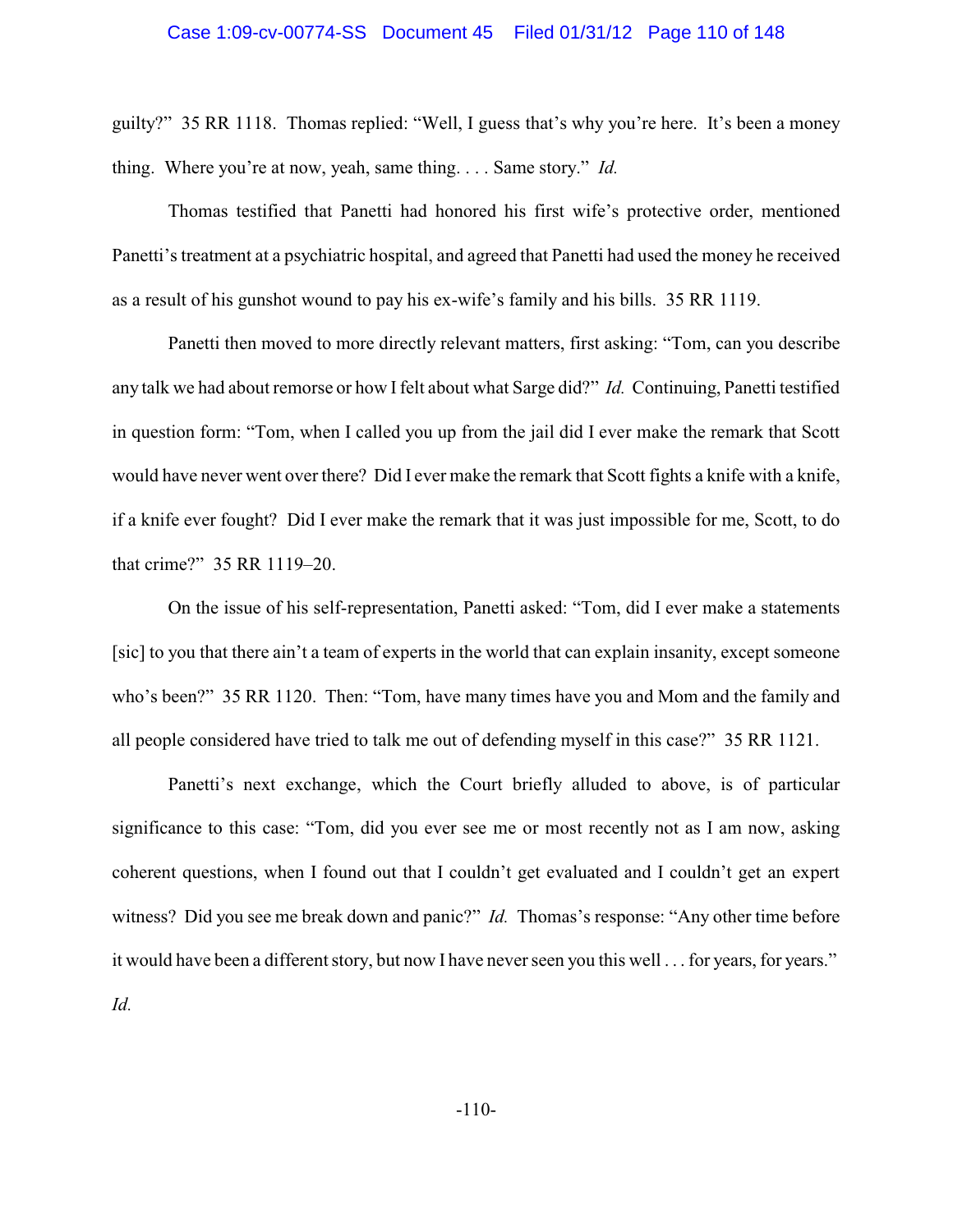### Case 1:09-cv-00774-SS Document 45 Filed 01/31/12 Page 111 of 148

Shortly thereafter, Panetti emphasized his remorse: "Tom, did I ever take on the guilty [sic] of what my families and y'all have went through to the point of where I was ready to destroy myself?" 35 RR 1123. And: "Do you remember me talking about my suicide attempts in Gillespie County Jail?" 35 RR 1124. Finally: "Tom, did I ever make a remark ever that when I got arrested, that I wanted to be a drunk cowboy and go to meet my death? Did I ever remark that I wanted to die, that I wanted to be specifically request shot through the heart?" *Id.*

Once again testifying through his questions, Panetti later asked:

Tom, in light of this whole situation have Ispoke in disrespect or that I—my attitude with untruths and law enforcement of being just part of the way things are done? Tom, have I ever said that I have a deep love affair for the law as the law is written, and that when certain people go ahead and try to do things their way, that—and break the law, that it causes the problems, such as, Tom, did I ever tell you that my—how I felt about the two years of appeal process that I have waited in jail for trial?

35 RR 1125. Thomas's answer was illuminating on several levels: "Yeah, you told me about that, and I want to answer your last question, too. You got to slow up on your questions. I have been trying to help you, Brother [sic], but you got to slow up on them questions." *Id.* The State did not cross-examine Thomas Panetti. 35 RR 1127.

Throughout his questioning of Thomas, Panetti was able to, and did, testify without taking the witness stand. Further, Panetti could hardly have hoped for more helpful and cooperative answers to his questions than those he received from his brother. Panetti hit virtually every major theme of his case during his examination of Thomas, including: his mental illness and insanity; his improper medication before and after the murders; his chemical dependency and alcoholism; his miraculous return to sanity and mental health; his near-death experiences; Sarge Ironhorse; his self-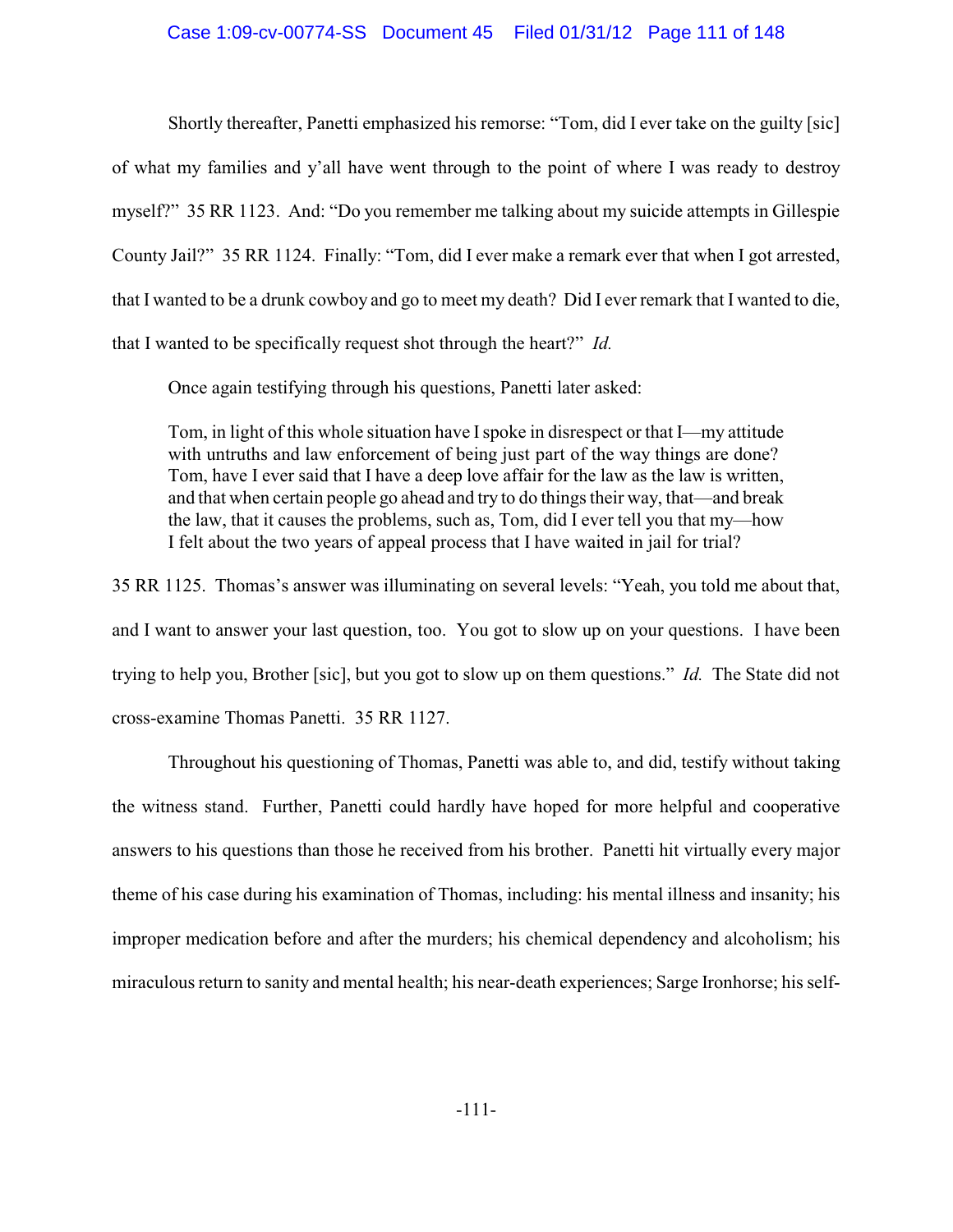## Case 1:09-cv-00774-SS Document 45 Filed 01/31/12 Page 112 of 148

representation; his unfair treatment by law enforcement and corrections officers; his remorse; and the illegal conduct by police in his case.

Although Panetti's questions give the strong impression he had a pretty good idea what he was doing, perhaps the most significant piece of evidence, for the purpose of this case, was Thomas's statement that he had not seen Panetti so coherent in years. This reinforces the Court's finding that, no matter how incoherent Panetti may have been at other times, he was not incompetent to represent himself during his trial.

### *Jacqueline P. Maenius*

Panetti's next witness was his sister, Jacqueline P. Maenius. 35 RR 1128–29. In summary, Panetti's questions to his sister covered the general issues of Panetti's disability pension; Panetti's willingness to give those funds to Sonja, Panetti's concern for their daughter; Maenius's eventual role as representative payee of Panetti's funds; Panetti's difficulties obtaining proper medical care; Panetti's mental states at various times; and Panetti's suicidal thoughts.<sup>54</sup> 35 RR 1129–48.

Later, Panetti moved to more novel areas, such as his past belief that the Devil was in his house and had to be exorcised from it, and his having had conversations with animals. 35 RR 1148–49. Panetti concluded with questions about Sarge Ironhorse. 35 RR 1149–50. The State did not cross-examine Panetti's sister. 35 RR 1150.

## *Russell Thomas*

Next, Panetti called Russell Thomas, a veterinarian who had worked briefly with Panetti

<sup>&</sup>lt;sup>54</sup> As Panetti's questions covered topics already discussed, and were otherwise unremarkable, the Court does not recite them at length or in detail.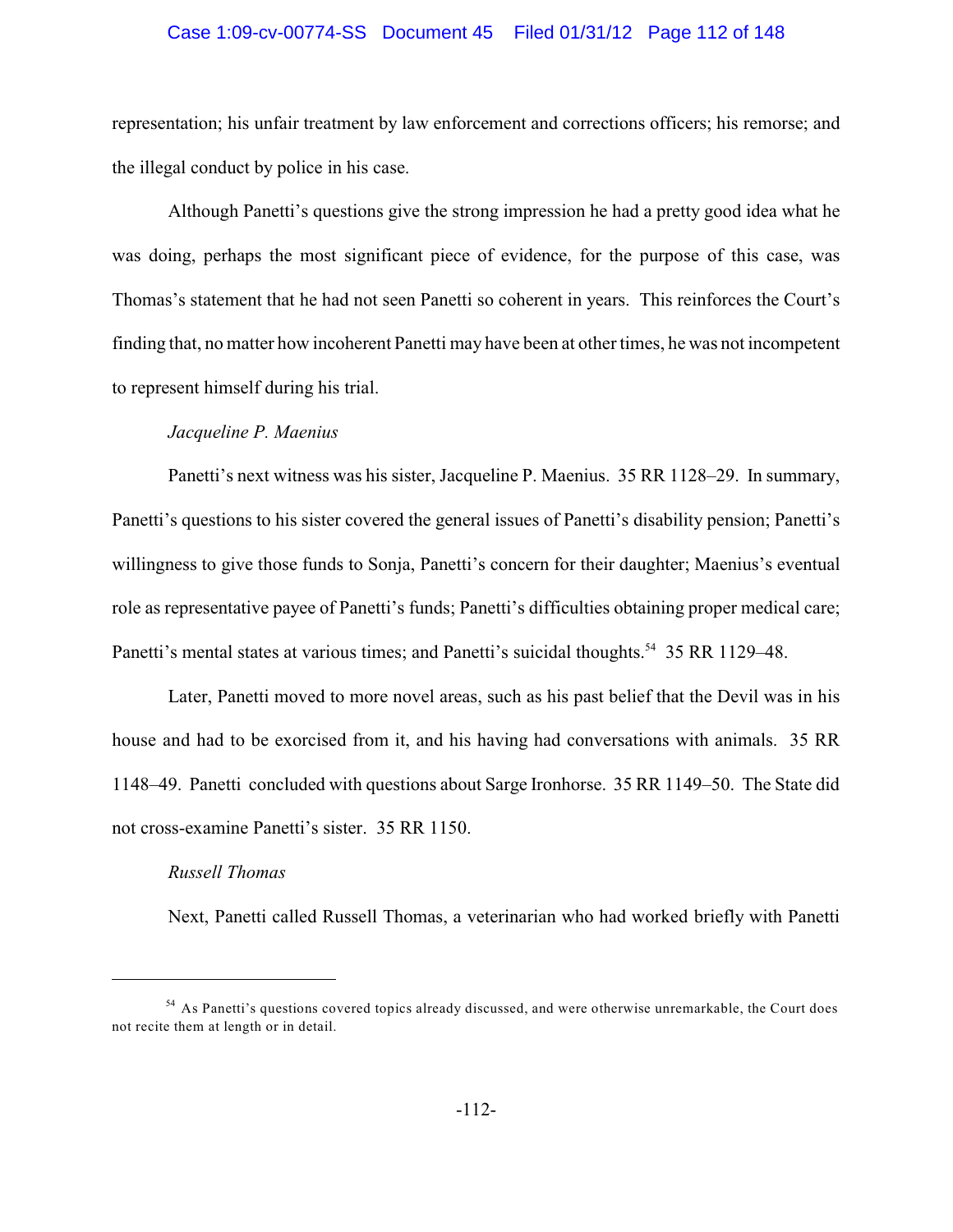### Case 1:09-cv-00774-SS Document 45 Filed 01/31/12 Page 113 of 148

approximately fifteen years prior to the trial, and who attended the same church. 35 RR 1151–52. Although Panetti asked various broad questions, Thomas was unable to provide any relevant testimony, and the State did not cross-examine him. 35 RR 1152–55.

#### *Shelly Britton*

Panetti's final witness of the day was Shelly Britton, a former neighbor of Panetti and Sonja Alvarado. 35 RR 1155–57. Britton testified that she and her husband had seen Panetti in camouflage at various times, which she took to mean Panetti was a hunting enthusiast. 35 RR 1157–58. Panetti asked: "Oh, so you didn't think I was a paramilitaryRambo or nothing, huh?" 35 RR 1158. Panetti asked his usual question about his reputation in the community, which Britton reported as fairly negative. 35 RR 1158–59. Following up, Panetti asked: "Shelly, when you did get to know me, did you feel scared of me?" 35 RR 1160. Britton responded: "Until I got to know you, I did." *Id.* Later, Panetti got Britton to acknowledge she knew Panetti sometimes went by the names "Sarge Ranahan" or "Ironhorse." 35 RR 1162. The State asked no questions of Britton. *Id.*

### *Jerry D. Anderson*

Panetti's trial resumed on September 19, 1995, with Panetti calling as a witness Jerry D. Anderson, an old hunting and riding friend. 36 RR 1178–79. Anderson either had no knowledge of, or could not remember, many of the matters about which Panetti questioned him. 36 RR 1179–82. Eventually, Panetti asked: "[J]ust honestly, did you think there was more wrongwith Scott Panetti than just a drinking problem," and Anderson acknowledged having had such suspicions. 36 RR 1182. Regarding a six-year gap in their acquaintance, Panetti asked: "From when you knew me in 1980 to when you saw me that night in 1986 was there anything different about me? Did I seem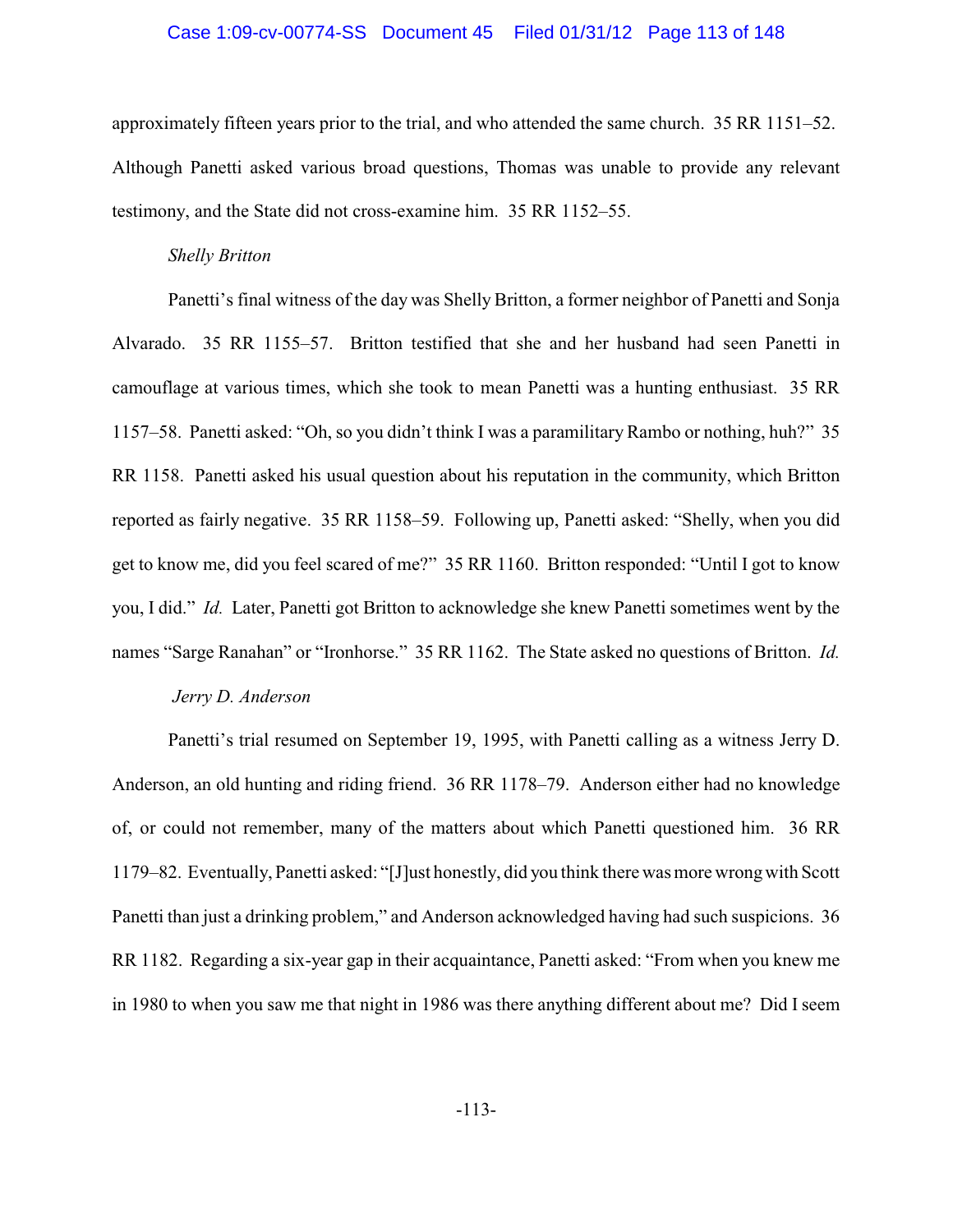### Case 1:09-cv-00774-SS Document 45 Filed 01/31/12 Page 114 of 148

like a different person or did I change in any way or is there anything that sticks out in your mind that—" 36 RR 1184. Panetti's apparent attempt to establish his post-gunshot personality change may have backfired, however, as Anderson responded: "Yes, you seemed very angry." *Id.* The remainder of Panetti's questions were unremarkable and, for the most part, irrelevant. 36 RR 1184–85. The State declined to cross-examine Anderson. 36 RR 1185.

### *Lance Dwayne Bledsoe*

Panetti's next witness was Lance Dwayne Bledsoe, a corrections officer at Bell County Jail. 36 RR 1186. Panetti confirmed Bledsoe had not heard of any prior altercation between Panetti and corrections officers. 36 RR 1188. Bledsoe testified that Panetti changed for the better after he stopped taking his medication, and was always polite to the female corrections officers. 36 RR 1190. The State did not cross-examine Bledsoe. 36 RR 1191.

### *Curtis Allen Eckhardt*

Panetti's next witness was Curtis Allen Eckhardt, a veterinarian who did work for Panetti's father. 36 RR 1192–93. In response to Panetti's questioning, Eckhardt testified that Panetti was a farrier, and had previously made a hoof pick for him. 36 RR 1194. Panetti asked about his reputation as a farrier, which Eckhardt described as "good." 36 RR 1195.

In conclusion, Panetti asked a familiar open-ended question: "[I]s there anything in yourmind you would like to share with the Court about Scott Panetti that may have relevance to getting to know me or how I acted in the community?" 36 RR 1195. The State asked no questions. 36 RR 1196.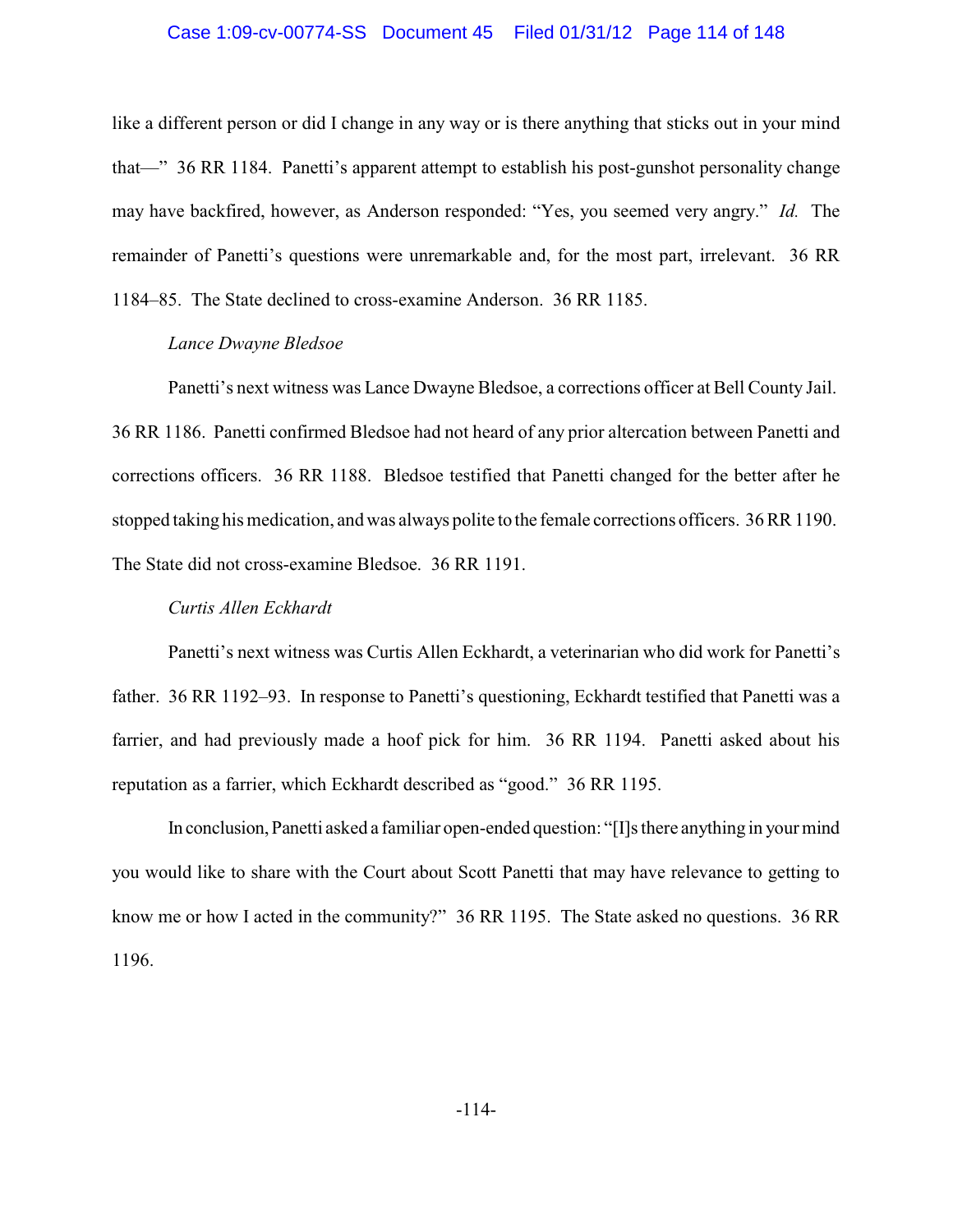### *Eugene Charles Waters*

Panetti's next witness was Eugene Charles Waters, a contract psychologist for the Bell County Jail, who had spoken with Panetti while he was incarcerated. 36 RR 1198–99. With two notable exceptions, Panetti's questioning of Waters was unremarkable, and primarily consisted of a walkthrough of Panetti's various medical visits while in jail, and his resulting changes in medication. 36 RR 1199–1218.

The first notable aspect of Panetti's direct examination was that he once again testified in the form of a question: "Do you remember me making a remark or trying to assure you that no matter what they said about me when I got to jail, that I'm nonviolent or that I wasn't going to hurt anybody or anything like that? Do you remember any remarks that don't believe what they—the reports they they [sic] said about me?" 36 RR 1204. Second, Panetti made an unusual remark on the issue of subpoenas: "Well, we subpoenaed Dr. Howell and I mean, I didn't want to go subpoena crazy and I turned the Pope loose and J.F.K. and I never subpoenaed them, but Jesus Christ, he didn't need a subpoena. He's right here with me, and we'll get into that." 36 RR 1207.

Although neither exception is of profound significance, the former demonstrates that Panetti was willing and able to take advantage of his pro se status by effectively testifying without taking the stand; and the latter represents a substantial departure from Panetti's typical questioning style and substance.

### *Daniel Patrick O'Neal*

Next, Panetti called Daniel Patrick O'Neal, another veterinarian, whose grass Panetti apparently had mowed, and whose veterinary services Panetti apparently had employed. 36 RR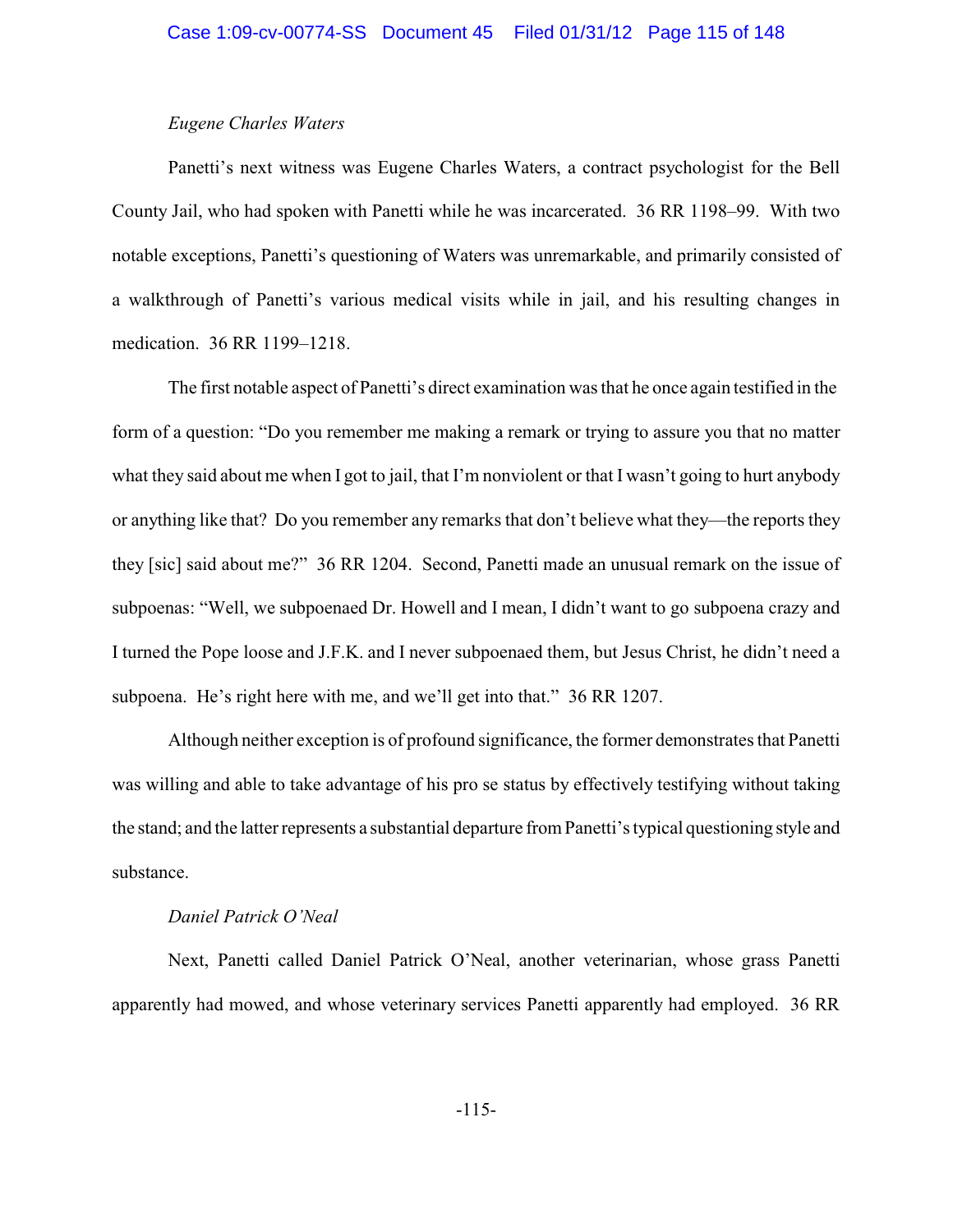### Case 1:09-cv-00774-SS Document 45 Filed 01/31/12 Page 116 of 148

1219. Panetti quickly became suspicious of O'Neal, however, when the latter testified he was forced to euthanize Panetti's dog because the dog had consumed marijuana and had become comatose. 36

RR 1220. In response, Panetti said:

Well, Doc, you're just flat blowing my cookies. In light of that situation of everything that has happened, have you formed an opinion of me or a dislike or has it consolidated your fear in—or have you changed your ideas? In other words, you didn't tell me nothing about, if—and correct me—about marijuana, dog being drunk, and we're going to get into this bit right here and nip it in the bud, sir.

36 RR 1221. O'Neal maintained his opinion about the dog's cause of death, despite additional questioning by Panetti. 36 RR 1221–22.

Panetti then asked whether O'Neal remembered Panetti dressing in military clothing (he had), whether he believed it was for hunting or for some other reason (hunting, or a war fantasy), and whether he had ever heard Panetti refer to himself as Sarge or by a different name (he had not). 36 RR 1222–23.

Panetti's examination of O'Neal also featured an unusual, somewhat amusing, exchange.

After O'Neal expressed some displeasure at the night-time and early-morning braying of Panetti's mules back when they were neighbors, Panetti asked: "Sir, you're a hostile witness," to which O'Neal replied: "No, I'm not a hostile witness. I just have an opinion that I would like to express." 36 RR 1223. Panetti retorted: "Did you ever hear me complaining about your dogs a'howling and your chickens a'scooting?" 36 RR 1224. O'Neal shot back: "Never did. I didn't complain to you about your mule." *Id.* Neither Panetti, nor the State, asked any further questions of the witness. *Id.*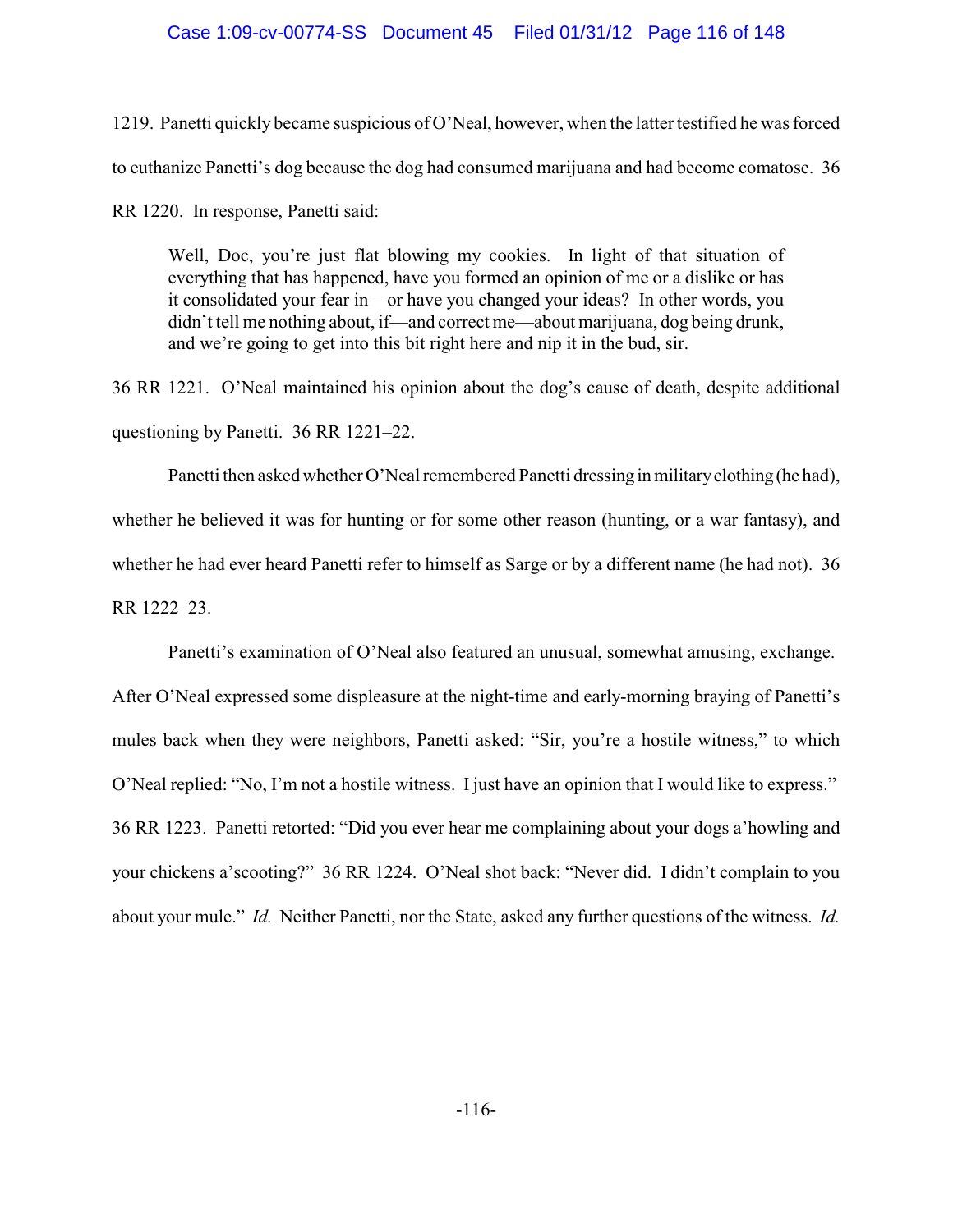## *Joanna Richter*

After briefly considering calling himself,<sup>55</sup> Panetti called Joanna "Maggie" Richter, a fellow member of the Memorial Presbyterian Church. 36 RR 1225–26. Panetti asked Richter to "describe Scott Panetti in the church, Fredericksburg church, and anything [she knew] about Scott Panetti." 36 RR 1227. Later, he asked: "[W]hen did you realize or did you ever think that I wasn't quite—or that I might have had problems?" 36 RR 1228.

Apparentlyat a loss for relevant questions, Panetti finallyasked: "Is there anything that could be helpful or unhelpful? Is there anything honest?" 36 RR 1230. When Richter responded that Panetti was "a nice guy basically," and people used to wish he would "[g]et control of [him]self," Panetti seized on those words: "Do you think sometimes that I wasn't in control of myself?" *Id.* When Richter equivocated in her answer, Panetti persisted: "Did you ever hear anything on the order of I was doing things that I didn't know what I was doing?" *Id.* Richter gave no definite reply, and the State elected not to cross-examine her. *Id.*

### *Milton Curtis Bierschwale*

After a brief recess, Panetti called Milton Curtis Bierschwale, a retired Presbyterian pastor from Panetti's church, who had also visited Panetti in jail. 36 RR 1232, 1243–44. Although the first part of Panetti's examination contained little of significance to his trial, or to this case, the latter half was noteworthy for several reasons.

First, in response to a question regarding what Bierschwale remembered about Panetti's attendance at church, Bierschwale recounted an interesting encounter he had had with Panetti: "I

<sup>&</sup>lt;sup>55</sup> "By golly, I might call myself, but then again it's not time, but then again I might not." 36 RR 1225.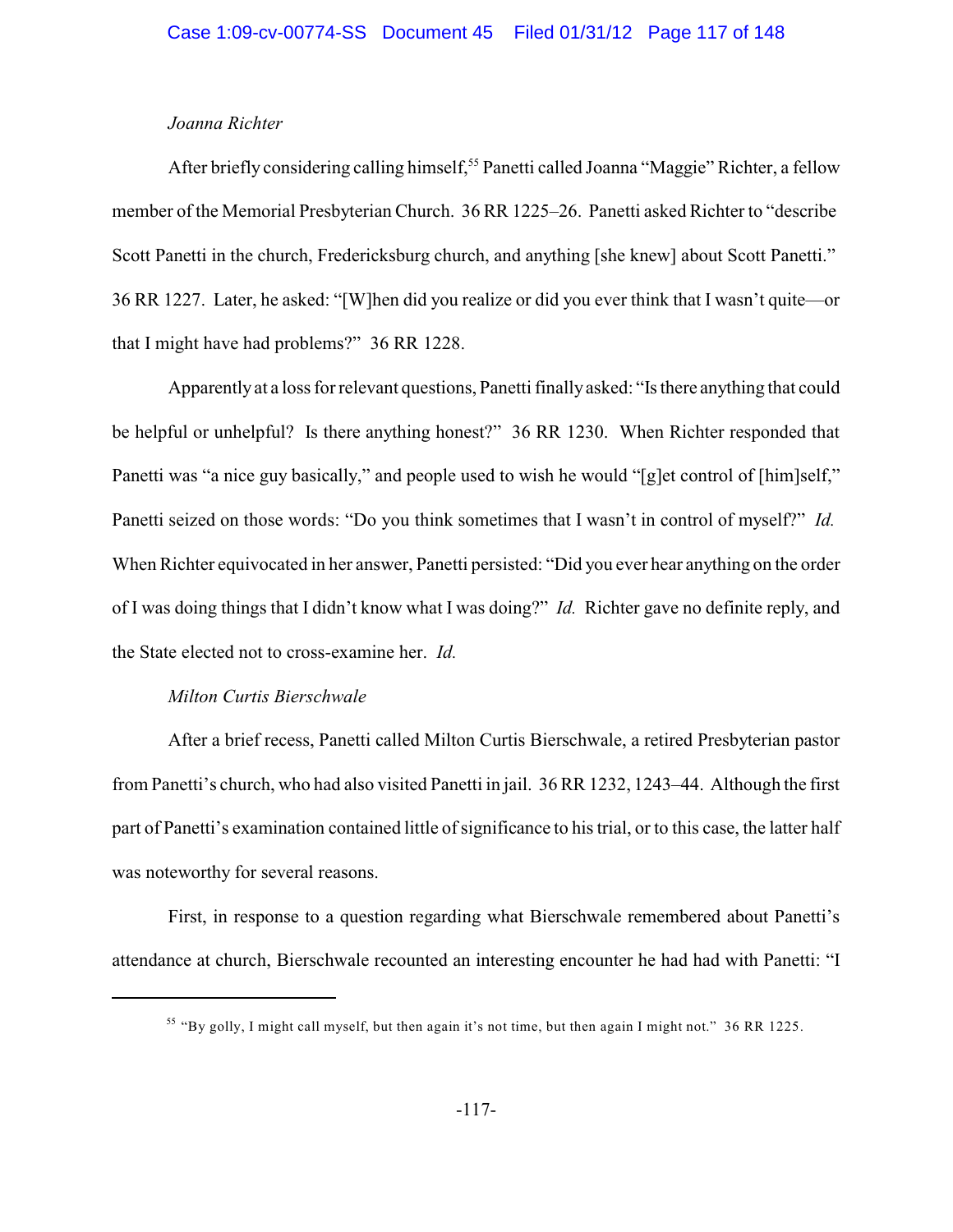## Case 1:09-cv-00774-SS Document 45 Filed 01/31/12 Page 118 of 148

remember one morning . . . you were between the two buildings sitting on a stump or a bench or something . . . . You said you almost killed a person that morning with a crossbow before you came to church, Sunday school." 36 RR 1236. Understandably, Panetti did not want this statement to go unexplained before the jury, so he commented on the incident, using his familiar testifying-throughquestions tactic:

I don't know if I subpoenaed Mark [Cosper] or for a character witness, because that would really clear up the—do you remember him and I talking about getting in arguments or anything . . . . We're dear friends, but we had a spat and he—I don't remember if you remember any details. He held a shotgun on me, and I didn't have any guns, so I only had a bow and do you remember me saying that "I'll drive an arrow up the barrel of your shotgun," or any details about that? . . . Don't remember any people [sic]<sup>56</sup> I wrote about it?  $\dots$  It would have started like, "When a man faces" a shotgun with a bow, that even single shot obsolete slugs and buck are hard to beat," or anything like that?

36 RR 1239–40.

Then, immediately on the heels of that series of questions, Panetti asked a superb leading question: "Sir, when is the first time you knew that I wasn't right?" 36 RR 1240. He followed that up with a testimonial leading question about his purported personality change: "Did you know me well enough before then to know what drastic change in me when I got burned then or you did you know me well enough before I got burned to know that there was a drastic change in my when I got that burn?" 36 RR 1241. Later, when Bierschwale made passing reference to having had "strange" conversations with Panetti after church, Panetti ran with that answer: "About that word 'strange,' sir, did you ever see me seem like I was a different person one day and the next a different person

<sup>&</sup>lt;sup>56</sup> Given Bierschwale's answer to this question, "No, I had some of your poems, but I'm not aware that you ever wrote anything about that," it appears this may reflect a transcription error, and Panetti may actually have said "poem." 36 RR 1240.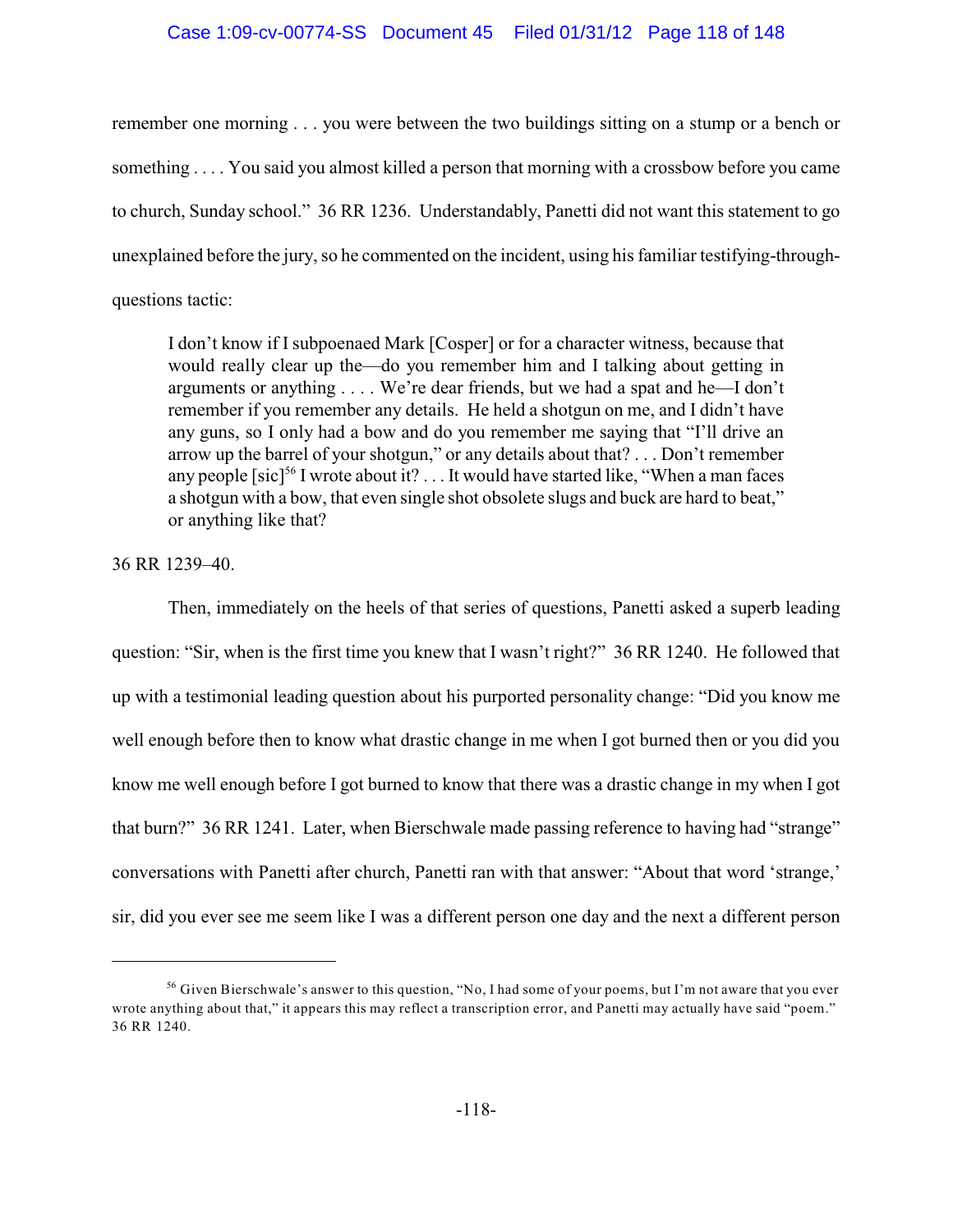or change from cowboy to commando or—" 36 RR 1242.

Shortly thereafter, Panetti asked a question, presumably intended to help rebut his Rambo image: "In all our visits, religious counseling is really secret, but do you remember me talking about wars or hurting children or—" 36 RR 1243. If that was Panetti's intention, however, Bierschwale's answer was decidedly unhelpful: "Well, you talked about having killed people and that you were going to change your life." *Id.* Panetti: "In jail?" *Id.* Bierschwale: "No, that was out in front of the church one morning, and you were rather high." *Id.*

Finally, Panetti turned the discussion to Bierschwale's visits to Panetti in jail, and Panetti asked: "Sir, do you remember in the jail was I—do you feel I was sincerely remorseful?" 36 RR 1244. Again, Bierschwale's answer was probably not what Panetti was looking for: "You never did exactly express it." *Id.* After a short Biblical discussion, Panetti asked a direct question, "[D]id you ever see Sarge come out in jail or not," and he received a direct answer: "No." 36 RR 1245.

The State did not cross-examine Bierschwale. 36 RR 1250.

## *Margaret Ann Bierschwale*

In spite of Milton Bierschwale's less-than-glowing testimony, Panetti next called Milton's wife, Margaret Ann Bierschwale. 36 RR 1252. Panetti tried, several times, to get Margaret to talk about Sarge Ironhorse, but she proved no more helpful as a witness than her husband had been. 36 RR 1253–55. Nor did the State opt to cross-examine her. 36 RR 1255.

## *Veronica Keen — Recall*

Next, Panetti recalled his poet friend, Veronica "Victoria" Keen. 36 RR 1256. After using her to introduce into evidence his book of poetry, Panetti asked her about his alleged alter ego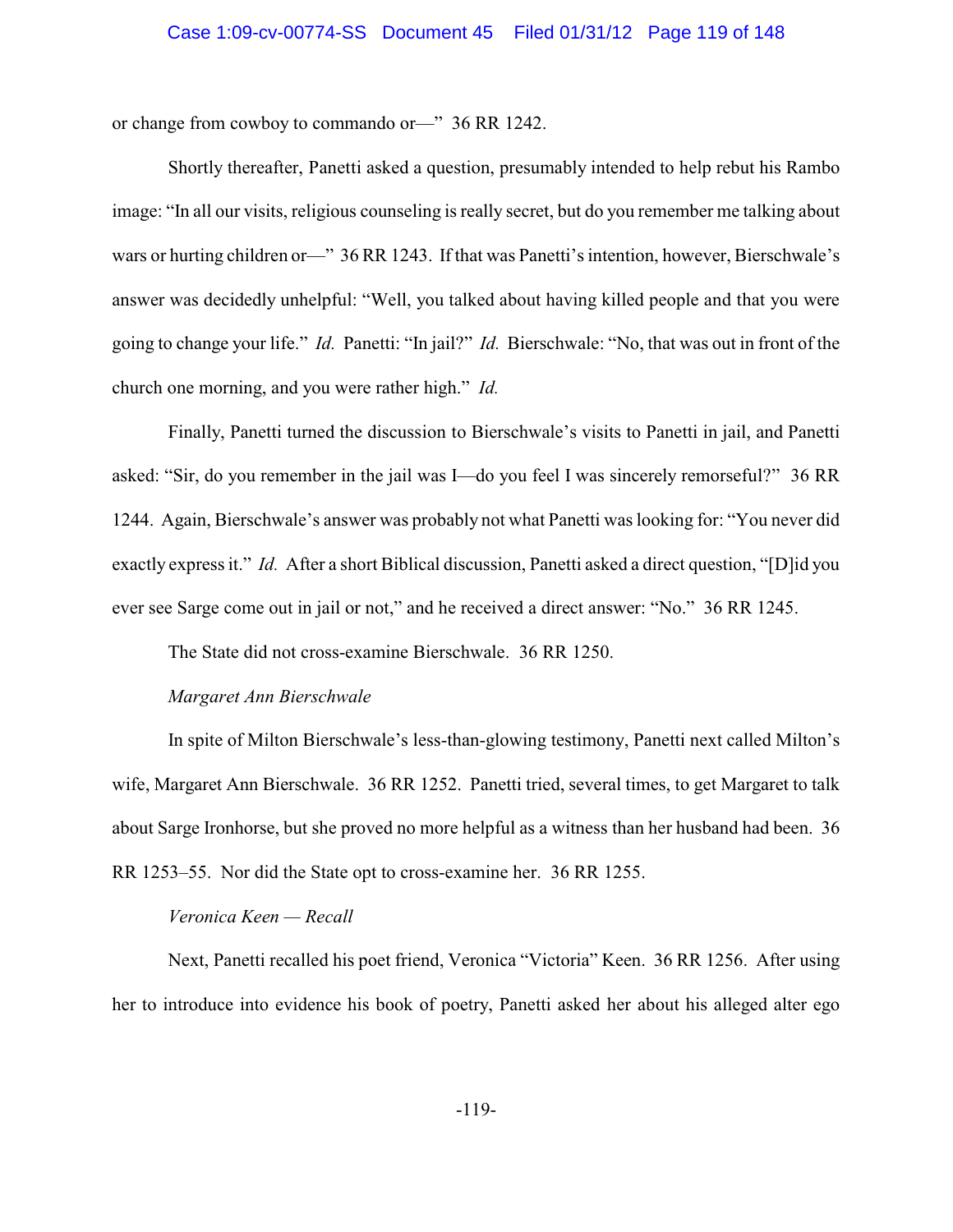("[T]ell what you know about Ironhorse."), but Keen had little to say. 36 RR 1258. The State did

not question Keen. *Id.*

# *Trial Hearing*

After Keen was excused, the court asked Panetti to call his next witness, to which Panetti

replied:

Sir, I have been shuffling so many papers and so much has been going on so fast that I'm a bit confused, and at the risk of taking [sic] off the jury, I think they're going to make a decision either way. I don't think they expect me to act like a smooth attorney, Your Honor.

36 RR 1259. The court then held a bench conference, at the conclusion of which the court excused

the jury to lunch, and held a hearing outside the jury's presence. 36 RR 1259–60.

Panetti explained his request for the hearing:

I wanted to explain a few things about witnesses and subpoenas and reason and whatnot, but I find myself in my—I don't have my papers, Your Honor. . . . The papers what you're going to guide me, and what I'm going to say to request properly reasons why I wish to ask for or recall certain witnesses, Your Honor. I felt I needed to explain it and then I hand you documentation such as children in question from different marriages—some are victims and some are not—and in my brief study of law of children victims, there is a proper procedure and certain reasons and documentations I must show when I request the presence of children, whether they're victims or not, and I don't have the paperwork right now to match up what I need to present to you to adequately explain.

36 RR 1260–61.

Panetti asked to call his daughter, Amanda Alvarado, and, when Judge Ables asked why,

Panetti replied: "Well, I don't have the documentation, but it regards her being a victimless victim."

36 RR 1261. The court denied Panetti's request to call Amanda, noting "she was three at the time

of the incident." *Id.* Panetti objected to the court's ruling, saying: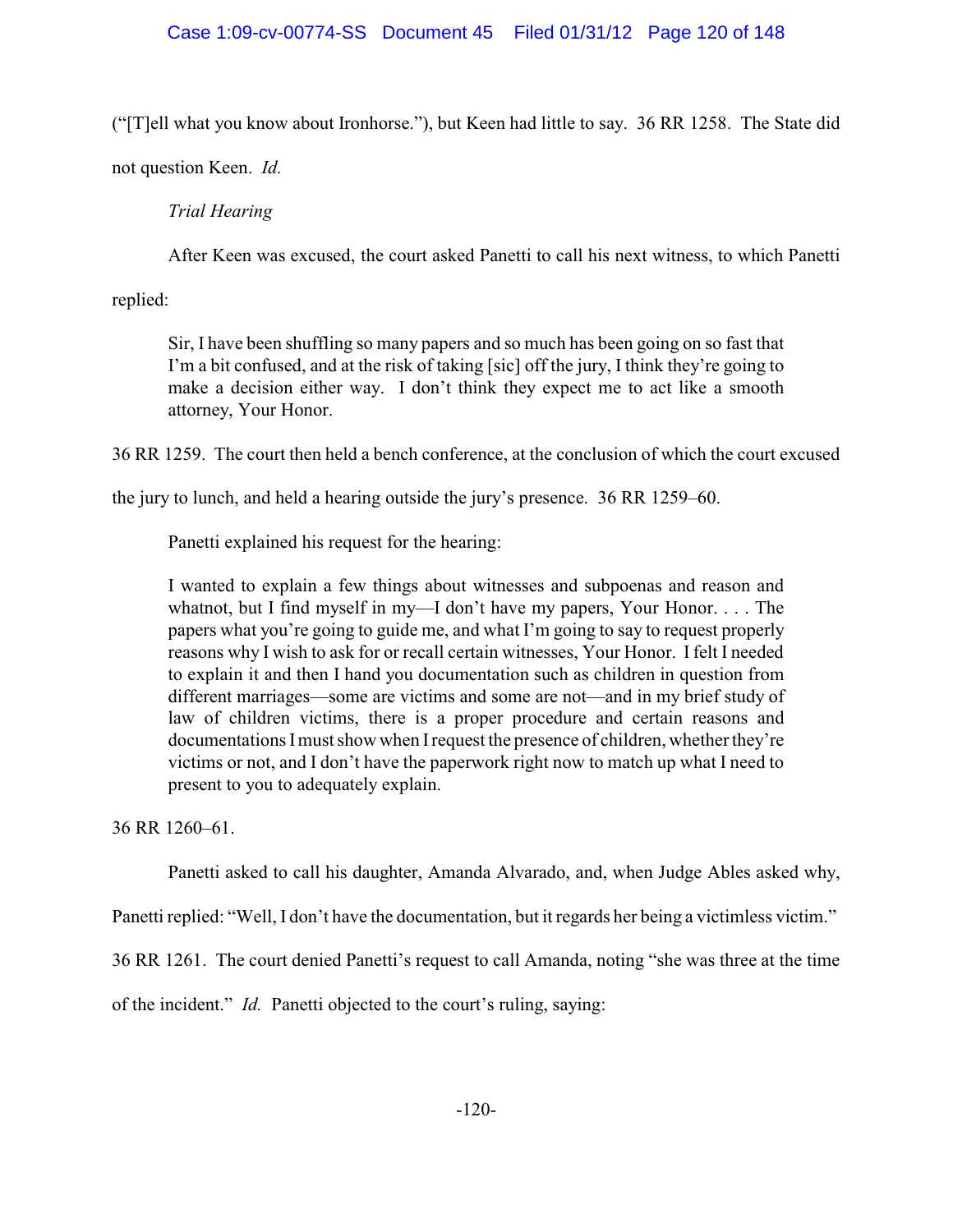[F]rom the evidence given to the jury shows a child in the law enforcement building who seems besides her top, unaffected, and I heard through testimony, reliable witnesses, who I could have questioned had we had this hearing earlier in the church that my daughter did not see, that she was not affected, that she made request after request to see me, that she was used as a puppet and interrogated to the point where she went into a speech impediment. I'm very concerned over my gringita being turned—although I feel the credibility of my former wife as a mother, but they're as adequate or great, but in light of this situation, I have deep fear of the welfare of my daughter, and I think it would be adequate or appropriate for the jury, after explaining that this is an unaffected child, for the jury to see, in fact, Your Honor, an unaffected child. I do not wish to question her. I do not wish to interrogate.

36 RR 1262. Panetti further said that Amanda had been five at the time of the murders, but the court

maintained its prior ruling. 36 RR 1262–63.

Panetti also wished to call his fifteen-year-old<sup>57</sup> son, Chase Louis Panetti, for the purpose of

showing that Panetti had been insane in 1986, but the court denied that request as well. 36 RR

1264–65. By way of explanation or objection, Panetti said:

No, sir, he can testify that he would go bring me beers. He could testify whether or not he seen me beat his mom. He can testify as much as I could testify as lots of things, Your Honor, and him being a 14-year-old-boy, I do not think it would cause him to wet the bed at this point, to state the facts, if Dad was cuckoo in 1986 or if Dad—if he ever witnessed his father beating his mom or dad. "Dad, why are you"—he made a remark to his mother maybe once that—about comments I made or why is Dad doing certain bizarre acts, where I mentioned he asked me, "Dad, why are you doing this?" I said, "I don't know."

36 RR 1265–66. Again, the court stood by its original ruling. 36 RR 1266.

Finally, after the jury returned, but before Panetti called his next witness, he introduced into

evidence, without objection, records from Bell County Jail. 36 RR 1272–73.

 $57$  As the Court quotes below, Panetti later referred to his son as having been fourteen years old at the time of the trial. 36 RR 1265.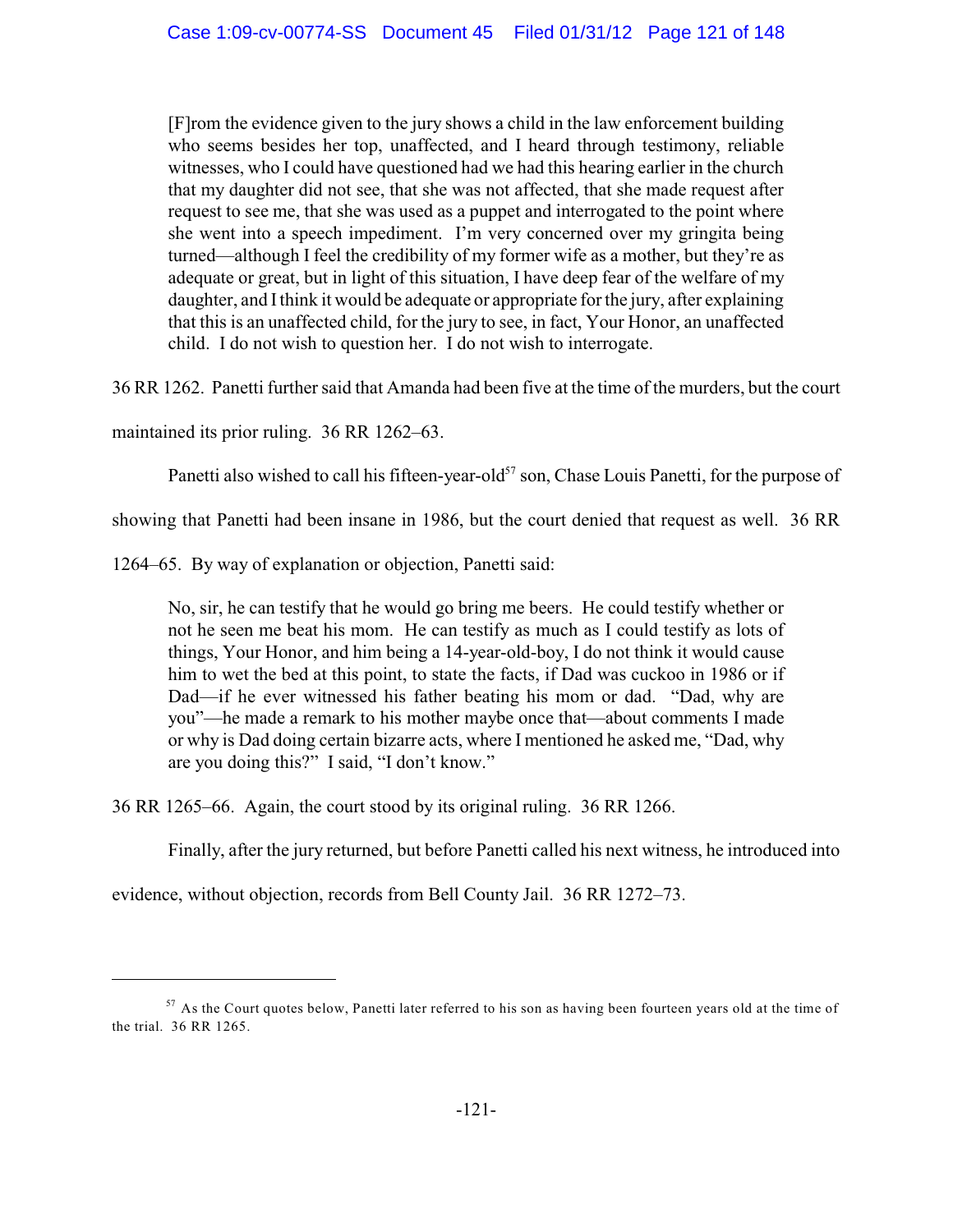### *Evonne Panetti*

Panetti's next witness was his mother, Evonne Panetti. 36 RR 1274. Panetti asked his mother to testify about Sarge Ironhorse, which she did at some length. 36 RR 1276–78. Among other things, Panetti also: asked his mother about his having almost drowned, 36 RR 1281–82; made a suggestion that the SWAT team commander, who responded to the hostage situation at the bunkhouse, had stolen his lighter, 36 RR 1284; implied he had been sexually abused by a babysitter in his youth, 36 RR 1291–93; asked his mother about his electrical burn, 36 RR 1296–97; and asked about his strange behavior during his first marriage, 36 RR 1298–1303, 1305, 1307.

Later, Panetti and his mother had a potentially significant exchange:

| Scott Panetti:         | You don't know what I'm doing, do you? You think I'm just        |
|------------------------|------------------------------------------------------------------|
|                        | head running, myself, don't you?                                 |
| Evonne Panetti:        | No, I don't. I think you're trying very hard to be professional. |
| Scott Panetti:         | I'm not professional. I'm not competent.                         |
| <b>Evonne Panetti:</b> | But you're trying.                                               |
| Scott Panetti:         | And I was insane, and the document-                              |
| Evonne Panetti:        | Yes, that's true.                                                |

36 RR 1312.

Another important exchange, which the Court has previously mentioned, occurred slightly thereafter. In reference to the news coverage of his crime, Panetti asked his mother who he looked like during the broadcast (presumably hoping she would say "Sarge Ironhorse" or something similar), but she responded: "Oh, no, no, no, you are so much more—you improved. I have never seen you—well, I take it back. Sometimes in Gillespie County jail when I would visit you there would be times when you looked halfway decent, but you are sounding better than you have in a long time now." 36 RR 1315.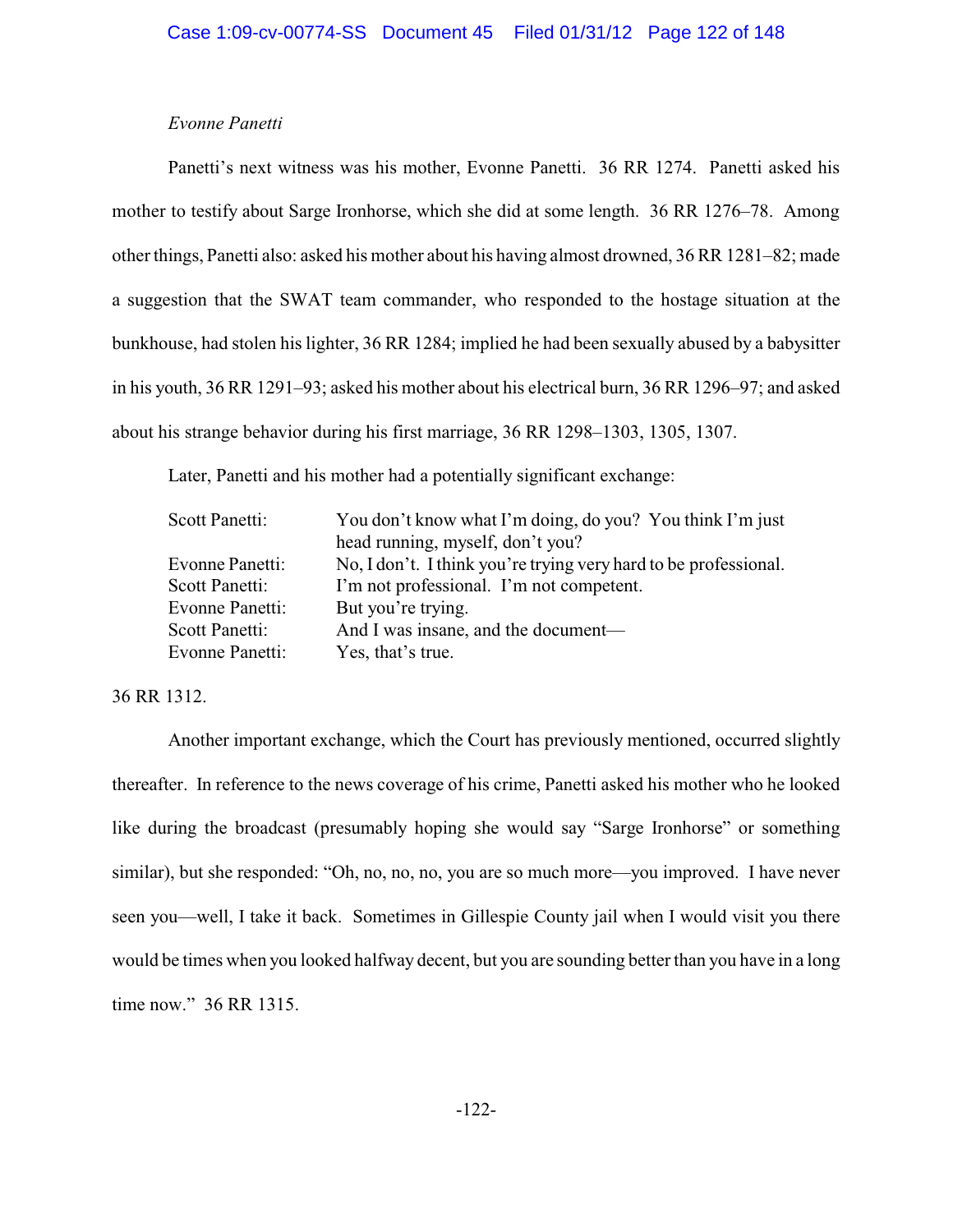Panetti's final question was also telling:

Is there anything the jury needs to know what, hasn't been said by Dad, in earlier testimony of other witnesses that has relevance, that has a meaning to whether I was or was not responsible for my actions, that I did not know right from wrong, not putting a label on it from a doctor of a mentality disease, or serious defect, but is there anything the Court—that you would like to say before I pass you as my Mom witness with all apologies for my interrogation?

36 RR 1319.

The State did not cross-examine Evonne Panetti. 36 RR 1310.

*Meridel Solomon Solbrig*

Panetti's next witness was Meridel Solomon Solbrig, who had occasionally represented him as his attorney, including during his divorce from his first wife. 36 RR 1321–22. Panetti questioned Solbrig at great length, but, with the few exceptions discussed below, the examination was routine, and the matters they discussed were not novel, having been covered with prior witnesses. 36 RR 1322–58.

The first notable part of Panetti's examination of Solbrig was that he used her to introduce a fair amount of evidence, in one case over the State's objection. 36 RR 1332, 1334, 1337–38. Second, Panetti took advantage of his pro se status by (improperly) using a discussion with the court about the introduction of evidence, in the presence of the jury, to attempt to impeach David Morquecho: "Your Honor, that David Morquecho already testified and lied about his criminal record, and I couldn't present it to the jury." 36 RR 1348. Finally, Panetti asked a question in which he explicitly attempted to link his mental illness, his alternate personality, and his insanity defense: "Meridel, do you feel, because of my mental illness and the serious mental disease and all factors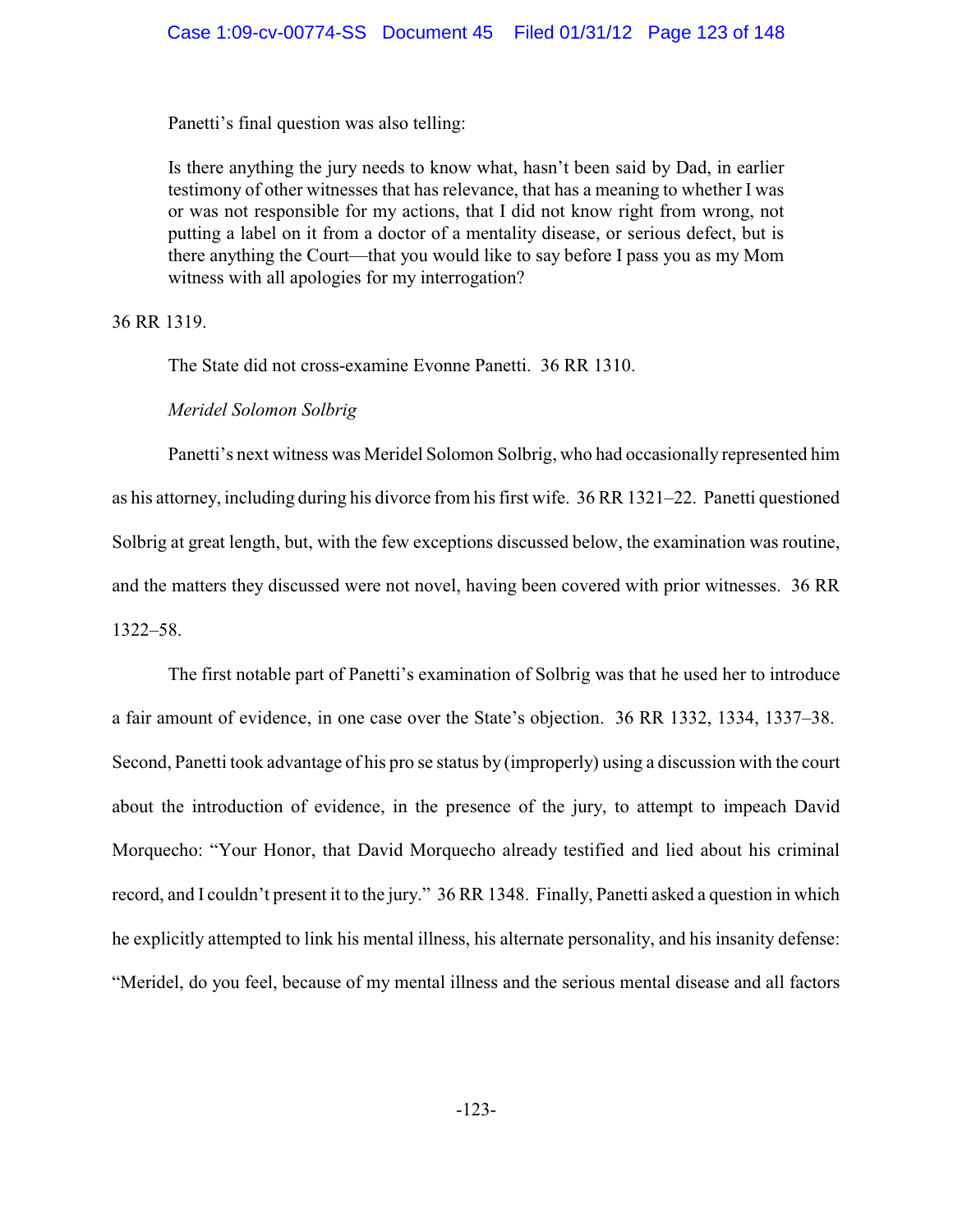### Case 1:09-cv-00774-SS Document 45 Filed 01/31/12 Page 124 of 148

concerned, that it's probably [sic] that I didn't know what I was doing, as Sarge Ironhorse, as that personality?" 36 RR 1355. And Panetti received a helpful answer: "The Scott Panetti that I know would not, could not have done that." *Id.* The State's cross-examination of Solbrig was very brief, and not significant to this case, as was Panetti's redirect. 36 RR 1356–58.

### *Ernest Louis Betts*

Panetti's final witness of the day was an old friend of his, Ernest Louis Betts. 36 RR 1359–60. Although Panetti and Betts covered a variety topics, none were particularly novel in light of Panetti's prior questioning, nor is the examination otherwise especially significant to this case. 36 RR 1360–75. The State asked no questions. 36 RR 1375.

### *Proceedings Outside the Presence of the Jury*

Before the court recessed for the day, Judge Ables had a discussion with Panetti about his other anticipated witnesses, and in particular the fact that one of Panetti's potential witnesses, Dr. Simes, would be unavailable for the remainder of the trial. 36 RR 1375–76. Panetti objected, claiming he had confused doctors Simes and Selck, but the court nevertheless released Simes, as he was scheduled to undergo surgery. 36 RR 1379–80. Panetti persisted in his objections, saying: "I have an untreated thought disorder, sir, and I'll use it as excuse, sir, and I apologize, sir." 36 RR 1380.

Shortly thereafter, Panetti explained why he wanted Simes to testify: "I wish to have my few professional doctors . . . that I think will have great weight to the jury on whether or not I was insane at the time." *Id.* Finally, Panetti asked if he could use "prior documentation of Dr. Simes," and Judge Ables replied: "I'm not going to make a ruling in advance, but he has testified at two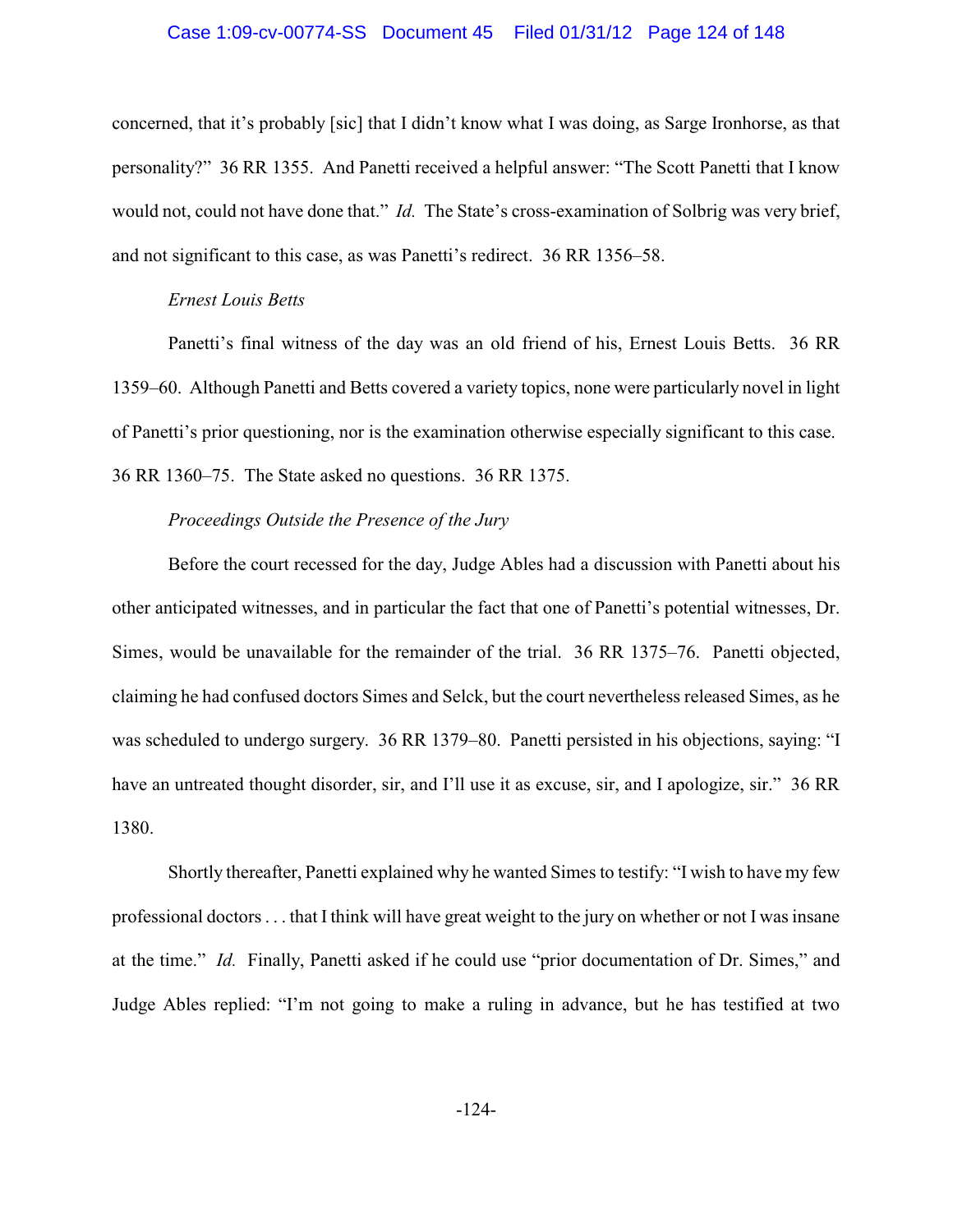competency hearings under oath." 36 RR 1382.

The next morning, before the jury was brought into the courtroom, Panetti told the court he was experiencing confusion: "Your Honor, I'm having a little bit—I'm confused and I'm having a little bit of trouble, and I want to get this trial over with, sir, and I'm not throwing up a flag, but—" 37 RR 1394. Indeed, Panetti seemed fairly unfocused during the morning hearing outside the presence of the jury. 37 RR 1392–96.

The jury was brought in briefly, but, after Panetti tried calling Dr. Simes and another unavailable witness, he requested another hearing outside the presence of the jury, and the jury was consequently excused. 37 RR 1396–97. Judge Ables expressed his frustration with Panetti: "When you insisted on representing yourself, and I tried to talk you out of it, your attorneys tried to talk you out of it, the last thing I told you was I cannot—the law does not allow me to treat you differently from anybody else who represents, who stands before this bar." 37 RR 1397.

Panetti referred again to his "thought disorder," and requested a recess, which the court denied. 37 RR 1398–99. Panetti tried again: "Sir, because of my mental illness and thought disorder—I'm not throwing up an excuse, but it's untreated. I know unmedicated and I was very confused and I was told, sir, that I could have a few moments with these few expert veterinarians." 37 RR 1399. Without going into needless detail, Panetti and the court went back and forth for some time, with Panetti objecting that he was not able to call the witnesses he desired, and the court instructing him to choose an available witness to call. 37 RR 1399–1403. The court then brought the jury back into the courtroom and asked Panetti to call his next witness. 37 RR 1403.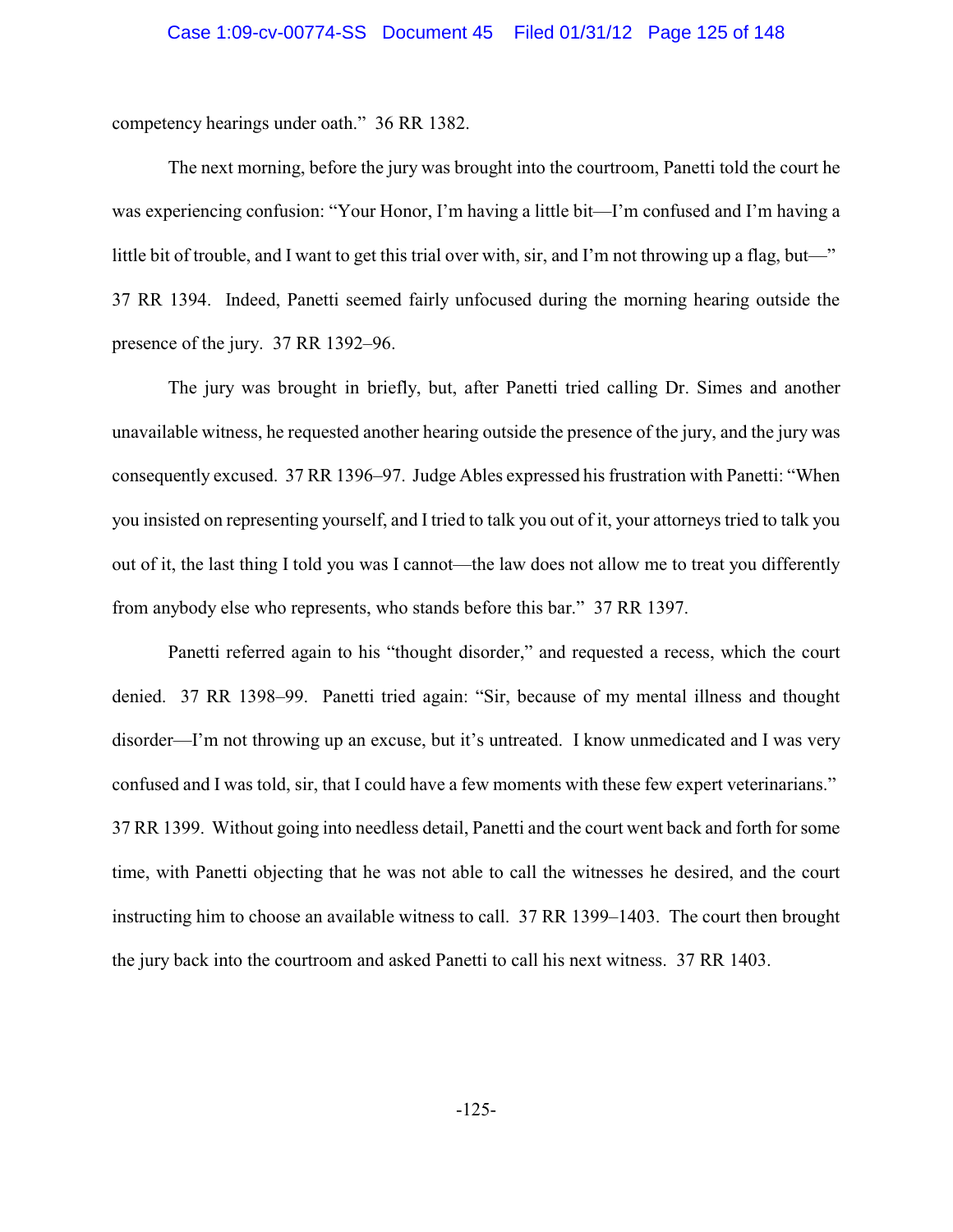## *Donald P. Langehennig*

After once again suggesting he might call himself,<sup>58</sup> Panetti decided to call as his next witness Donald P. Langehennig, a deputy sheriff with the Gillespie County Sheriff's Department. 37 RR 1405–06. With the exception of questions about his two competency hearings, 37 RR 1413–15, 1416–17, Panetti's questioning of Langehennigwas unremarkable, and the State elected not to crossexamine the man. 37 RR 1406–18.

## *Evonne Panetti — Recall*

Next, Panetti recalled his mother to the stand. 37 RR 1419. Panetti had difficulty coming up with a question that was both specific and relevant, 37 RR 1420, but, after some additional procedural problems, ultimately entered into evidence a picture of the bunkhouse, 37 RR 1421–23, as well as an affidavit, 37 RR 1427–28, and, without objection, a report by Dr. Simes, 37 RR 1429–30. The remainder of Panetti's questioning of his mother was lengthy and rambling,<sup>59</sup> but, being that it was mostly repetitive of his previous examination of her, not especially noteworthy at this stage in the Court's discussion of Panetti's trial. 37 RR 1430–42. The State asked no questions. 37 RR 1442. At Panetti's request, the court then recessed for fifteen minutes.<sup>60</sup>

#### *Scott Louis Panetti*

After the recess, Panetti elected to testify on his own behalf. 37 RR 1446–47. Panetti's

 $^{58}$  Panetti: "I might just call myself, sir." The Court: "Do you wish to call yourself, Mr. Panetti?" Panetti: "No, I wish to call Officer Langehennig." 37 RR 1405.

 $59$  Notably, Panetti indicated toward the end of his questioning that his "thoughts [were] getting a little clearer." 37 RR 1441.

 $^{60}$  This break, too, prominently featured Panetti objecting to the court that he was unable to call what witnesses he wanted to call, when he wanted to call them. 37 RR 1443–46.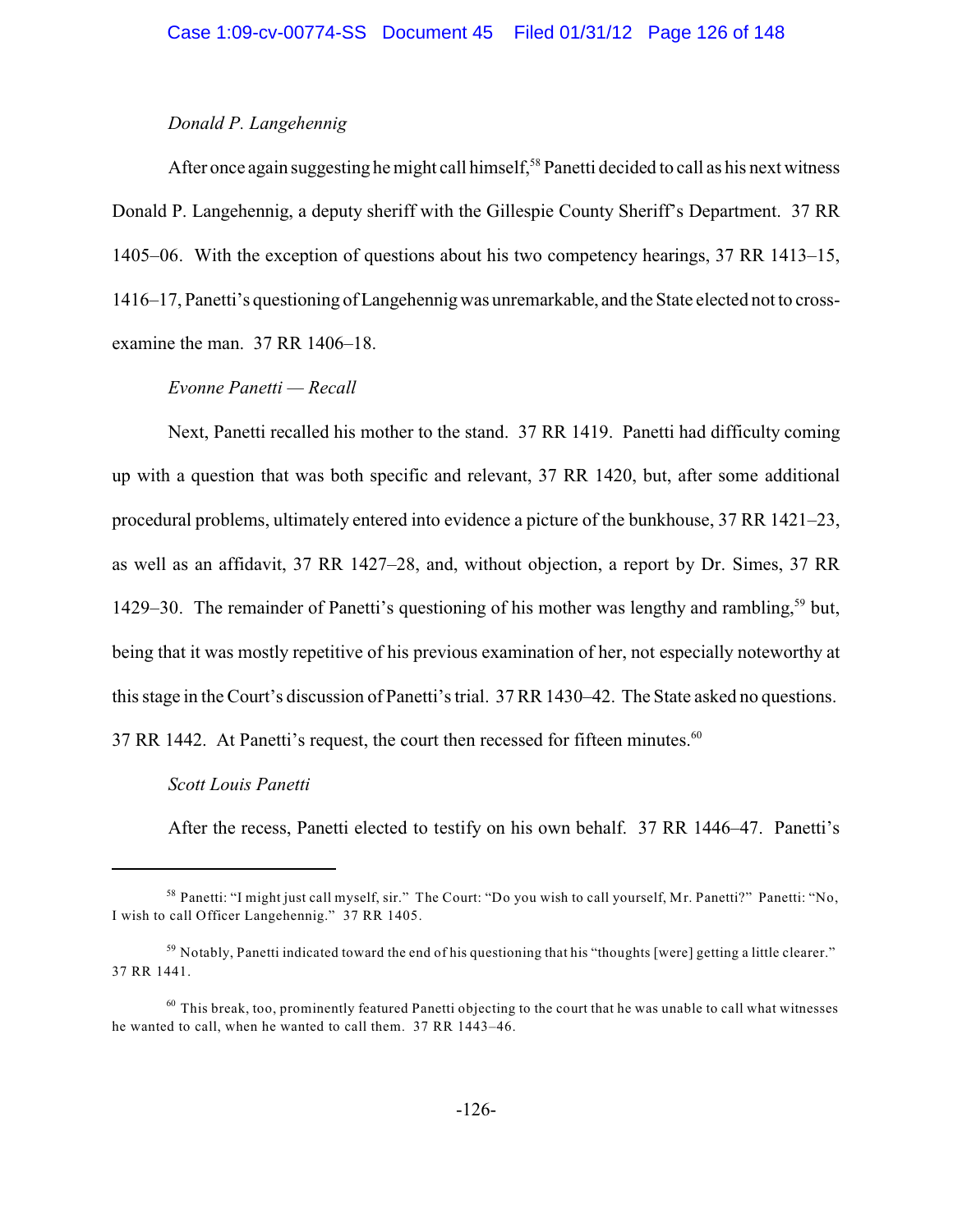### Case 1:09-cv-00774-SS Document 45 Filed 01/31/12 Page 127 of 148

narrative can only fairly be described as semi-coherent, with Panetti rambling from topic to topic without apparent regard for chronology or theme. Indeed, Panetti seems to have exercised his right to testify mostly for the purpose of telling the jury select parts of his life story.<sup>61</sup>

Panetti began by recounting two of his near-death experiences, 37 RR 1447–48, then launched into an explanation of his haircut and attire, his confusion about Dr. Simes, and moved from that to an appeal to the jury to carefully consider the documentary evidence in the record. 37 RR 1449. Panetti then showed the jury a tattoo he got while he was in the Navy, and explained the story behind it. 37 RR 1450.

From that, Panetti transitioned to when he lived with his parents in Tomahawk, Wisconsin, describing a horse they owned, their cabin, and his father's various jobs. 37 RR 1451. Panetti testified about how he worked with his father, and how his father's desire to return to farming brought Panetti's family to Poynette, Wisconsin. 37 RR 1451–52. Panetti told the jury about the work he and his father did on the farm. 37 RR 1453.

Panetti recalled how he received a camouflage outfit for Christmas one year, and how at that time he idolized cowboys, sailors, and soldiers. *Id.* Panetti discussed bows and bow-hunting, then his school days. 37 RR 1454. After Panetti made an inappropriate comment about one of his

37 RR 1463.

 $61$  In fact, after Panetti had gone on for some time about wholly irrelevant matters, the court interrupted him, saying:

Mr. Panetti, let me stop you a second. Mr. Panetti, we need to get to the issues that are relevant to this jury about the guilt/innocence stage of this trial, and I'm not sure that with everything you're going into is relevant to the issues of whether or not you're guilty of the offense that you're charged with or whether or not it has anything to do with your issue of your affirmative defense of insanity that you have raised, so we don't need to hear all the details of your life story.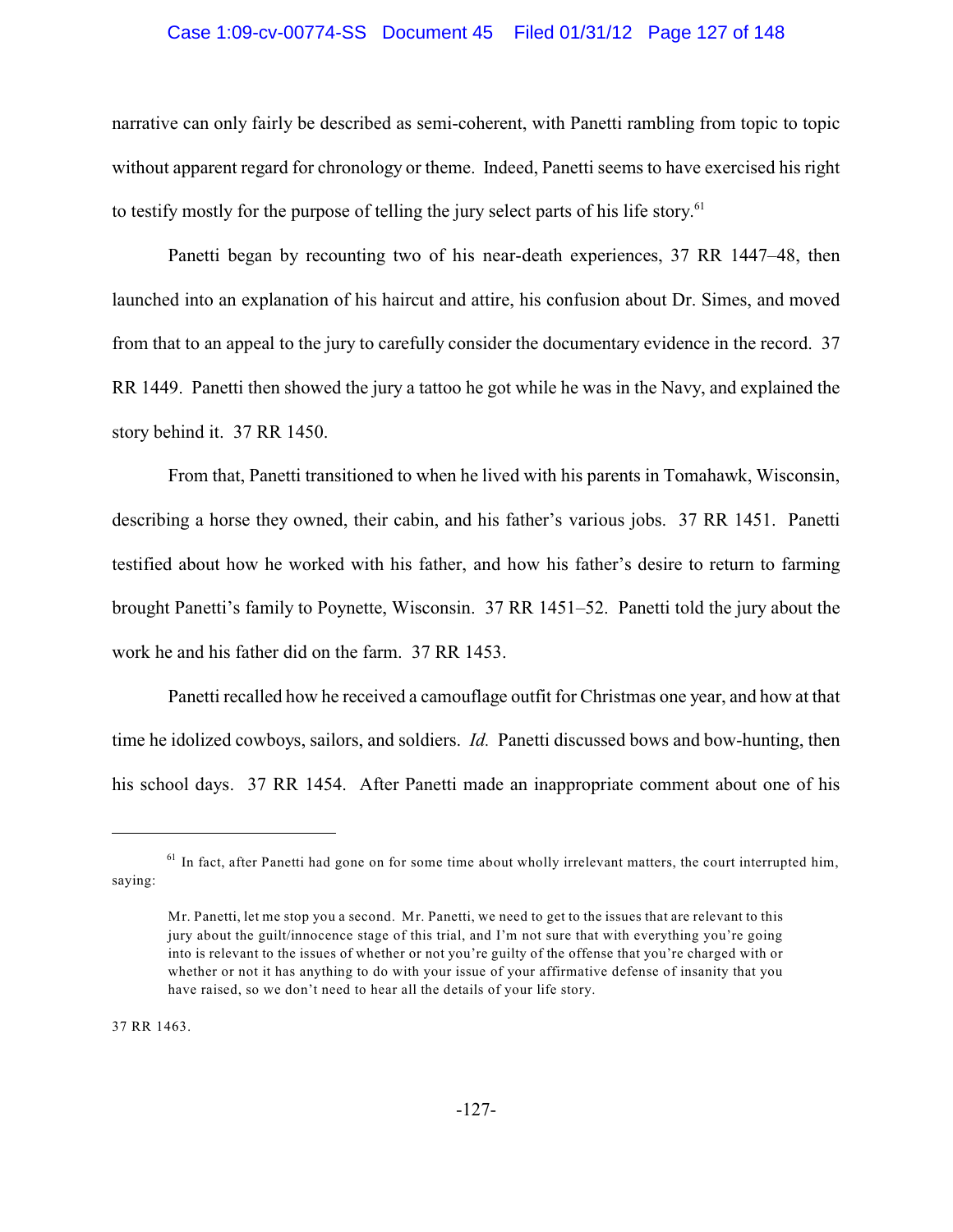## Case 1:09-cv-00774-SS Document 45 Filed 01/31/12 Page 128 of 148

teachers, the court admonished him to move on to something relevant. 37 RR 1454–55.

The court's instruction went unheeded, however, and Panetti proceeded to discuss two plays he had acted in, his overall school performance, and his high school football career. 37 RR 1455–56. Panetti then moved on to his first love, his first rodeo, his going to school to be an artificial insemination technician, and his first experiences with drugs and alcohol. 37 RR 1457–59. After that, Panetti told the jury about a palomino he used to own, his feelings about cowboy boots, and about selling his horse to buy a minibike. 37 RR 1460–61.

The Court could go on: Panetti's testimony continued in this same fashion for some time, despite the trial court's best efforts to redirect him to areas of potential relevance to his case. For the sake of brevity, this Court will skip ahead in Panetti's testimony, to areas of potential relevance to this one.

Unfortunately for the judge and jury in his case, Panetti continued telling various stories from his life until lunch, at which point the court excused the jury and addressed Panetti:

Mr. Panetti, for the last 35 minutes we have been listening to Navy stories that I do not deem relevant. I am not going to let you ramble and tell the jury your life story. . . . I'm going to insist that you get to issues that you think this jury can use in making their determination of whether or not you're guilty or innocent of the charges against you.

37 RR 1478. Panetti's reply was probably not what Judge Ables was hoping for:

Your Honor, with all due respect, I found my brief stint in the military dramatic and I was moving right up to the incident [an alleged LSD overdose], but to leave out that short duty station where I was trained as a combat medic—I was not going to touch on anything classified that I did or didn't know to need to do my job, but in Pensacola, Florida, Your Honor, they went ahead and sent me to the hospital corps school, not on my request, but that comes back into—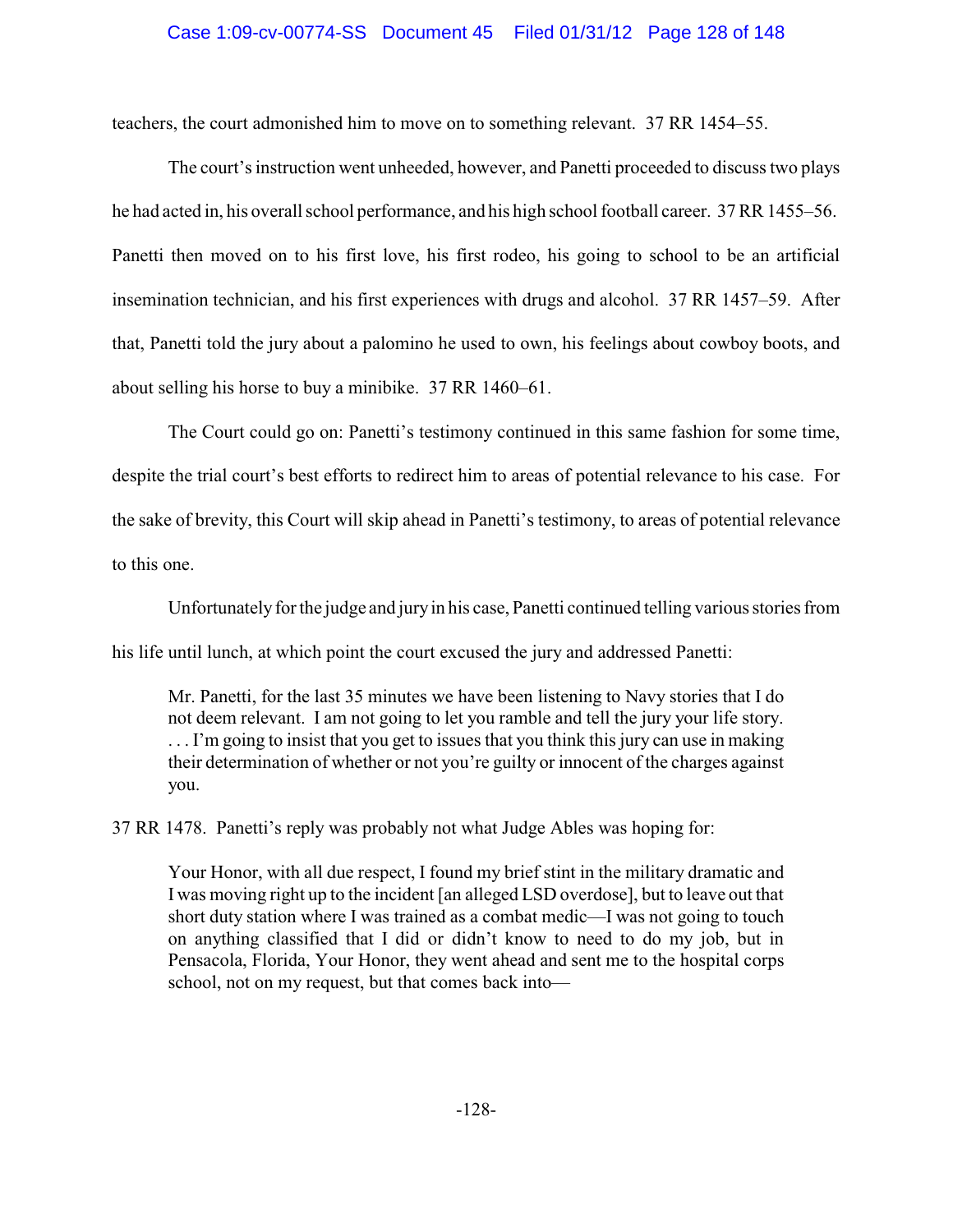### Case 1:09-cv-00774-SS Document 45 Filed 01/31/12 Page 129 of 148

*Id.* Unsurprisingly, the court interrupted Panetti at this point, saying: "I asked you what was it about your Navy experiences that are relevant, and you said, 'The LSD incident,' and I told you to go straight to the LSD incident and I would let you testify about it, and you refused to do it. . . . [I]f you get to rambling and telling stories, I'm going to cut you off again." 37 RR 1478–79.

Proving that hope springs eternal, when the jury was called back into the courtroom, Judge Ables said to Panetti: "Mr. Panetti, I think where we were is that I had allowed you to go ahead and testify about what you described as an LSD overdose incident when you were in the Navy, so if you want to testify about that event, you need to go right to that event." 37 RR 1482. After a brief preamble, and some talking to himself, $62$  Panetti launched back into his Navy stories, and—eventually—got to the alleged LSD overdose incident. 37 RR 1482–88.

Panetti continued his narrative, discussing his first wife, his severe electrical burn, his drinking, his brief stint as an extra in a movie, his commitments to (and escapes from) the State Hospital, and his father's return to drinking after years of sobriety,<sup>63</sup> before the State objected, asking that Panetti "be instructed to talk something about guilt or innocence," which objection the court sustained. 37 RR 1488–1504. After several more objections, and some pauses while Panetti

 $^{62}$  Panetti: "I prayed I'm not going to have a flashback and—" 37 RR 1482. The court reporter added the note: "At which time the Defendant talked out loud to himself." *Id.* The Court: "Don't talk out loud, Mr. Panetti." *Id.* It is unclear whether this aside was the result of Panetti's mental illness, or mere theatrics.

 $63$  Even within the rambling narrative of his testimony, Panetti briefly lapsed into greater-than-normal incoherence during this discussion: "Decade, fear of water in the Navy. Bulls scared me. Broncs, get on a bronc, but a bull is different. Maybe the Navy and water confront. I don't know. Maybe it's a macho thing. I don't know. I don't know, but—don't know, and on a hay farm, and we took—Don Nehr owned the Nehr ranch and Dad terrified me." 37 RR 1503. Again, whether this confused speech was genuine or feigned is a matter about which the Court can only speculate.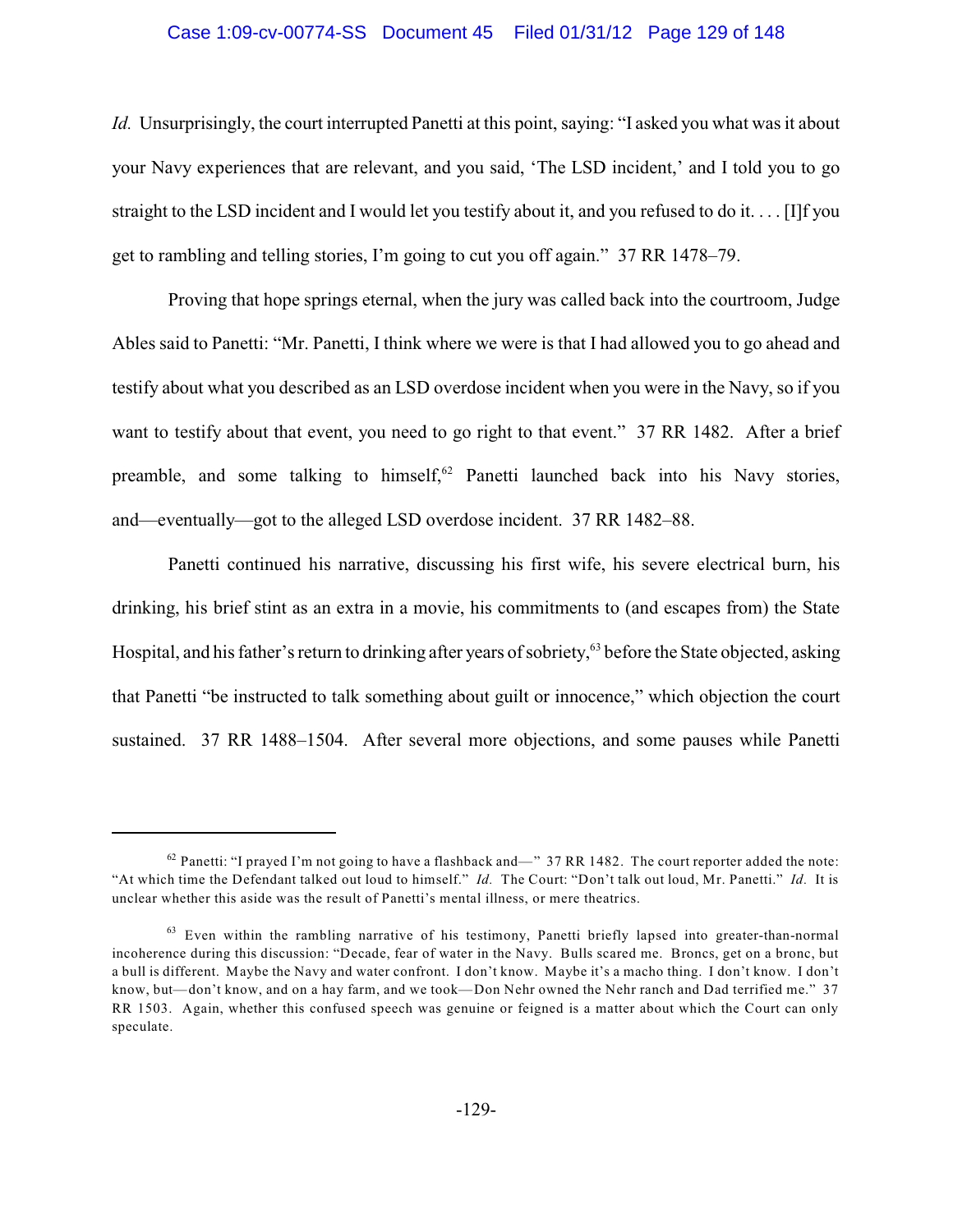## Case 1:09-cv-00774-SS Document 45 Filed 01/31/12 Page 130 of 148

apparently examined his ring, he continued his testimony, but not on relevant issues.  $64$  37 RR 1504–07.

Thankfully, Panetti then moved to potentially relevant topics, testifying about his time at various hospitals, his codeine and alcohol addictions, his lithium prescription, and his hallucinations and insanity. 37 RR 1508–15. Gradually, however, Panetti's narrative lost focus, and the court sustained the State's objection on relevancy. 37 RR 1515.

After a meandering journey, Panetti eventuallymentioned his purported separate personality:

[Sonja Alvarado] wasn't too thrilled when . . . she got the new telephone. I would leave an answering machine and I started not just be the other personality. I—he developed a handle, Sarge, Sarge Ironhorse, and I started using Ranahan, and I had Ironhorse, but Sarge, and early I put in Sergeant Ranahan Ironhorse, but the Sarge really came into. It wasn't hanging back. It wasn't underlying. It wasn't asleep. It was—wasn't just a pen name. It scared me, and Sarge—Sarge—excuse me, Your Honor.

37 RR 1524.

After a lot more rambling by Panetti, and several further instructions by the court to move

to relevant topics, Panetti finally began testifying about the events leading up to the murders. 37 RR

1524–41. He told the jury how he bought a bottle of liquor, returned to the bunkhouse, and drank

until he fell asleep. 37 RR 1541–42. Panetti continued:

I wanted to go to sleep, but I didn't wake up, and that next morning, early in the morning, Sarge woke up and there was a mirror on the wall . . . and Sarge looked in the mirror and seen Scott and Scott was gone, but Sarge said, "Scott, your hair," and that's when Sarge and Scott parted ways, and I picked up them shears . . . and I

<sup>&</sup>lt;sup>64</sup> In the middle of a story about bounty hunting, the court interrupted Panetti, asking him how it was relevant. 37 RR 1507. Panetti replied, in part: "This gets directly to when I ended up at Starlite Village Hospital. . . . [W]hat's relevant is that's the first time that I didn't know what I was doing or that first time—and I hate using the 'I' word—that I was insane." 37 RR 1508. This exchange shows that Panetti was aware of the relevant issues in his case, even if he refused to stick to them.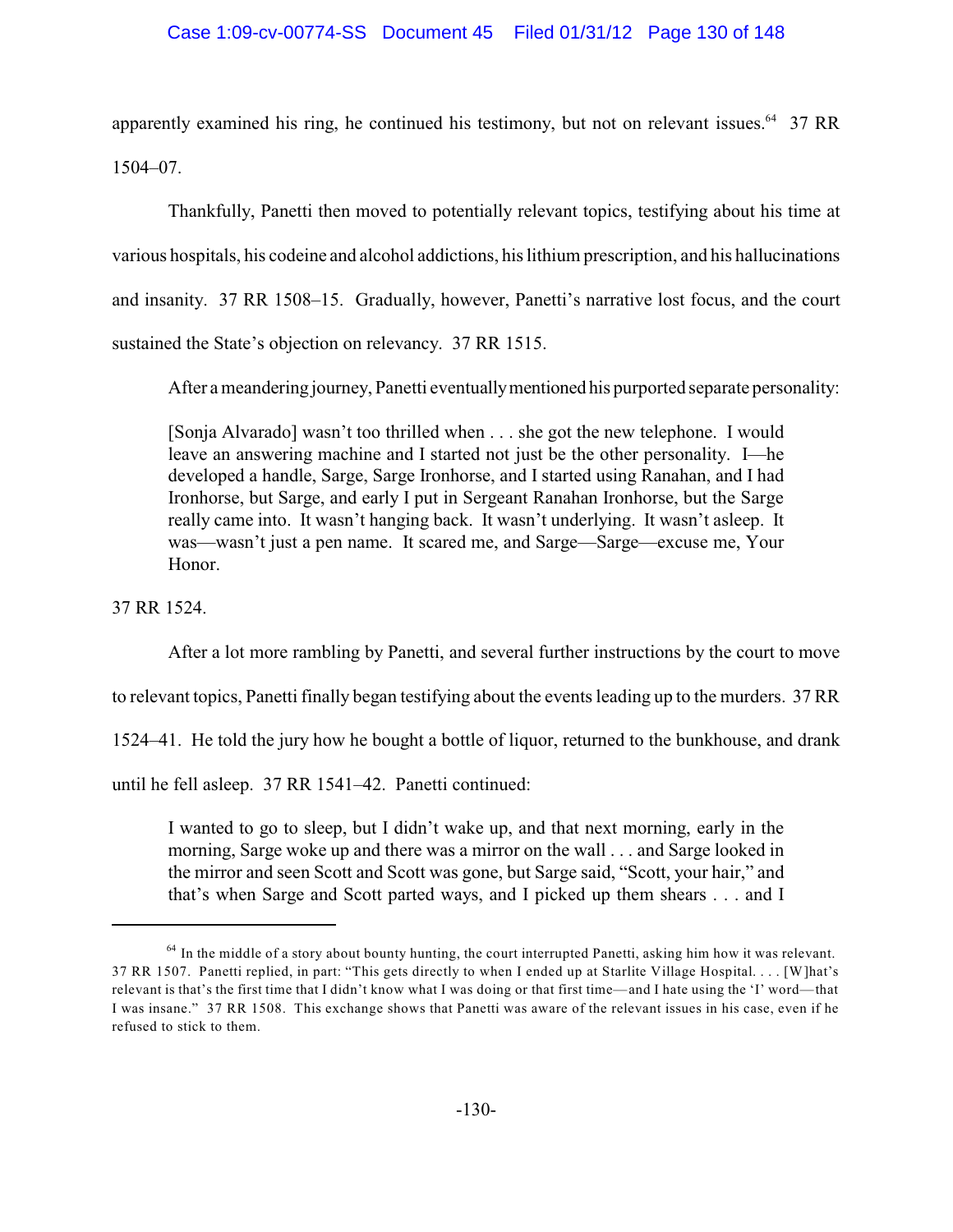## Case 1:09-cv-00774-SS Document 45 Filed 01/31/12 Page 131 of 148

clipped off my head and I didn't know why and then when I give myself a close clip, I grabbed the razor. Sarge says, "Get it all off."

37 RR 1542–43.

Later, Panetti elaborated about the interaction between his two alleged personalities: "I don't believe I could be hypnotized or trying to describe Sarge and from Scott's viewpoint is darn difficult, and there's a lot of things Sarge—Scott wanted to know about Sarge. Scott remembers about Sarge, what Sarge did." 37 RR 1543.

In a disturbing counterpoint to his earlier rambling life stories, Panetti then purported to adopt the Sarge persona ("Sarge, I'm Sarge and I woke up. I'm Sarge and I woke up and I looked in that mirror."), and proceeded to describe the murders, occasionally as himself, describing "Sarge"'s actions, but mostly from the viewpoint of "Sarge," an entity separate from himself.<sup>65</sup> 37 RR 1544–46. After Panetti's chilling account, the court recessed briefly. 37 RR 1546.

In concluding his testimony, Panetti referred to his fate if the jury acquitted him by reason

of insanity, a subject he covered often during the trial:

Scott Louis Panetti will end his testimony by saying you end up in—I can't tell you what happens on a decision that the jury make [sic], but that if—they're tough. It's rough, and they can keep you, and this ain't no free bird situation that ever had anything to do with any of this. There just is no win win. There's no win. There's no victory. There's the outcome is the outcome, and then there's advantages and disadvantages to any of them.

 $65$  Panetti's account was disturbing and, if accepted at face value, would raise substantial doubts about Panetti's sanity at the time of the murders. However, it is of relatively limited relevance to this case, for two reasons. First, no matter how incoherent Panetti's own testimony was, it was only a small portion of his overall trial performance. Second, and more important, it was potentially to Panetti's great benefit to appear as unstable as possible during his testimony, in light of his insanity defense. This latter point is emphasized by Panetti's apparent ability to move between in-court dialogue and his Sarge persona with ease: "Just that—to wind it up, Your Honor. Yeah, the demons were cackling at me and Scott went out the front and got in his Jeep and Sonja and Birdie jumped in the Jeep and I went to the bunkhouse and Sonja was in shock." 37 RR 1547.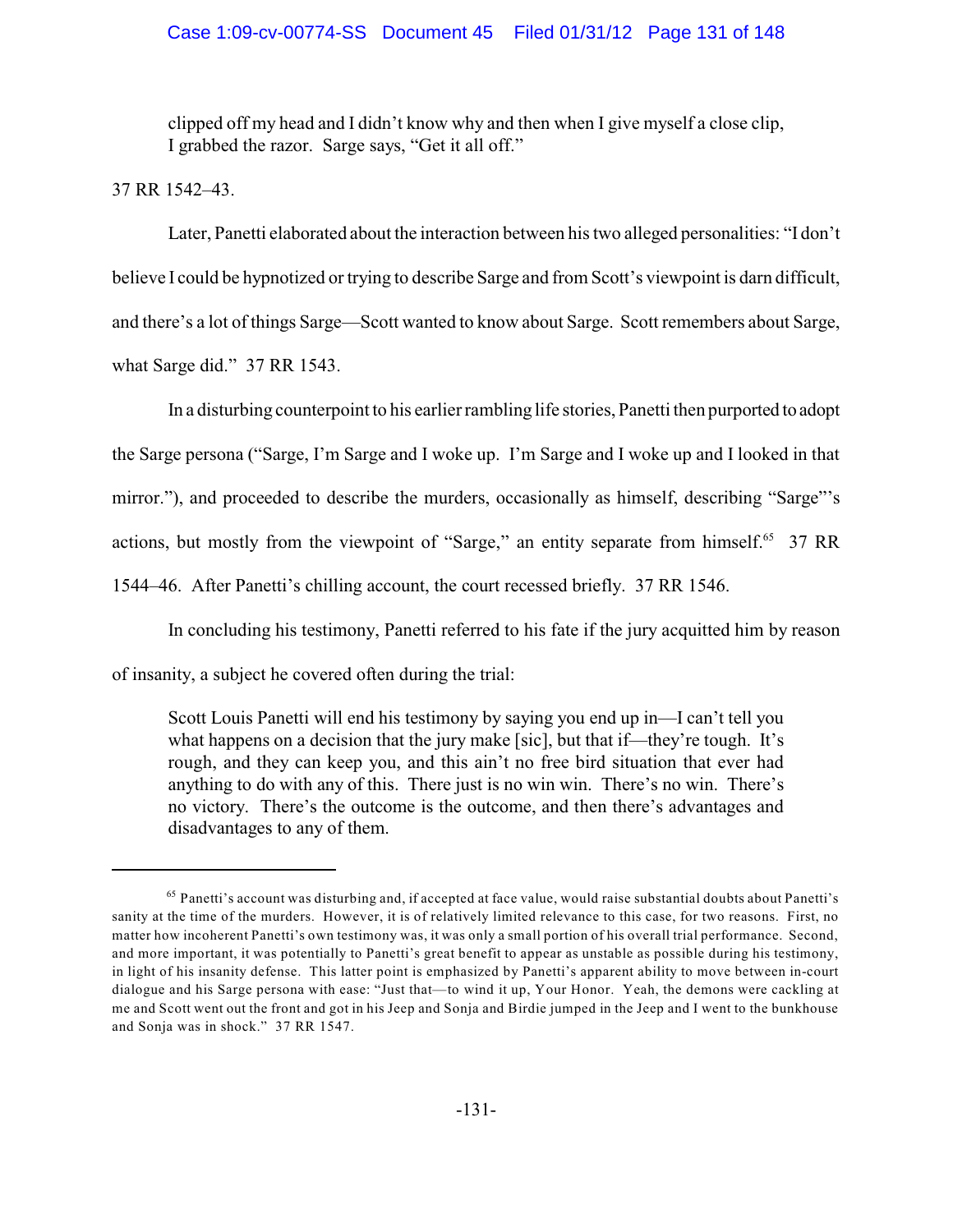## Case 1:09-cv-00774-SS Document 45 Filed 01/31/12 Page 132 of 148

37 RR 1554–55. Shortly thereafter, Panetti made a statement about his mental state at the time of the murders versus the time of trial, a statement also potentially relevant to the issue of his future dangerousness: "Because the Lord ain't got nothing to do with what Sarge did, and I'm not saying it was the Devil that got me, but I would say there was some demon spirits, and they did. They did cackle at me, and—but that's all been defeated by the blood of the Lamb . . . ." *Id.*

The State did not cross-examine Panetti. 37 RR 1556. The court then recessed for the day. 37 RR 1556–57.

In this Court's estimation, Panetti's firsthand account of his murders did as much to convict him as anything else in his case, with the possible exception of Sonja Alvarado's testimony on the same subject. However, a bad decision is not the same as incompetence to conduct one's own defense by reason of mental illness.

Further, it is not clear that the decision to take the stand in his own defense, standing alone, *was* a bad choice. Indeed, if Panetti's story was true, and he was insane at the time of the murders, but nevertheless had a recollection of events, it seems nobody could possibly have been in a better position to both explain Panetti's state of mind, and also to rebut Sonja Alvarado's version of events. And, if the jury had believed Panetti, it would have had little legal choice but to acquit him.

Finally, Panetti's comments in the record, some of which are quoted above, demonstrate he understood he had the right to, but did not have to, testify. That Panetti made a knowing choice that appears foolish in retrospect, or that he failed to persuade the jury, are not, in light of the entire record in this case, grounds for a finding of incompetence under *Edwards*.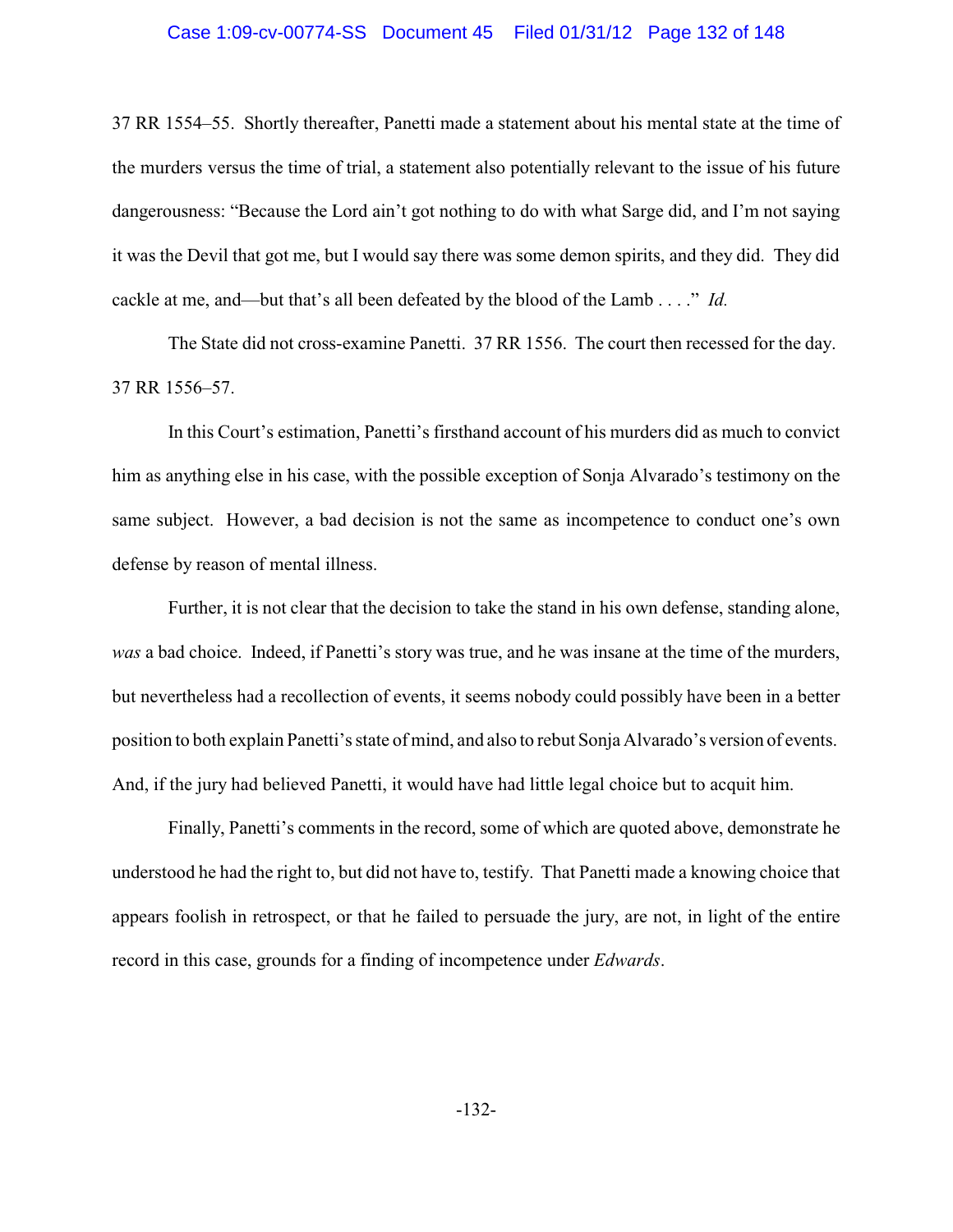## *F. E. Seale*

September 21, 1995, the final day of the guilt–innocence portion of Panetti's trial, started with Panetti calling Dr. F. E. Seale, who had treated Panetti in 1986, while Panetti was at the Starlite Hospital. 38 RR 1567–68. Seale testified about Panetti's substance abuse and schizophrenia, as well as his various medications. 38 RR 1568–74. After a discussion about Panetti's antipsychotic medications, Panetti asked a significant question: "[D]o you think that in that state without the antipsychotics that I knew right from wrong?" 38 RR 1574. Seale replied: "I don't think you do at times when you're psychotic." *Id.* Shortly thereafter, Panetti asked an even more pointed question: "If I was to go several days without my antipsychotics, do you think in your professional opinion I could be insane?" *Id.* Seale: "Yes." *Id.* Panetti continued, asking, "And being insane, do you think I could tell right from wrong," to which Seale replied, "Not at all times." 38 RR 1575.

Panetti later asked a question that was probably improper, but was definitely advantageous to him: "Doctor, does there exist in your knowledge a maximum security department of Texas place for the criminally insane?" 38 RR 1577. Seale answered, "At Rusk State Hospital," before the State could object. 38 RR 1577–78.

On cross-examination, the State confirmed that Seale had not treated Panetti since 1986, emphasized the difference between the legal definitions of insanity and incompetence, and likewise differentiated between mental illness and insanity. 38 RR 1578–87. The State also used statements from Panetti's confessions to try, with little success, to get Seale to admit that Panetti likely knew right from wrong at the time of the murders. 38 RR 1587–92.

During his redirect examination, Panetti tried to explain how he could be insane at the time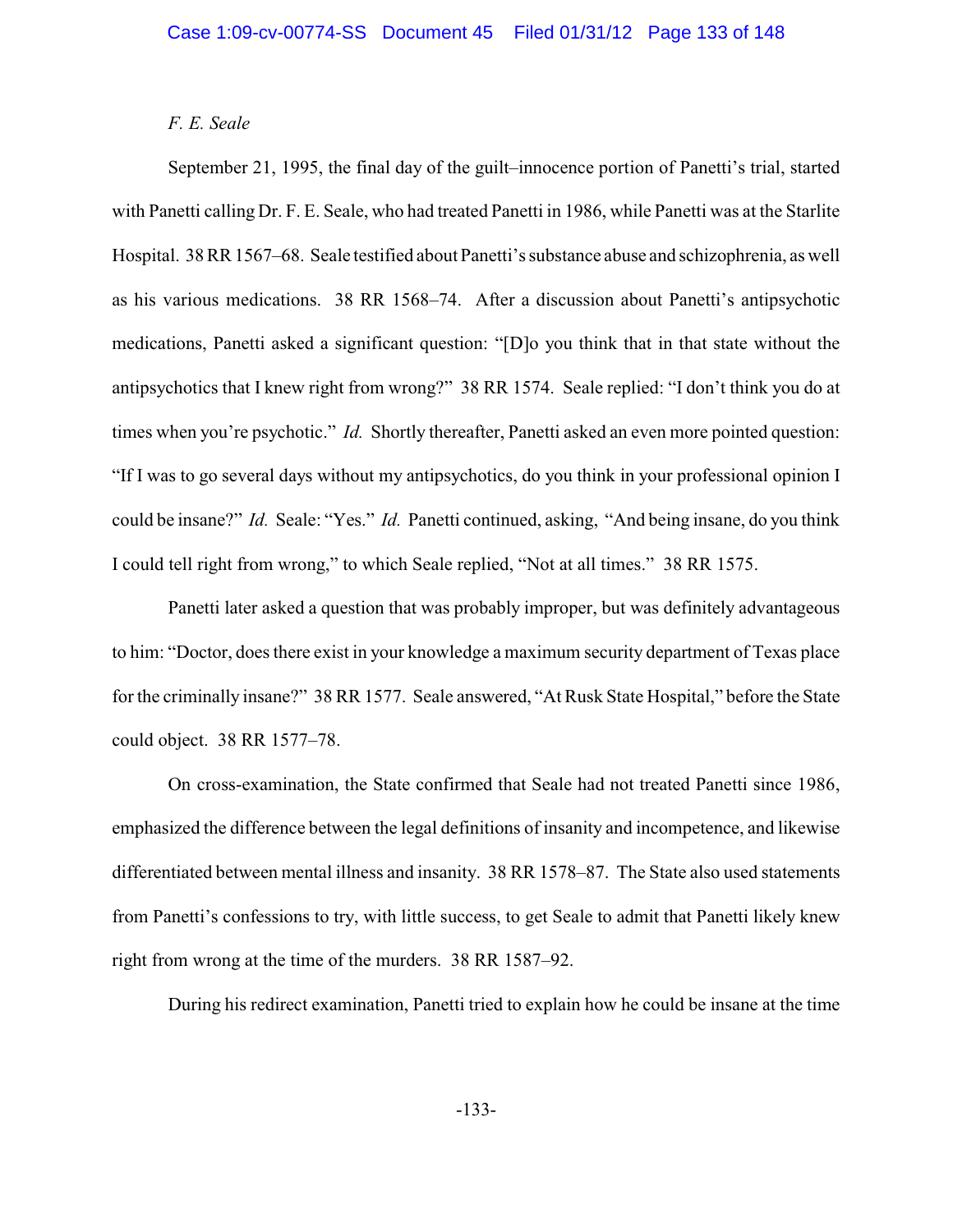### Case 1:09-cv-00774-SS Document 45 Filed 01/31/12 Page 134 of 148

of the murders, yet sane several hours later during the interrogations: "Being that I was insane without the medicine, as you described, that you would be without it, if you took that medicine and five or six hours later, could I be—my psychosis be in control?" 38 RR 1594. Seale acknowledged that was possible. *Id.* Panetti also confirmed with Seale, several times, that he could be rendered insane by not taking his medication. 38 RR 1594–99.

## *Wolfgang W. Selck*

Panetti's next witness was Dr. Wolfgang W. Selck, a psychiatrist and psychotherapist who had previously treated Panetti. 38 RR 1600–03. Panetti tried, with some success, to get Selck to echo Dr. Seale's opinions about Panetti's insanity. 38 RR 1603–06. Likewise, the State crossexamined Selck in much the same way it had Dr. Seale. 38 RR 1606–10. Except to emphasize Selck's opinion that Panetti was not malingering, Panetti's redirect examination was not particularly novel or remarkable. 38 RR 1610–16.

### *Louis John Panetti — Recall*

Finally, Panetti recalled his father, Louis John Panetti. 38 RR 1624. Panetti's direct examination was unremarkable, and the State elected not to cross-examine the witness. 38 RR 1624–29. The State and defense both rested and closed, and the court excused the jury until closing arguments that afternoon. 38 RR 1629–31.

### *Charge Conference*

Panetti made a general objection to the proposed jury charge, which was overruled. 38 RR 1636–37. Notably, Panetti had standby counsel also review the charge, albeit briefly, and he found it unobjectionable based on his limited review. *Id.* After instructions about how closing argument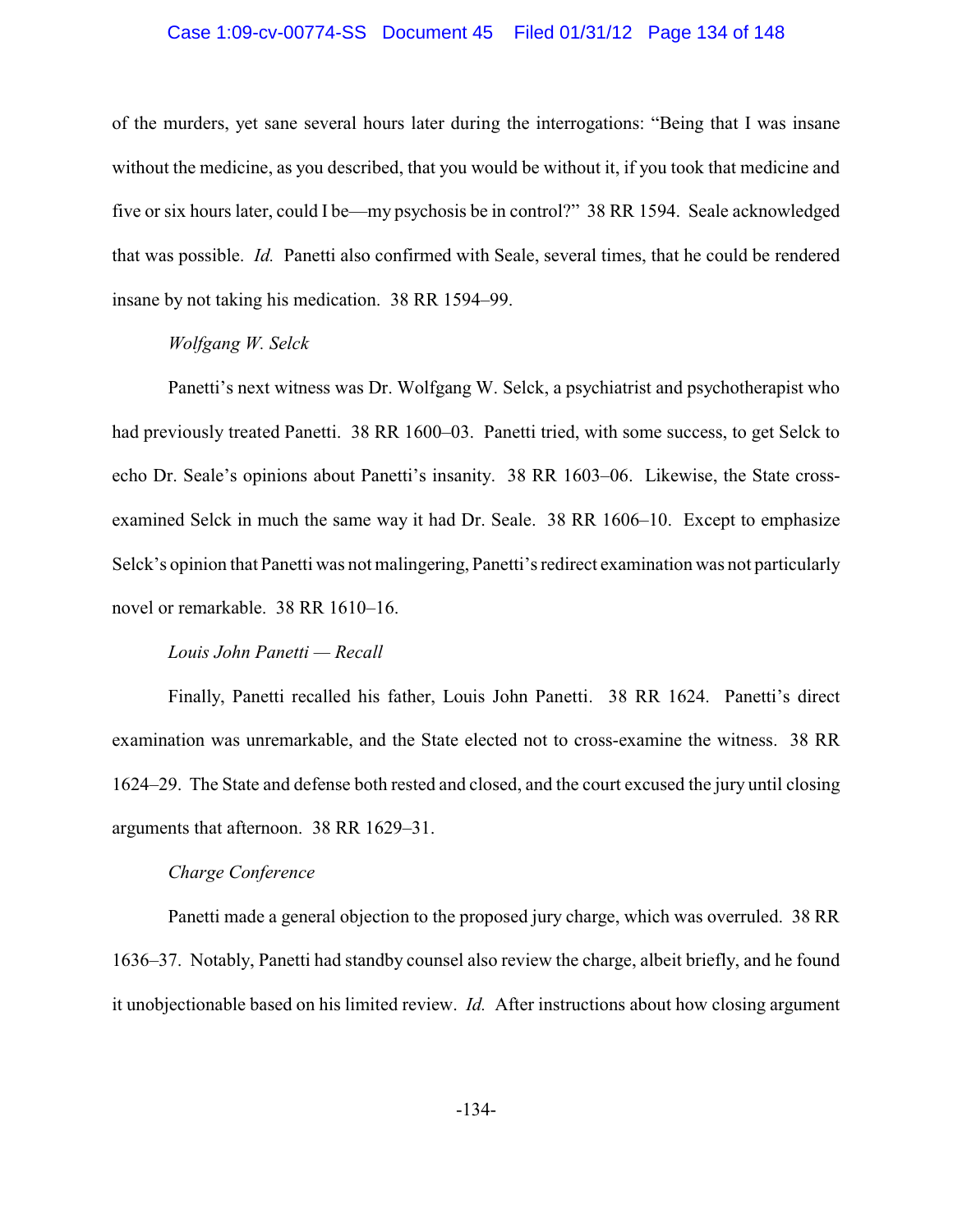would be conducted, the court recessed until the afternoon. 38 RR 1637–39.

*Closing Argument*

The first topic Panetti covered during his closing statement was his own testimony: "[Y]ou might wonder a little bit about when I testified, and Scott and Sarge and who talked and who talked about who and who talked about what in light of Dr. Simes not being here, he did leave this letter and it will explain that . . . . I wish you not to mistake charisma for sanity." 38 RR 1645–46.

Panetti then moved on to the issue of legal insanity:

I would just comment on the State giving you part of the enchilada, and I'll give you the rest. The elements of this insanity defense are that the Defendant at the time of the conduct charged, as a result of mental disease or defect, did not know his conduct was right or wrong or was incapable—this is the part you didn't hear from the State—was incapable of conforming his conduct to the requirements of the law he allegedly violated. That's *Grand vs. the* [sic] *State* . . . , the being incapable of conforming conduct.

38 RR 1646. Predictably, the State objected to Panetti's citation to a case outside the charge, and,

equally predictably, the court sustained the objection. 38 RR 1646–47. Panetti then briefly

discussed another of his hot-button issues, the legality of his confession. 38 RR 1647.

Panetti continued:

The evidence shows without reasonable doubt, as I presented it and professionals and lay witnesses, that I was so severely impaired with mental defect and the mental afflictions, disease, I couldn't reason and know right from wrong. This is no poker game. There are no winners and many, many losers.

38 RR 1648.

Later, Panetti apparently reverted back to his "Sarge" persona, and, perhaps, added a third:

I don't want to get into more scooters and mares that went to the kill or my broken heart for any situation, but to be capable of conforming my conduct to the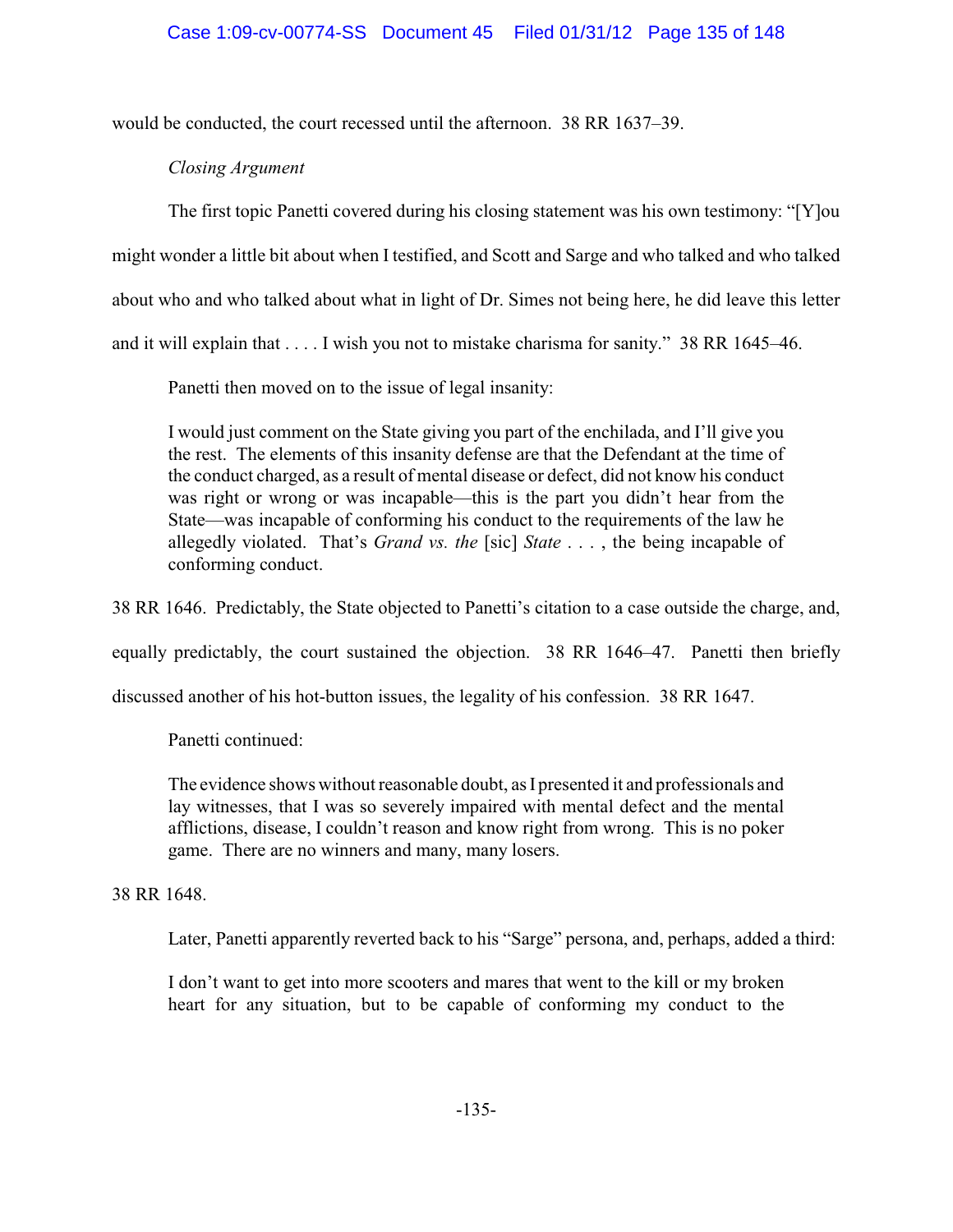# Case 1:09-cv-00774-SS Document 45 Filed 01/31/12 Page 136 of 148

requirements of the law, that I, Sarge, violated, speaking of Scott Louis Panetti, but I have to depend on Will a bit to give me the eloquence, the confidence to be convincing . . . .

## 38 RR 1649.

As he had in his testimony, Panetti emphasized that he was no longer insane or dangerous:

The hell of insanity and having a mental disease is the lack of personal understanding of not knowing what's happening to you. Now, I wish I could put a handle on everything, and I wish I could say that I will never be on that bridge again, but I honestly can say this, that Sarge is on a leash, and he might have come out for a little while yesterday, because Lord had him on a leash, but I don't think, ladies and gentlemen of the jury, you felt threatened, and I didn't see an officer standing between me and you . . . .

## 38 RR 1653.

Somewhat later, Panetti returned to the topic of his insanity, and the interplay between his

separate personalities:

I didn't intentionally hurt anyone. Sarge, but when I tried to figure out Sarge and his motives, I probably don't know a whole lot much more about him as Scott Panetti or mediator Will than you do. I know it's bad medicine. I know without the medicine insanity will come back in several days, but you know when I found that out? When the doctor said it.

## 38 RR 1656.

At the conclusion of his argument, Panetti made a final appeal to the jury:

I proved without a preponderance of a doubt but I didn't know right from wrong and that I was insane, not lay experts or doctors, and in your hearts everybody knows. Do you honestly think any of you are going to go home after making a decision and second guess it? I think that without a hesitation you won't, and God bless Texas. Thy will be done.

## 38 RR 1663.

The State delivered its rebuttal argument, throughout which Panetti made many speaking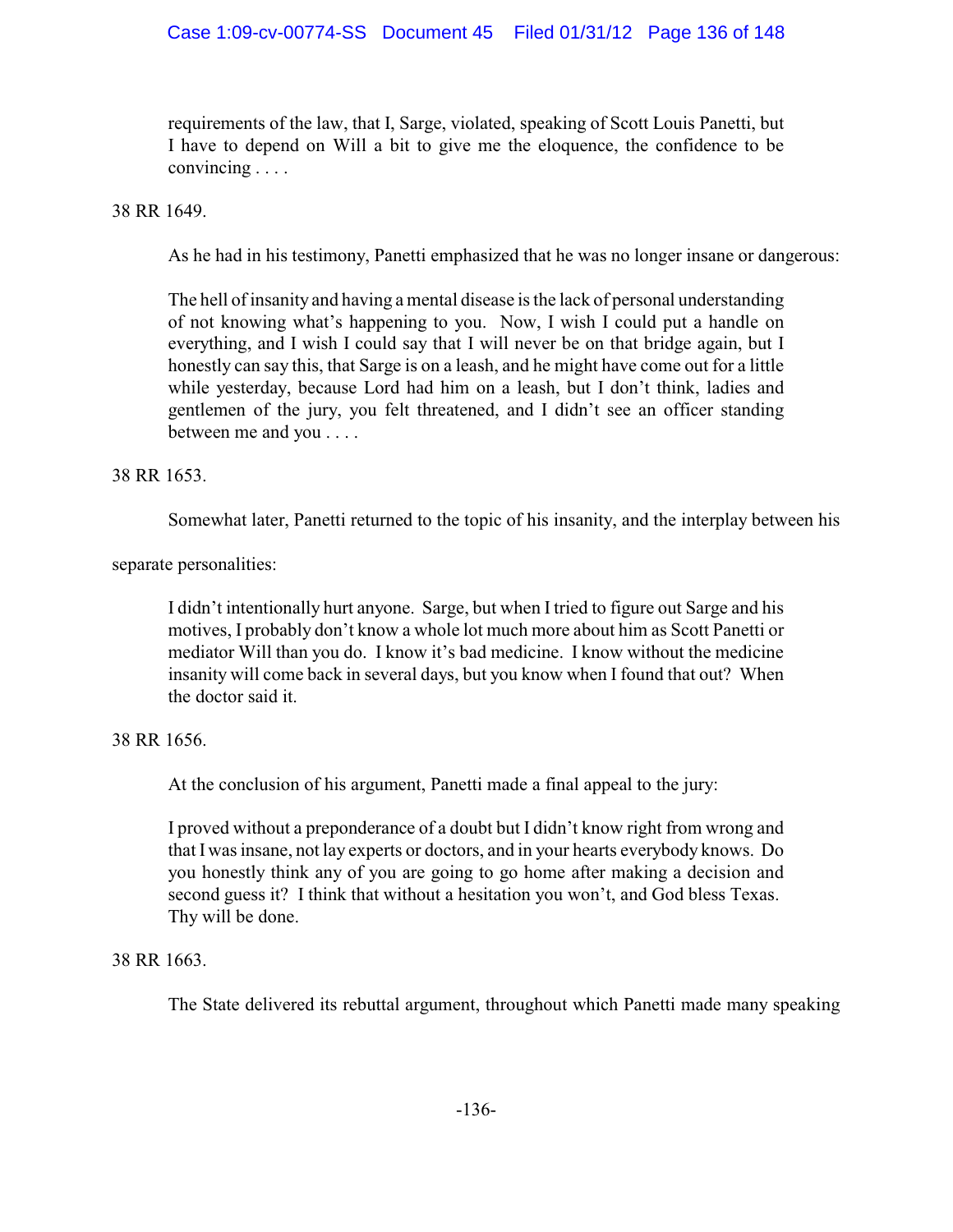### Case 1:09-cv-00774-SS Document 45 Filed 01/31/12 Page 137 of 148

objections, and the jury was subsequently sent to deliberate. 38 RR 1663–84. The jury deliberated for slightly under two hours before returning a guilty verdict. 38 RR 1684–85. The court recessed the case until the following morning. 38 RR 1686.

### **c. Punishment Phase**

### *Opening Statements*

On September 22, 1995, after some preliminary matters, the parties made their opening statements in the punishment phase of Panetti's trial. 39 RR 8–23. Although the State's opening was very brief, 39 RR 16–17, Panetti's went on for some time. 39 RR 17–23. He twice addressed the issue of his future dangerousness, first saying, in part, "[S]incerely in my heart I don't feel like I'm a threat to anyone," 39 RR 18; and second, saying it more directly, "I pose no future dangerousness to anyone, including myself, and even less and less if I was given a proper medication," 39 RR 22. Otherwise, Panetti's opening statement was meandering and of little relevance to his punishment. 39 RR 17–23.

*State's Case-in-Chief*

## *Mel Gideon*

The State first called Mel Gideon, chief deputy with the Gillespie County Sheriff's Office. 39 RR 23. Gideon testified that, while he was working at Gillespie County Jail, Panetti had threatened him on "manyoccasions." 39 RR 24. Most damningwas Gideon's testimony that Panetti had threatened to "kill [Gideon] if he had half a chance." 39 RR 29.

Panetti began his cross-examination with a testifying-via-question preamble: "Mel Gideon, with all your years of professional law enforcement training, I wish you to look me in the face and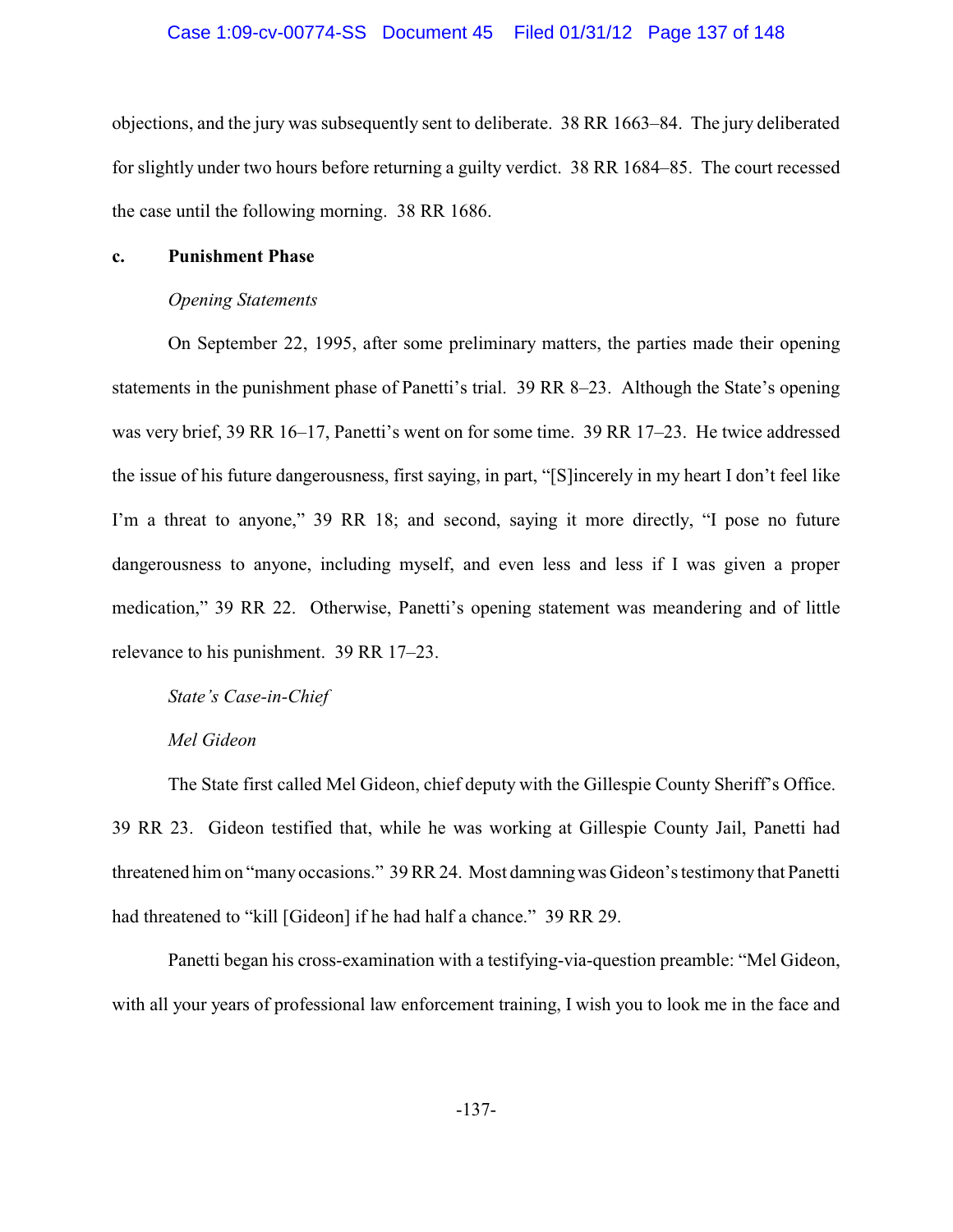### Case 1:09-cv-00774-SS Document 45 Filed 01/31/12 Page 138 of 148

know that Officer Tschirhart can be called to state the facts contradictory. Do you know the penalty for perjury in a case such as this? Of course you do." 39 RR 30. All of this was preface to the question: "Can you briefly describe when we first met?" *Id.* When Gideon responded, "Oh Lord, I really can't," Panetti shot back: "The Lord ain't going to help you lie, sir. Just answer the questions." *Id.*

The remainder of Panetti's cross-examination continued in the same vein, with Panetti frequently implying, and occasionally outright saying, that Gideon was lying. 39 RR 30–39. Panetti's comments continued even after Gideon was excused. 39 RR 39.

### *James P. Grigson*

The State's second witness was Dr. James P. Grigson, a medical doctor who specialized in psychiatry. 39 RR 42. By way of a lengthy and detailed hypothetical, Grigson effectively testified that Panetti "certainly" represented a "continuing threat to society," and "that the likelihood of future violent acts would be very great." 39 RR 45–49.

On cross-examination, Panetti got Grigson to confirm that psychiatry is not an exact science, and that the presence of the canteen at the scene seemed "strange." 39 RR 52–53. Grigson further acknowledged that a person might become "overtly psychotic" if that person failed to take antipsychotic medication for a period of days. 39 RR 54.

On redirect, the State emphasized the possibility of Panetti's future dangerousness to prison staff and other inmates. 39 RR 60–61. On recross, Panetti broached the subject of brain damage, and whether it could cause both mental illness and increased hostility. 39 RR 61. Grigson acknowledged it could, and testified that medication could alleviate both mental illness and the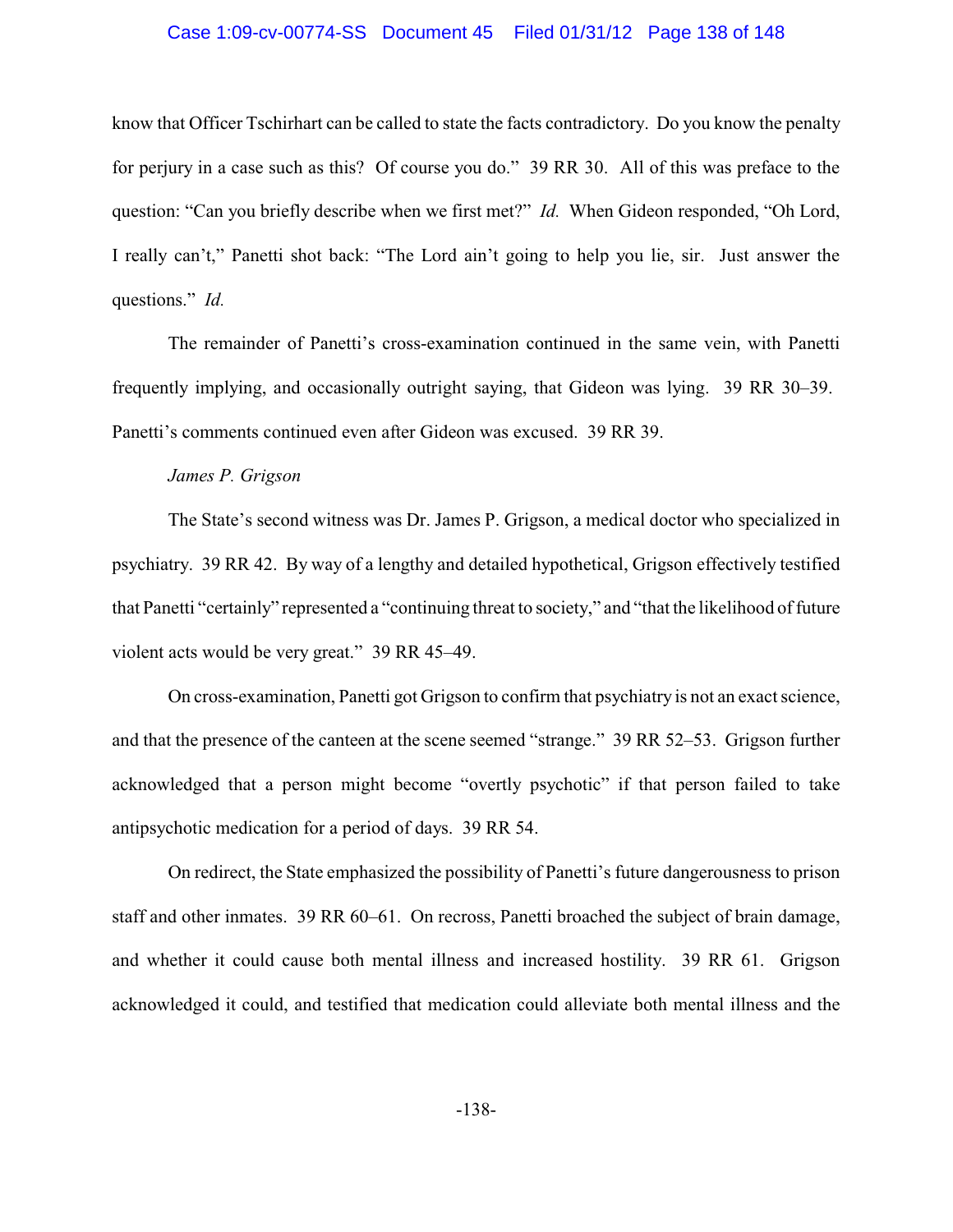### Case 1:09-cv-00774-SS Document 45 Filed 01/31/12 Page 139 of 148

symptoms of brain damage. 39 RR 61–63. On redirect, the State suggested Panetti did not have brain damage, because it was not listed in his medical records, and Panetti responded on recross by getting Grigson to agree that almost drowning could cause brain damage. 39 RR 63. Although the State conducted a redirect examination of Grigson, and Panetti recrossed, none of the testimony elicited was of particular novelty in light of Grigson's previous comments. 39 RR 63–69.

After Dr. Grigson was excused, the State rested. 39 RR 69–70.

*Panetti's Case-in-Chief*

*Scott Franklin Monroe*

Panetti's only witness was his standby counsel, Scott Franklin Monroe. 39 RR 71. On direct, Monroe testified he was not afraid of Panetti, and said that, although he was present for the altercation between Panetti and Deputy Gideon, he did not hear Panetti threaten Gideon's life. 39 RR 73–74.

On cross-examination, the State asked Monroe to recount the entire interaction between Panetti and Deputy Gideon, which he did. 39 RR 75–78. Panetti and the State then closed and rested. 39 RR 79.

#### *Closing Argument*

After a brief charge conference, at which neither party objected, and a recess for lunch, the parties delivered their closing statements. 39 RR 80–98. During his closing, Panetti stressed his potential value to society, and his lack of dangerousness:

[W]ith proper treatment and medication and mucking a lot of stalls, maybe I'll prove myself, because when I was on medicine and I have the references, I'm—I believe I could be a benefit to society, and in my heart, my heart of hearts, I don't think on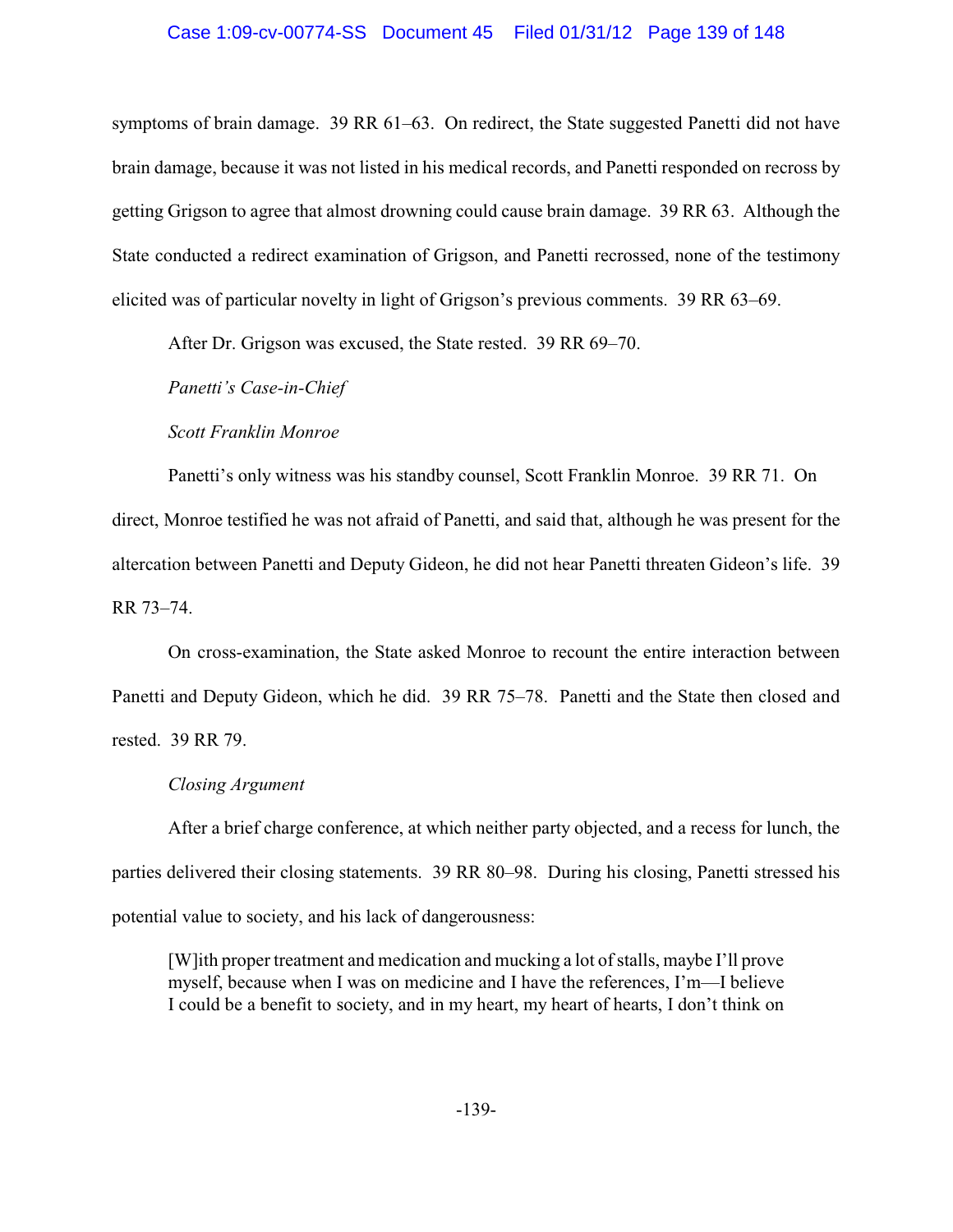a daily basis with my sobriety and all things considered and the proper medicine I would ever hurt anybody, and I never intended to, but I take responsibility for Scott Panetti, and that includes no scapegoats.

39 RR 86. Toward the end of his closing, Panetti reiterated this point:

The evidence, and this is where the hesitation and the doubt does come in and I think it may be to my favor, that I think there is some doubt in lot of y'all's—ten, twelve, many of y'all that I won't hurt anybody again. I don't think that's been proved that I will hurt anybody ever again, and I won't. Now—and given proper medication, that's a double won't, and my sobriety.

### 39 RR 88.

Ultimately, the jury answered the special issues such that Panetti was sentenced to death. 39

RR 102; 40 RR 5–6.

## **d. Conclusion — Panetti's Competence Under** *Edwards*

As stated at the outset of this case, the Court finds Panetti was sufficiently competent to conduct his own defense. The Court recited Panetti's trial in fairly exhaustive, occasionally excruciating, detail to demonstrate that, although Panetti obviously suffered from mental illness, and was often unfocused, he was nevertheless actively engaged in every part of his trial.

The record shows that Judge Ables, the other court staff, and even the State, went to great lengths to accommodate Panetti's inexperience and confusion, and that Panetti was meaningfully involved in every aspect of the proceedings. Indeed, Panetti took a more active role, and presented a more thorough defense, than most pro se litigants this Court has seen: he questioned potential jurors during voir dire; made deliberate decisions about which potential jurors to challenge for cause or to strike; had extended discussions with the court about what witnesses to subpoena; made opening and closing statements; actively examined his own witnesses, and cross-examined the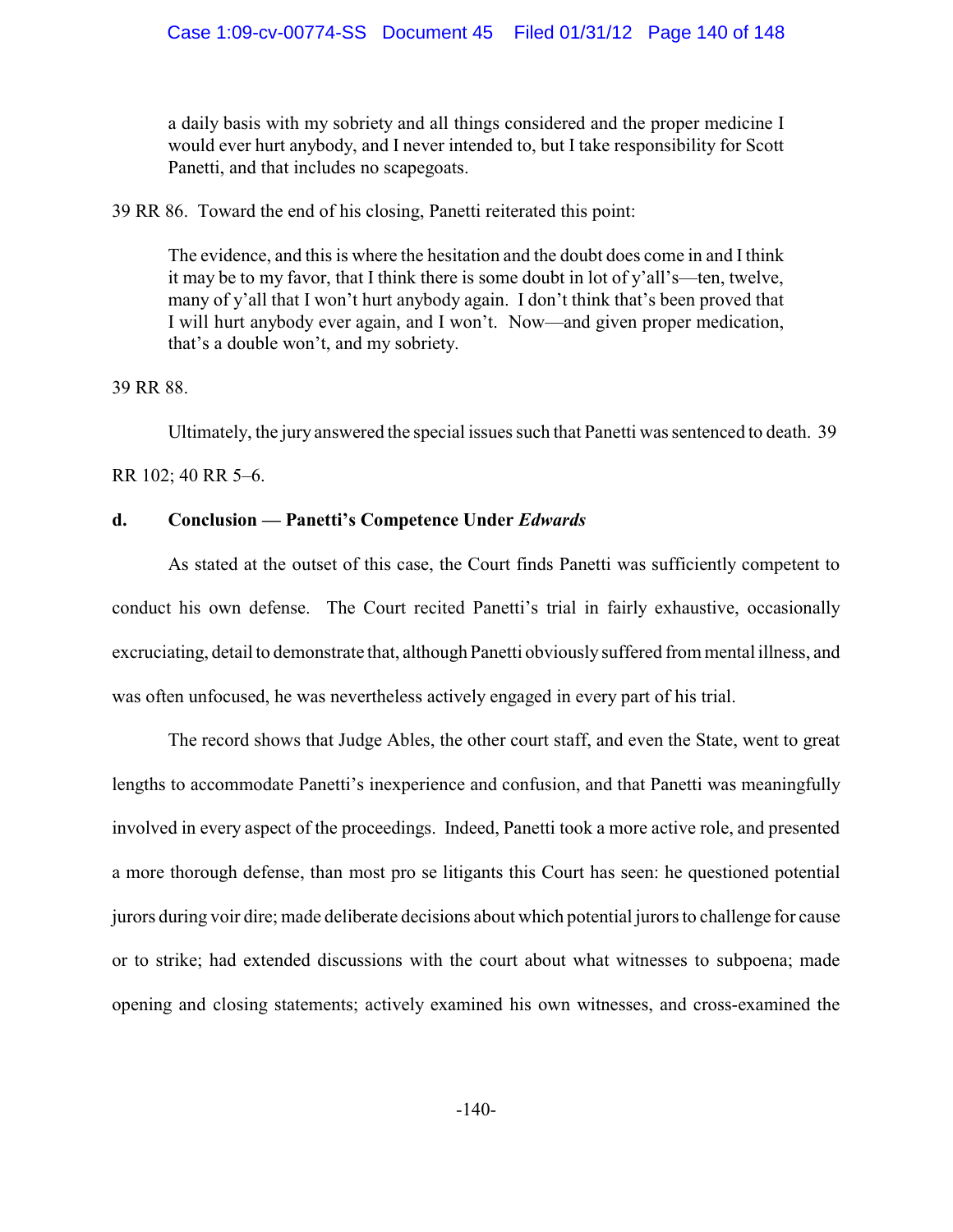## Case 1:09-cv-00774-SS Document 45 Filed 01/31/12 Page 141 of 148

State's; impeached witnesses, both with their own prior inconsistent statements, and with the testimony of other witnesses; objected to testimony, statements, and questions he felt were improper; and introduced evidence into the record. Finally, his statements before and during trial show he knew the issues relevant to both the State's case, and to his affirmative defense. In short, Panetti's conduct at trial persuades the Court he was able to "carry out the basic tasks needed to present his own defense without the help of counsel." *Edwards*, 554 U.S. at 175.

Balanced against this, of course, was a great deal of irrelevant, sometimes incoherent, conduct by Panetti. The Court acknowledges, there were times when Panetti skirted the line of incompetence to represent himself, but these situations were brief and intermittent. More commonly, Panetti simply shifted quickly between relevant and irrelevant matters, and subjected the court and jury to frequent tangents and asides as he proceeded in his stream-of-consciousness fashion.

Panetti's manner and lack of overall strategy certainly made him a poor advocate for his defense, but the Court cannot conclude he was constitutionally incompetent to represent himself. As mentioned briefly above, this Court believes Panetti introduced enough evidence that the jury could have found in his favor, if it had been so inclined. Panetti's failure to organize evidence, to present it in an effective manner, or simply to persuade the jury, hardly makes him unique amongst litigants, pro se or otherwise.

Moreover, the Court's consideration of Panetti's performance must be made in the context of his particular circumstances. As the Court has observed, in light of the overwhelming evidence of Panetti's factual guilt—which included both eyewitness testimony from Sonja Alvarado, and Panetti's own confession—his only reasonable hope for an acquittal was the legal defense of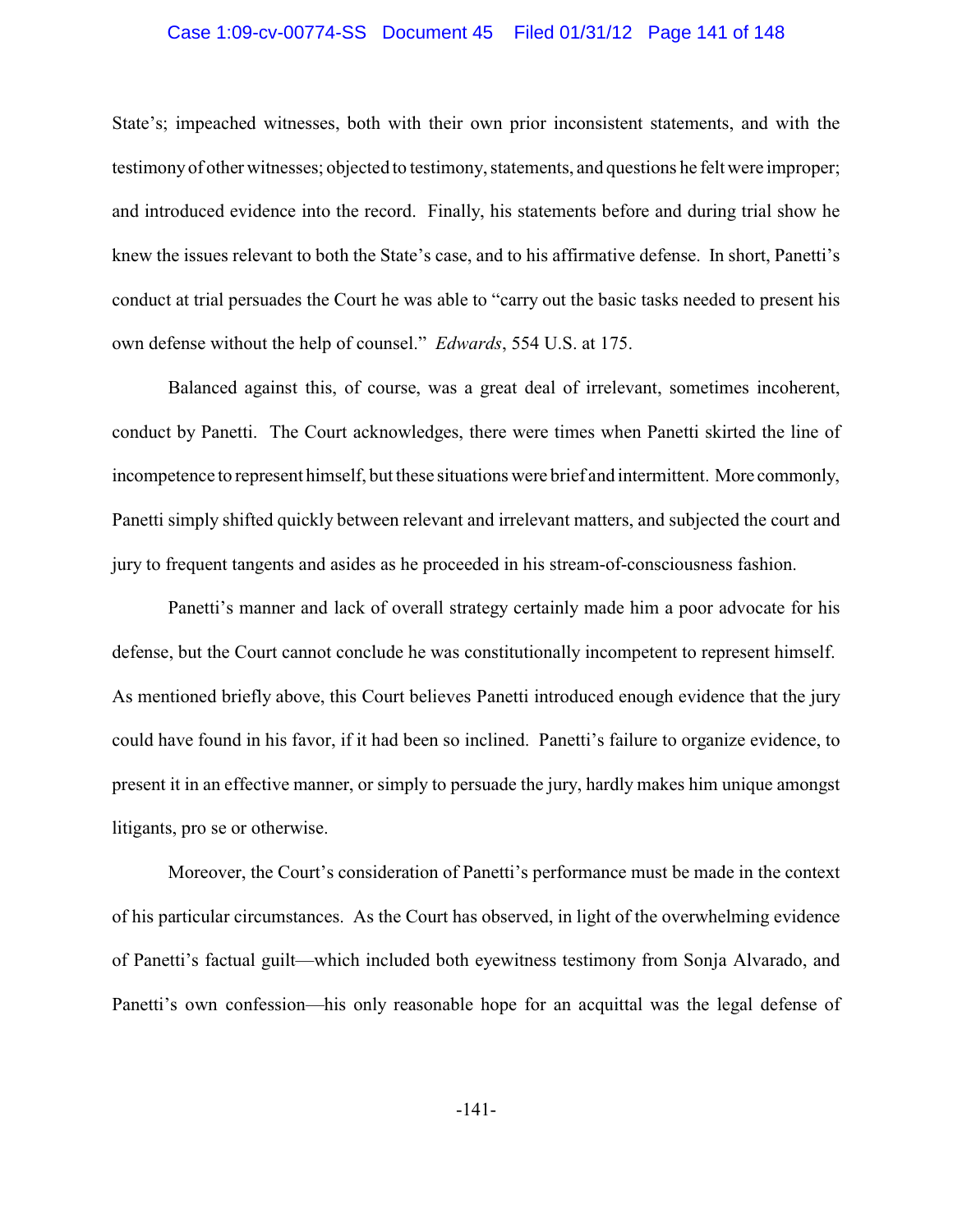## Case 1:09-cv-00774-SS Document 45 Filed 01/31/12 Page 142 of 148

insanity. Given the reality of Panetti's situation, his decision to proceed pro se, though it may have been desperate, maynot have been whollyunwise. Indeed, Panetti's self-representation allowed him to show to the jury, in a manner and to an extent otherwise impossible, evidence of his alleged insanity.<sup>66</sup> Although it was ultimately unavailing, Panetti's strategy may in fact have been his best option, under the circumstances.

The affidavits submitted by Panetti in support of his habeas petition do not change the Court's conclusion. *See* Am. Pet. [#17], Exs. 7, 8, 10–17. To the extent these affidavits suggest Panetti was mentally ill, and that his mental illness affected both Panetti's performance at trial, and the jury's perception of him—and many of them do so suggest—the Court agrees. The record is replete with examples of Panetti's loose associations, unfocused narratives, and seeming lack of appreciation for the potential impact of his conduct on the jury.

However, the Court disagrees that these deficiencies in Panetti's performance equate to his constitutional incompetency to represent himself. Many people without mental illness are poor public speakers, and would make atrocious advocates. Likewise, the Court suspects it would be a rare mental illness that would have no effect whatsoever on one's advocacy, and would go unnoticed by a jury, over the course of a two week trial. However, *Edwards* does not authorize trial courts to unilaterally appoint counsel for every person with a mental illness, nor even for every person with a *severe* mental illness. Instead, a person's constitutional right to self-representation may be

 $66$  As this Court has noted, both in this opinion and in the past, there are substantial questions about the degree and sincerity of Panetti's delusions and other mental health problems, especially his alleged multiple personalities. *See, e.g.*, *Panetti v. Quarterman*, No. A-04-CA-042-SS, 2008 WL 2338498, at \*11, 13, 16–17, 23–26, 28–29 (W.D. Tex. Mar. 26, 2008).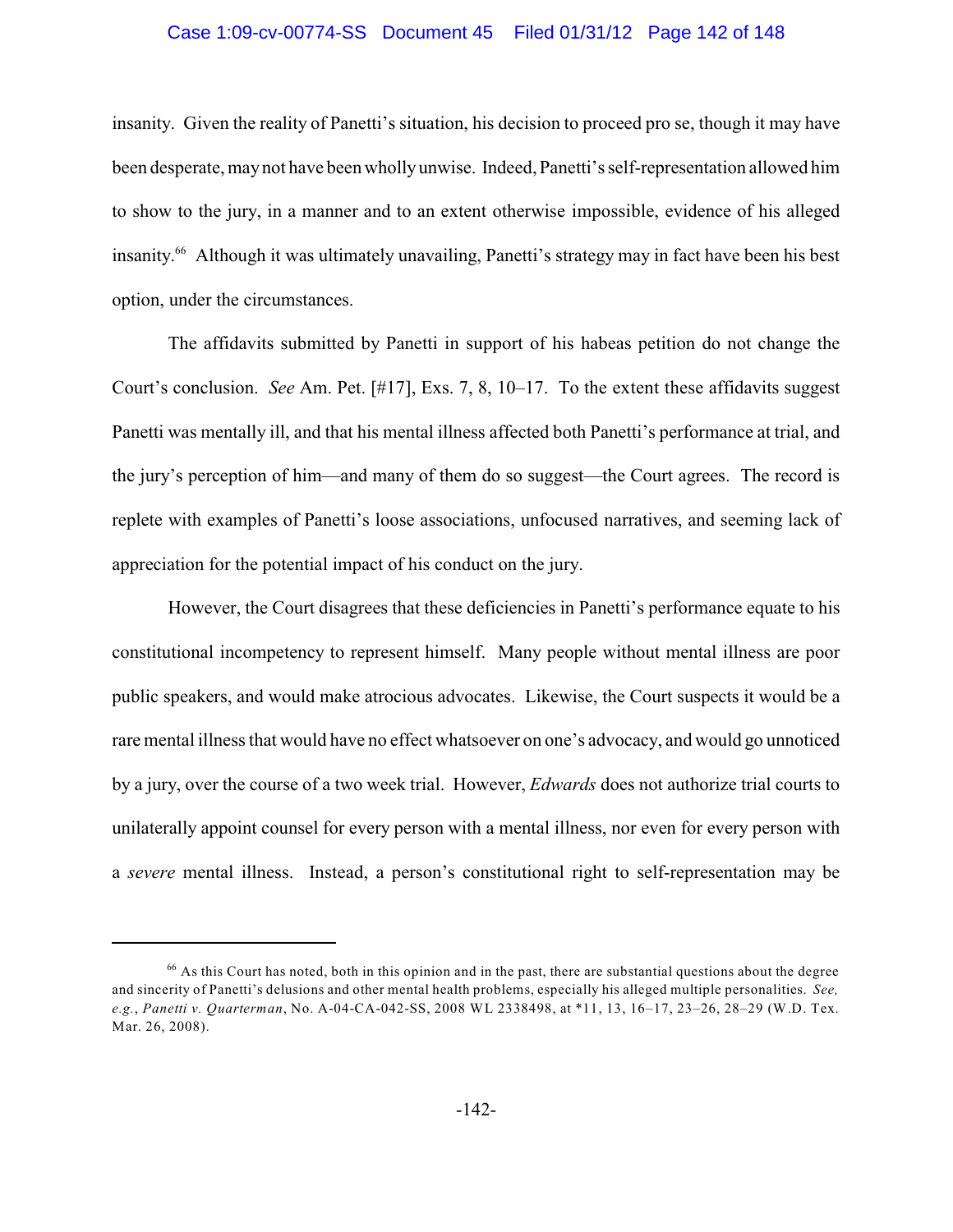## Case 1:09-cv-00774-SS Document 45 Filed 01/31/12 Page 143 of 148

overrided by the trial judge onlywhen that person is incompetent, by reason of severe mental illness, to carry out the basic tasks required to present a defense on his or her own behalf. That was simply not the situation in Panetti's case, despite his poor performance.

Although the Fifth Circuit does not appear to have meaningfully addressed the standard required by *Edwards*, the Court's conclusion in this case is supported by precedent from other Circuits.

First, the Court considers a pair of cases from the Ninth Circuit, *United States v. Ferguson*, 560 F.3d 1060 (9th Cir. 2009), and *United States v. Thompson*, 587 F.3d 1165 (9th Cir. 2009). In *Ferguson*, the Ninth Circuit remanded the potential *Edwards* issue to the district court, but made some instructive observations along the way. 560 F.3d at 1066–70. In particular, the *Ferguson* court said there were "many indications in the record that *Edwards* might apply," including the following examples of Ferguson's "decidedly bizarre" behavior:

He repeatedly demanded that his counsel follow his six made-up "duties" and fired his lawyers when they were unable to meet those "duties." He repeatedly insisted that he was making only a "special appearance," asked to settle the case "in the private," requested the judge to recognize the "public policy" exception in the UCC and dismissthe case "for value," and attempted to file a motion of "dishonor" against his lawyers. Finally, Defendant's behavior at trial and sentencing gives us pause, as it did the district court. At trial, Defendant did absolutely nothing—no voir dire questions for the judge to ask, no opening argument, no closing argument, no objections, no cross-examination, no evidence, and no witnesses. At sentencing, he submitted three nonsensical motions, did not object to the PSR, and did not make any legal arguments.

*Id.* at 1068–69.

As noted above, although Panetti's behavior at trial could sometimes be described as "decidedly bizarre," he was aware of, presented evidence on, and otherwise pursued, a valid legal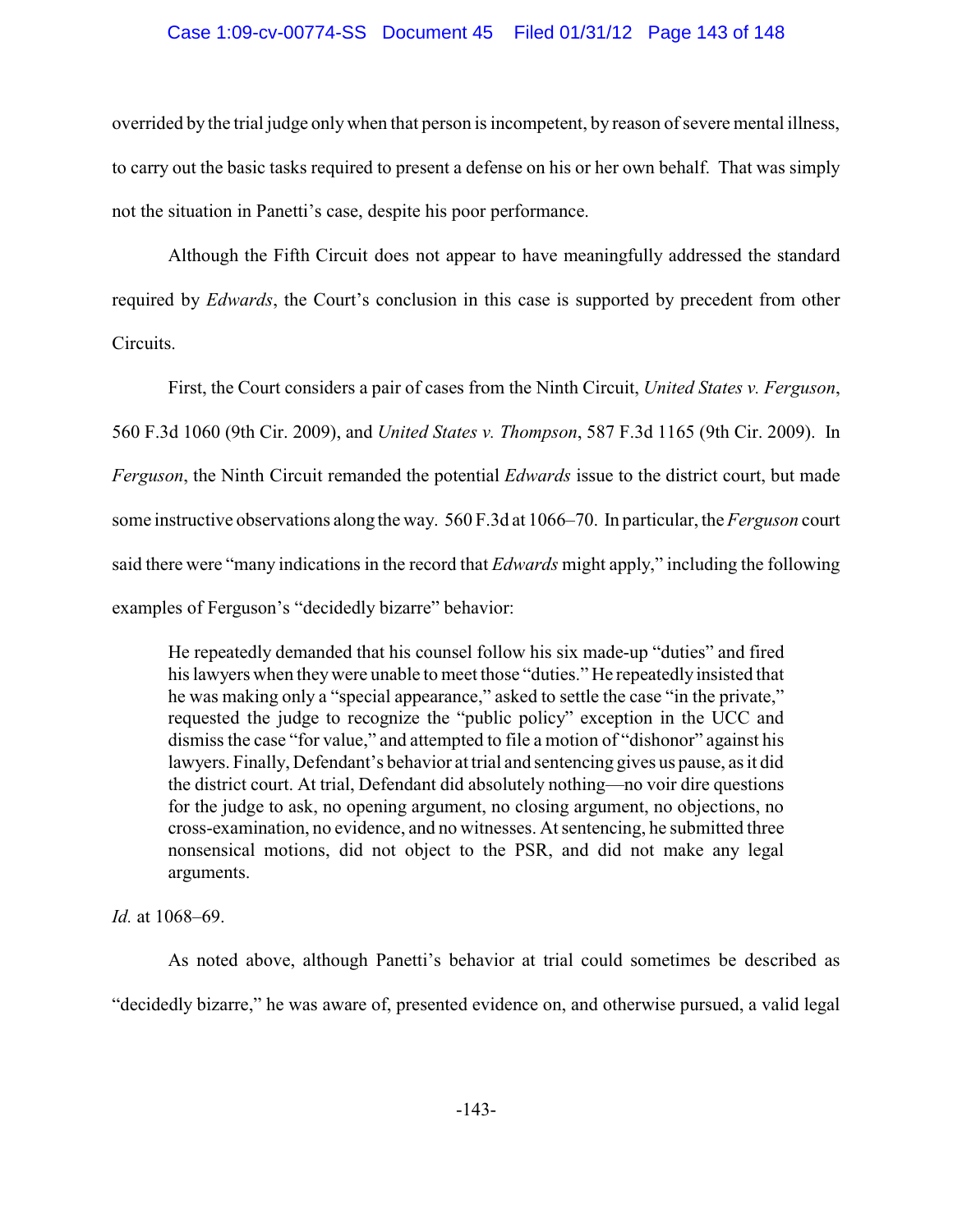defense to his crime.

Indeed, Panetti's case more resembles *Thompson*, in which the Ninth Circuit refused to remand the case in light of *Edwards*. 587 F.3d at 1173. In so deciding, the Ninth Circuit noted that Thompson, like Panetti, "engaged in lengthy colloquies with the district court in which he seemed acutely aware of what was occurring," and "participated extensively throughout his trial." *Id.* at 1173.

Similarly, the Eighth Circuit's decision in *United States v. Turner*, 644 F.3d 713, 725–26 (8th Cir. 2011), is in accord with this Court's conclusion. In *Turner*, the court held the district court did not abuse its discretion by failing *sua sponte* to order a competency hearing, after observing the pro se defendant's "bizarre and irrational" courtroom conduct. *Id.* In reaching this conclusion, the court noted Turner "was polite and respectful at all times," and participated in his trial in meaningful ways: "He invoked the rule on witnesses leaving the courtroom, used cross-examination to his benefit, and tried on several occasions to appeal to the jurors' consciences in an attempt for them to 'forgive' him by finding him not guilty." *Id.* at 726. The Eighth Circuit deferred to the district court's judgment, and noted "the evidence does not raise doubts sufficient to find an abuse of discretion." *Id.*

Although *Turner* is obviously distinguishable in that this Court cannot defer to any finding by the trial court, it is notable that the Eighth Circuit focused on Turner's active, if ineffectual, involvement in his case—a level of involvement displayed by Panetti in his trial.

The Court's conclusion in this case finds further support in an unpublished opinion from the Second Circuit, *United States v. VanHoesen*, No. 10–0713–CR, 2011 WL 6117294 (2d Cir. 2011) (unpublished). In *VanHoesen*, the Second Circuit affirmed the defendant's conviction, and rejected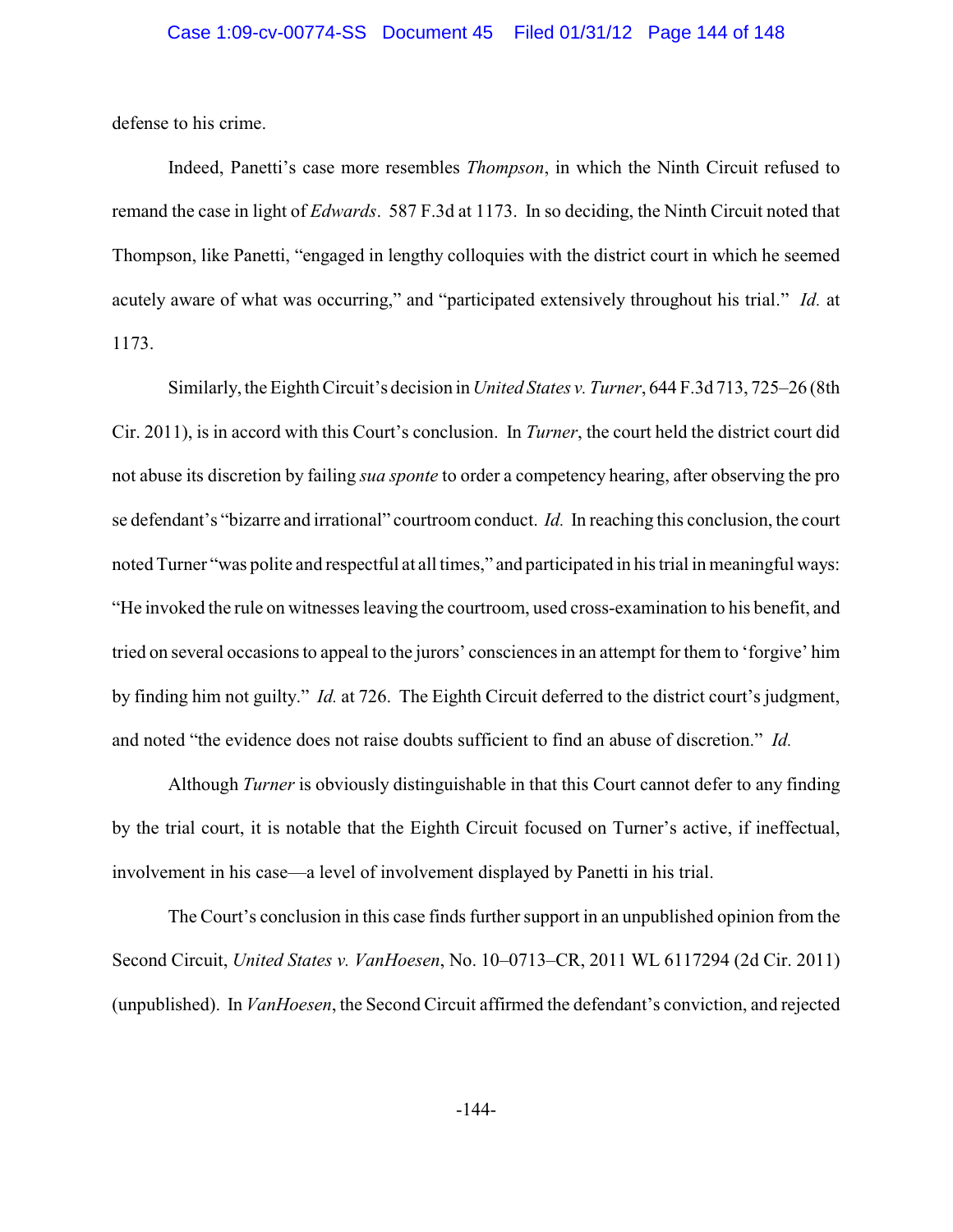## Case 1:09-cv-00774-SS Document 45 Filed 01/31/12 Page 145 of 148

his *Edwards* argument, saying there was "ample support" in the record for the district court's conclusion that he was competent to represent himself. 2011 WL 6117294 at \*3, 1–3. In particular, the Second Circuit noted "VanHoesen's written submissions to the district court demonstrating his active interest in his own defense, and his testimony and responses to court inquiries indicating that he had performed his own legal research and had a detailed understanding of how a trial works." *Id.* at \*3.

Like VanHoesen, Panetti clearly had an active interest in his own defense; and, although Panetti may not have been an expert on trial procedure, the record shows he had a meaningful understanding of the proceedings—an understanding that was augmented by Judge Ables's frequent (and patient) assistance.

A final interesting case comes from the Seventh Circuit. In *United States v. Berry*, 565 F.3d 385, 390–92 (7th Cir. 2009), the court affirmed a defendant's conviction in the face of his *Edwards* challenge. Judge Evans described the defendant's trial conduct as follows:

To be sure, Berry consistently behaved in a bizarre manner. Beginning with a slew of pro se motions filed in 2004, Berry made statements that we can only generously call absurd. (Berry was represented by three different lawyers from 2004 to 2006, but the vast majority of motions he filed were pro se.) He said he met with Condoleezza Rice at the White House; that Citibank robbed him of \$420 million (perhaps this is not as far-fetched as it seems given the situation in the spring of 2009!); that he was in the process of "[n]egotiat [ing] to reduce [o]il prices and create millions of jobs in America"; that he drafted an international treaty; that two bankers (former associates) were killed after working with him, and his own life was in danger due to some sort of global financial conspiracy; that he was business partners with the "controller of the space station"; that he represented the governments of China, Russia, and Taiwan, and had met with finance ministers all over the word; and that Bill Clinton and Boris Yeltsin had personally made promises to him.

The trial lasted five days before the jury found him guilty as charged. Though

. . . .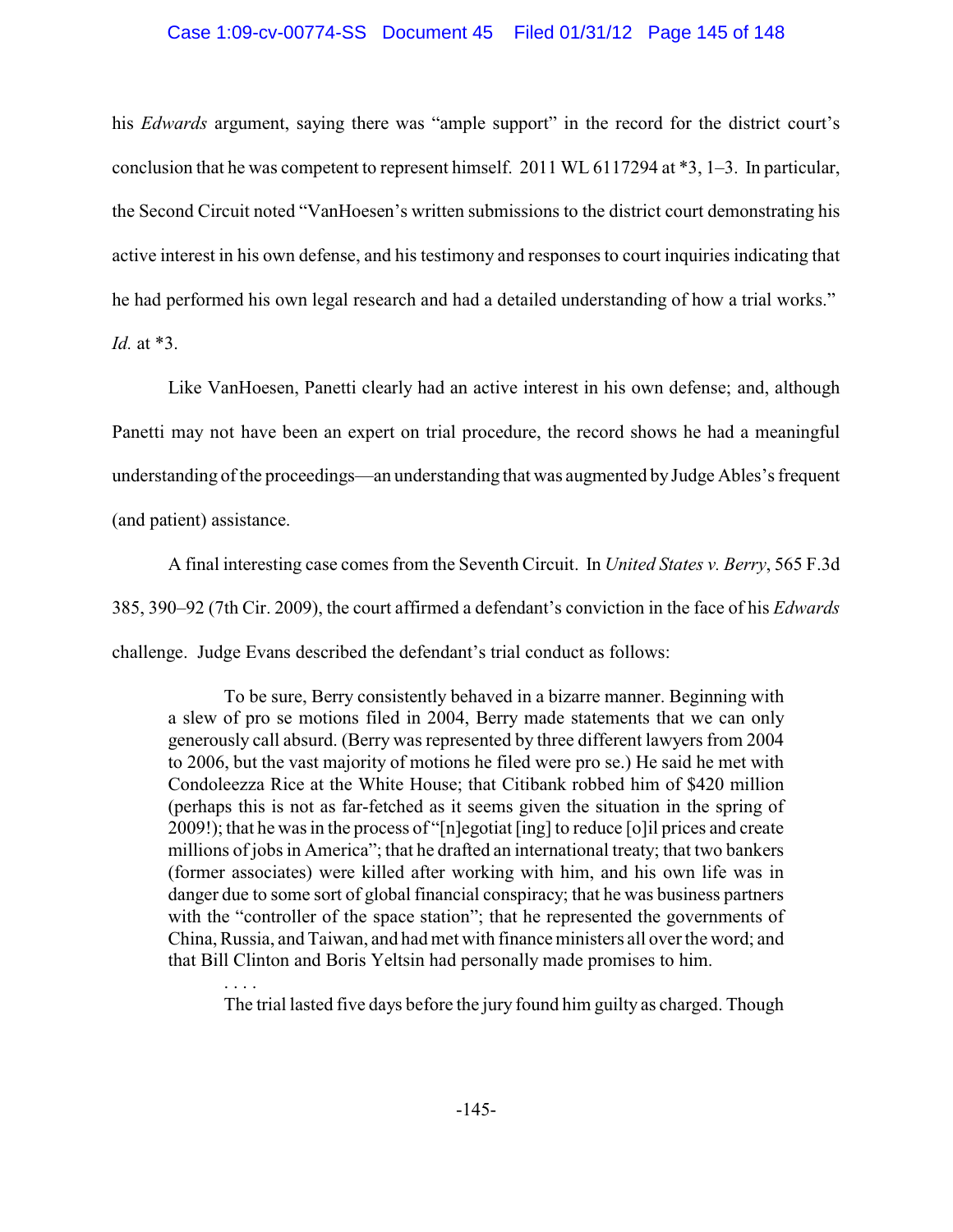his strategy failed, Berry aimed throughout the trial to convince the jury that he was indeed a mover and shaker in global finance. And to the extent his own view of things conflicted with the testimony of prosecution witnesses-experts and otherwise-he chalked it up to their relative ignorance (in comparison to his own sophistication) of things financial.

*Berry*, 565 F.3d at 387, 389.

The court ultimately concluded *Edwards* was inapplicable because there was no evidence

Berry suffered from mental illness, thus making the case legally inapposite here. *Id.* at 391–92.

However, the case is nevertheless instructive for its evaluation of Berry's performance:

As far as *pro se* defenses go, it wasn't the worst we've seen. Berry managed to lodge objections, cross-examine witnesses, call a witness of his own, and make opening and closing statements. He didn't call himself as a witness, but by choosing to represent himself he was effectivelyable to testify throughout the trial without facing cross-examination. But to say that it wasn't an unmitigated disaster for a pro se defense isn't saying much. Berry's decision to ride solo was clearly a poor one. At best, his performance served as a distraction from the government's case, doing little (if anything) to undermine it.

*Id.* at 389.

Panetti's performance here could be described similarly. Panetti performed better than many pro se litigants this Court has observed, and it seems he may have performed better than Berry; nevertheless, Panetti's decision to represent himself was obviously unwise, and his defense unpersuasive. But the Constitution does not allow a trial judge to ignore a defendant's right to selfrepresentation just because it is a mistake to exercise it; nor, despite his mental illness, was Panetti constitutionally incompetent to conduct his own defense.

## **Conclusion**

For the foregoing reasons, the Court finds Panetti is not entitled to habeas relief. First, the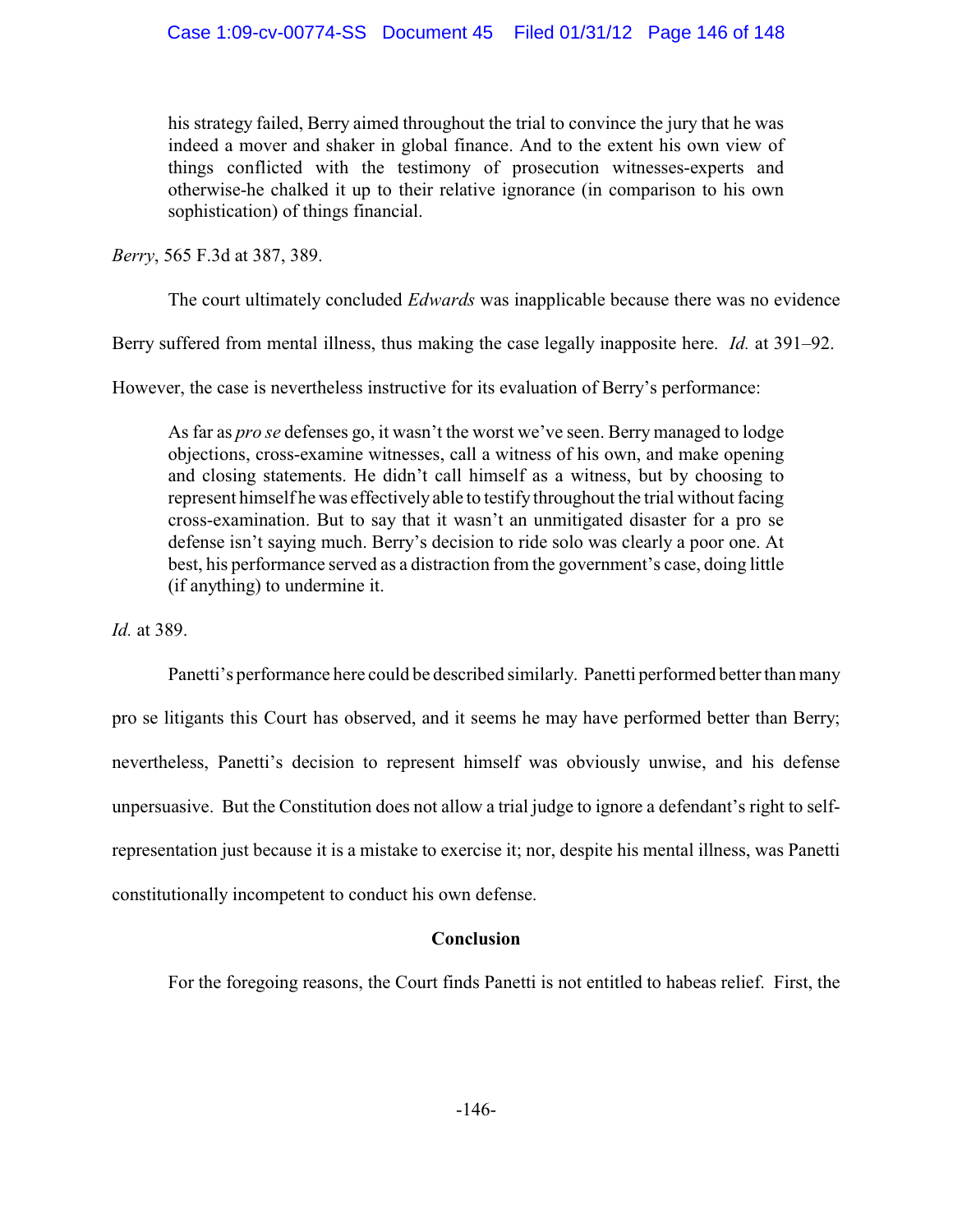## Case 1:09-cv-00774-SS Document 45 Filed 01/31/12 Page 147 of 148

Court finds the *Edwards* rule does not apply retroactively to Panetti's case, under the principles announced by the Supreme Court in *Teague v. Lane*. In the alternative, the Court finds Panetti was not incompetent to represent himself, under the standards articulated in *Indiana v. Edwards*.

An appeal may not be taken to the court of appeals from a final order in a proceeding under § 2254 "unless a circuit justice or judge issues a certificate of appealability." 28 U.S.C. § 2253(c)(1)(A). Pursuant to Rule 11 of the Federal Rules Governing Section 2254 Proceedings, effective December 1, 2009, the district court must issue or deny a certificate of appealability when it enters a final order adverse to the applicant.

A certificate of appealability may issue only if a movant has made a substantial showing of the denial of a constitutional right. 28 U.S.C.  $\S$  2253(c)(2). The Supreme Court fully explained the requirement associated with a "substantial showing of the denial of a constitutional right" in *Slack v. McDaniel*, 529 U.S. 473, 484 (2000). In cases where a district court rejects a movant's constitutional claims on the merits, "the petitioner must demonstrate that reasonable jurists would find the district court's assessment of the constitutional claims debatable or wrong." *Id.* "When a district court denies a habeas petition on procedural grounds without reaching the petitioner's underlying constitutional claim, a COA should issue when the petitioner shows, at least, that jurists of reason would find it debatable whether the petition states a valid claim of the denial of a constitutional right and that jurists of reason would find it debatable whether the district court was correct in its procedural ruling." *Id.*

A certificate of appealability shall issue in this case. The Court finds that reasonable jurists could differ about both the retroactive application of the *Edwards* rule, and the ultimate merits of